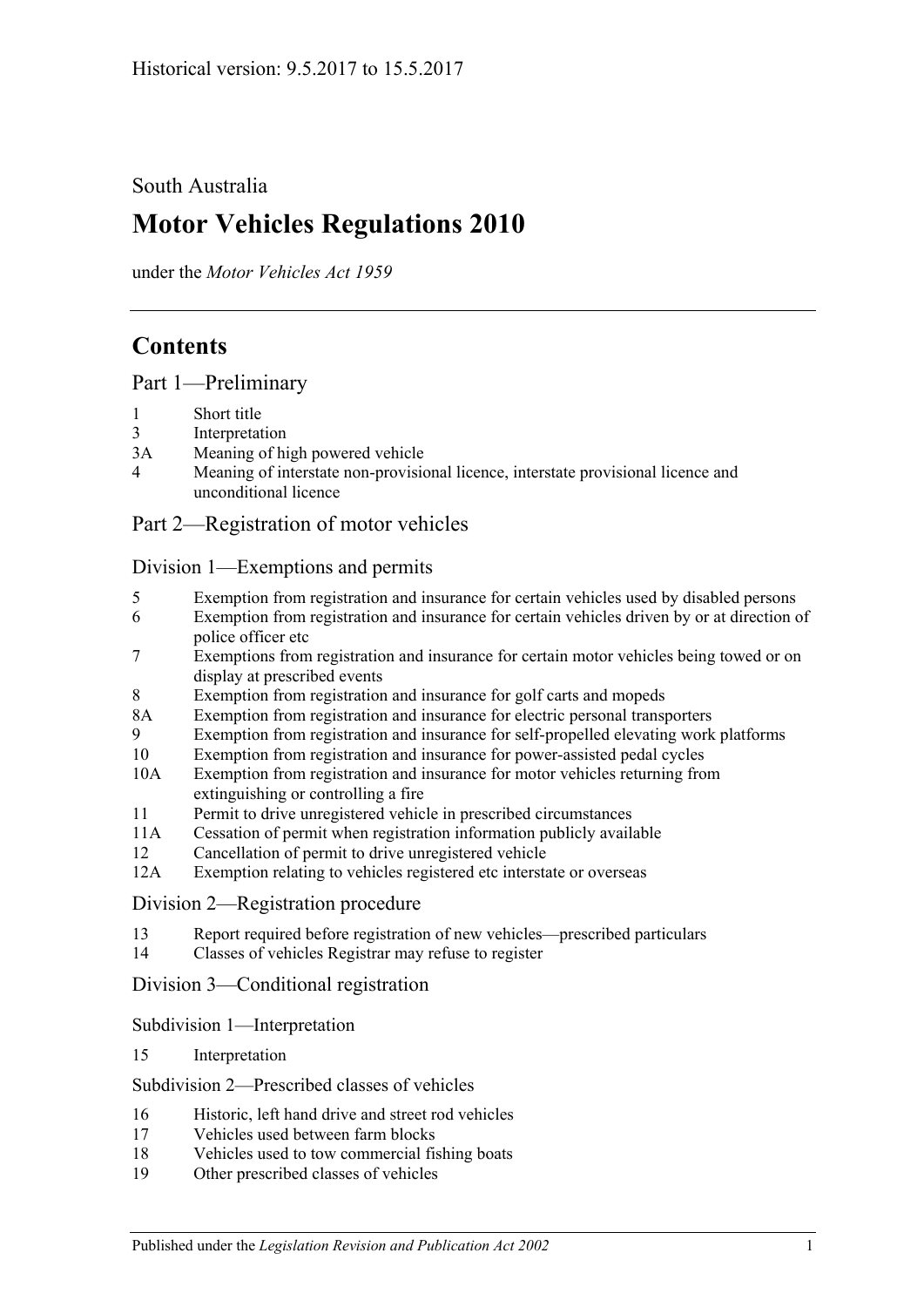#### [Subdivision 3—Miscellaneous](#page-19-1)

- 20 [Exemption from stamp duty](#page-19-2)
- 21 [Duration of registration](#page-20-0)
- 22 [Transfer of registration](#page-20-1)

### [Division 4—Duty to notify alterations or additions to vehicles](#page-20-2)

23 [Duty to notify alterations or additions to vehicles](#page-20-3)

### [Division 5—Numbers and number plates](#page-21-0)

- 24 [Carriage of number plates](#page-21-1)
- 25 [Exemptions from duty to carry number plates](#page-22-0)
- 26 [Return or recovery of number plates—exceptions](#page-23-0)
- 27 [Exemptions from section 47D of Act](#page-24-0)

### [Division 6—Suspension, cancellation and transfer of registration](#page-24-1)

28 [Exemption from section 56\(b\)\(ii\) of Act where motor vehicle dealer etc acting as delegate](#page-24-2)  [of Registrar, transfers registration of vehicle sold by dealer](#page-24-2)

#### [Division 7—Trade plates](#page-25-0)

- 29 [Purposes for which trade plates may be issued and used](#page-25-1)
- 30 [Trade plate label and certificate of issue of trade plate](#page-28-0)
- 31 [Carriage of trade plate and trade plate label](#page-28-1)
- 32 [Offences](#page-28-2)
- 33 [Replacement of lost trade plate](#page-29-0)

#### [Division 8—Registration labels](#page-29-1)

- 34 Heavy [vehicles for which a registration label is not required to be issued](#page-29-2)
- 35 [Carriage of registration labels and permits](#page-29-3)

#### [Division 9—Miscellaneous](#page-31-0)

- 35A [Registration details certificate](#page-31-1)
- 35B [Prescribed documents](#page-31-2)
- 36 [Offences](#page-31-3)

## [Part 4—Driver's licences and learner's permits](#page-34-0)

## [Division 1—Classification of licences](#page-34-1)

42 [Classification of licences](#page-34-2)

## [Division 2—Driver's licences and learner's permits](#page-34-3)

- 43 [Exemptions from certain requirements for qualified supervising drivers](#page-34-4)
- 44 [Duty of applicant for licence or permit to supply specimen signature etc](#page-34-5)
- 44A [Use of photographs by Registrar under section](#page-35-0) 77BA(2)(e) of Act
- 45 [Exemptions from duty to hold licence, learner's permit or particular class of licence](#page-35-1)
- 46 [Examination of applicant for licence or learner's permit](#page-37-0)
- 46A [Exemption from requirement to undertake hazard perception test](#page-38-0)
- 47 [Prescribed matters for the purposes of section 79A of Act](#page-38-1)
- 47A [Exemption from section 79B of Act](#page-39-0)
- 48 [Power to refuse practical driving test where undue danger to any person](#page-39-1)
- 49 [Certain practical driving tests not to be taken again within 13](#page-39-2) day period
- 50 [Learner's permits—display of L plates](#page-39-3)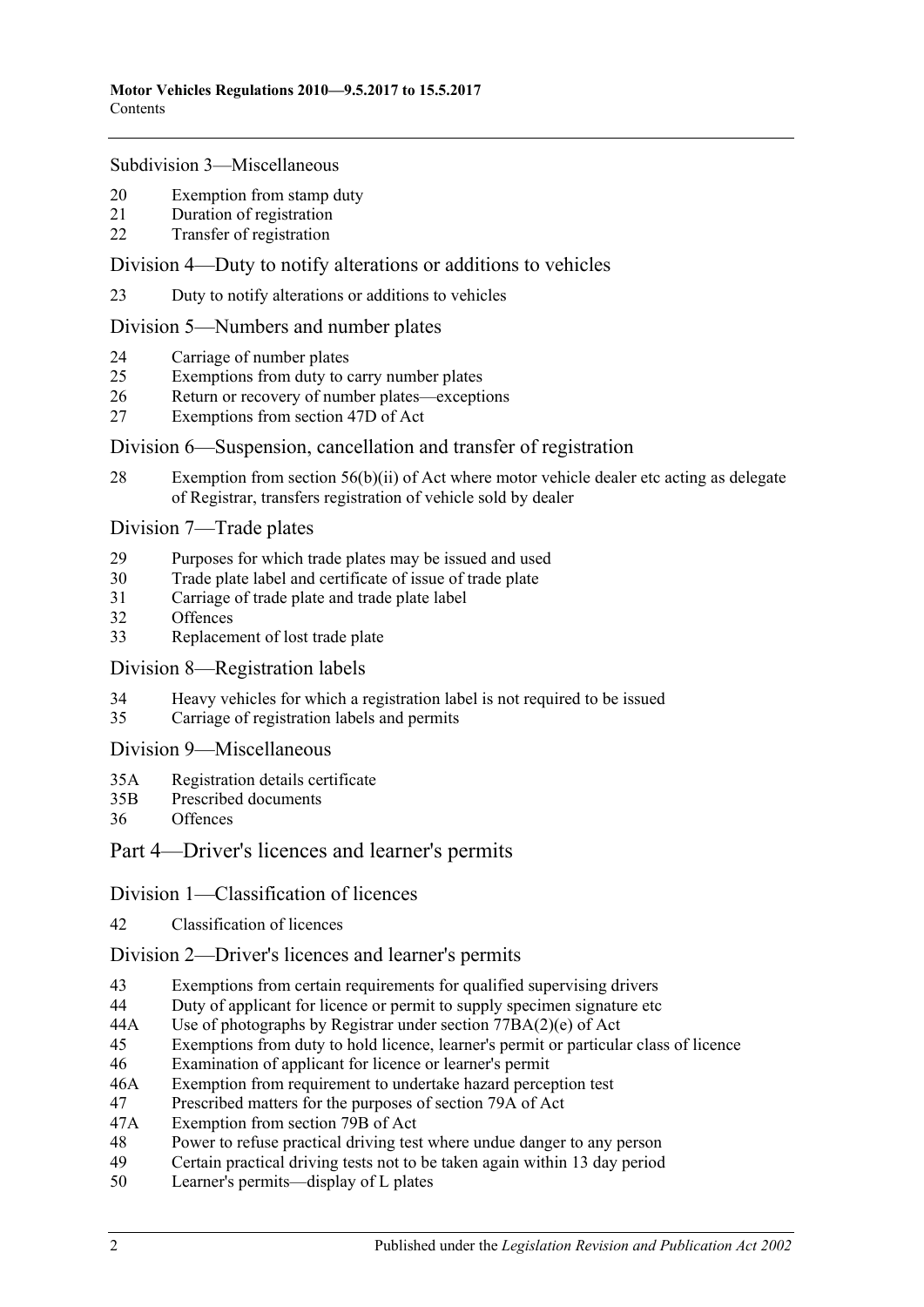- 51 [Display of P plates](#page-40-0)
- 52 [Exemptions for police officer or police cadet with provisional licence](#page-40-1)
- 53 [Prescribed classes of applicants](#page-40-2)
- 54 Defence to offence against section [81A\(16\)—prescribed circumstances](#page-41-0)
- 55A [Application for high powered vehicle exemption](#page-41-1)
- 55AB [Issue of certificate of high powered vehicle exemption](#page-41-2)
- 55B [Issue of duplicate certificate of high powered vehicle exemption](#page-41-3)
- 55C [Surrender of high powered vehicle certificate on surrender of licence](#page-41-4)
- 55D [Requirement to produce certificate of high powered vehicle exemption](#page-41-5)
- 55E [Duty to carry certificate of high powered vehicle exemption](#page-42-0)
- 55F [Cancellation of high powered vehicle exemption granted in error](#page-42-1)
- 55G [High powered vehicle exemption falsely obtained is void](#page-42-2)
- 55H [Certificate of high powered vehicle exemption unlawfully altered or damaged is void](#page-42-3)
- 56 [Attendance at lectures by holder of learner's permit etc who contravenes probationary](#page-43-0)  [conditions or incurs 4 or more demerit points](#page-43-0)
- 56A [Manner of giving Registrar notice of decision to enter into Safer Driver Agreement](#page-43-1)
- 57 [Exemption from section 81BB\(7\)\(a\) of Act](#page-43-2)
- 58 [Exemption from duty to carry and produce probationary licence or provisional licence for](#page-44-0)  [police officers and police cadets](#page-44-0)
- 59 [Cancellation of motor driving instructor's licence on surrender](#page-44-1)
- 60 [Endorsement of conditions on driver's licences and learner's permits](#page-44-2)

#### [Division 3—Alcohol interlock schemes](#page-44-3)

- 61 [Circumstances in which licence not subject to mandatory alcohol interlock scheme](#page-44-4)  [conditions](#page-44-4)
- 62 [Testing of alcohol interlocks](#page-44-5)

## [Part 5—Motor driving instructors' licences](#page-46-0)

- 64 [Applicant for licence to supply photographs to Registrar](#page-46-1)
- 65 [Applicant for licence to pay fees before proficiency tests](#page-46-2)
- 66 [Exemption from duty to hold motor driving instructor's licence for approved motor bike](#page-46-3)  [training courses](#page-46-3)

#### [Part 6—Demerit points scheme](#page-48-0)

- 67 [Demerit points for offences](#page-48-1)
- 68 [Demerit points for offences interstate—corresponding laws](#page-48-2)
- 69 [Manner of giving Registrar notice of election under section](#page-48-3) 98BE of Act
- 70 [Notification of demerit points to interstate licensing authorities](#page-49-0)

# [Part 7—Written-off vehicles](#page-50-0)

- 71 [Interpretation](#page-50-1)
- 72 [Meaning of written-off motor vehicle for purposes of section](#page-51-0) 145(8) of Act
- 73 [Application of Part](#page-51-1)
- 74 [Registrar to be given notice of, and notices to be affixed to, written-off vehicles](#page-52-0)<br>75 Offence to drive written-off vehicle on road
- [Offence to drive written-off vehicle on road](#page-54-0)

#### [Part 8—Fees](#page-56-0)

- 76 [Fees](#page-56-1)
- 77 [Reduced registration fees—prescribed amounts](#page-56-2)
- 78 [Concession card holders](#page-57-0)<br>79 Exemption from section
- Exemption from section  $41(2)$  of Act
- 79A [Reduction of fee—temporary configuration certificate](#page-57-2)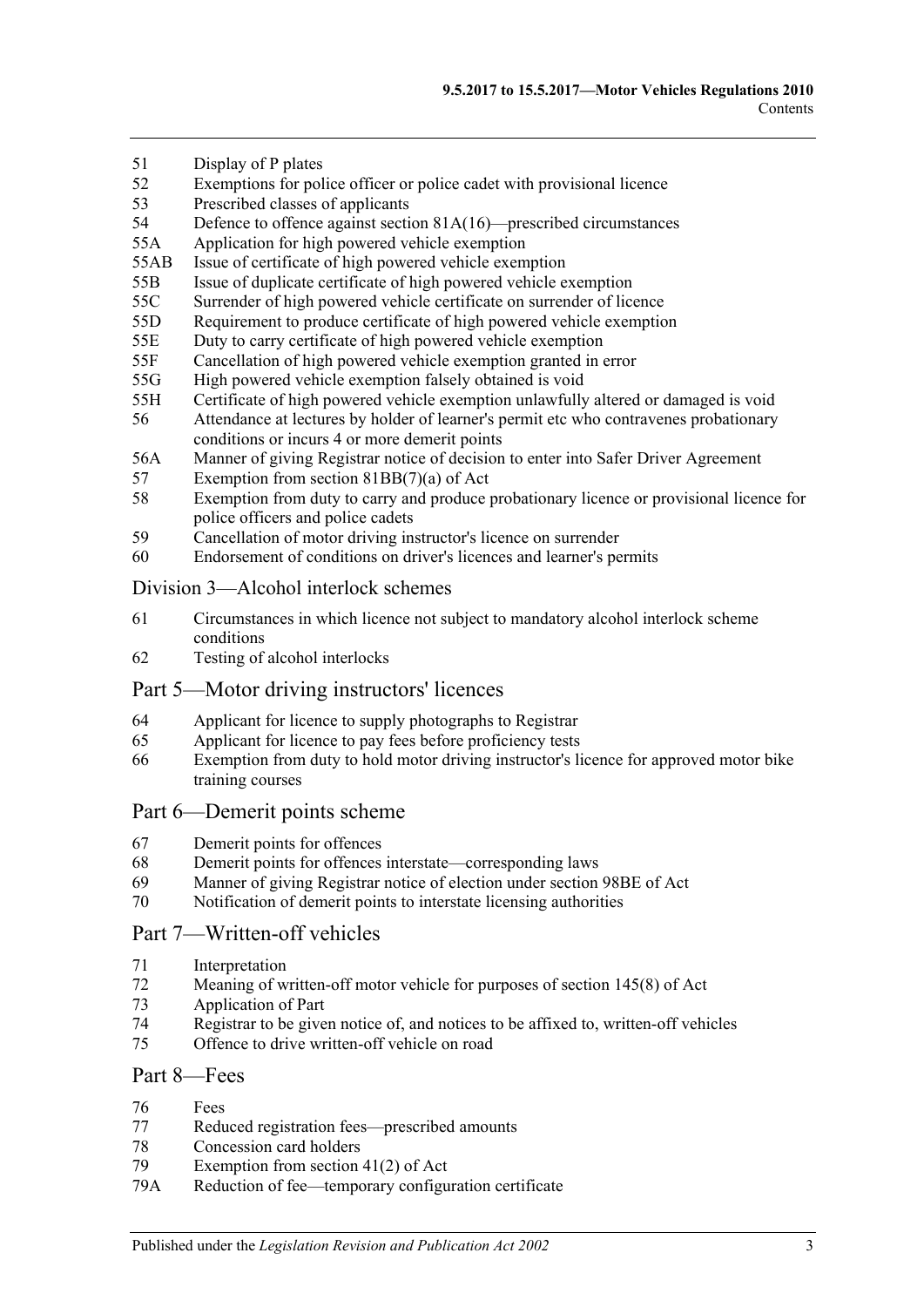- 80 [Additional amount payable where certain vehicles are altered or added to](#page-58-0)
- 81 [Refund on cancellation of registration](#page-58-1)
- 82 [Refund on surrender of trade plate](#page-59-0)
- 83 [Refund on surrender of licence](#page-59-1)
- 84 [Refund of part of licence fee on eligibility for reduced fee](#page-59-2)
- 85 [No refund of administration fees](#page-59-3)
- 86 [Registrar not required to make certain refunds or recover certain unpaid fees](#page-59-4)
- 87 [Rounding of fees and refunds](#page-59-5)
- 88 [Exemption from practical driving test fees](#page-60-0)
- 89 [Administration fee for licence subject to alcohol interlock scheme conditions](#page-60-1)
- 90 [Remission and reduction of fees](#page-60-2)

## [Part 9—Miscellaneous](#page-62-0)

- 90A [Proof by statutory declaration and prescribed circumstances](#page-62-1)
- 91 [Offence to alter, deface etc permits, labels or certificates](#page-62-2)
- 92 [Forms determined by the Minister](#page-63-0)
- 93 [Appointment of authorised examiners](#page-63-1)
- 93A [Exemption from requirements as to display of disabled person's parking permit](#page-63-2)
- 94 [Application for review under Part 3E of Act](#page-64-0)
- 94A [Prescribed documents](#page-64-1)
- 95 [Manner of giving Registrar notice of change of name, address etc under section](#page-64-2) 136 of Act
- 96 [Power of Registrar to require destruction of a document or thing issued or renewed in](#page-64-3)  [consequence of a void transaction](#page-64-3)
- 97 [Places at which receipt of notice of disqualification may be personally acknowledged](#page-64-4)
- 97A [Confidentiality—prescribed public authorities](#page-65-0)
- 98 [Guidelines for disclosure of information](#page-65-1)<br>99 Corresponding laws declared for purpose
- Corresponding laws declared for purposes of section  $141(2)$  of Act
- 99A [Prescribed form of notice for Schedule 1 clause 3](#page-69-0)
- 99B [Definition of emergency worker](#page-69-1)
- 100 [Expiation of alleged offences](#page-70-0)

[Schedule 1—Fees](#page-72-0)

Part 1—Fees under *Motor Vehicles Act 1959* and these regulations

Part 2—Fees under Commonwealth *Interstate Road Transport Act 1985*

[Schedule 2—Classification of driver's licences](#page-82-0)

1 [Classification of licences](#page-82-1)

[Schedule 3—Conditions of driver's licences and learner's permits](#page-86-0)

1 [Endorsement of conditions of licences and permits](#page-86-1)

[Schedule 4—Demerit points](#page-88-0)

## Part 1—Demerit points within the national scheme

- 1 [Offences against](#page-88-1) *Road Traffic Act 1961*
- 2 Offences against *[Australian Road Rules](#page-88-2)*
- 3 Offences against *[Heavy Vehicle National Law \(South Australia\)](#page-92-0)*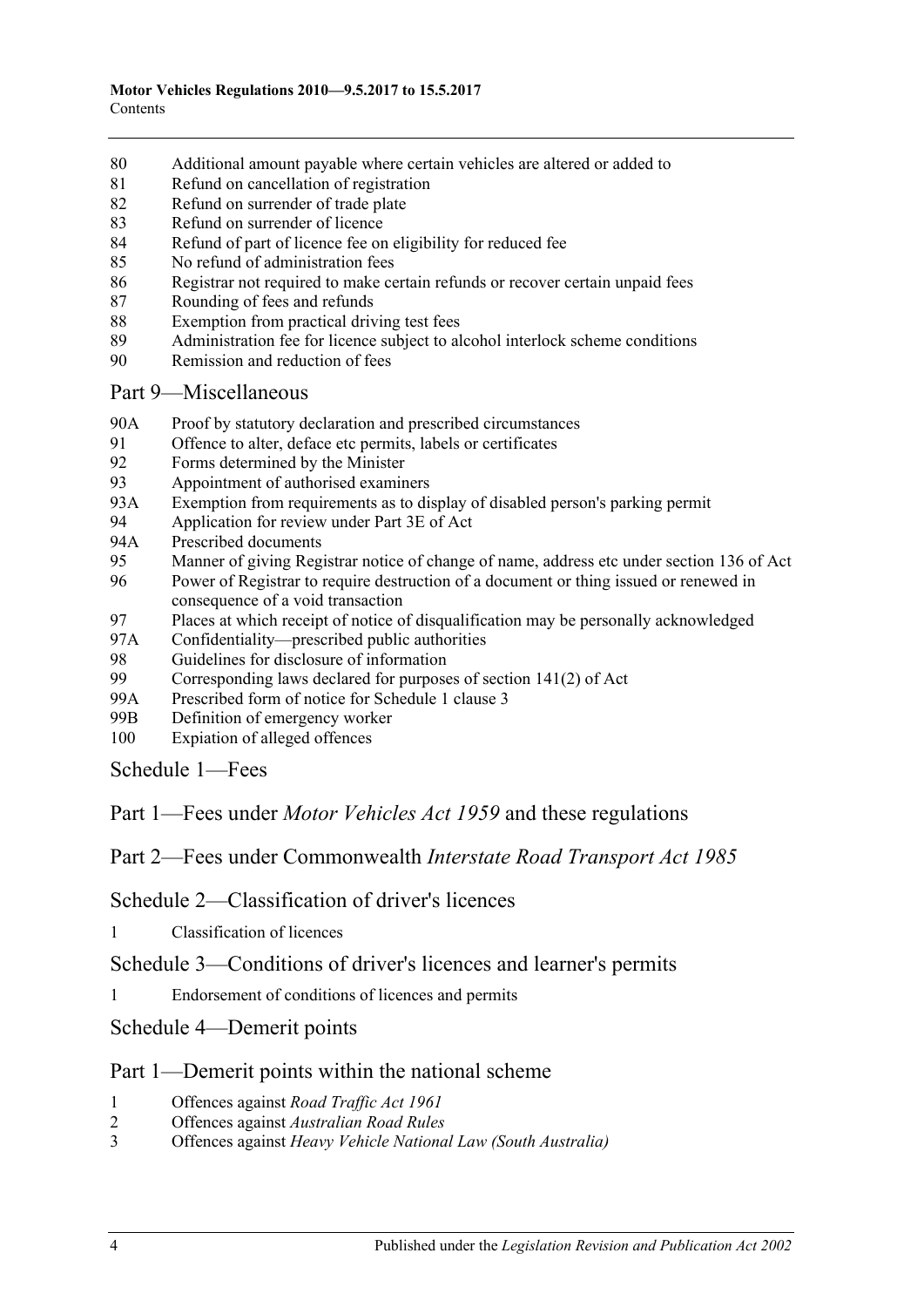## Part 2—Demerit points peculiar to South Australia

- 4 [Offences against](#page-93-0) *Road Traffic Act 1961*
- 5 Offences against *[Australian Road Rules](#page-95-0)*
- 6 Offences against *[Road Traffic \(Road Rules—Ancillary and Miscellaneous Provisions\)](#page-98-0)  [Regulations](#page-98-0) 2014*
- 7 Offences against *[Motor Vehicles Act](#page-99-0) 1959*
- 8 Offences against *[Heavy Vehicle National Law \(South Australia\)](#page-99-1)*

## [Schedule 5—Expiation fees](#page-100-0)

- 1 Offences against *[Motor Vehicles Act](#page-100-1) 1959*
- 2 [Offences against these regulations](#page-103-0)

# [Schedule 6—Transitional provisions](#page-104-0)

## Part 2—Transitional provisions

- 2 [Transitional provision relating to licence classifications](#page-104-1)
- 3 [Transitional provision relating to licence conditions](#page-104-2)
- 4 [Transitional provisions relating to certain licences](#page-105-0)

# [Legislative history](#page-106-0)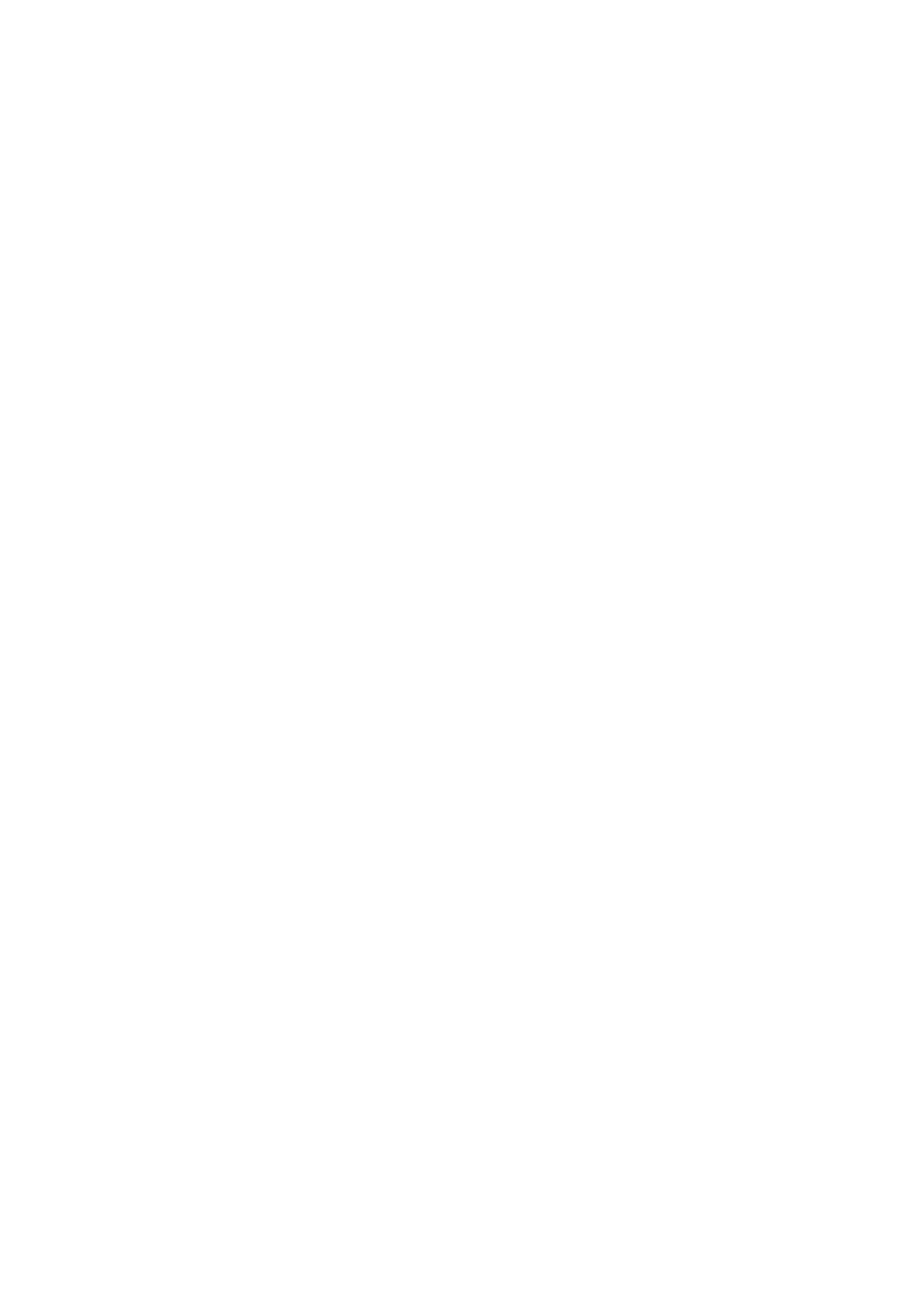# <span id="page-6-0"></span>**Part 1—Preliminary**

## <span id="page-6-1"></span>**1—Short title**

These regulations may be cited as the *Motor Vehicles Regulations 2010*.

### <span id="page-6-2"></span>**3—Interpretation**

(1) In these regulations, unless the contrary intention appears—

*Act* means the *[Motor Vehicles Act](http://www.legislation.sa.gov.au/index.aspx?action=legref&type=act&legtitle=Motor%20Vehicles%20Act%201959) 1959*;

*articulated bus* means a bus consisting of more than 1 rigid section with passenger access between the sections and the sections connected to one another so as to allow rotary movement between the sections;

*articulated motor vehicle* means a motor vehicle consisting of a prime mover and a trailer that is pivoted to and superimposed on the prime mover (a semi-trailer);

*B-double* means an articulated motor vehicle that has a further semi-trailer superimposed on the semi-trailer that forms part of the articulated motor vehicle;

*bike rack* means a device that—

- (a) is designed or adapted for attachment to the rear of a motor vehicle (other than a motor bike or motor trike); and
- (b) is designed or adapted for the carriage of 1 or more pedal cycles, motor bikes, wheelchairs or other similar ride-on vehicles (whether self-propelled or propelled by the rider);

*bus* means a motor vehicle—

- (a) designed for the principal purpose of carrying passengers; and
- (b) designed to carry more than 12 seated adult persons;

*converter dolly* means a trailer with 1 axle group or single axle and a fifth wheel coupling designed to convert a semi-trailer into a dog trailer;

*current registration details certificate*, in relation to a motor vehicle, means—

- (a) the most recent registration details certificate issued on the Registrar's own initiative in relation to the motor vehicle; or
- (b) a registration details certificate issued on application by the owner of the motor vehicle since the registration of the vehicle was last renewed;

*dog trailer* means a trailer (including a trailer consisting of a semi-trailer and converter dolly) with—

- (a) 1 axle group or single axle at the front that is steered by connection to the towing vehicle by a drawbar; and
- (b) 1 axle group or single axle at the rear;

*electric personal transporter* has the same meaning as in the *[Road Traffic](http://www.legislation.sa.gov.au/index.aspx?action=legref&type=subordleg&legtitle=Road%20Traffic%20(Miscellaneous)%20Regulations%202014)  [\(Miscellaneous\) Regulations](http://www.legislation.sa.gov.au/index.aspx?action=legref&type=subordleg&legtitle=Road%20Traffic%20(Miscellaneous)%20Regulations%202014) 2014*;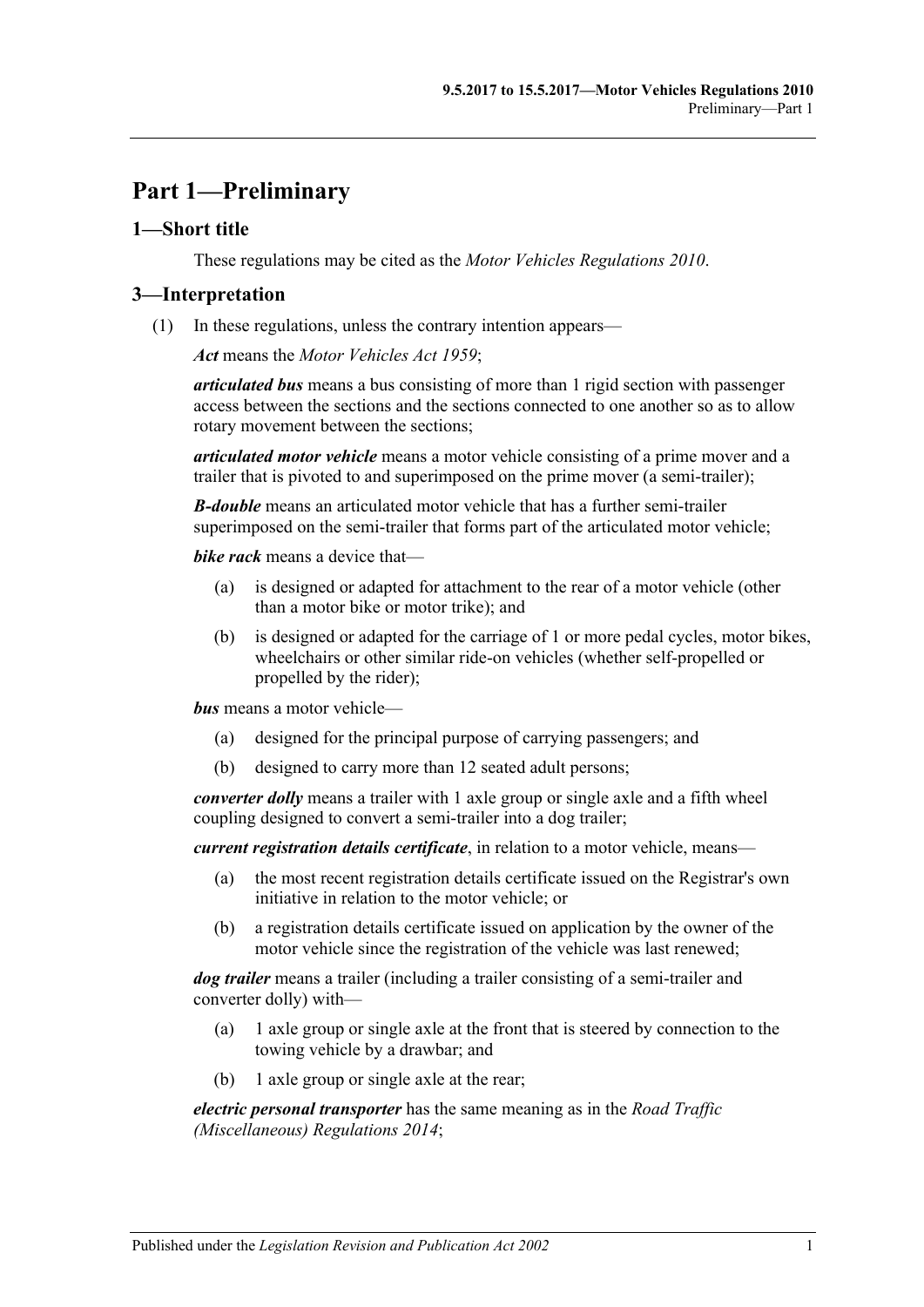*fifth wheel coupling* means a device, other than the upper rotating element and the kingpin (which are parts of a semi-trailer), used with a prime-mover, semi-trailer or a converter dolly to permit quick coupling and uncoupling and to provide for articulation;

*golf cart* means a motor vehicle designed for the purpose of transporting a person or persons who are playing golf around a golf course;

*golf course* includes—

- (a) land (including land used for car parking) used for the purposes of, or in conjunction with, a golf course; and
- (b) 2 golf courses that are adjacent to one another and are managed by the same club or authority;

*government-registered motor vehicle* means a motor vehicle in respect of which the Registrar has issued number plates of the class established by the Registrar under section 47A of the Act as *Class 8—Government Vehicle Number Plates*;

*hazard perception test* has the same meaning as in section 79A of the Act;

*high powered vehicle exemption* means an exemption from section 81A(13) of the Act granted to the holder of a provisional licence under section 81A(14) of the Act;

*low loader* means a gooseneck semi-trailer with a loading deck no more than 1 metre above the ground;

*low loader dolly* means a mass distributing device that—

- (a) is usually coupled between a prime mover and a low loader; and
- (b) consists of a gooseneck rigid frame; and
- (c) does not carry any load directly on itself; and
- (d) is equipped with 1 or more axles, a kingpin and a fifth wheel coupling;

*L plate*—see [regulation](#page-39-3) 50;

*Metropolitan Adelaide* has the same meaning as in the *[Development Act](http://www.legislation.sa.gov.au/index.aspx?action=legref&type=act&legtitle=Development%20Act%201993) 1993*;

*moped* means a 2 or 3 wheeled motor vehicle (other than a power-assisted pedal cycle) that—

- (a) is propelled by—
	- (i) an internal combustion engine with a capacity not exceeding 50 millilitres; or
	- (ii) a motor other than an internal combustion engine; and
- (b) is capable of a speed not exceeding 50 kilometres per hour;

*motor trike* means a motor vehicle with 3 wheels, but does not include—

- (a) a 2 wheeled motor vehicle with a sidecar attached to it and supported by a third wheel; or
- (b) a motor vehicle with 3 wheels that has a body type commonly known as, or similar to, a sedan, station wagon, coupe, convertible, roadster, utility, tray top or van;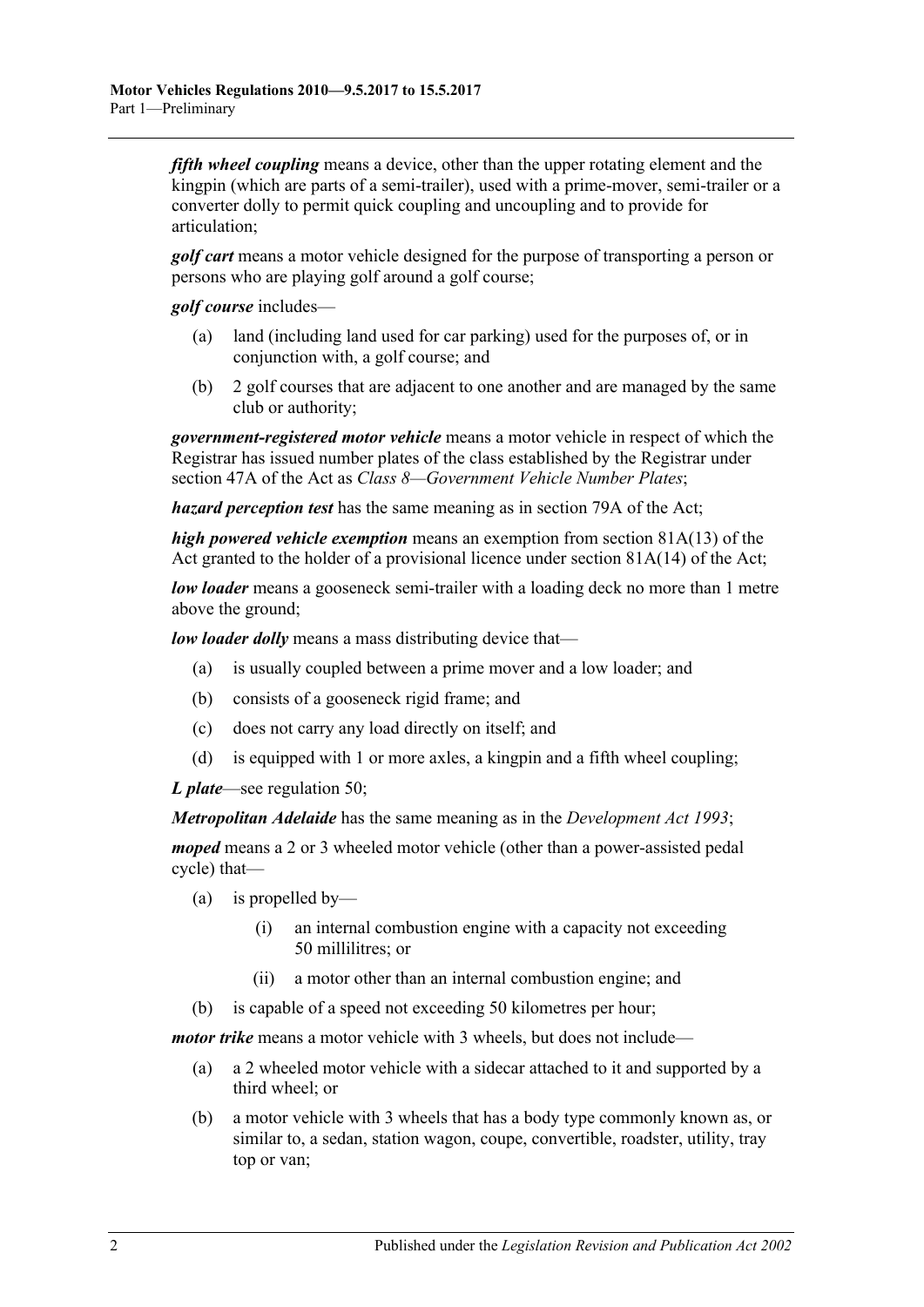#### *notifiable vehicle*—see [Part 7;](#page-50-0)

*power-assisted pedal cycle* means a power-assisted pedal cycle within the meaning of vehicle standards determined under the *Motor Vehicle Standards Act 1989* of the Commonwealth, but does not include such a pedal cycle if it has an auxiliary propulsion motor comprised (in whole or in part) of an internal combustion engine;

**Note—**

*power-assisted pedal cycle* is defined in the *[Vehicle Standard \(Australian](http://www.legislation.sa.gov.au/index.aspx?action=legref&type=act&legtitle=Vehicle%20Standard%20(Australian%20Design%20Rule%20-%20Definitions%20and%20Vehicle%20Categories)%202005) Design Rule - [Definitions and Vehicle Categories\) 2005](http://www.legislation.sa.gov.au/index.aspx?action=legref&type=act&legtitle=Vehicle%20Standard%20(Australian%20Design%20Rule%20-%20Definitions%20and%20Vehicle%20Categories)%202005)* which are vehicle standards determined under section 7 of the *Motor Vehicle Standards Act 1989* of the Commonwealth. The definition includes vehicles referred to as pedalecs.

#### *prescribed event* means—

- (a) the annual Royal Adelaide Show; or
- (b) a country field day event; or
- (c) a boat or motor show; or
- (d) any other exhibition, fair or show;

*P plate*—see [regulation](#page-40-0) 51;

*registered number*, in relation to a motor vehicle, means the number allotted to the motor vehicle under section 46 of the Act;

*registration details certificate* means a certificate issued by the Registrar under [regulation](#page-31-1) 35A;

*rigid* means not articulated, other than in respect of an articulated bus;

*road train* means a combination of vehicles, other than a B-double, consisting of a motor vehicle towing at least 2 trailers (counting as 1 trailer a converter dolly supporting a semi-trailer);

*special purpose vehicle* has the same meaning as in the *[Motor Vehicles \(National](http://www.legislation.sa.gov.au/index.aspx?action=legref&type=subordleg&legtitle=Motor%20Vehicles%20(National%20Heavy%20Vehicles%20Registration%20Fees)%20Regulations%202008)  [Heavy Vehicles Registration Fees\) Regulations](http://www.legislation.sa.gov.au/index.aspx?action=legref&type=subordleg&legtitle=Motor%20Vehicles%20(National%20Heavy%20Vehicles%20Registration%20Fees)%20Regulations%202008) 2008*;

*Transport Department* means the administrative unit of the Public Service that is responsible for assisting a Minister in the administration of the Act;

*unladen mass* has the same meaning as in the *[Road Traffic Act](http://www.legislation.sa.gov.au/index.aspx?action=legref&type=act&legtitle=Road%20Traffic%20Act%201961) 1961*;

*Vehicle on Road Test* means a practical driving test consisting of a single test during which the person taking the test drives a motor vehicle on roads in the company of an authorised examiner who assesses the person's ability to drive safely and according to the rules required by law to be observed by drivers of motor vehicles.

- (2) In these regulations, unless the contrary intention appears, *engine number*, *vehicle identification number* and *vehicle identification plate* have the same respective meanings as in Part 3A of the *[Road Traffic Act](http://www.legislation.sa.gov.au/index.aspx?action=legref&type=act&legtitle=Road%20Traffic%20Act%201961) 1961*.
- (3) For the purposes of these regulations—
	- (a) the *power to weight ratio*—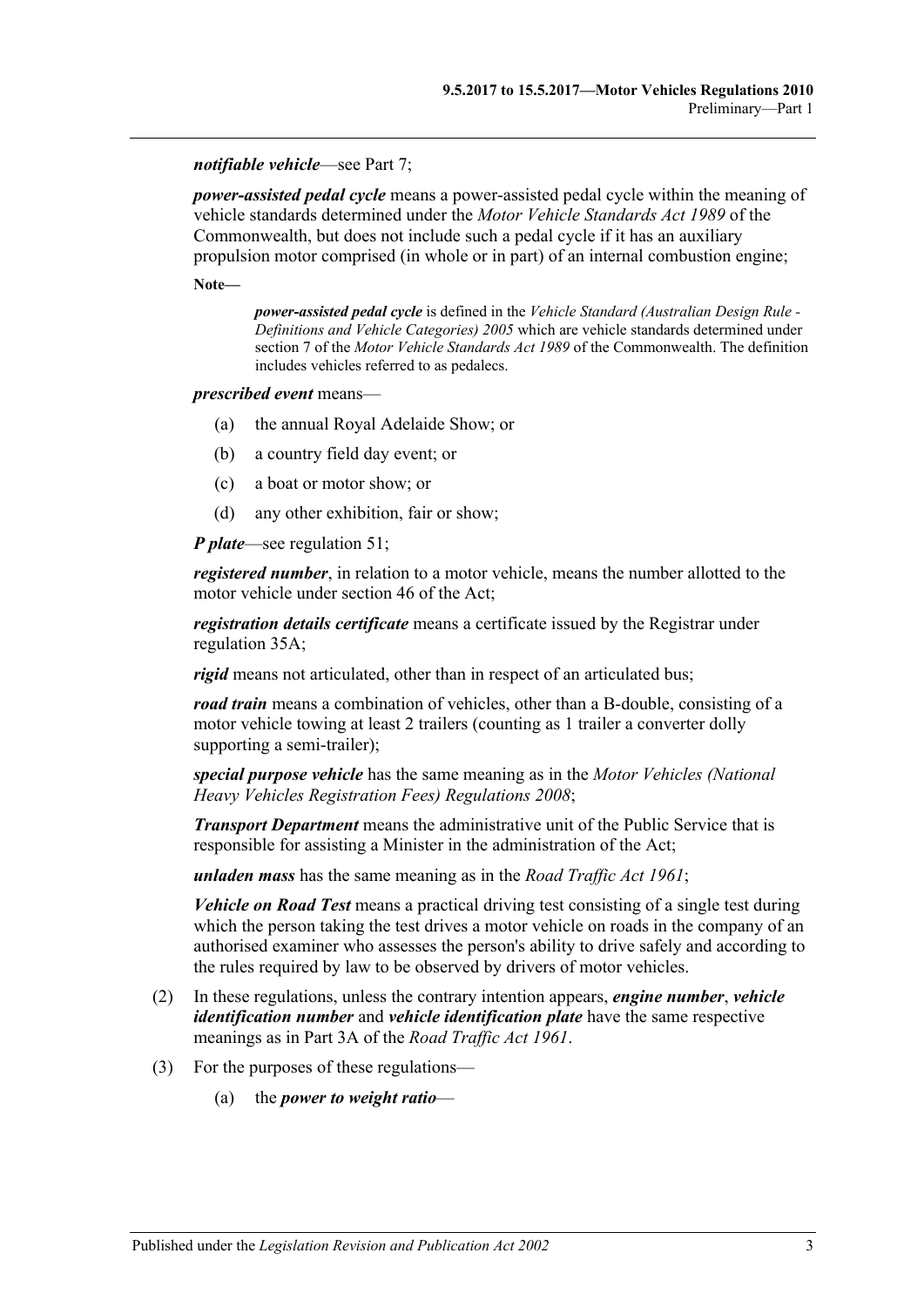- (i) of a motor bike or motor trike is to be calculated by dividing its engine power (in kilowatts) by the sum of its tare mass (in kilograms) and 90 kilograms, and multiplying the product of that division by 1 000;
- (ii) of a motor vehicle other than a motor bike or motor trike is to be calculated by dividing the vehicle's engine power (in kilowatts) by its tare mass (in kilograms), and multiplying the product of that division by 1 000;
- (b) the *engine power* of a motor vehicle is the engine power stated in the Road Vehicle Descriptor for that vehicle's make and model published by the Commonwealth Department of Infrastructure and Regional Development;
- (c) the *tare mass* of a motor vehicle is—
	- (i) the tare mass as stated in the Road Vehicle Descriptor for that vehicle's make and model published by the Commonwealth Department of Infrastructure and Regional Development; or
	- (ii) if the tare mass is not stated in the Road Vehicle Descriptor—the tare mass for that vehicle's make and model as stated in the manufacturer's specifications; or
	- (iii) if the tare mass is not stated in the Road Vehicle Descriptor or the manufacturer's specifications—the tare mass for that vehicle as determined by the Registrar.

## <span id="page-9-0"></span>**3A—Meaning of high powered vehicle**

- (1) The following classes of motor vehicles are prescribed as high powered vehicles for the purposes of the Act (see the definition of *high powered vehicle* in section 5(1) of the Act):
	- (a) light vehicles that have been manufactured before 1 January 2010 and have been modified to increase engine performance (other than vehicles that have been so modified by the manufacturer in the course of the manufacture of the vehicle);
	- (b) light vehicles that have been manufactured before 1 January 2010 and have engines with 8 or more cylinders;
	- (c) light vehicles that have been manufactured before 1 January 2010 and are turbocharged or supercharged (other than such light vehicles that have engines with less than 8 cylinders and are diesel powered);
	- (d) light vehicles that have been manufactured on or after 1 January 2010 and have been modified to vary engine performance (other than vehicles that have been so modified by the manufacturer in the course of the manufacture of the vehicle);
	- (e) light vehicles (other than motor bikes and motor trikes) that have been manufactured on or after 1 January 2010 and have a power to weight ratio greater than 130 kilowatts per tonne in tare mass.
- (2) In this regulation—

*light vehicle* means a motor vehicle that is not a heavy vehicle.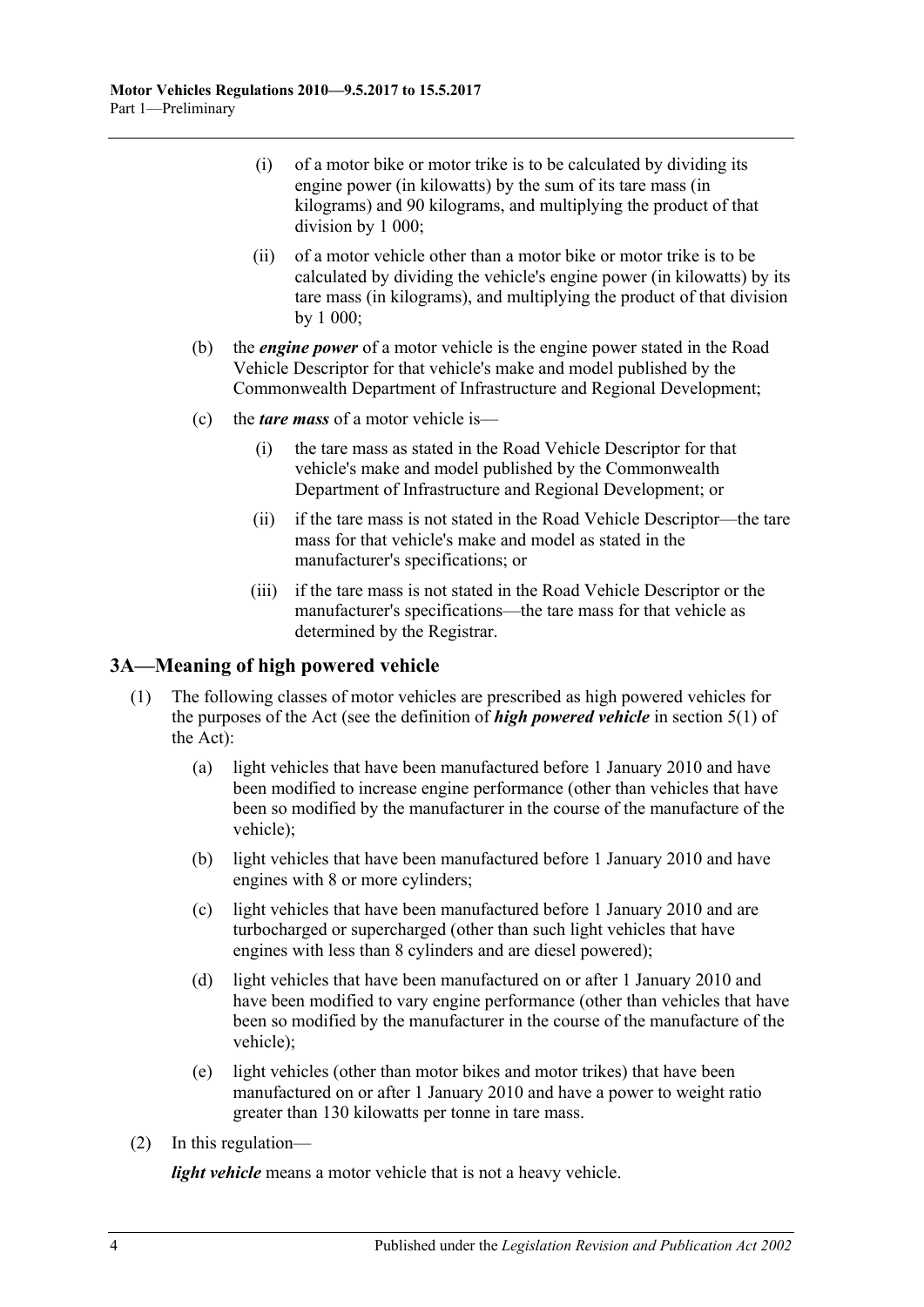## <span id="page-10-0"></span>**4—Meaning of interstate non-provisional licence, interstate provisional licence and unconditional licence**

- (1) For the purposes of the definition of *interstate non-provisional licence* in section 5(1) of the Act, the following types of licences are prescribed:
	- (a) a licence to drive a motor vehicle (other than a permit licence or a provisional licence) issued under the *Motor Vehicles Act* of the Northern Territory;
	- (b) a driver licence (other than a learner permit or probationary licence) issued under the *Road Safety Act 1986* of Victoria;
	- (c) a driver's licence (other than a learners' permit or probationary licence) issued under the *Road Traffic Act 1974* of Western Australia;
	- (d) a driver licence (other than a learner licence or a provisional licence) issued under the *Road Transport Act 2013* of New South Wales;
	- (e) a driver licence (other than a learner licence or a provisional licence) issued under the *Road Transport (Driver Licensing) Act 1999* of the Australian Capital Territory;
	- (f) a driver licence (other than a learner licence or a provisional licence) issued under the *Transport Operations (Road Use Management) Act 1995* of Queensland;
	- (g) a driver licence (other than a learner licence or a provisional licence) issued under the *Vehicle and Traffic Act 1999* of Tasmania.
- (2) For the purposes of the definition of *interstate provisional licence* in section 5(1) of the Act, the following types of licences are prescribed:
	- (a) a provisional licence issued under the *Motor Vehicles Act* of the Northern Territory;
	- (b) a probationary licence issued under the *Road Safety Act 1986* of Victoria;
	- (c) a probationary licence issued under the *Road Traffic Act 1974* of Western Australia;
	- (d) a provisional licence issued under the *Road Transport Act 2013* of New South Wales;
	- (e) a provisional licence issued under the *Road Transport (Driver Licensing) Act 1999* of the Australian Capital Territory;
	- (f) a provisional licence issued under the *Transport Operations (Road Use Management) Act 1995* of Queensland;
	- (g) a provisional licence issued under the *Vehicle and Traffic Act 1999* of Tasmania.
- (3) For the purposes of paragraph (b) of the definition of *unconditional licence* in section 5(1) of the Act, an interstate non-provisional licence that is not subject to 1 or more conditions the same as or similar to prescribed conditions is prescribed.
- (4) A reference in this regulation to a *licence* or *permit* of a particular type issued by a specified State or Territory includes a reference to a licence or permit of a type issued by that State or Territory that is the same in substance as that licence or permit.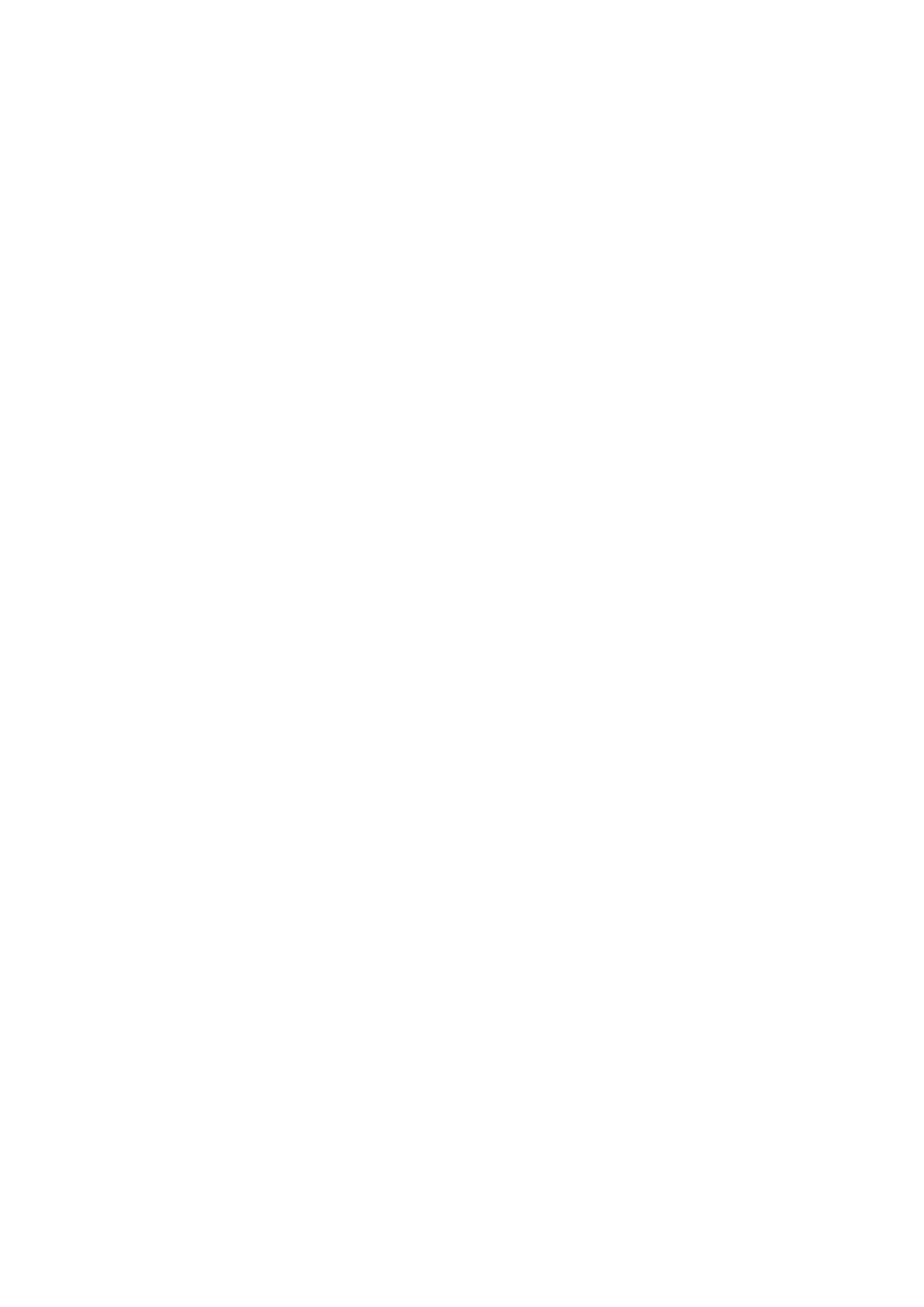# <span id="page-12-0"></span>**Part 2—Registration of motor vehicles**

# <span id="page-12-1"></span>**Division 1—Exemptions and permits**

# <span id="page-12-2"></span>**5—Exemption from registration and insurance for certain vehicles used by disabled persons**

A motor vehicle (other than a motor car) is prescribed for the purposes of section 12A(1) of the Act if—

- (a) the vehicle is specially designed and constructed (and not merely adapted) for the transport of a person suffering from some physical defect or disability; and
- (b) the vehicle has seating for 1 person only; and
- (c) the unladen mass of the vehicle does not exceed 250 kilograms; and
- (d) the vehicle is capable only of short low speed journeys.

## <span id="page-12-3"></span>**6—Exemption from registration and insurance for certain vehicles driven by or at direction of police officer etc**

- <span id="page-12-6"></span>(1) A motor vehicle may be driven on roads without registration or insurance if the vehicle is being driven by, or at the direction of, a person of a class prescribed by [subregulation](#page-12-5) (2) acting pursuant to powers conferred on the person, or in the discharge of duties imposed on the person, in relation to the vehicle (whether under the Act or any other Act or law).
- <span id="page-12-5"></span>(2) For the purposes of [subregulation](#page-12-6) (1), the following classes of persons are prescribed:
	- (a) police officers;
	- (b) authorised officers;
	- (c) persons authorised to examine motor vehicles under section 139 of the Act.

## <span id="page-12-4"></span>**7—Exemptions from registration and insurance for certain motor vehicles being towed or on display at prescribed events**

- (1) The following motor vehicles may be used on roads without registration and insurance:
	- (a) a motor vehicle (other than a trailer) that is being towed by a towtruck;
	- (b) subject to [subregulation](#page-12-7) (2)—an agricultural implement, agricultural machine or any other motor vehicle that is on static display at a prescribed event.
- <span id="page-12-8"></span><span id="page-12-7"></span>(2) The exemption set out in [subregulation](#page-12-8)  $(1)(b)$  is subject to the condition that there must be in force a policy of insurance indemnifying the owner of the agricultural implement, agricultural machine or other motor vehicle (as the case may be) in the amount of at least \$20 000 000 in relation to death or bodily injury caused by, or arising out of, the static display of the agricultural implement, agricultural machine or other motor vehicle at the prescribed event.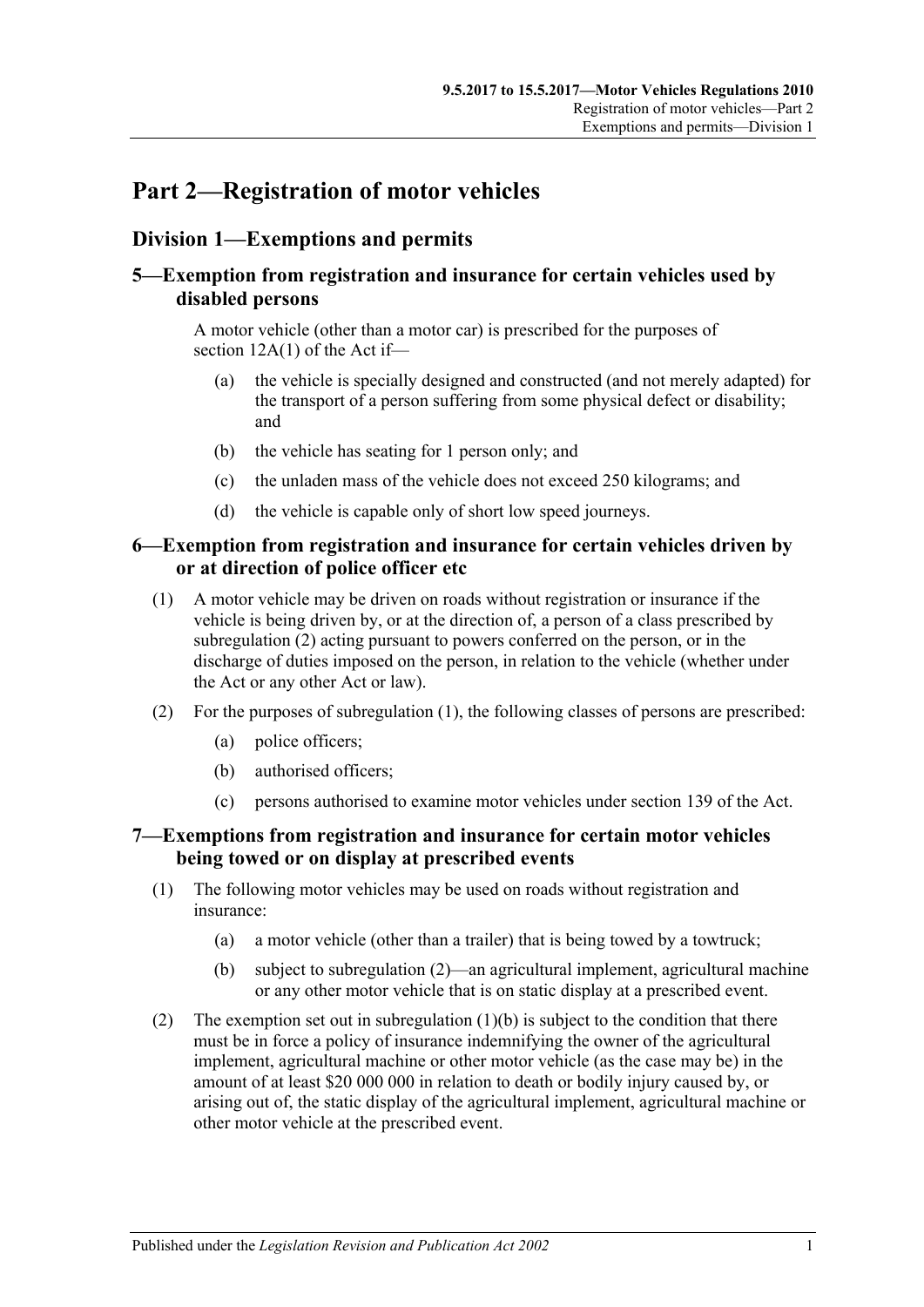## <span id="page-13-0"></span>**8—Exemption from registration and insurance for golf carts and mopeds**

A golf cart or moped may be driven on roads without registration or insurance subject to the following conditions:

- (a) the vehicle must not be driven on a road that does not form part of a golf course except to travel by the shortest available route from one part of a golf course to another part of the golf course;
- (b) the vehicle must not be used, either wholly or partly, for the purpose of hiring it to another person for fee or reward;
- (c) the vehicle must not be driven except by the owner of the vehicle or a person authorised by the owner of the vehicle;
- (d) a policy of public liability insurance indemnifying the owner and any authorised driver of the vehicle in an amount of at least \$10 000 000 in relation to death or bodily injury caused by, or arising out of, the use of the vehicle must be in force.

## <span id="page-13-1"></span>**8A—Exemption from registration and insurance for electric personal transporters**

An electric personal transporter may be driven on roads without registration or insurance subject to the following conditions:

- (a) the transporter must not be driven except by the owner of the transporter or a person authorised by the owner of the transporter;
- (b) a policy of public liability insurance indemnifying the owner and any authorised driver of the transporter in an amount of at least \$20 000 000 in relation to death or bodily injury caused by, or arising out of, the use of the transporter must be in force.

## <span id="page-13-2"></span>**9—Exemption from registration and insurance for self-propelled elevating work platforms**

- (1) A self-propelled elevating work platform may be driven on roads without registration or insurance subject to the following conditions:
	- (a) the vehicle must not be driven on roads for a distance exceeding 500 metres;
	- (b) the vehicle must not be driven on roads except—
		- (i) to use it for a purpose for which it was manufactured; or
		- (ii) to do any of the following:
			- (A) load the vehicle onto another vehicle;
			- (B) unload the vehicle from another vehicle;
			- (C) reposition the vehicle at a work site;
	- (c) the vehicle must not be driven on roads except by the owner of the vehicle or a person authorised by the owner of the vehicle;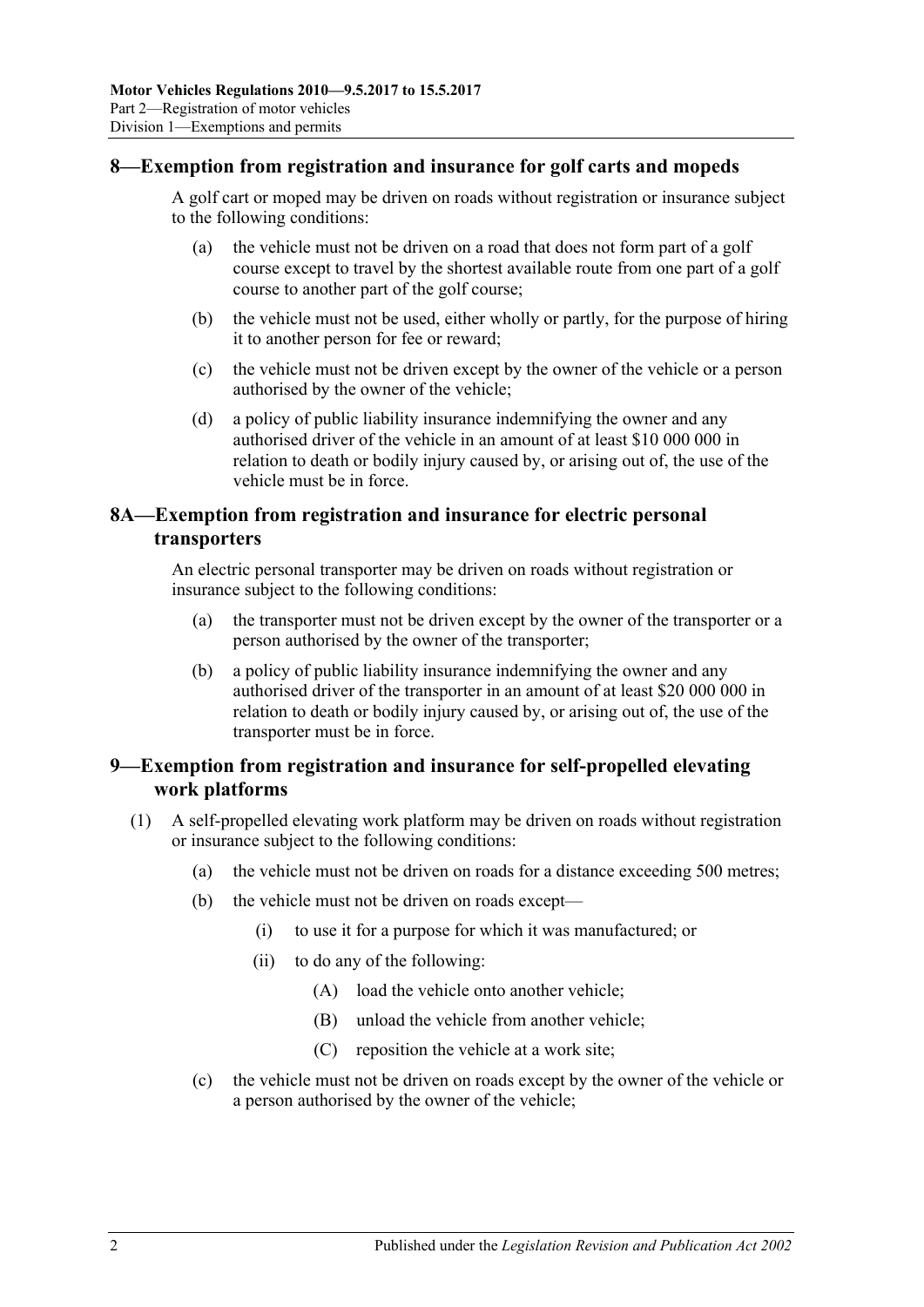- (d) a policy of public liability insurance indemnifying the owner and any authorised driver of the vehicle in an amount of at least \$20 000 000 in relation to death or bodily injury caused by, or arising out of, the use of the vehicle must be in force.
- (2) A person who drives a self-propelled elevating work platform on a road without registration or insurance as authorised by this regulation must, at the request of a police officer, produce evidence of the person's public liability insurance either—
	- (a) forthwith to the police officer who made the request; or
	- (b) within 48 hours after the making of the request, at a police station conveniently located for the driver, specified by the police officer at the time of making the request.

Maximum penalty: \$750.

(3) In this regulation—

### *self-propelled elevating work platform* means a self-propelled motor vehicle that—

- (a) is used for construction, maintenance or warehouse operations; and
- (b) is designed mainly for use outside roads; and
- (c) is not capable of travelling at a speed exceeding 10 kilometres per hour.

## <span id="page-14-0"></span>**10—Exemption from registration and insurance for power-assisted pedal cycles**

A power-assisted pedal cycle may be driven on roads without registration or insurance.

## <span id="page-14-1"></span>**10A—Exemption from registration and insurance for motor vehicles returning from extinguishing or controlling a fire**

- (1) A motor vehicle that has been driven from a location without registration or insurance in accordance with the exemption specified in section  $12B(1)(a)$  of the Act, may be driven on roads without registration or insurance under Part 4 of the Act subject to the following conditions:
	- (a) the motor vehicle may only be driven, by the shortest practicable route, back to that location or to another location at which the motor vehicle is to be kept;
	- (b) a policy of public liability insurance indemnifying the owner and any authorised driver of the motor vehicle in an amount of at least \$5 000 000 in relation to death or bodily injury caused by, or arising out of, the use of the motor vehicle on roads must be in force.
- (2) A person who drives a motor vehicle on a road without registration or insurance under Part 4 of the Act as authorised by this regulation must, if requested by a police officer to do so, produce evidence of the person's public liability insurance either—
	- (a) forthwith to the police officer who made the request; or
	- (b) within 48 hours after the making of the request, at a police station conveniently located for the driver, specified by the police officer at the time of making the request.

Maximum penalty: \$750.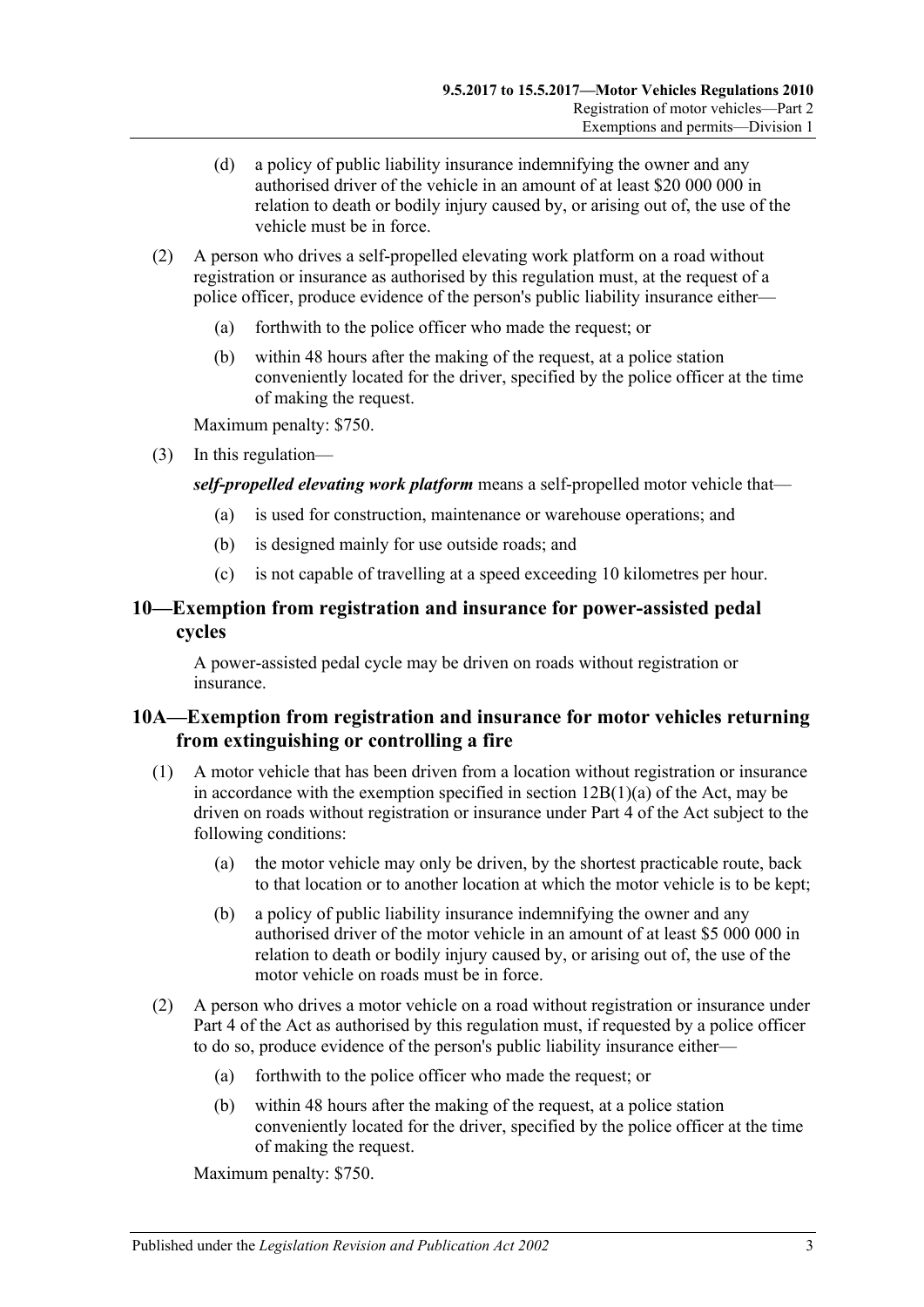## <span id="page-15-0"></span>**11—Permit to drive unregistered vehicle in prescribed circumstances**

A permit under section  $16(1)(c)(ii)$  of the Act may authorise a motor vehicle to be driven on roads without registration in the following prescribed circumstances:

- (a) to enable the vehicle to be driven in a street procession, motor club rally or other similar activity;
- (b) to enable the vehicle to be moved to another location;
- (c) to enable the vehicle to be towed by another motor vehicle (other than a towtruck);
- (d) to enable the vehicle to be driven for a limited number of short journeys.

#### <span id="page-15-1"></span>**11A—Cessation of permit when registration information publicly available**

For the purposes of section  $16(7)(a)(ii)$  and  $(b)(ii)$  of the Act, the prescribed manner in which information becomes publicly available is by publication of the information on a website maintained by the Registrar for the purpose.

#### <span id="page-15-2"></span>**12—Cancellation of permit to drive unregistered vehicle**

The holder of a permit under section 16 of the Act may at any time apply for cancellation of the permit and if the Registrar is satisfied that—

- (a) the permit has been destroyed; or
- (b) the motor vehicle in respect of which the permit was issued has been stolen or destroyed,

the Registrar must cancel the permit.

#### <span id="page-15-3"></span>**12A—Exemption relating to vehicles registered etc interstate or overseas**

A person who drives a motor vehicle, or causes a motor vehicle to stand, on a road is exempt from the operation of section  $19A(1)(c)$  of the Act insofar as that paragraph imposes requirements relating to the visibility and legibility of number plates, if the motor vehicle—

- (a) is approved by the Minister for Tourism as a motor vehicle that may be driven, or caused to stand, on a road in relation to an event specified in a notice under [regulation](#page-23-1) 25(4); and
- (b) is being so driven or caused to stand during the period, and in accordance with the conditions, specified in the notice.

# <span id="page-15-4"></span>**Division 2—Registration procedure**

## <span id="page-15-5"></span>**13—Report required before registration of new vehicles—prescribed particulars**

A report required under section 23A of the Act in relation to a new motor vehicle must contain the following particulars:

- (a) the name of the person who completed the report;
- (b) the vehicle identification number of the vehicle;
- (c) the month and year of manufacture of the vehicle;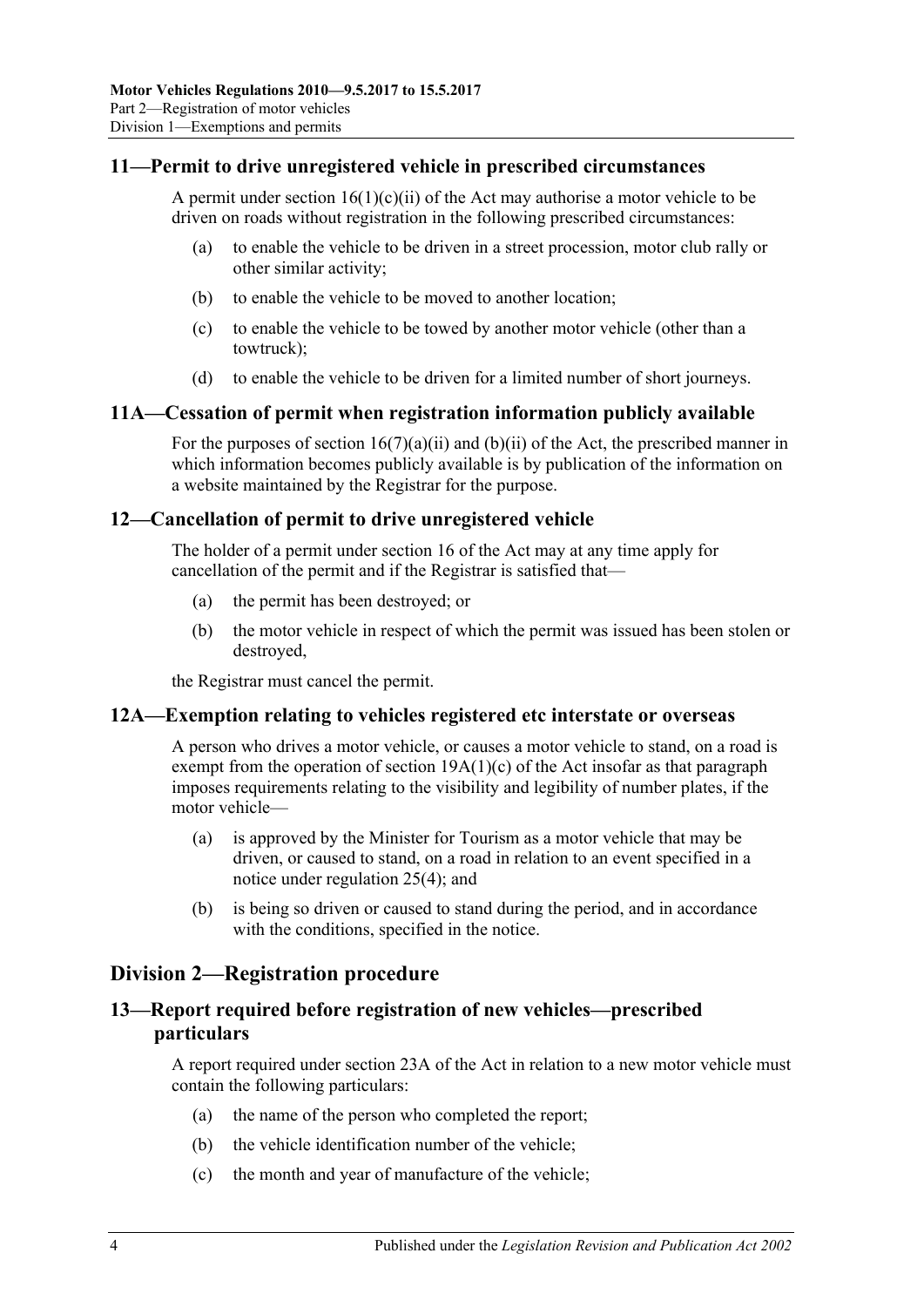- (d) the make of the vehicle;
- (e) in the case of a motor vehicle other than a caravan or trailer—the body type and engine number of the vehicle.

## <span id="page-16-0"></span>**14—Classes of vehicles Registrar may refuse to register**

For the purposes of section  $24(3)(ca)$  of the Act, the following classes of vehicles are prescribed:

- (a) written-off vehicles, within the meaning of [Part 7](#page-50-0) of these regulations;
- (b) interstate written-off vehicles, within the meaning of [Part 7](#page-50-0) of these regulations.

# <span id="page-16-2"></span><span id="page-16-1"></span>**Division 3—Conditional registration**

### **Subdivision 1—Interpretation**

#### <span id="page-16-3"></span>**15—Interpretation**

In this Division—

*ambulance* means a motor vehicle driven by—

- (a) a person engaged in the provision of emergency ambulance services under section 57(1) of the *Health [Care Act](http://www.legislation.sa.gov.au/index.aspx?action=legref&type=act&legtitle=Health%20Care%20Act%202008) 2008* on behalf of—
	- (i) SA Ambulance Service Inc; or
	- (ii) St Johns Ambulance Australia South Australia Incorporated; or
- (b) any other person engaged in the provision of emergency ambulance services under section 57(1) of the *[Health Care Act](http://www.legislation.sa.gov.au/index.aspx?action=legref&type=act&legtitle=Health%20Care%20Act%202008) 2008*;

*emergency response vehicle* means an ambulance, fire fighting vehicle or rescue vehicle;

*fire fighting vehicle* means a motor vehicle that is used principally for the purpose of fire fighting and is fitted with rotating flashing emergency lights, a siren or repeater horn and fire fighting equipment:

*historic vehicle* means—

- (a) a motor vehicle that was manufactured before 1 January 1979; or
- (b) a motor vehicle that—
	- (i) was manufactured on or after 1 January 1979 but before 1 January 1983; and
	- (ii) was eligible for registration as a historic vehicle under section 25 of the Act immediately before 1 July 2012; and
	- (iii) was so registered immediately before that date or at some earlier time;

*left hand drive vehicle* means a motor vehicle that was manufactured before 1 January 1979 and has its steering wheel on the left of the longitudinal axis of the vehicle;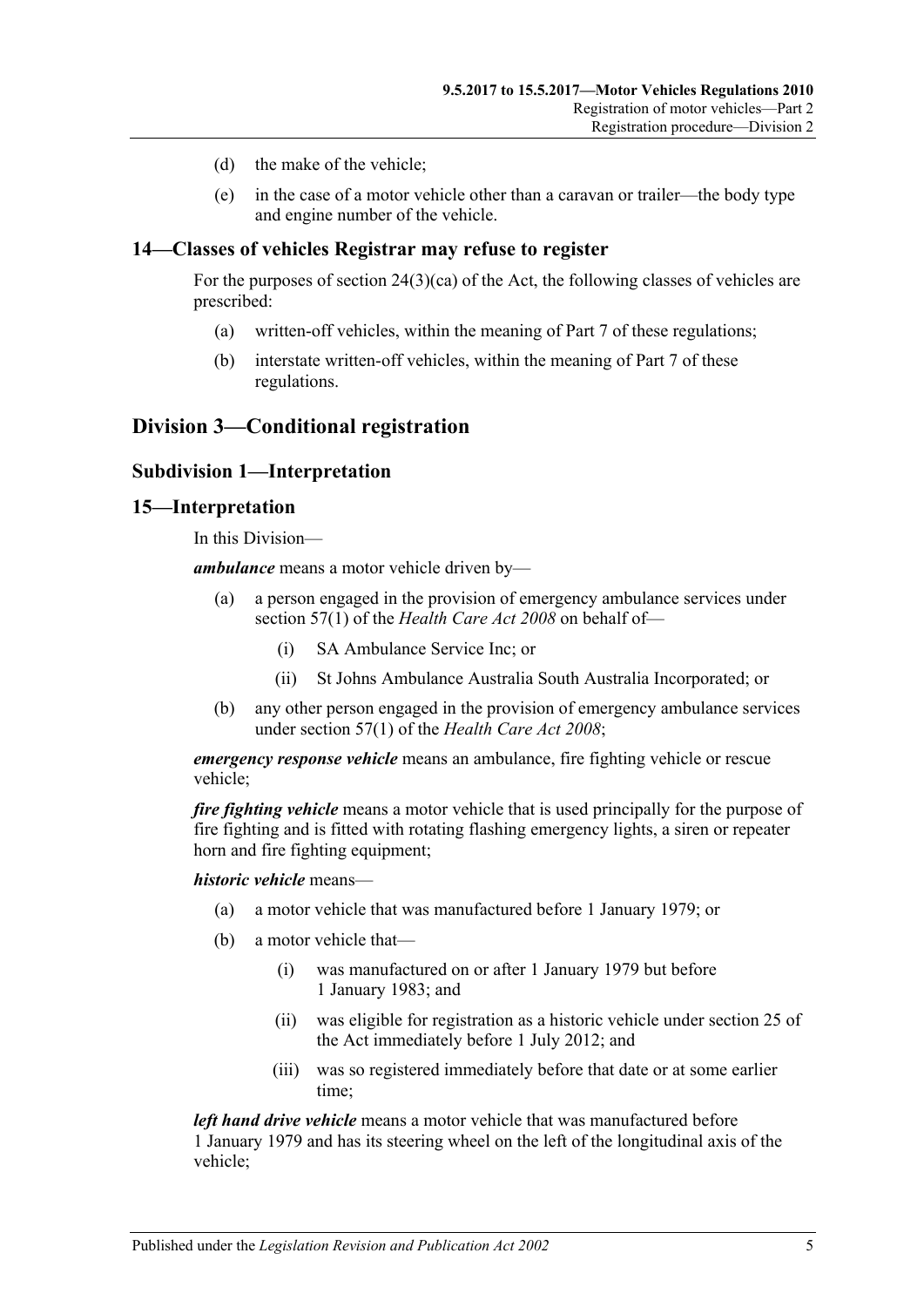*rescue vehicle* means a motor vehicle that is used principally for the purpose of taking action in connection with emergencies and is fitted with flashing emergency lights, a siren or repeater horn and rescue equipment;

*street rod vehicle* means a motor vehicle that has been modified for safe use on roads and—

- (a) has a body and frame that were built before 1949; or
- (b) is a replica of a vehicle the body and frame of which were built before 1949.

## <span id="page-17-0"></span>**Subdivision 2—Prescribed classes of vehicles**

### <span id="page-17-1"></span>**16—Historic, left hand drive and street rod vehicles**

- (1) For the purposes of section  $25(1)(a)$  of the Act, the following classes of motor vehicles are prescribed:
	- (a) a historic vehicle that has not been modified from its original design to any significant extent;
	- (b) a left hand drive vehicle that has not been modified from its original design to any significant extent;
	- (c) a street rod vehicle—
		- (i) that has been built or modified in accordance with requirements or specifications accepted by the Registrar; and
		- (ii) in respect of which there is in force an exemption under section 163AA of the *[Road Traffic Act](http://www.legislation.sa.gov.au/index.aspx?action=legref&type=act&legtitle=Road%20Traffic%20Act%201961) 1961* from compliance with specified Australian Design Rules or other vehicle standards prescribed under that Act.
- (2) The registration of a historic vehicle, left hand drive vehicle or street rod vehicle under section 25 of the Act is subject to the following conditions:
	- (a) a condition that a person must not drive the vehicle, or cause, suffer or permit the vehicle to be driven, on a road unless the owner of the vehicle is a financial member of a motor vehicle club recognised by the Registrar for the purposes of this regulation;
	- (b) a condition that a person who drives the vehicle on a road must—
		- (i) while doing so, carry in the vehicle a log book in a form approved by the Registrar; and
		- (ii) record in the log book, in accordance with the directions contained in the log book, particulars of each journey undertaken by the person in the vehicle; and
		- (iii) produce the log book for inspection on request made by an authorised officer or police officer;
	- (c) a condition that a person must not drive the vehicle, or cause, suffer or permit the vehicle to be driven, on a road on more than 90 days in each period of 12 months in the period of registration;
	- (d) a condition that a person must not drive the vehicle, or cause, suffer or permit the vehicle to be driven on a road, for fee, hire or reward;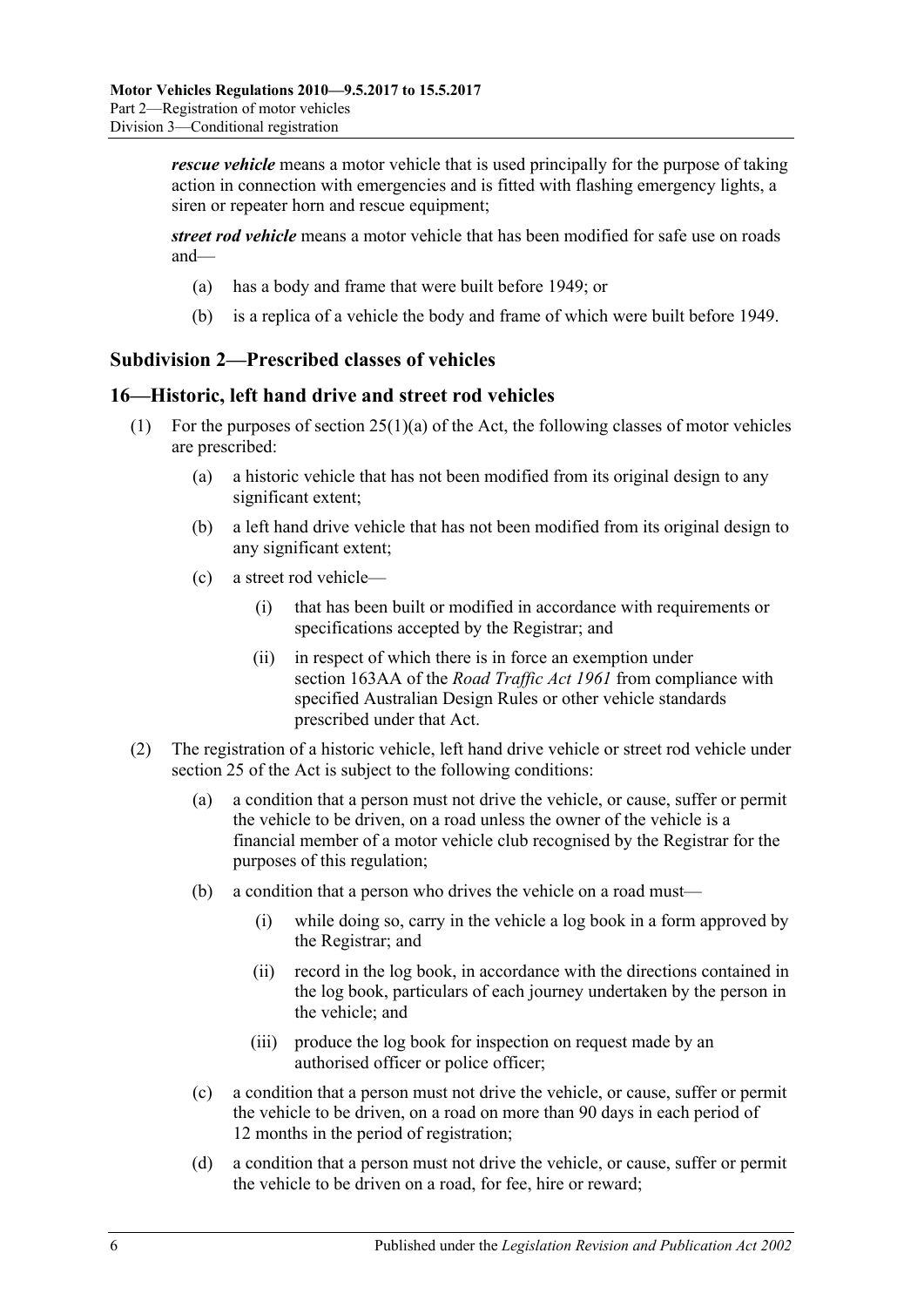- (e) a condition that the owner of the vehicle must, at the request of the Registrar or the motor vehicle club to which the owner belongs, make the vehicle available for inspection by the Registrar or the club;
- (f) a condition that the owner of the vehicle must, before the end of each year, provide to the motor vehicle club to which he or she belongs, a statutory declaration made by the owner verifying the eligibility of his or her vehicle to be registered under section 25 of the Act and detailing any modifications made to the vehicle during that year.
- (3) The Registrar may by notice in the Gazette—
	- (a) recognise a motor vehicle club for the purposes of this regulation;
	- (b) impose such conditions on the recognition of the motor vehicle club as the Registrar thinks fit;
	- (c) if satisfied that—
		- (i) a motor vehicle club has contravened or failed to comply with a condition applying to its recognition by the Registrar; or
		- (ii) there is other good cause to do so,

withdraw the recognition of a motor vehicle club with effect from a date specified in the notice (being not less than 28 days from the date of publication of the notice).

## <span id="page-18-2"></span><span id="page-18-0"></span>**17—Vehicles used between farm blocks**

- (1) For the purposes of section 25(1)(a) of the Act, a vehicle (other than a tractor or agricultural machine) that—
	- (a) is owned by a primary producer; and
	- (b) is used in connection with the working of 2 or more separate parcels of land that are worked in conjunction with each other by that primary producer,

is a prescribed class of vehicle.

(2) The registration of such a vehicle under section 25 of the Act is subject to the condition that a person must not, during the period for which the vehicle is registered under that section, drive the vehicle, or cause, suffer or permit the vehicle to be driven, on a road except to enable the vehicle to be driven between the parcels of land referred to in [subregulation](#page-18-2) (1).

## <span id="page-18-1"></span>**18—Vehicles used to tow commercial fishing boats**

- <span id="page-18-3"></span>(1) For the purposes of section  $25(1)(a)$  of the Act, a vehicle that—
	- (a) is owned by the holder of a fishery authority under the *[Fisheries Management](http://www.legislation.sa.gov.au/index.aspx?action=legref&type=act&legtitle=Fisheries%20Management%20Act%202007)  Act [2007](http://www.legislation.sa.gov.au/index.aspx?action=legref&type=act&legtitle=Fisheries%20Management%20Act%202007)*; and
	- (b) is used solely for the purpose of towing a registered boat within the meaning of that Act,

is a prescribed class of vehicle.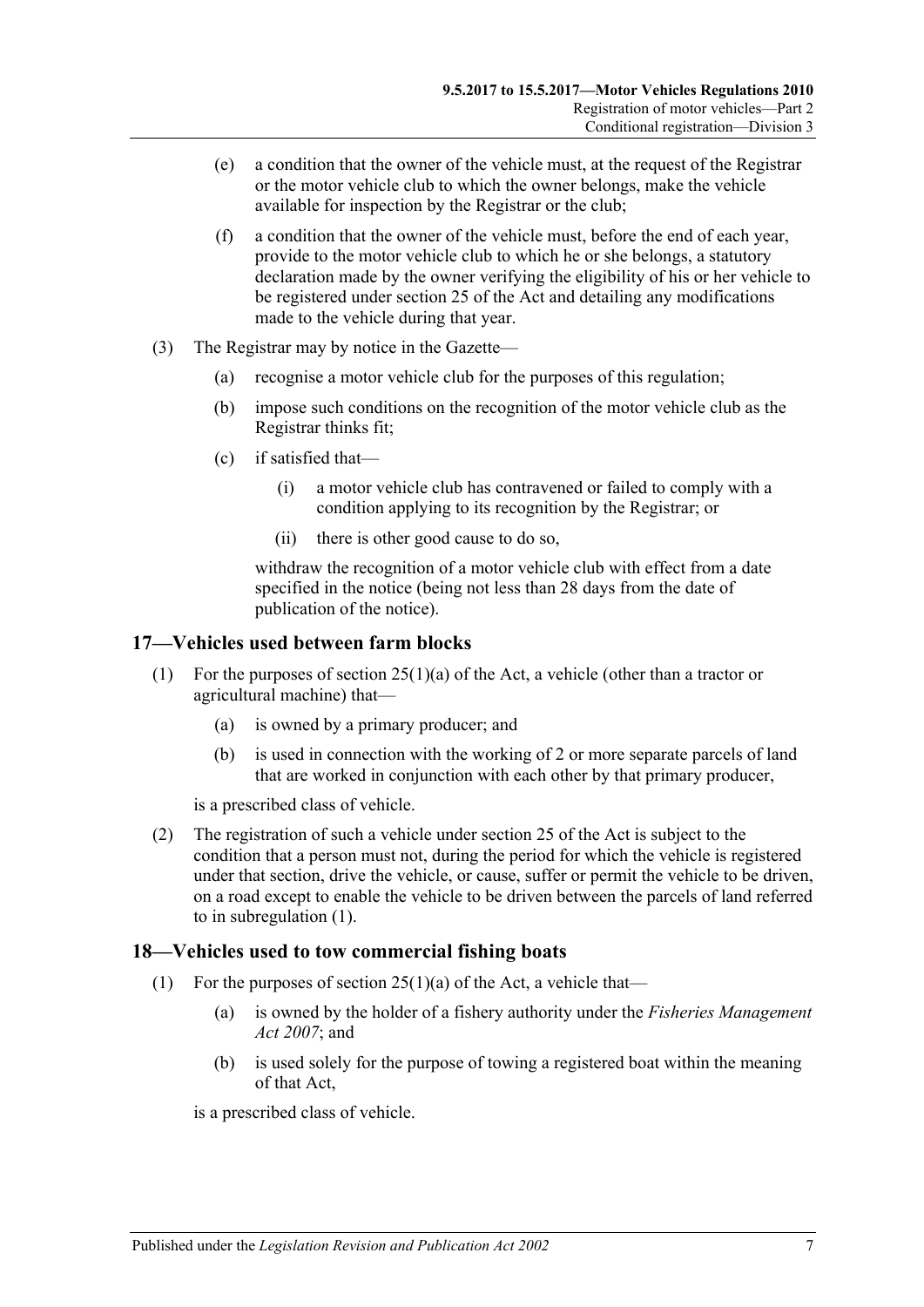- (2) The registration of such a vehicle under section 25 of the Act is subject to the condition that a person must not, during the period for which the vehicle is registered under that section, drive the vehicle, or cause, suffer or permit the vehicle to be driven, on a road except for the purpose of
	- (a) towing a boat referred to in [subregulation](#page-18-3)  $(1)(b)$  to a place at which it is to be launched; or
	- (b) retrieving such a boat from a place at which it has been landed.

### <span id="page-19-0"></span>**19—Other prescribed classes of vehicles**

For the purposes of section  $25(1)(a)$  of the Act, the following classes of vehicles are prescribed:

- (a) an emergency response vehicle;
- (b) a special purpose vehicle;
- (c) a vehicle that is to be driven on a road for a limited number of short journeys;
- (d) a road train;
- <span id="page-19-3"></span>(e) a B-double;
- (f) a vehicle in relation to which there is in force—
	- (i) an exemption granted by the Minister under section 163AA of the *[Road Traffic Act](http://www.legislation.sa.gov.au/index.aspx?action=legref&type=act&legtitle=Road%20Traffic%20Act%201961) 1961* exempting the vehicle from compliance with a requirement of Part 4 of that Act subject to conditions limiting the use of the vehicle (other than a restriction limiting the use of the vehicle to a particular road or roads or class of roads); or
	- (ii) an exemption granted by the Minister under regulation 71 of the *[Road Traffic \(Miscellaneous\) Regulations](http://www.legislation.sa.gov.au/index.aspx?action=legref&type=subordleg&legtitle=Road%20Traffic%20(Miscellaneous)%20Regulations%202014) 2014* exempting the vehicle from compliance with a requirement of the regulations subject to conditions limiting the use of the vehicle (other than a restriction limiting the use of the vehicle to a particular road or roads or class of roads); or
	- (iii) a mass or dimension exemption or vehicle standards exemption granted under the *Heavy Vehicle National Law (South Australia)*.

## <span id="page-19-1"></span>**Subdivision 3—Miscellaneous**

#### <span id="page-19-2"></span>**20—Exemption from stamp duty**

An application to register a motor vehicle under section 25 of the Act (other than an application to register a road train, B-double or vehicle of a class referred to in [regulation](#page-19-3) 19(f)) is declared to be exempt from stamp duty.

**Note—**

See the *[Stamp Duties Act](http://www.legislation.sa.gov.au/index.aspx?action=legref&type=act&legtitle=Stamp%20Duties%20Act%201923) 1923* (Schedule 2 clause 2(2) exemption 10A).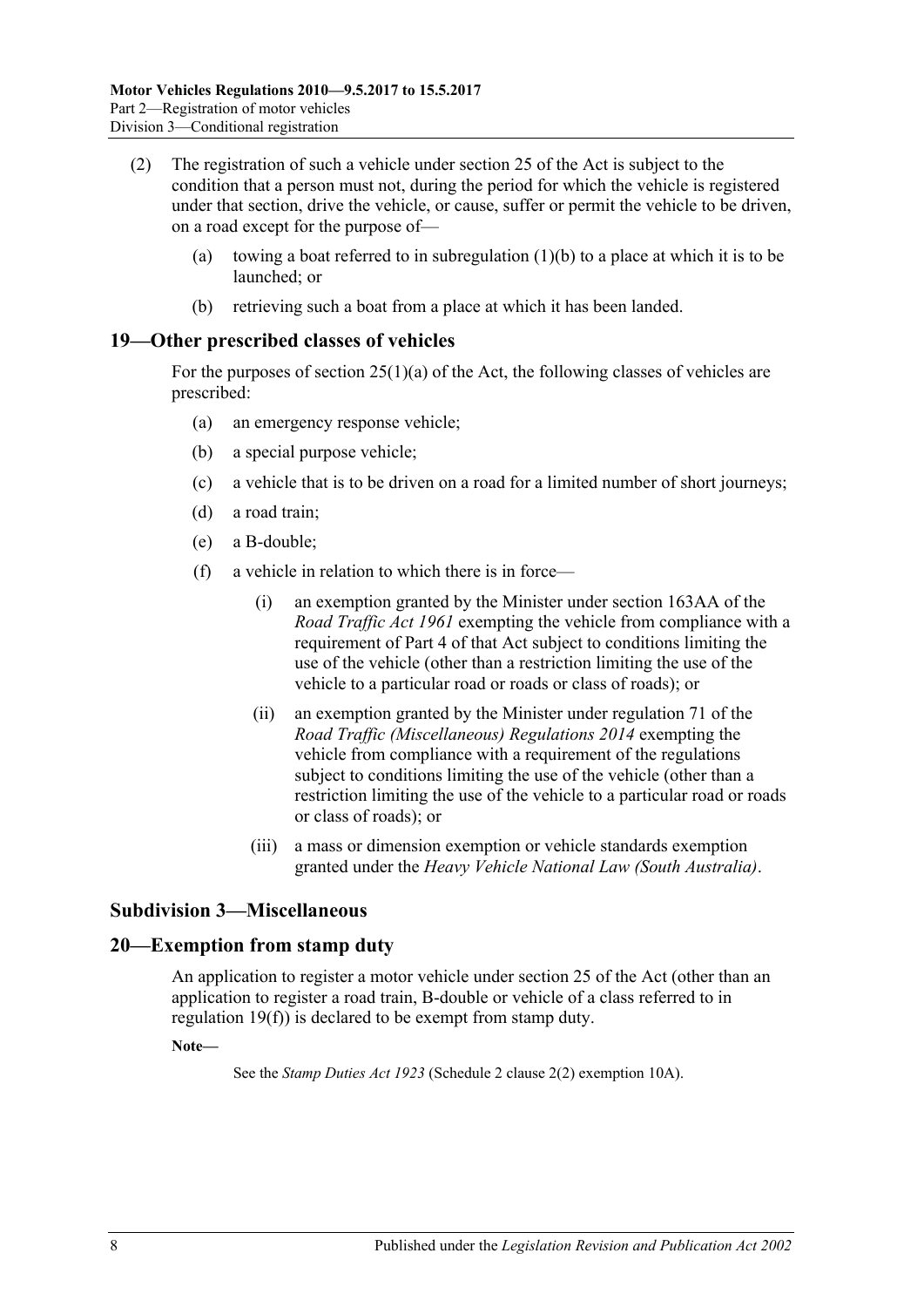## <span id="page-20-0"></span>**21—Duration of registration**

The period of registration of a motor vehicle registered under section 25 of the Act is—

- (a) in the case of the registration of a historic vehicle or left hand drive vehicle—1, 2 or 3 years, at the option of the applicant; or
- (b) in any other case—any number of quarters, not exceeding 12 quarters, at the option of the applicant.

## <span id="page-20-1"></span>**22—Transfer of registration**

The registration of a motor vehicle under section 25 of the Act may be transferred if—

- (a) the vehicle is a road train or B-double; or
- (b) the vehicle is a special purpose vehicle and the transferee undertakes that the conditions of registration of the vehicle under that section will be complied with.

# <span id="page-20-2"></span>**Division 4—Duty to notify alterations or additions to vehicles**

### <span id="page-20-3"></span>**23—Duty to notify alterations or additions to vehicles**

- (1) For the purposes of section 44(1) of the Act, the following alterations and additions are prescribed:
	- (a) an alteration of, or addition to, a motor vehicle by which the vehicle's mass is increased;
	- (b) an alteration of, or addition to, the specifications or tyres of a motor vehicle by which the GCM or GVM of the vehicle is varied;
	- (c) an alteration of the configuration of a heavy vehicle by which the configuration becomes an unregistered configuration within the meaning of section 43A of the Act;
	- (d) an alteration of, or addition to, the engine by which a motor vehicle is driven so as to enable the engine to drive the vehicle by a fuel that would not, but for the alteration or addition, drive the vehicle;
	- (e) the removal of the engine by which a motor vehicle is driven and the substitution of another engine;
	- (f) the removal of a pneumatic tyre from a motor vehicle having only pneumatic tyres, and the substitution of a tyre other than a pneumatic tyre;
	- (g) the removal of a tyre from a vehicle having no metal tyres, and the substitution of a metal tyre;
	- (h) the attachment of a sidecar to a motor bike not having a sidecar;
	- (i) an alteration or addition by which a motor vehicle that is not a commercial motor vehicle is converted into a commercial motor vehicle;
	- (j) an alteration or addition by which a commercial motor vehicle ceases to be a commercial motor vehicle;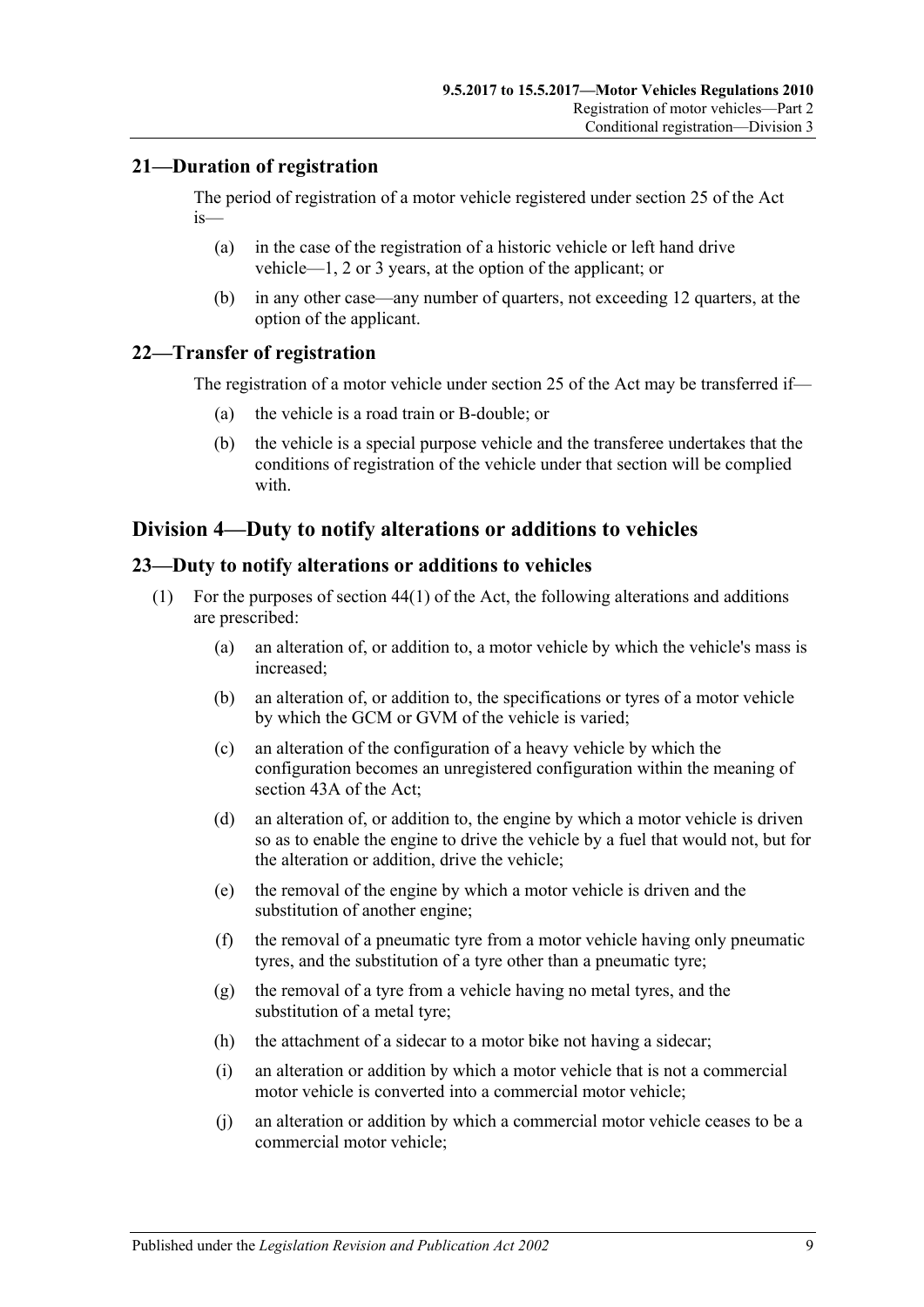- (k) the wrecking or disassembling of a motor vehicle (other than a notifiable vehicle) where the engine, a part of the engine bearing the engine number or a part of the body bearing a vehicle identification number or vehicle identification plate is removed and not put back into place as part of the vehicle;
- (l) the removal, alteration, defacement or obliteration of—
	- (i) a vehicle identification plate or vehicle identification number (other than a plate or number of a notifiable vehicle); or
	- (ii) an engine number,

except where, in relation to the removal of a vehicle identification plate (or a plate bearing a vehicle identification number or engine number), the plate is put back into place on the vehicle;

- (m) the changing of the colour of a motor vehicle such that the vehicle ceases to be of the primary colour recorded as its colour in the register of motor vehicles.
- (2) A registered owner or registered operator of a motor vehicle who gives written notice to the Registrar under section 44(1) of the Act must include the following particulars in the notice:
	- (a) a full description of the alteration or addition;
	- (b) the date on which the alteration or addition was made;
	- (c) if the engine by which the vehicle is driven has been removed and substituted by another engine—
		- (i) the substituted engine number; or
		- (ii) in the case of the substitution of an engine that does not have identical specifications—the make, the number of pistons, the diameter of the cylinders, the engine number and the type of substituted engine;
	- (d) if an alteration has been made to the construction of the vehicle—a weighbridge note;
	- (e) if any alteration or addition has been made that may vary the gross combination mass or gross vehicle mass of the vehicle—the size, ply and type of construction of the tyres;
	- (f) details of any equipment that has been altered or added to the vehicle.

# <span id="page-21-0"></span>**Division 5—Numbers and number plates**

# <span id="page-21-1"></span>**24—Carriage of number plates**

For the purposes of section 47(1) of the Act, the following provisions apply to the carriage of number plates:

- (a) a motor vehicle must have attached to it—
	- (i) in the case of a motor bike, motor trike or trailer—1 number plate at the rear;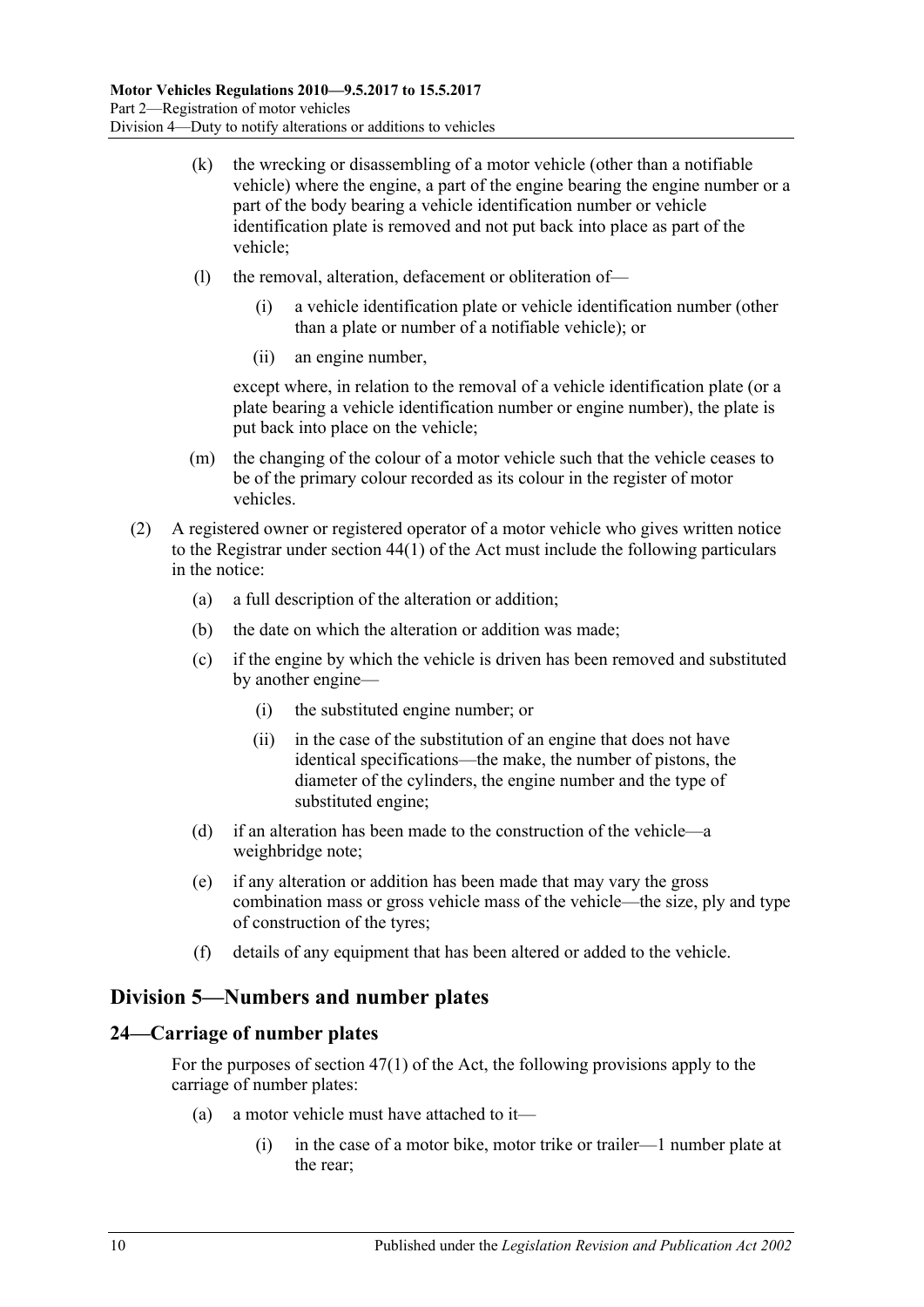- (ii) in the case of a tractor or agricultural machine—1 number plate;
- (iii) in any other case—1 number plate at the front and 1 number plate at the rear,

#### such that—

- (iv) the bottom edge of the plate is not less than 30 centimetres above the level of the ground and in such a position that every figure and letter of the registered number is upright; and
- $(v)$ 
	- (A) in the case of a plate placed on the front of the vehicle—the whole of the plate is visible from the front; and
	- (B) in the case of a plate placed on the rear of a vehicle—the whole of the plate is visible from the rear;
- (b) every letter and figure on a number plate must be—
	- (i) clearly visible in daylight to a person standing on the same plane as the vehicle at any point not less than 3 metres or more than 18 metres from the plate looking at the plate along an imaginary line approximately at right angles to the plate; and
	- (ii) legible from left to right on a plane level with the ground; and
	- (iii) clean and legible at all times;
- (c) a number plate must be rectangular.

#### <span id="page-22-0"></span>**25—Exemptions from duty to carry number plates**

- (1) A person who drives a motor vehicle, the front and rear of which is marked with its registered number, is exempt from the operation of section 47(1) of the Act if—
	- (a) the registered number was allotted before 1 July 1996; and
	- (b) the registered number was marked on the vehicle before 1 July 1996; and
	- (c) number plates bearing the registered number and the slogan "SA The Festival State" have never been obtained for the vehicle; and
	- (d) the vehicle is registered in the name of the person who was, immediately prior to 1 July 1996, recorded on the register of motor vehicles as the owner of the vehicle; and
	- (e) there is no agreement in force under section 47A of the Act between the Registrar and the registered owner of the vehicle in relation to the registered number; and
	- (f) every letter and figure of the registered number marked on the vehicle is—
		- (i) clearly visible in daylight to a person standing on the same plane as the vehicle at any point not less than 3 metres or more than 18 metres from the portion of the vehicle on which the number is marked looking at the number along an imaginary line approximately at right angles to the number; and
		- (ii) legible from left to right on a plane level with the ground; and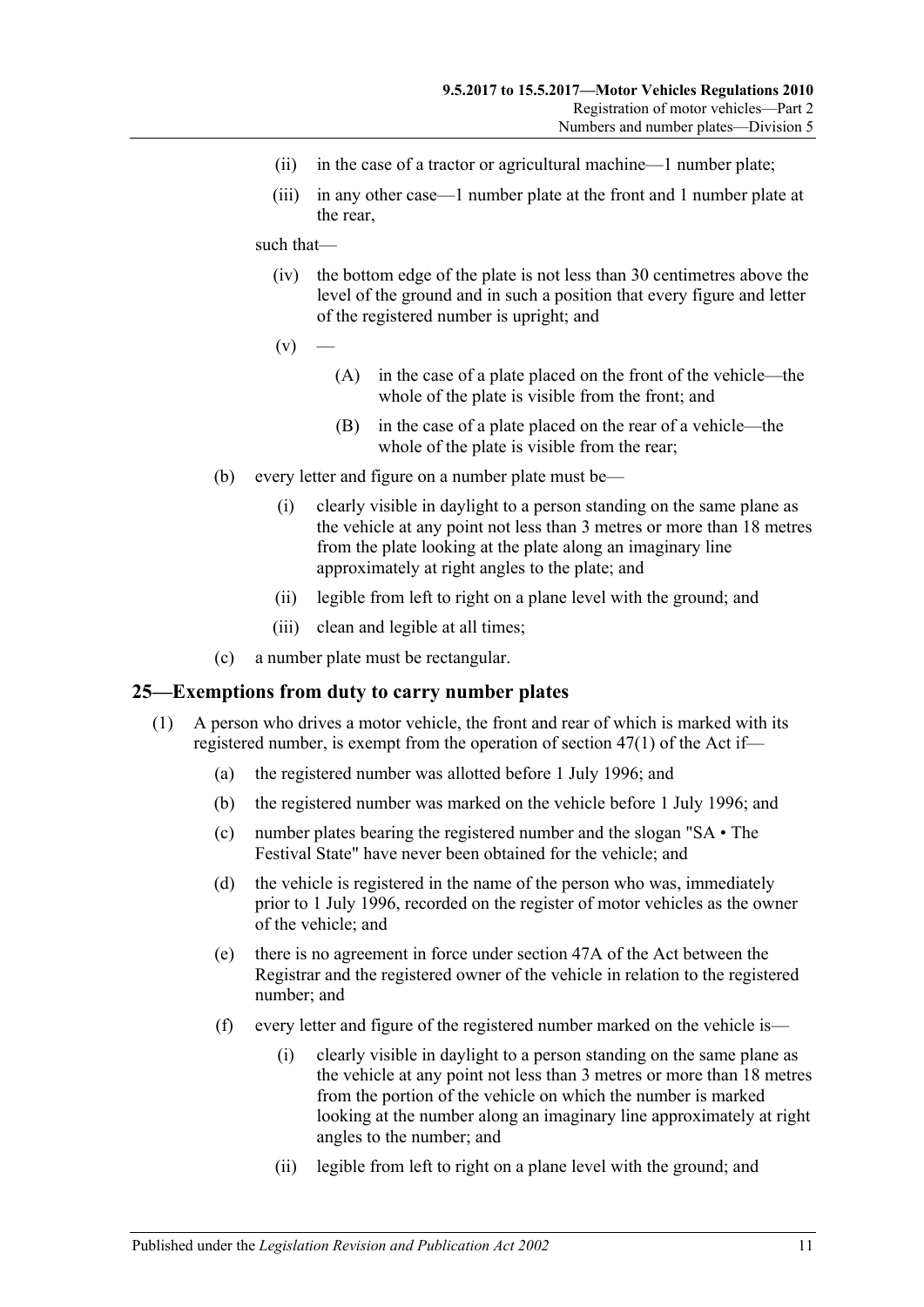- (iii) clean and legible at all times.
- (2) An officer or employee of the South Australian Police Department or the Transport Department who drives a motor vehicle on a road, or causes a motor vehicle to stand on a road, is exempt from the operation of section 47(1) of the Act if—
	- (a) the vehicle is being used for the purpose of testing the legibility of number plates; and
	- (b) the vehicle displays a sign bearing the word "test".
- <span id="page-23-2"></span>(3) A person who drives a motor vehicle, or causes a motor vehicle to stand, on a road is exempt from the operation of section 47(1) of the Act insofar as that section imposes requirements relating to the visibility and legibility of number plates, if the motor vehicle—
	- (a) is approved by the Minister for Tourism as a motor vehicle that may be driven, or caused to stand, on a road in relation to an event specified in a notice under [subregulation](#page-23-1) (4); and
	- (b) is being so driven or caused to stand during the period, and in accordance with the conditions, specified in the notice.
- <span id="page-23-1"></span>(4) The Minister for Tourism may, with the concurrence of the Minister responsible for the administration of the Act, publish a notice in the Gazette—
	- (a) specifying an event; and
	- (b) specifying a period during which motor vehicles approved by the Minister for Tourism may be driven, or caused to stand, on a road in relation to the event; and
	- (c) specifying the conditions applicable to driving such a motor vehicle, or causing such a motor vehicle to stand, on a road in relation to the event.
- (5) In any proceedings, a document purporting to be a certificate signed by the Minister for Tourism and certifying that, on a specified day, a specified motor vehicle was or was not approved as a motor vehicle that may be driven, or caused to stand, on a road in relation to an event specified in a notice under [subregulation](#page-23-1) (4), is proof of the matter so certified in the absence of proof to the contrary.

## <span id="page-23-0"></span>**26—Return or recovery of number plates—exceptions**

- (1) The Registrar is not required to give a person a direction under section 47C(2) of the Act requiring the return of number plates issued for a motor vehicle if—
	- (a) the Registrar is satisfied that—
		- (i) the vehicle is, or is to be, periodically registered for terms of less than 12 months on each occasion; or
		- (ii) the number plates are the subject of an agreement between the Registrar and the person under section 47A of the Act under which the person has acquired a right to attach the plates to any motor vehicle registered in the person's name from time to time; or
		- (iii) the vehicle has been purchased by a motor vehicle dealer or auctioneer; or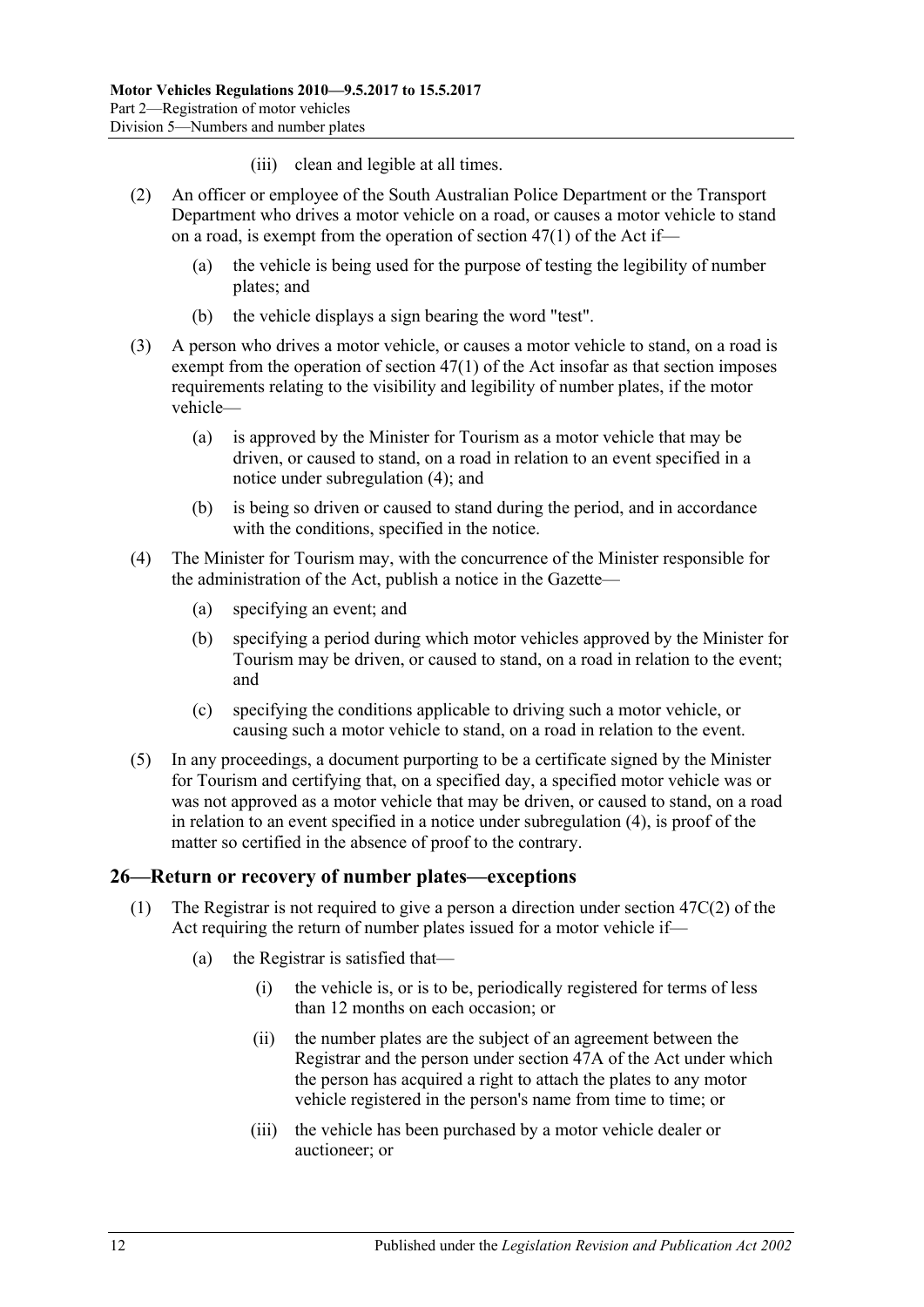- (b) the Registrar considers that there are reasonable grounds for not requiring the person to return the plates.
- (2) If the Registrar is not required to give a direction under section  $47C(2)$  of the Act requiring the return of number plates, the Registrar, a police officer or an authorised officer is not empowered to seize the plates under section 47C(4) of the Act unless—
	- (a) the Registrar has given a person such a direction in relation to the plates; and
	- (b) the person has failed to comply with the direction; and
	- (c) the person has no reasonable excuse for failing to comply.

#### <span id="page-24-0"></span>**27—Exemptions from section 47D of Act**

- (1) A police officer who, in the course of official duties, drives on a road, or causes to stand on a road, a government-registered motor bike at the front of which is attached a label or sticker that bears the number allotted to the motor bike under the Act is exempt from the operation of section 47D(1)(c) of the Act if—
	- (a) the label or sticker is made of silver reflective decal material; and
	- (b) the label or sticker is 220 millimetres wide and 93 millimetres high; and
	- (c) every letter and figure on the label or sticker is printed in blue on a white background and in upper case; and
	- (d) the label or sticker bears the slogan "SA Government".
- (2) An officer or employee of the South Australian Police Department or the Transport Department who drives a motor vehicle on a road, or causes a motor vehicle to stand on a road, is exempt from the operation of section  $47D(1)(a)$ , (b) and (c) of the Act if—
	- (a) the vehicle is being used for the purpose of testing the legibility of number plates; and
	- (b) the vehicle displays a sign bearing the word "test".
- (3) A person who drives a motor vehicle, or causes a motor vehicle to stand, on a road in circumstances referred to in [regulation](#page-23-2) 25(3) is exempt from the operation of section  $47D(1)(c)$  of the Act.

## <span id="page-24-1"></span>**Division 6—Suspension, cancellation and transfer of registration**

# <span id="page-24-2"></span>**28—Exemption from section 56(b)(ii) of Act where motor vehicle dealer etc acting as delegate of Registrar, transfers registration of vehicle sold by dealer**

If—

- (a) a motor vehicle dealer or auctioneer sells a motor vehicle in the course of his or her business; and
- (b) the Registrar has delegated to the dealer or auctioneer the Registrar's function under section 58(1) of the Act; and
- (c) the dealer or auctioneer, acting under that delegation, registers the vehicle in the name of the purchaser,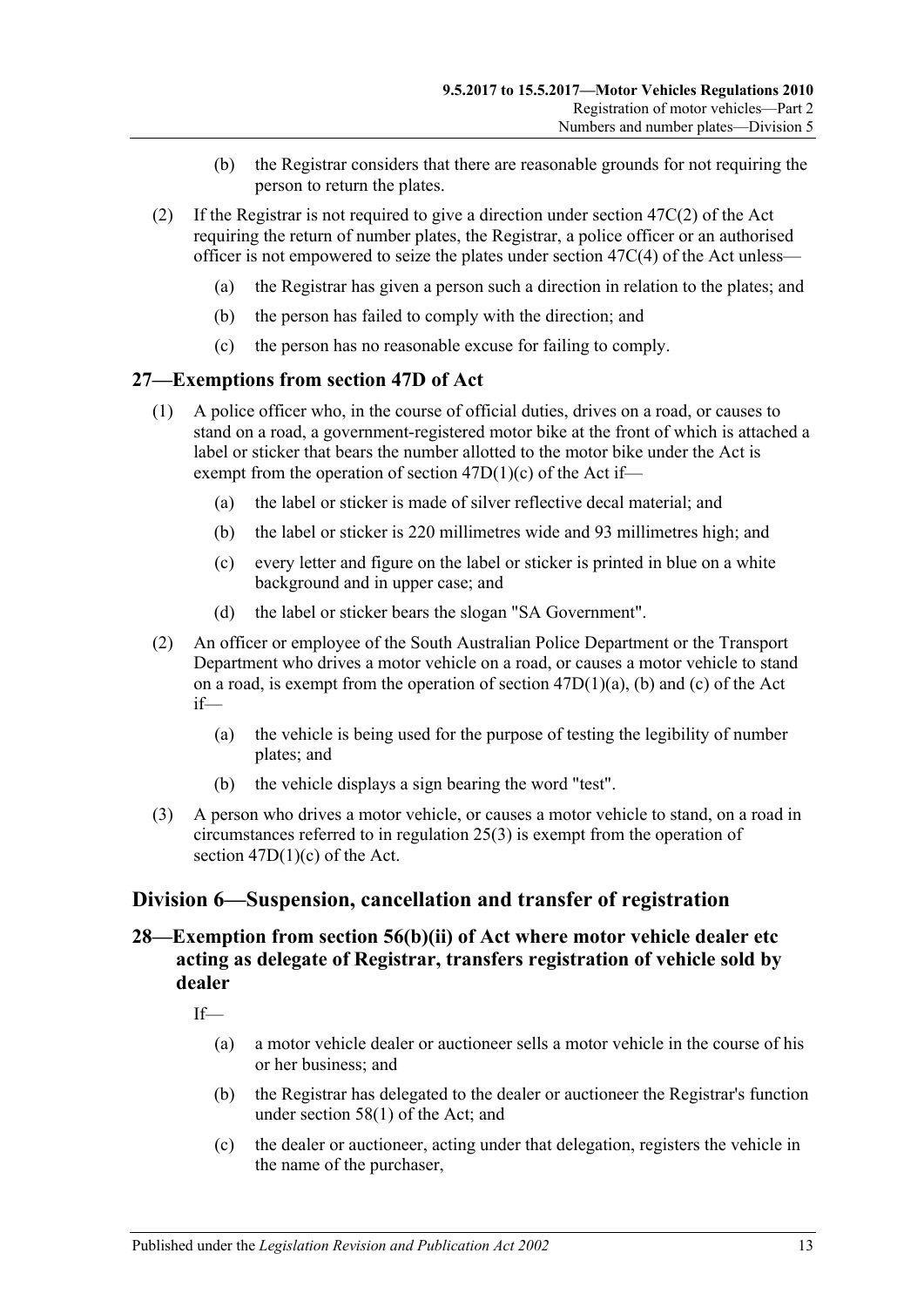the dealer or auctioneer is exempt from the operation of section  $56(b)(ii)$  of the Act in respect of the transfer of ownership of that vehicle.

# <span id="page-25-0"></span>**Division 7—Trade plates**

## <span id="page-25-1"></span>**29—Purposes for which trade plates may be issued and used**

- (1) For the purposes of sections 62(1) and 66 of the Act, the following purposes are prescribed:
	- (a) delivery of a motor vehicle from premises of the manufacturer or distributor of the vehicle to business premises of a motor vehicle dealer or auctioneer;
	- (b) delivery of a motor vehicle from premises of the manufacturer of the vehicle to a place for storage or to business premises of the distributor of the vehicle;
	- (c) relocation of a motor vehicle—
		- (i) between different business premises of a motor vehicle dealer or auctioneer; or
		- (ii) between business premises of different motor vehicle dealers or auctioneers;
	- (d) demonstration to a prospective purchaser of a motor vehicle of the on-road performance of the vehicle—
		- (i) being a demonstration in respect of which the vendor of the vehicle does not receive any monetary consideration; and
		- (ii) in the case of a commercial motor vehicle that is to carry a load during a demonstration, provided that—
			- (A) the demonstration consists of not more than 2 separate journeys by the same prospective purchaser and each journey is completed within 3 days; and
			- (B) during the demonstration the vehicle is used only within the State;
	- (e) demonstration to a prospective purchaser of a bus of the on-road performance of the bus, being a demonstration—
		- (i) in respect of which the vendor of the bus does not receive any monetary consideration; and
		- (ii) during which no passengers other than the prospective purchaser and any person advising the prospective purchaser in relation to the purchase of the bus are carried in the bus;
	- (f) on-road testing of a motor vehicle prior to delivery of the vehicle to a purchaser of the vehicle;
	- (g) delivery of a motor vehicle sold by a motor vehicle dealer or auctioneer to a place nominated by the purchaser of the vehicle (whether within or outside the State);
	- (h) in the case of a motor vehicle that—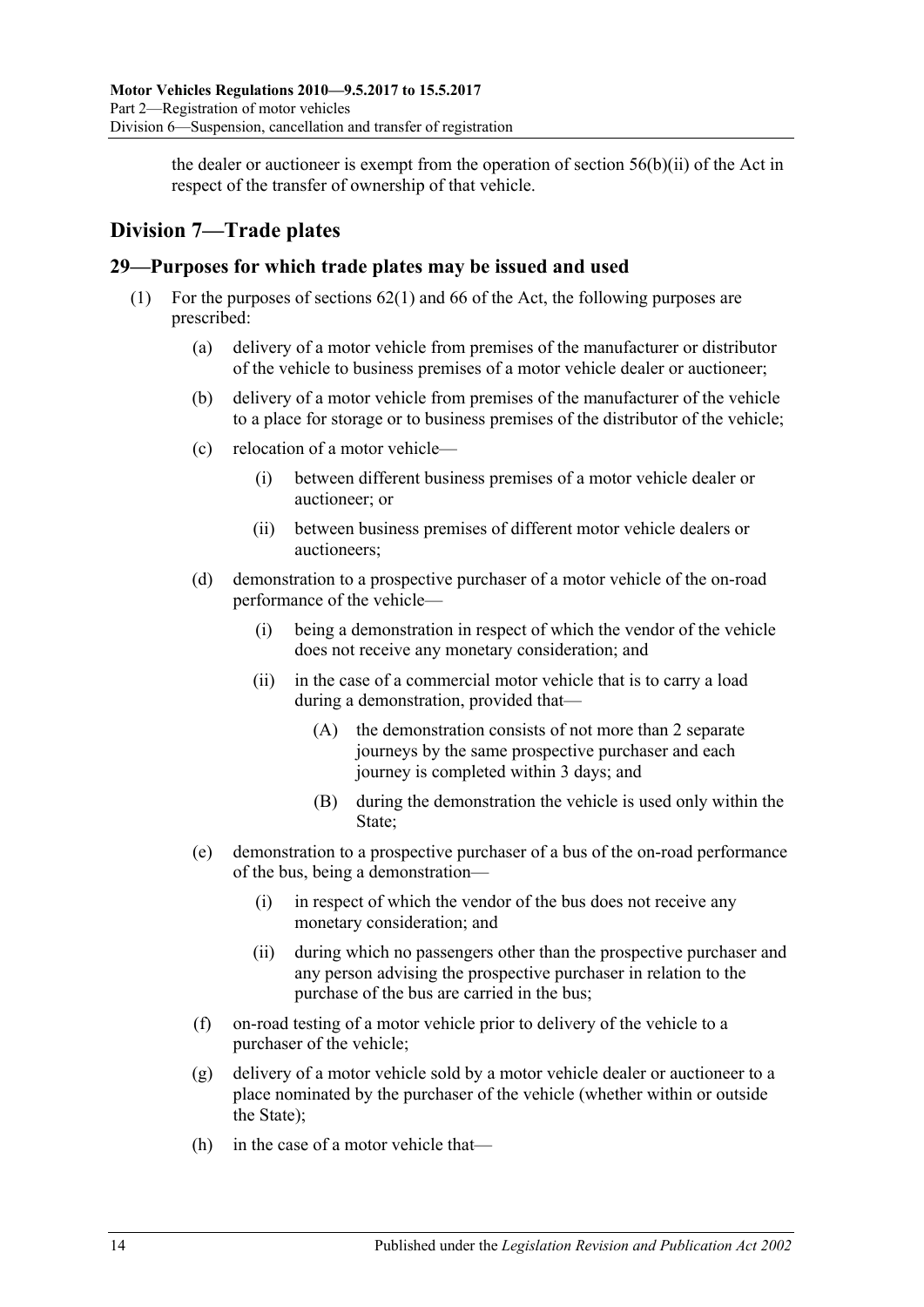- (i) is sold by a motor vehicle dealer who is not authorised by a delegation under section 7 of the Act to register vehicles sold by the dealer; and
- (ii) is delivered to the purchaser on a day on which, or at a time of day at which, the office of the Registrar is closed for business,

to enable the vehicle to be driven by the purchaser or a person authorised by the purchaser without registration for any purpose until the time at which the office of the Registrar closes for business on the next day on which it is open for business;

- (i) delivery of a motor vehicle to a workshop or other place for repair or servicing of the vehicle or the making of alterations or additions to the vehicle;
- (j) return of a motor vehicle from a workshop or other place at which the vehicle has been repaired or serviced or at which alterations or additions have been made to the vehicle;
- (k) delivery of a motor vehicle to a place for wrecking or disassembling;
- (l) on-road testing of a motor vehicle in the course of repairs or servicing or the making of alterations or additions to the vehicle;
- (m) in the case of a motor vehicle on loan by a motor vehicle repairer to the owner of a motor vehicle under repair—to enable the loan vehicle to be driven for any purpose by the owner of the vehicle under repair provided that—
	- (i) the repairer does not receive any separate monetary consideration in respect of the provision of the loan vehicle; and
	- (ii) if the loan vehicle is a commercial motor vehicle—the loan vehicle is not used to carry a load during the loan period except within the State; and
	- (iii) if the loan vehicle is not a special purpose vehicle—
		- (A) the repairer is licensed as a dealer under the *[Second-hand](http://www.legislation.sa.gov.au/index.aspx?action=legref&type=act&legtitle=Second-hand%20Vehicle%20Dealers%20Act%201995)  [Vehicle Dealers Act](http://www.legislation.sa.gov.au/index.aspx?action=legref&type=act&legtitle=Second-hand%20Vehicle%20Dealers%20Act%201995) 1995*; and
		- (B) the loan vehicle is a second-hand vehicle that is being offered or exposed for sale by the repairer; and
		- (C) a notice that complies with section 16 of the *[Second-hand](http://www.legislation.sa.gov.au/index.aspx?action=legref&type=act&legtitle=Second-hand%20Vehicle%20Dealers%20Act%201995)  [Vehicle Dealers Act](http://www.legislation.sa.gov.au/index.aspx?action=legref&type=act&legtitle=Second-hand%20Vehicle%20Dealers%20Act%201995) 1995* is attached to the loan vehicle;
- (n) delivery of a motor vehicle to the site of a motor show or other similar event at which the vehicle is to be on display;
- (o) return of a motor vehicle from the site of a motor show or other similar event at which the vehicle has been on display;
- (p) demonstration of the on-road performance of a motor vehicle while the vehicle is on display at a motor show or other similar event;
- (q) delivery of a motor vehicle to a place for inspection or examination under the Act, the *[Road Traffic Act](http://www.legislation.sa.gov.au/index.aspx?action=legref&type=act&legtitle=Road%20Traffic%20Act%201961) 1961* or any other Act or law;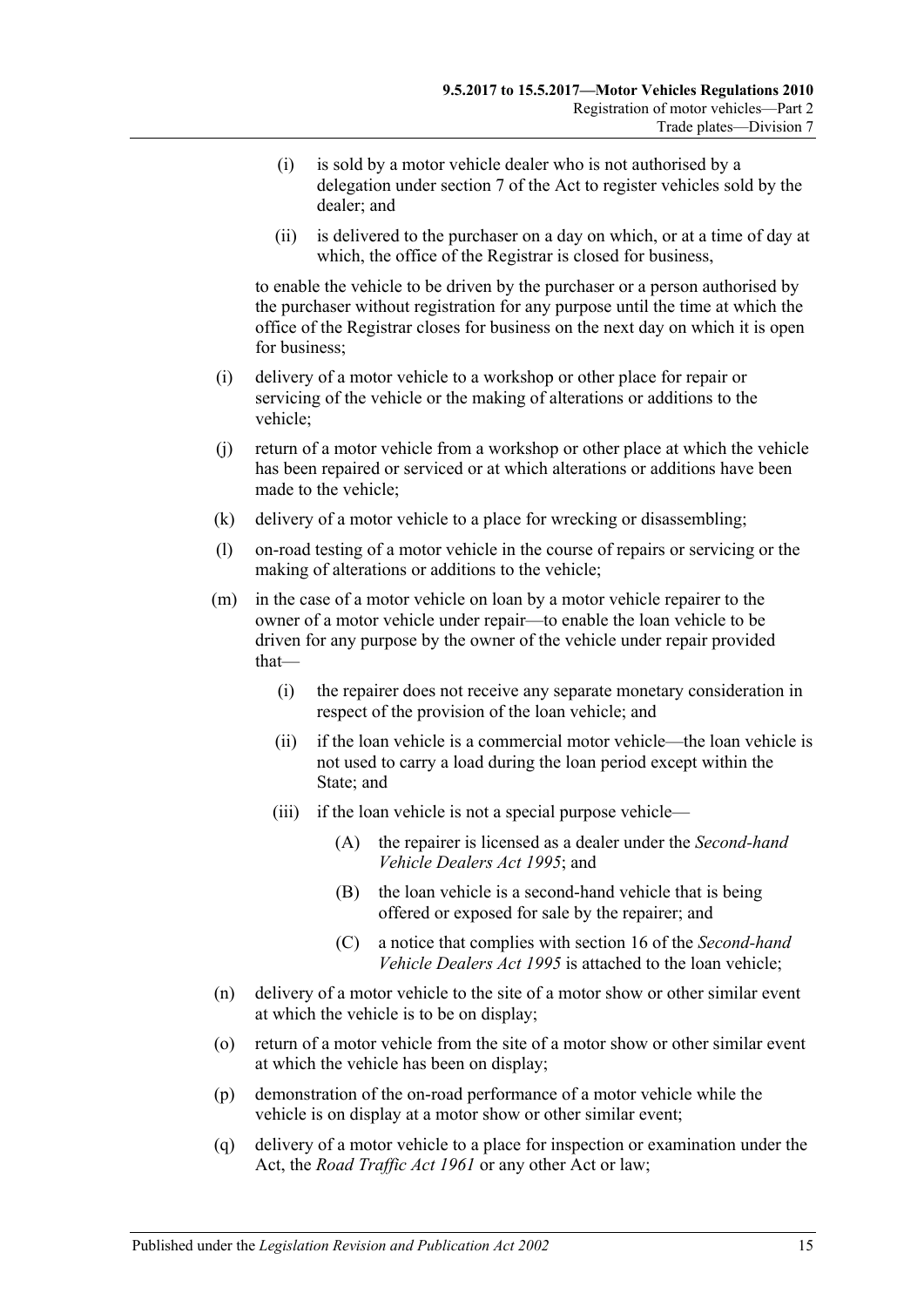- (r) return of a motor vehicle from a place to which the vehicle has been taken for inspection or examination under the Act, the *[Road Traffic Act](http://www.legislation.sa.gov.au/index.aspx?action=legref&type=act&legtitle=Road%20Traffic%20Act%201961) 1961* or any other Act or law.
- (2) For the purposes of sections 62(1) and 66 of the Act, the following purposes are prescribed in relation to a commercial motor vehicle or trailer:
	- (a) delivery to the site of a prescribed event of—
		- (i) an agricultural implement, agricultural machine or any other motor vehicle that is to be on display at that site during the prescribed event; and
		- (ii) any equipment to be used for the purposes of, or in conjunction with, the display of the agricultural implement, agricultural machine or other motor vehicle during the prescribed event; and
		- (iii) any equipment, accessories or consumables for or associated with the agricultural implement, agricultural machine or other motor vehicle;
	- (b) return from the site of a prescribed event of—
		- (i) an agricultural implement, agricultural machine or any other motor vehicle that has been on display at that site during the prescribed event; and
		- (ii) any equipment used for the purposes of, or in conjunction with, the display of the agricultural implement, agricultural machine or other motor vehicle during the prescribed event; and
		- (iii) any equipment, accessories or consumables for or associated with the agricultural implement, agricultural machine or other motor vehicle.
- (3) For the purposes of sections 62(1) and 66 of the Act, the following purposes are prescribed in relation to a trailer designed to carry a boat:
	- (a) delivery of a boat from the premises of the manufacturer of the boat to a place for storage or to business premises of a dealer or distributor of boats;
	- (b) delivery of a boat from business premises of a distributor of boats to business premises of a dealer of boats;
	- (c) delivery of a boat to or from waters for demonstration to a prospective purchaser of the boat of the performance of the boat on waters;
	- (d) delivery of a boat sold by a dealer of boats to a place nominated by the purchaser of the boat (whether within or outside the State);
	- (e) delivery of a boat to a workshop, boat yard or other place for repair or servicing of the boat or the making of alterations or additions to the boat;
	- (f) return of a boat from a workshop, boat yard or other place at which the boat has been repaired or serviced or at which alterations or additions have been made to the boat;
	- (g) delivery of a boat to the site of a prescribed event at which the boat is to be on display;
	- (h) return of a boat from the site of a prescribed event at which the boat has been on display.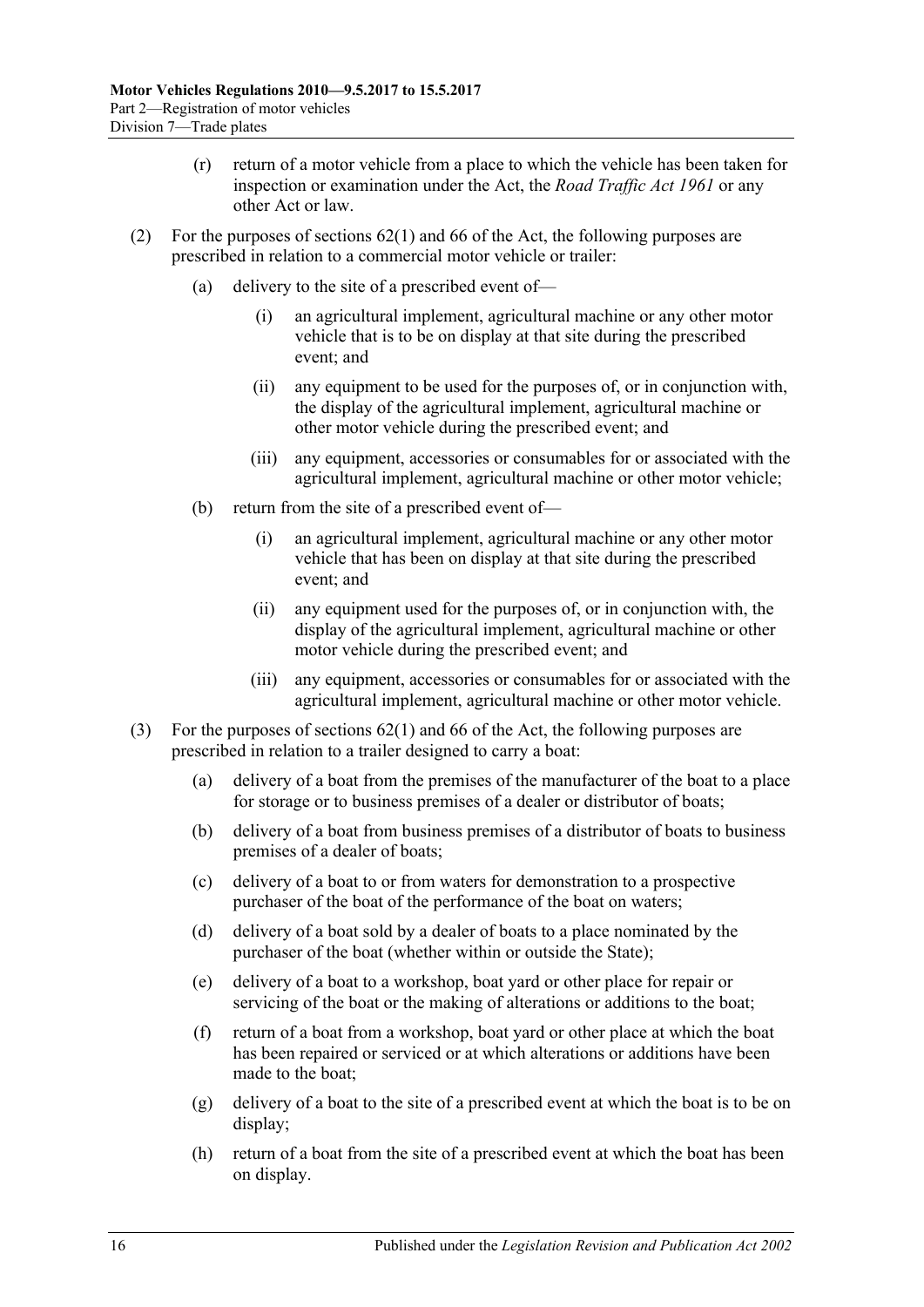## <span id="page-28-0"></span>**30—Trade plate label and certificate of issue of trade plate**

- (1) At the time of issuing a trade plate, the Registrar must issue to the holder of the trade plate or his or her agent—
	- (a) a trade plate label; and
	- (b) a certificate of issue of a trade plate.
- (2) A trade plate label will be in a form determined by the Registrar.
- (3) If the Registrar is satisfied by statutory declaration or such other evidence as the Registrar may require that the label or certificate issued in respect of a trade plate has been lost or destroyed, the Registrar may, on application by the holder of the trade plate or his or her agent and payment of the prescribed fee, issue a duplicate label or certificate.

## <span id="page-28-1"></span>**31—Carriage of trade plate and trade plate label**

If a motor vehicle is to be driven on a road pursuant to section 66 of the Act—

- (a) a trade plate must be securely attached to the rear of the vehicle in such a position that the bottom edge of the plate is not less than 30 centimetres above the level of the ground; and
- (b) the label issued by the Registrar in respect of the trade plate must be displayed in a waterproof holder that has a transparent front and is affixed to the plate; and
- (c) every figure and letter on the plate and label must be—
	- (i) legible from left to right on a plane level with the ground; and
	- (ii) clean and legible at all times; and
- (d) every figure and letter on the plate must be clearly visible in daylight to a person standing on the same plane as the vehicle at any point not less than 3 metres or more than 18 metres from the plate, looking at the plate along an imaginary line approximately at right angles to the plate.

## <span id="page-28-2"></span>**32—Offences**

- (1) A person must not—
	- (a) drive or leave standing on a road a motor vehicle to which a colourable imitation of a trade plate is attached; or
	- (b) drive or leave standing on a road a motor vehicle to which is affixed a trade plate that displays a colourable imitation of a trade plate label; or
	- (c) drive or leave standing on a road a motor vehicle to which is affixed a trade plate that displays a trade plate label issued in respect of another trade plate; or
	- (d) without lawful excuse, have in his or her possession a trade plate label or an article resembling a trade plate label that is liable to be mistaken for a trade plate label.

Maximum penalty: \$1 250.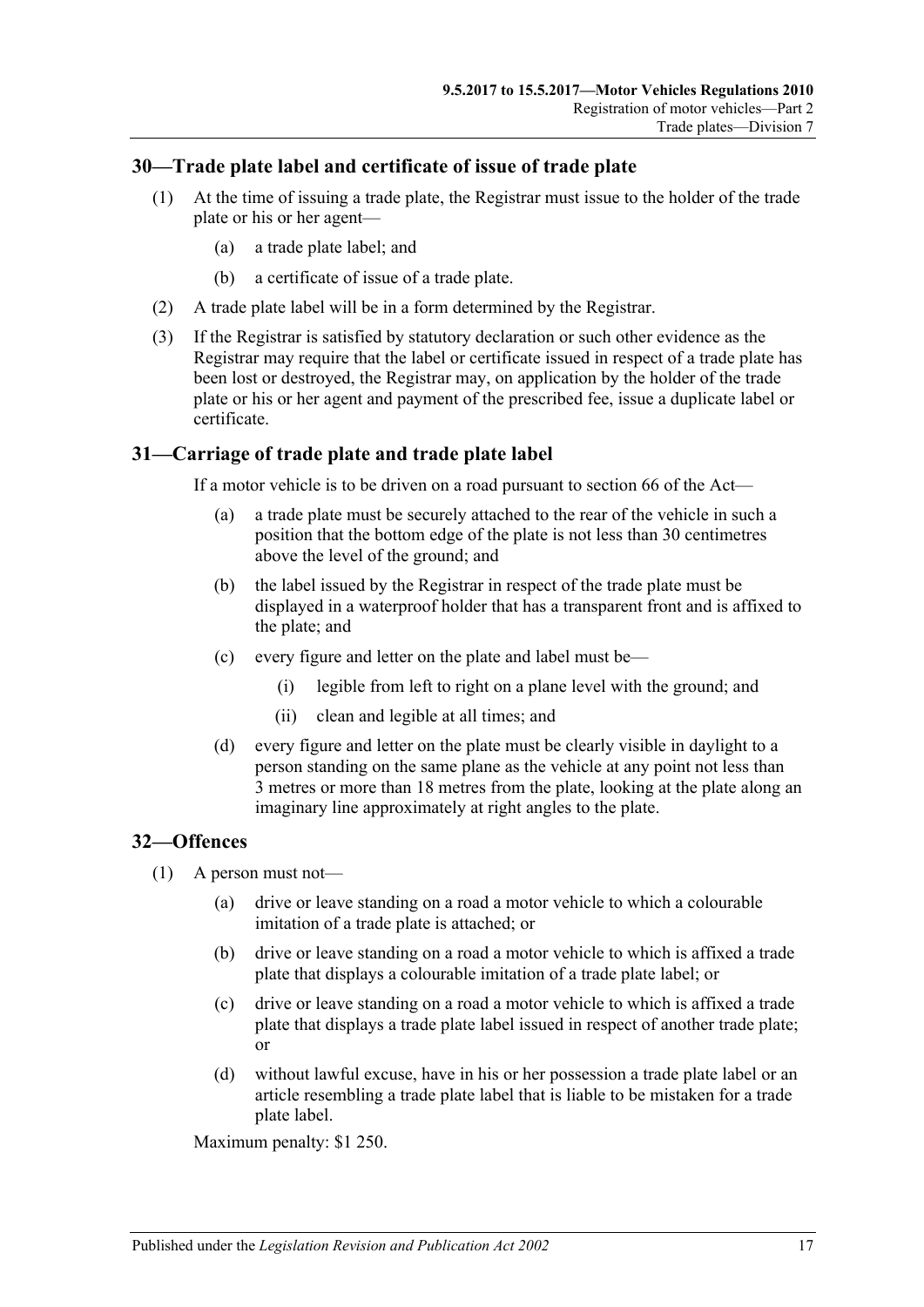(2) A person must not sell or supply trade plates without the approval of the Minister. Maximum penalty: \$1 250.

# <span id="page-29-0"></span>**33—Replacement of lost trade plate**

- <span id="page-29-4"></span> $(1)$  If—
	- (a) a person satisfies the Registrar that—
		- (i) a trade plate has been lost; and
		- (ii) the loss has been reported to a police officer; and
		- (iii) the circumstances of the loss justify replacement of the plate; and
	- (b) an application for replacement of the lost plate is made to the Registrar; and
	- (c) the fee set out in [Schedule 1](#page-72-0) for the issue of a replacement trade plate is paid to the Registrar,

the Registrar may issue a new trade plate to that person.

- (2) The Registrar may require an applicant for a replacement trade plate to furnish
	- (a) a statutory declaration stating the matters referred to in [subregulation](#page-29-4)  $(1)(a)$ ; and
	- (b) a written undertaking to—
		- (i) return to the Registrar the lost trade plate if it comes into the applicant's possession; or
		- (ii) inform the Registrar of and when the location of the lost trade plate becomes known to or suspected by the applicant.

# <span id="page-29-1"></span>**Division 8—Registration labels**

# <span id="page-29-2"></span>**34—Heavy vehicles for which a registration label is not required to be issued**

For the purposes of section 48(1), (2) and (3) of the Act, a government-registered motor vehicle that is a heavy vehicle is a heavy vehicle of a prescribed class.

# <span id="page-29-6"></span><span id="page-29-3"></span>**35—Carriage of registration labels and permits**

- <span id="page-29-5"></span>(1) A registration label or permit under section 16 or 50 of the Act—
	- (a) must—
		- (i) if issued in respect of a motor vehicle that has a windscreen (other than a motor bike)—be firmly affixed in an upright position to the vehicle—
			- (A) to the inside surface of the front or rear windscreen in a corner on the opposite side of the windscreen to the driver's position; or
			- (B) in the case of a vehicle that has a pivoted, hinged or fixed side window adjacent to the front or rear windscreen on the opposite side of the windscreen to the driver's position—to the inside surface of that window,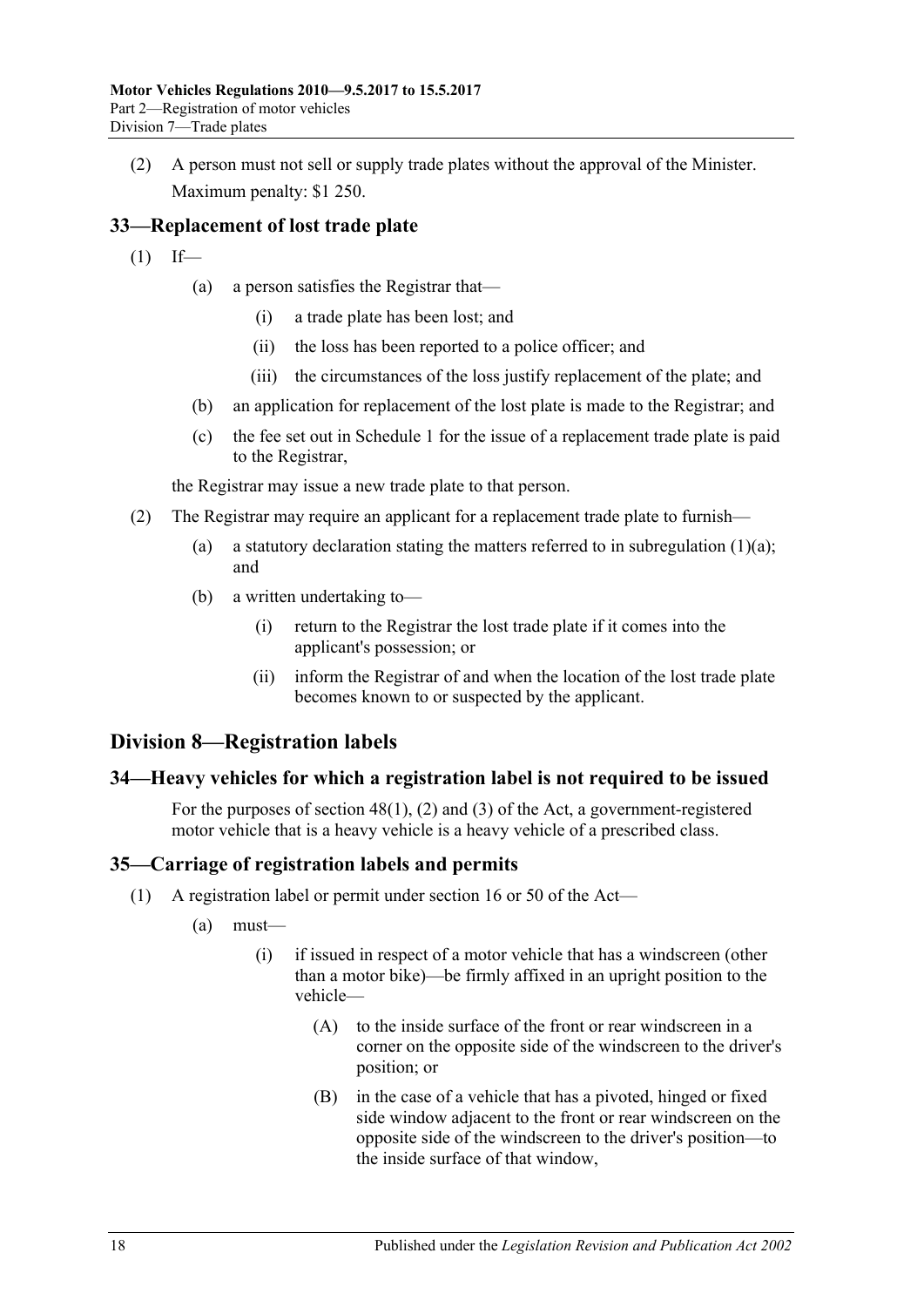but not so as to obstruct the driver's vision; or

- (ii) if issued in respect of a motor vehicle (other than a motor bike or trailer) that does not have a windscreen—be displayed in a waterproof holder that has a transparent front and is affixed to an external surface of the vehicle on the left hand or near side of the vehicle, as near as practicable to the position in which the label or permit would have been affixed in accordance with [subparagraph](#page-29-5) (i), had the vehicle been fitted with a windscreen; or
- (iii) if issued in respect of a motor bike—be displayed in a waterproof holder that has a transparent front and is affixed to the handlebar in the centre, left hand or near side of the motor bike; or
- (iv) if issued in respect of a trailer—
	- (A) be displayed in a waterproof holder that has a transparent front and is affixed to an external surface of the trailer on the front left hand or near side of the trailer, at a height not exceeding 2 metres above ground level; or
	- (B) in the case of a trailer that has a clear glass window be affixed to the inside of the bottom left hand corner of the window—be displayed at a height not exceeding 2 metres above ground level; and
- (b) must be displayed so as to be clearly visible to a person facing the label or permit at a distance of 4 metres from the label or permit.
- (2) For the purposes of section 48(2) and (3) of the Act, a registration label must be affixed to and carried on a heavy vehicle in accordance with [subregulation](#page-29-6) (1).
- (3) For the purposes of section 48(4) of the Act, a heavy vehicle registered under the Act may be driven on roads without the registration label being affixed to the vehicle—
	- $(a)$  if—
		- (i) the vehicle is, for the purpose of having the label destroyed, being driven to the place where the label is to be destroyed; and
		- (ii) the driver carries with him or her a receipt, issued by the Registrar or an officer appointed by the Registrar, for a completed application for cancellation of the registration of the vehicle; or
	- (b) if—
		- (i) the label has been destroyed; and
		- (ii) the vehicle is being driven by the nearest practicable route from the place where the label was destroyed to some other place where the vehicle is to be kept or stored or to a port or depot from which the vehicle is to be shipped or railed; and
		- (iii) the driver carries with him or her a receipt, issued by the Registrar or an officer appointed by the Registrar, for a completed application for cancellation of the registration of the vehicle; or
	- $\text{(c)}$  if—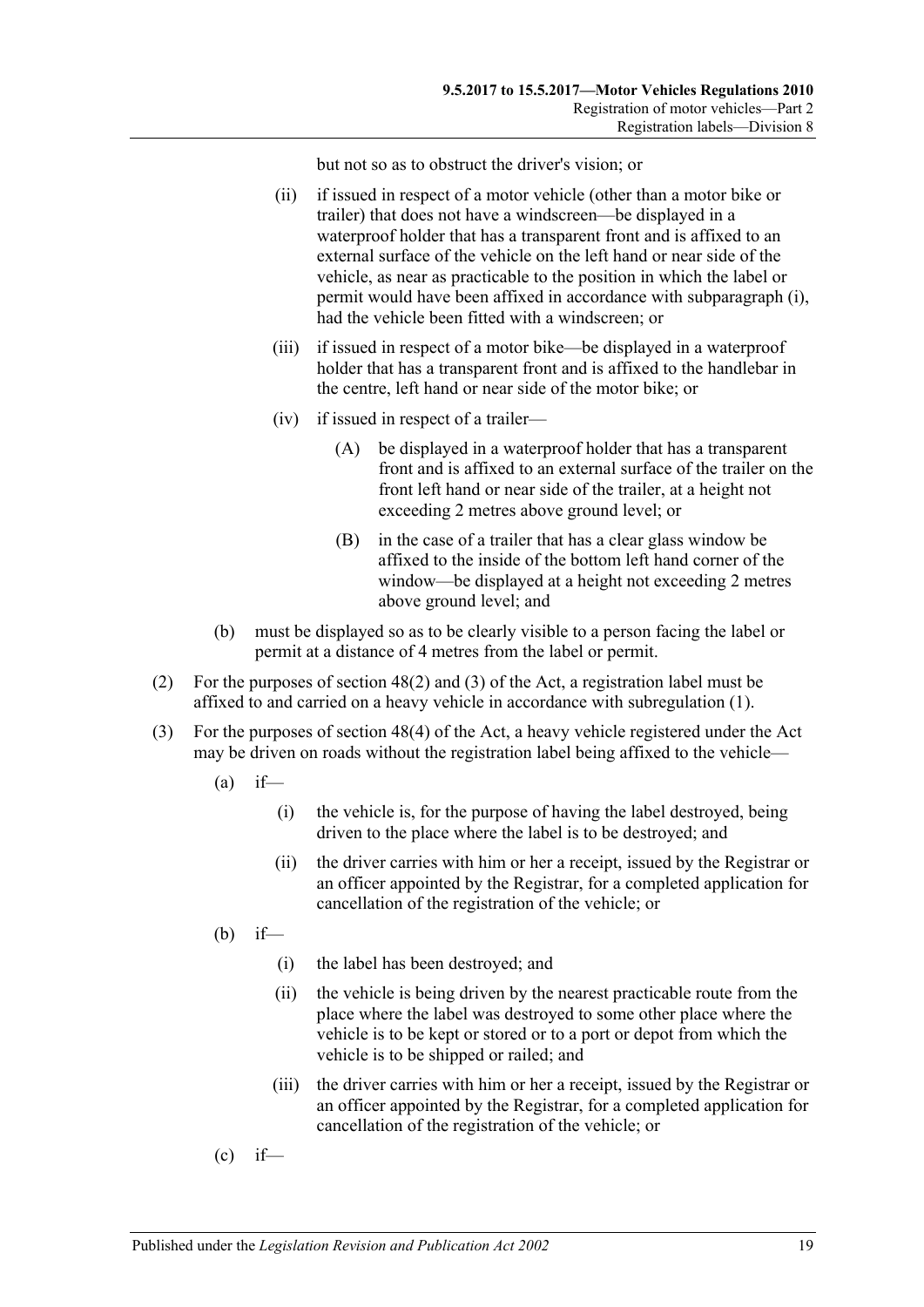- (i) payment of the fees payable for registration of the vehicle was made by mail, telephone or the Internet; and
- (ii) the registration label has not been received by the registered owner or the registered operator of the vehicle or his or her agent; and
- (iii) not more than 30 days have elapsed from the date the payment was made.
- (4) For the purposes of section 53(1aa) of the Act, a motor vehicle on which is affixed a registration label or in which is carried a permit that has ceased to be in force may be driven, or caused to stand, on a road if—
	- (a) payment of the fees payable for registration of the vehicle was made by mail, telephone or the Internet; and
	- (b) the registration label has not yet been received by the registered owner or the registered operator of the vehicle or his or her agent; and
	- (c) not more than 30 days have elapsed from the date on which the payment was made.

# <span id="page-31-0"></span>**Division 9—Miscellaneous**

### <span id="page-31-1"></span>**35A—Registration details certificate**

The Registrar may—

- (a) on his or her own initiative; or
- (b) on application by the owner of a registered motor vehicle (other than a heavy vehicle) and payment of the prescribed fee,

issue to the owner a certificate setting out the registered particulars of the motor vehicle and such other matters as the Registrar thinks fit.

#### <span id="page-31-2"></span>**35B—Prescribed documents**

- (1) For the purposes of sections 56, 57(2) and 58(1) of the Act, the prescribed documents are—
	- (a) in the case of a heavy vehicle—the certificate of registration or a duplicate certificate of registration issued to the transferor; or
	- (b) in any other case—a registration details certificate issued to the transferor.
- (2) For the purposes of sections 71A and 71B of the Act, the prescribed documents are registration certificates and registration details certificates.

#### <span id="page-31-4"></span><span id="page-31-3"></span>**36—Offences**

- <span id="page-31-5"></span>(1) A person must not drive a motor vehicle on a road while—
	- (a) a device is attached to the vehicle or a number plate or trade plate on the vehicle; or
	- (b) a substance is painted on or otherwise added to or made part of a number plate or trade plate on the vehicle,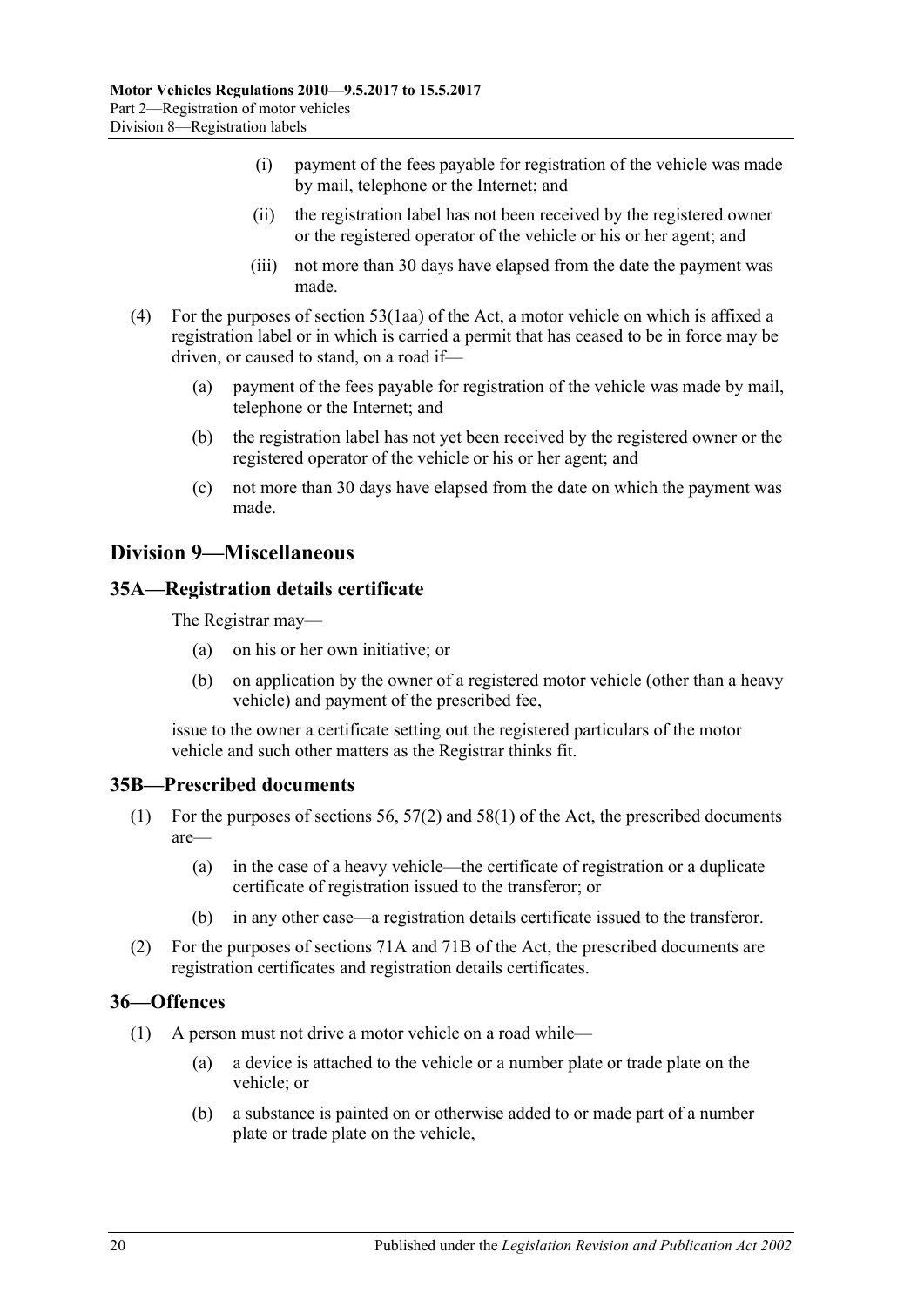the effect of which is to obscure or distort a letter or figure on a number plate or trade plate on the vehicle when the plate is viewed or photographed from any particular angle or from all angles in daylight or at night.

Maximum penalty: \$2 500.

- (2) In [subregulation](#page-31-4) (1), a reference to a *number plate* extends to that portion of a motor vehicle on which the registered number is marked in accordance with [regulation](#page-22-0) 25.
- (3) [Subregulation](#page-31-5) (1)(a) does not apply in relation to a motor vehicle to which a bike rack is attached if a number plate that—
	- (a) conforms to the specifications and design prescribed for a number plate of a class established under section 47A of the Act for the purposes of this subregulation; and
	- (b) bears the number allotted to the vehicle under the Act,

is attached to the bike rack and displayed such that—

- (c) the whole of the number plate is visible from the rear; and
- (d) the bottom edge of the number plate is not less than 30 centimetres above the level of the ground and in such a position that every letter and figure of the registered number is upright; and
- (e) every letter and figure on the number plate is—
	- (i) legible from left to right on a plane level with the ground; and
	- (ii) clean and legible at all times; and
	- (iii) clearly visible in daylight to a person standing on the same plane as the vehicle at any point not less than 3 metres or more than 18 metres from the plate looking at the plate along an imaginary line approximately at right angles to the plate.
- (4) If a bike rack that displays a number plate is attached to a motor vehicle, a person must not drive the motor vehicle on a road while—
	- (a) a device is attached to the bike rack or the number plate on the bike rack; or
	- (b) a substance is painted on or otherwise added to or made part of the number plate on the bike rack,

the effect of which is to obscure or distort a letter or figure on the plate when the plate is viewed or photographed from any particular angle or from all angles in daylight or at night.

Maximum penalty: \$2 500.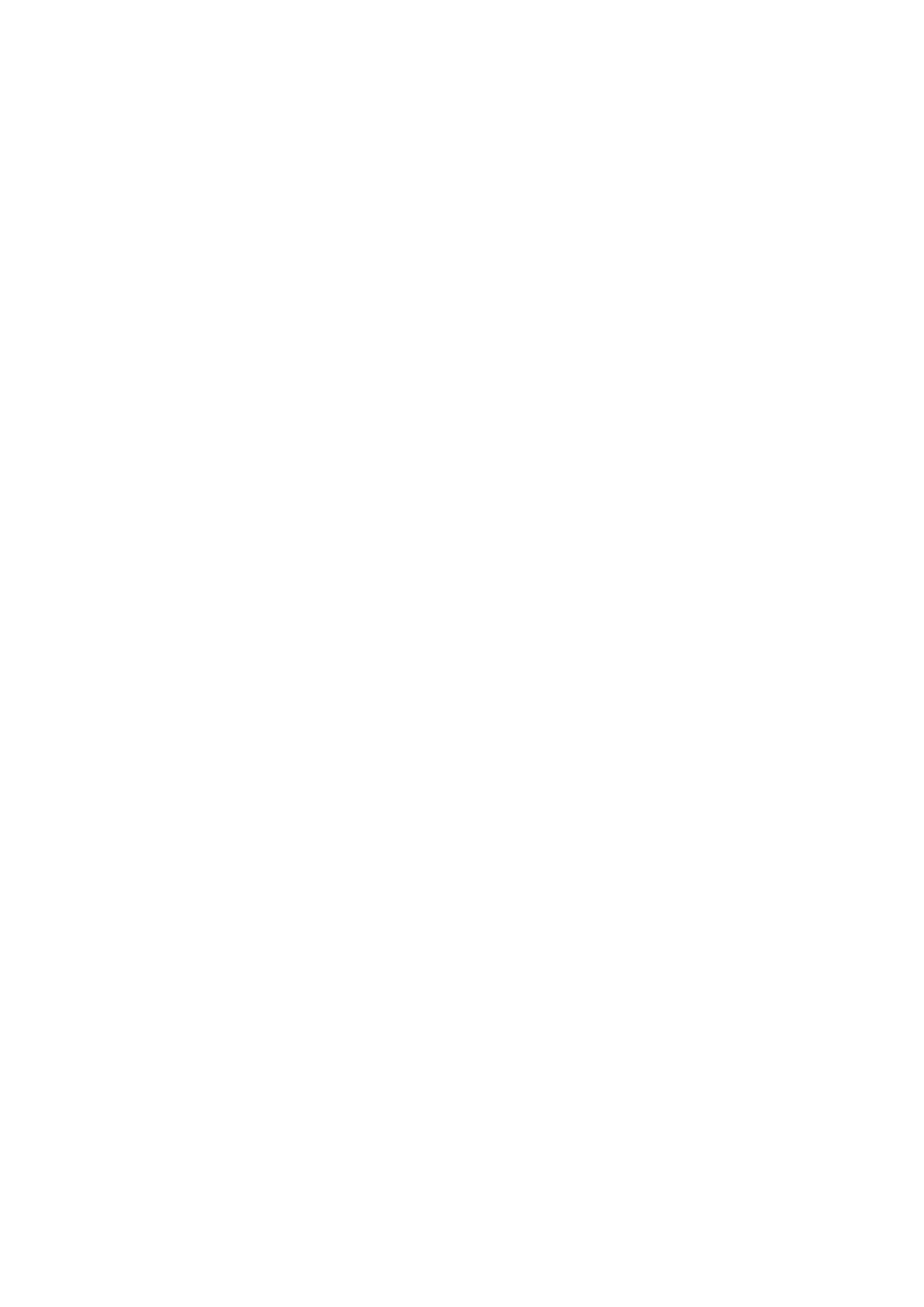# <span id="page-34-0"></span>**Part 4—Driver's licences and learner's permits**

# <span id="page-34-1"></span>**Division 1—Classification of licences**

## <span id="page-34-2"></span>**42—Classification of licences**

For the purposes of section 72(1) of the Act, the classifications appearing in column 1 of the table in [Schedule 2](#page-82-0) are prescribed.

# <span id="page-34-3"></span>**Division 2—Driver's licences and learner's permits**

## <span id="page-34-4"></span>**43—Exemptions from certain requirements for qualified supervising drivers**

- (1) A person to whom this regulation applies is exempted from the requirement specified in section 72A(1)(b) of the Act that the person must, in order to act as a qualified supervising driver for the holder of a licence or permit, have held a licence referred to in that paragraph during the whole of the immediately preceding 2 year period.
- (2) This regulation applies to a person if—
	- (a) the person—
		- (i) has not held the relevant licence during the whole of the immediately preceding 2 year period only because the licence expired during that period; and
		- (ii) renewed the licence within 3 months of that expiry; and
		- (iii) has held the relevant licence for periods totalling at least 2 years (excluding any period between the expiry of the licence and the date of its renewal); or
	- (b) the person holds the relevant licence and is ordinarily resident in a remote area (as defined in section 98AAG of the Act).

## <span id="page-34-5"></span>**44—Duty of applicant for licence or permit to supply specimen signature etc**

- $(1)$  If—
	- (a) a person applies for the issue or renewal of a driver's licence or learner's permit; and
	- (b) the licence or permit is to include a photograph of the person and a specimen of the person's signature; and
	- (c) the Registrar requires the person to attend at a specified place for the purpose of having the person's photograph taken,

the person must, before having his or her photograph taken, supply the Registrar with 1 or more specimens of the person's signature, as specified by the Registrar.

- $(2)$  If—
	- (a) a person applies for the issue or renewal of a driver's licence or learner's permit; and
	- (b) the licence or permit is to include a photograph of the person and a specimen of the person's signature; and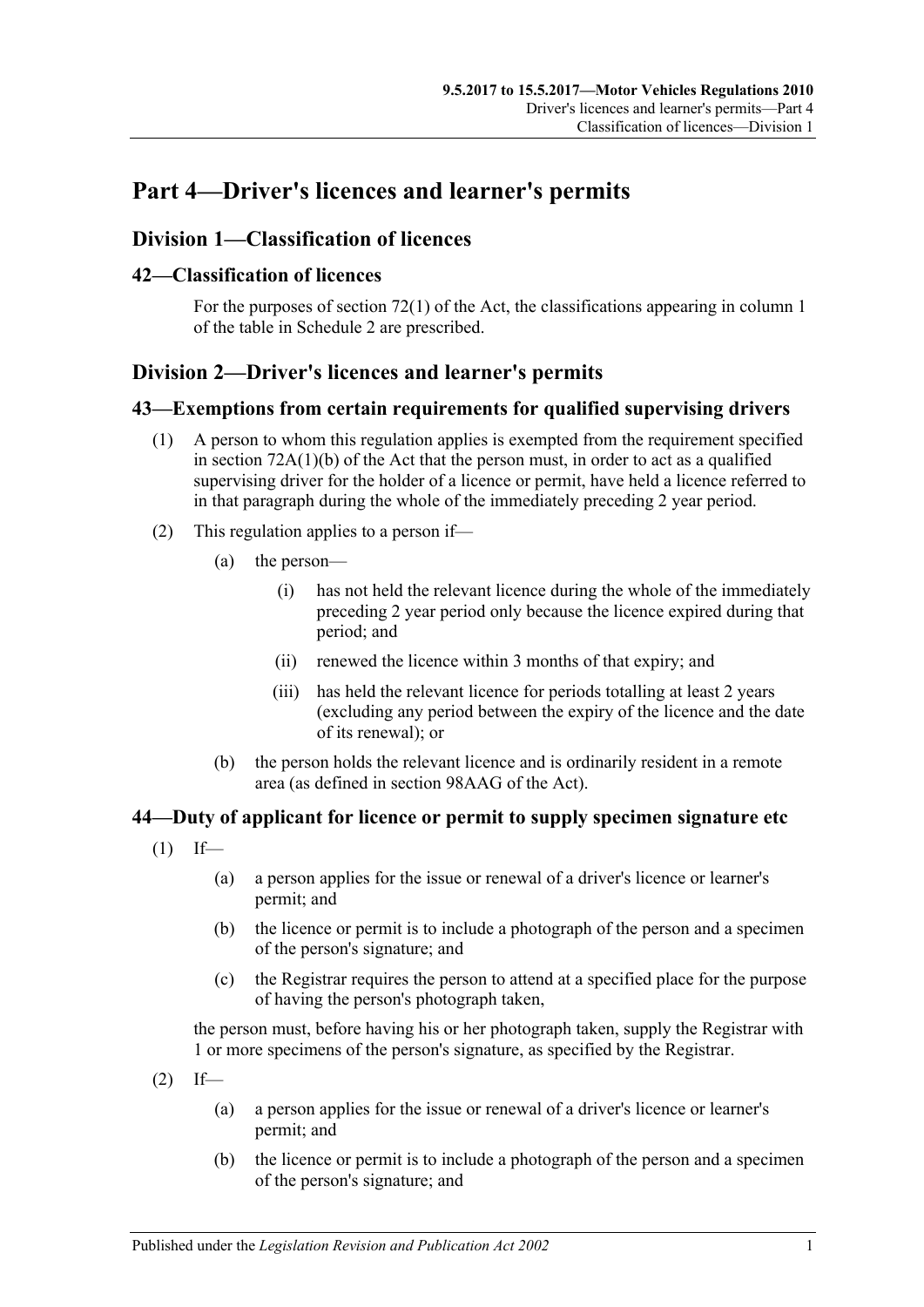(c) the Registrar requires the person to supply to the Registrar 1 or more photographs of the person,

the person must, at the time of supplying the photographs to the Registrar, also supply the Registrar with 1 or more specimens of the person's signature, as specified by the Registrar.

(3) If a person applies for the issue or renewal of a driver's licence or learner's permit that is not to bear a photograph of the person, the person must sign the licence or permit as soon as practicable after receiving it.

## <span id="page-35-0"></span>**44A—Use of photographs by Registrar under section 77BA(2)(e) of Act**

- (1) Photographs to which section 77BA of the Act applies may be used by the Registrar to conduct comparisons using a facial recognition system—
	- (a) to assist in determining whether the quality of the photographs is adequate for the photographs to be included in the register of licences; or
	- (b) to assist in determining whether a person's photograph has been taken and recorded using more than 1 identity; or
	- (c) to assist in determining whether a person who is applying for, or has applied for, the issue or renewal of a licence or learner's permit already holds a licence or learner's permit; or
	- (d) to assist in determining whether a person who is applying for, or has applied for, the issue of a duplicate licence or learner's permit has already been issued a duplicate licence or learner's permit; or
	- (e) for any other purpose connected with the administration or enforcement of the Act.
- (1a) Photographs to which section 77BA of the Act applies may be used by the Registrar—
	- (a) for inclusion on a motor driving instructor's licence; or
	- (b) to assist in determining the identity of a person applying for—
		- (i) the issue of a motor driving instructor's licence; or
		- (ii) the issue of a duplicate motor driving instructor's licence.
- (2) In this regulation—

*facial recognition system* means a computer software application that uses biometric technology to identify a person or verify a person's identity by comparison of digital images of human faces using various facial features (such as a person's eyes, nose and mouth) as points of comparison;

*register of licences* means the register of licences under section 73 of the Act.

## <span id="page-35-1"></span>**45—Exemptions from duty to hold licence, learner's permit or particular class of licence**

(1) A police officer who holds a driver's licence may, in the course of official duties, drive a motor vehicle of a class other than that for which he or she holds a licence in circumstances of emergency.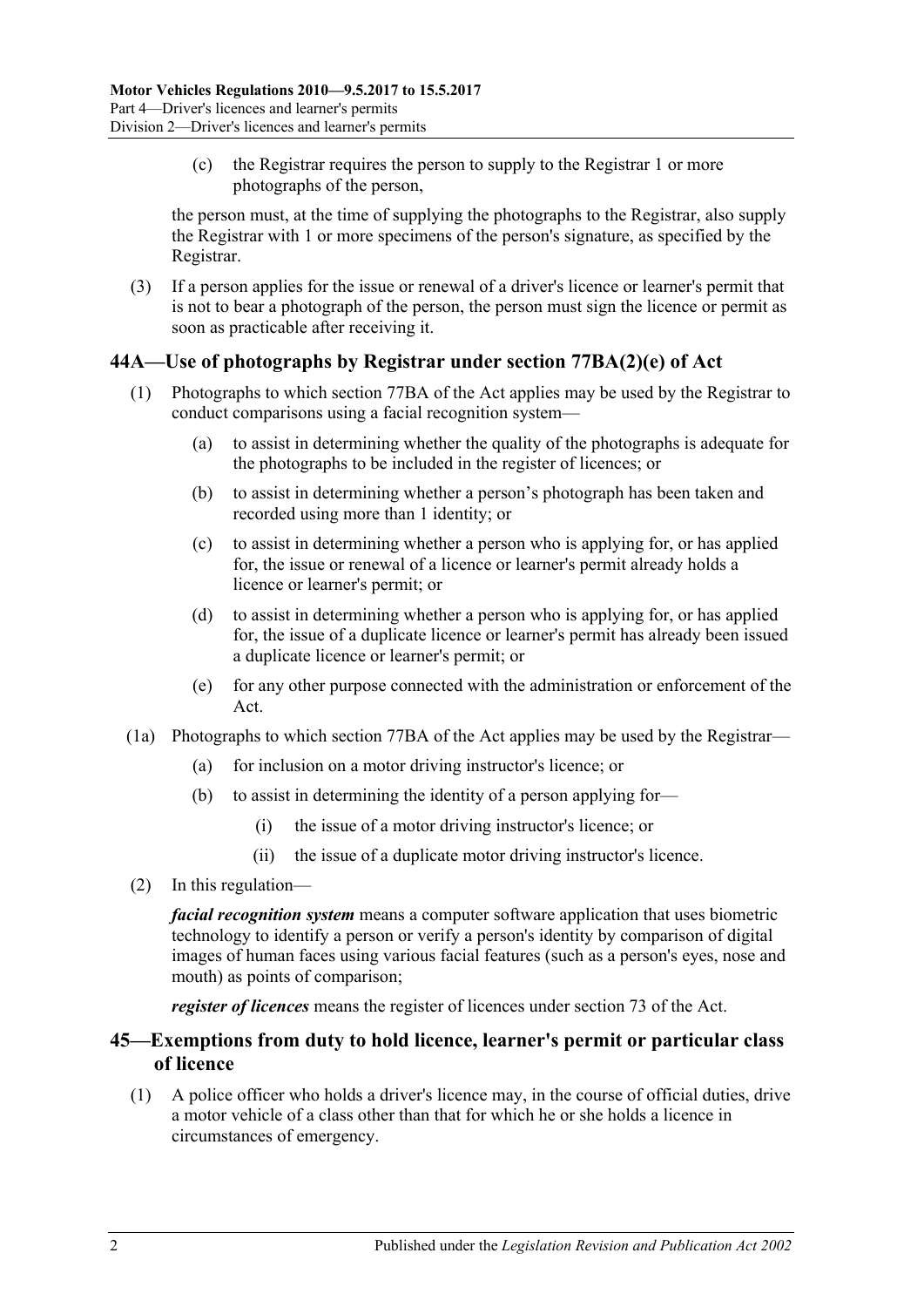- (2) If a person holds a driver's licence or is, under section 97A of the Act, permitted to drive a motor vehicle on roads in this State pursuant to an interstate licence or foreign licence, the person may drive a moped on roads in this State without holding a licence endorsed with the classification R-DATE.
- (3) A person may drive a power-assisted pedal cycle without holding a driver's licence or learner's permit.
- (3a) A person may drive an electric personal transporter without holding a driver's licence or learner's permit.
- (4) A person may drive a self-propelled wheelchair or a motor vehicle of a class prescribed by [regulation](#page-12-0) 5 for the purposes of section 12A(1) of the Act without holding a driver's licence or learner's permit if the person reasonably requires the use of the wheelchair or vehicle because of some physical infirmity.
- <span id="page-36-0"></span>(5) A person may drive a motor home on roads in this State without holding a driver's licence under the Act if—
	- (a) the person holds a foreign licence, written in English or accompanied by an English translation, authorising the person to drive a motor vehicle with a GVM not exceeding 3.5 tonnes; or
	- (b) the person holds—
		- (i) a foreign licence authorising the person to drive a motor vehicle with a GVM not exceeding 3.5 tonnes; and
		- (ii) an international driving permit.
- (6) However, [subregulation](#page-36-0) (5) does not apply if—
	- (a) the person is disqualified from holding or obtaining an interstate licence in any State or Territory of the Commonwealth; or
	- (b) the person is disqualified from holding or obtaining a foreign licence in any country; or
	- (c) the person has resided in this State for a continuous period of more than 3 months and is a permanent resident or citizen of Australia; or
	- (d) the person's foreign licence only authorises the person to drive a motor bike, motor trike, moped, motorised wheelchair or other vehicle that is not a motor car; or
	- (e) a notice under [subregulation](#page-36-1) (7) is in force in relation to the person.
- <span id="page-36-1"></span>(7) If the Registrar is of the opinion that—
	- (a) a person to whom [subregulation](#page-36-0) (5) applies is not suitable to drive a motor home in this State; or
	- (b) the ability of a person to whom [subregulation](#page-36-0) (5) applies to drive a motor home safely is impaired due to a permanent or long term injury or illness,

the Registrar may give the person notice in writing—

(c) prohibiting the person from driving a motor home on roads in this State without holding a driver's licence issued under the Act while the notice is in force; and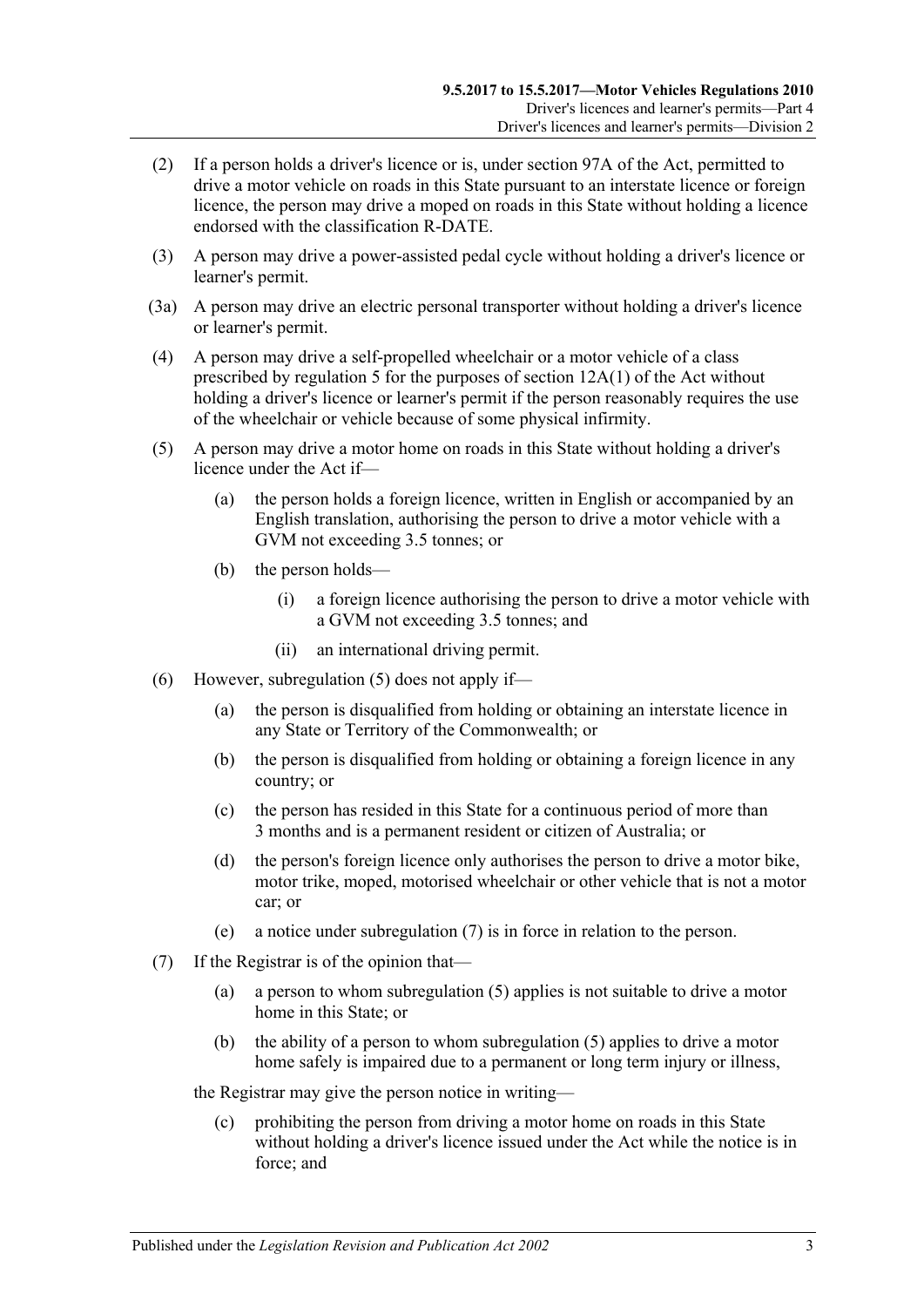- (d) stating the reasons for the giving of the notice; and
- (e) specifying any action that may be taken by the person to regain the benefit of [subregulation](#page-36-0) (5).
- (8) The Registrar may revoke a notice under [subregulation](#page-36-1) (7) by further notice to the person.
- (9) A person must, while driving a motor home on roads in this State under [subregulation](#page-36-0) (5)—
	- (a) carry his or her—
		- (i) foreign licence (together with any accompanying English translation of the licence); and
		- (ii) international driving permit (if any); and
	- (b) produce those documents if requested to do so by a police officer or authorised officer.

Maximum penalty: \$1 250.

- (10) If a person drives a motor home in this State under [subregulation](#page-36-0) (5), the person's foreign licence will—
	- (a) for the purposes of section 74 of the Act and any law prescribed for the purposes of section 97A(4)(a) of the Act, be taken to be a licence under the Act; and
	- (b) for the purposes of a contract or policy of insurance relating to the vehicle, be taken to be a licence under the Act.
- (11) In this regulation—
	- (a) *international driving permit*, *interstate licence* and *permanent resident* have the same respective meanings as in section 97A of the Act;
	- (b) *motor home* means a motor vehicle with a GVM not exceeding 4.5 tonnes that is designed and constructed for the primary purpose of providing a temporary dwelling for persons using the vehicle for recreational travel.

#### **46—Examination of applicant for licence or learner's permit**

- (1) For the purposes of section  $79(1)$  of the Act—
	- (a) a theoretical examination will consist of questions determined by the Registrar from time to time as to—
		- (i) the rules required by law to be observed by drivers of motor vehicles; and
		- (ii) the causes of motor vehicle accidents; and
		- (iii) safe driving behaviour and safe driving practices; and
		- (iv) the effects of alcohol and drugs on driving skills and driving behaviour; and
		- (v) the effects of speeding; and
		- (vi) the stopping distances of motor vehicles; and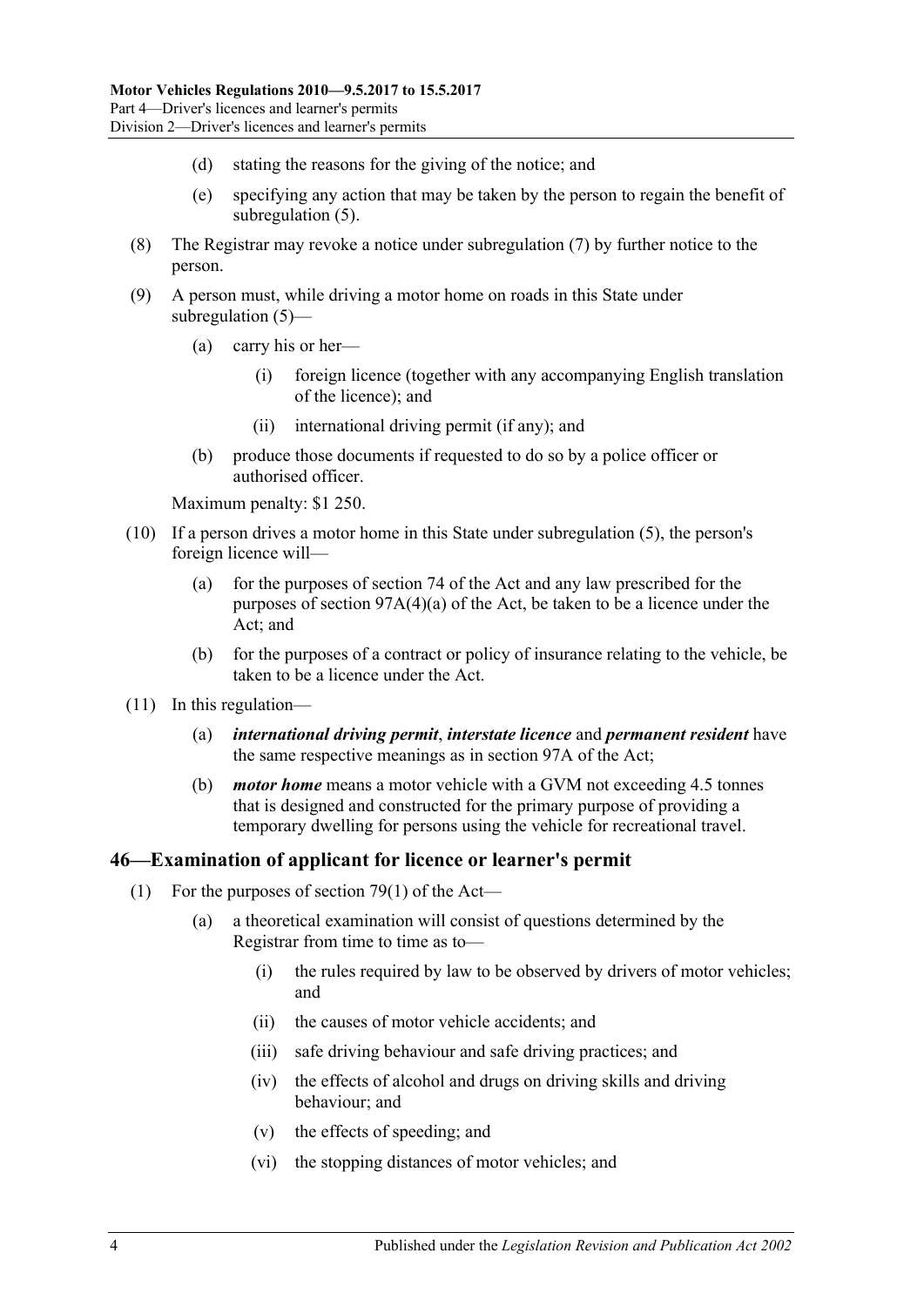- (vii) the effects of road surfaces and weather conditions on the driving of motor vehicles; and
- (viii) such other matters as are determined by the Registrar from time to time; and
- (b) a theoretical examination will be taken by a person—
	- (i) in writing in the English language; or
	- (ii) if the person is, by reason of impairment, unable to take the examination in writing—
		- (A) orally in the English language; or
		- (B) in such other manner as may be approved by the Registrar; or
	- (iii) if the person's principal language is not English and the person's understanding of English is not adequate to enable the person to take the examination in writing in English—
		- (A) orally or in writing (as required by the Registrar) in the person's principal language; or
		- (B) in such other manner as may be approved by the Registrar.
- (2) For the purposes of section 79(2) of the Act, the number of questions in the examination that a person must answer correctly is a number that equals 80% of the questions asked in the examination.

## **46A—Exemption from requirement to undertake hazard perception test**

An applicant for a provisional licence who resides—

- (a) more than 100 kilometres from the nearest place at which hazard perception tests are conducted; or
- (b) on Kangaroo Island,

is exempt from the requirements in section  $79A(1)(a)(ii)$  and  $79A(3)(ca)$  of the Act.

## **47—Prescribed matters for the purposes of section 79A of Act**

- (1) For the purposes of section  $79A(1)(a)(ii)(B)$  of the Act, the prescribed requirements are that the applicant has driven a motor vehicle of a class for which the licence is sought for periods totalling not less than 75 hours, at least 15 hours of which must have occurred at night.
- (2) For the purposes of section 79A(2)(b) of the Act, licence classes R-DATE and R are prescribed.
- (3) In this regulation—

*night* means the period between sunset on one day and sunrise on the next day.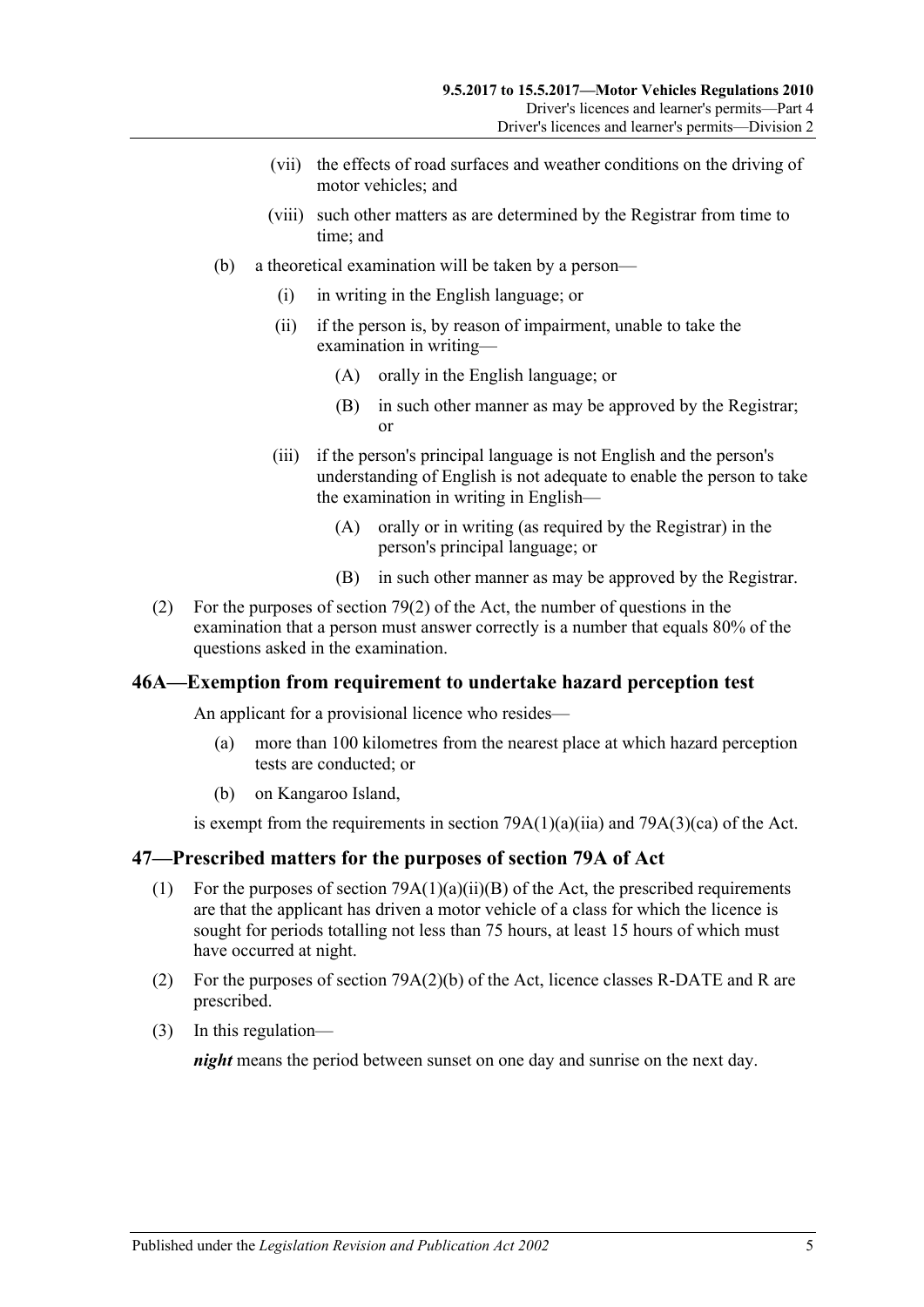# **47A—Exemption from section 79B of Act**

An applicant for the issue of a licence is exempt from section 79B of the Act if the applicant would, if granted a licence, be required, in accordance with section 81E of the Act, to be issued with a licence that is subject to the mandatory alcohol interlock scheme conditions.

#### **48—Power to refuse practical driving test where undue danger to any person**

If the Commissioner of Police or the Registrar believes on reasonable grounds that the testing of an applicant for a practical driving test would present undue danger to the applicant, the authorised examiner or a member of the public, the Commissioner or the Registrar (as the case may be) may refuse to conduct such a test.

## **49—Certain practical driving tests not to be taken again within 13 day period**

(1) A person who fails a Vehicle on Road Test taken for the purpose of enabling the person to qualify for the issue of a provisional licence endorsed with the classification C cannot take a subsequent Vehicle on Road Test for that purpose unless 13 days have elapsed since the day on which the person failed the test.

## **50—Learner's permits—display of L plates**

- (1) For the purposes of section 75A(15) of the Act—
	- $(a)$
- (i) in the case of a motor vehicle other than a motor bike—plates bearing the letter "L" (*L plates*) must be displayed on the vehicle so as to be clearly visible from the front and rear of the vehicle; or
- (ii) in the case of a motor bike—a L plate must be displayed at, and be clearly visible from, the rear of the motor bike; and
- (b) an L plate must conform to the following requirements:
	- (i) the plate must measure not less than 14.5 centimetres by 14.5 centimetres;
	- (ii) the letter "L" must be displayed in black on a yellow background and be clearly legible;
	- (iii) the letter "L" must be not less than 10.5 centimetres in height and 8 centimetres in width;
	- (iv) the width of every line of the letter "L" must be not less than 2 centimetres.
- <span id="page-39-0"></span>(2) A person other than the holder of a learner's permit must not drive a motor vehicle on a road while there is affixed to the vehicle a L plate in accordance with this regulation. Maximum penalty: \$1 250.
- (3) [Subregulation](#page-39-0) (2) does not apply to—
	- (a) a person driving a motor vehicle for the purpose of instructing the holder of a learner's permit in the safe and efficient driving of a motor vehicle; or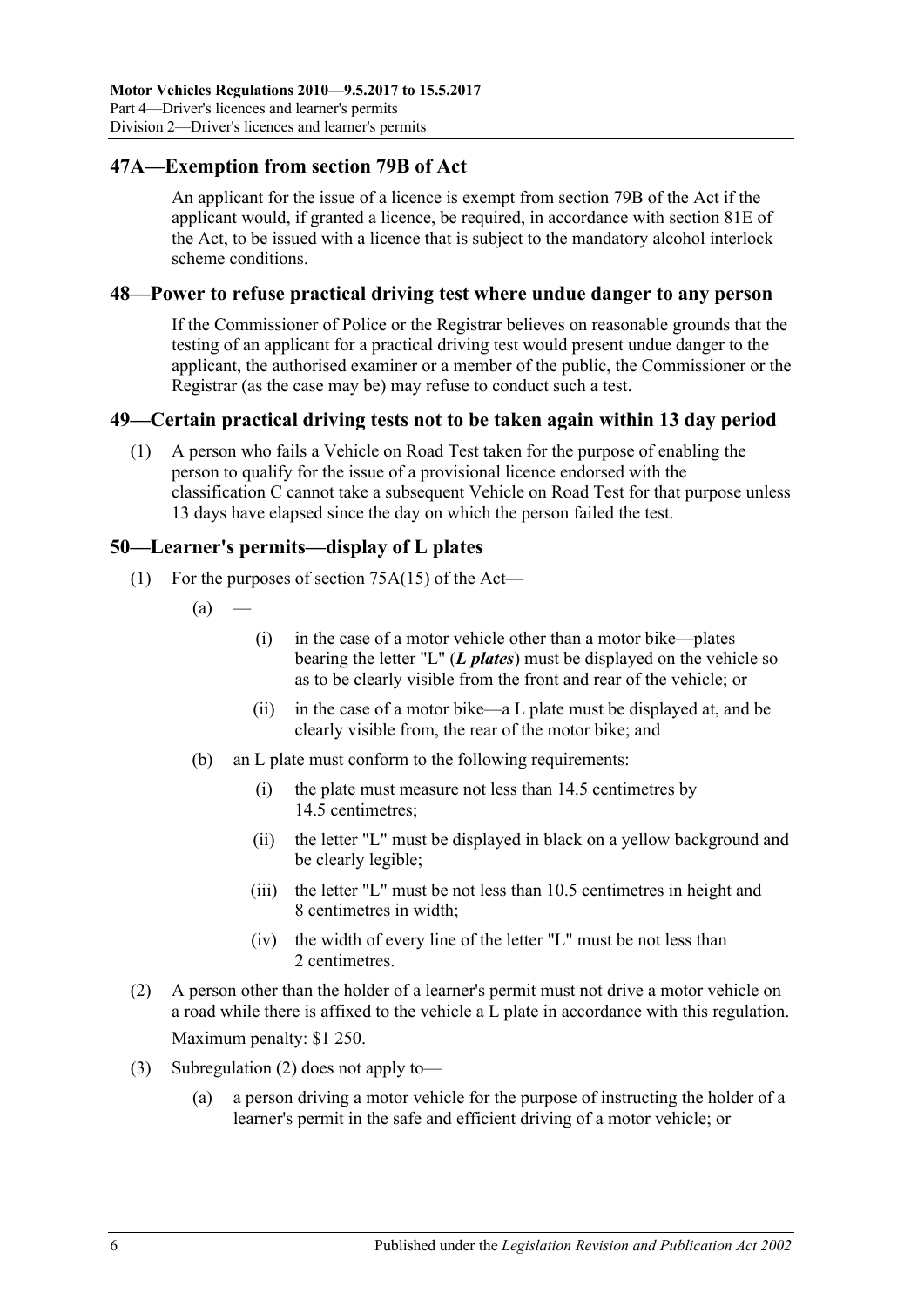(b) the holder of a motor driving instructor's licence driving a motor vehicle that is clearly identified as one being used in the business of driving instruction and proceeding from or to a place where instruction has been or is to be given.

# **51—Display of P plates**

(1) For the purposes of sections  $81A(15)$  and  $81AB(3a)(a)$  of the Act—

 $(a)$ 

- (i) in the case of a motor vehicle other than a motor bike—plates bearing the letter "P" (*P plates*) must be displayed on the vehicle so as to be clearly visible from the front and rear of the vehicle; or
- (ii) in the case of a motor bike—a P plate must be displayed at, and be clearly visible from, the rear of the motor bike; and
- (b) a P plate must conform to the following requirements:
	- (i) the plate must measure not less than 14.5 centimetres by 14.5 centimetres;
	- (ii) the letter "P" must be displayed in red on a white background and be clearly legible;
	- (iii) the letter "P" must be not less than 10.5 centimetres in height and 8 centimetres in width;
	- (iv) the width of every line of the letter "P" must be not less than 2 centimetres.
- (2) A person other than the holder of a provisional licence or a probationary licence issued subject to alcohol interlock scheme conditions must not drive a motor vehicle on a road while there is affixed to the vehicle a P plate in accordance with this regulation.

Maximum penalty: \$1 250.

## **52—Exemptions for police officer or police cadet with provisional licence**

A police officer or police cadet who holds a provisional licence is, while engaged in official duties or training, exempt from the operation of section  $81A(4)(b)$ , (11), (13), (15), (16) and (18) of the Act.

## **53—Prescribed classes of applicants**

For the purposes of section 81A(7)(b) of the Act, the following classes of applicants are prescribed:

- (a) applicants who have held a non-provisional licence or interstate non-provisional licence but not during the period of 5 years immediately preceding the application;
- (b) applicants who hold an interstate non-provisional licence but who are under the age of 20 years;
- (c) applicants who hold an interstate provisional licence.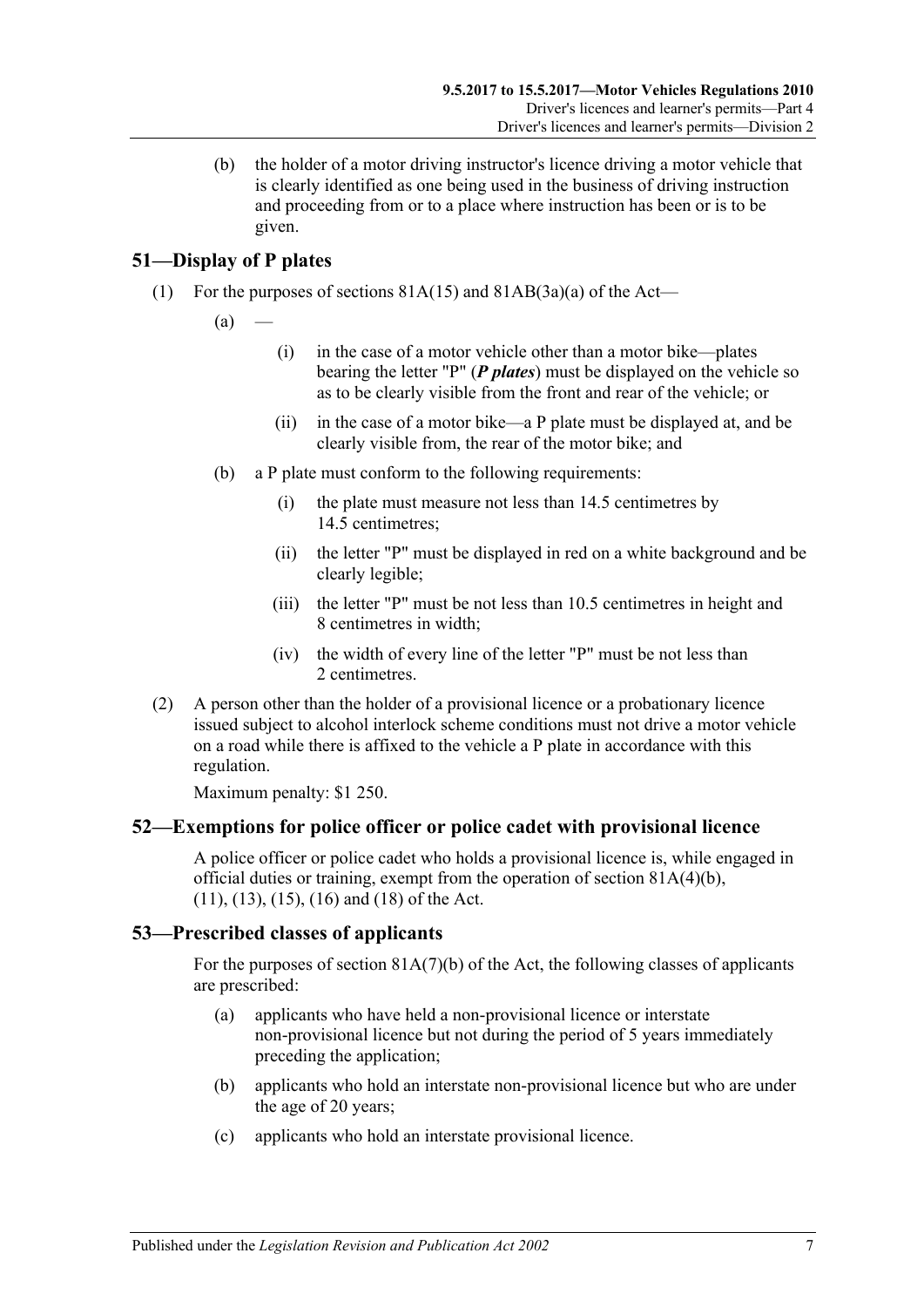# **54—Defence to offence against section 81A(16)—prescribed circumstances**

- (1) For the purposes of section  $81A(17)(b)$  of the Act, it is a defence to a charge of an offence against section 81A(16) of the Act if the defendant establishes that he or she was driving the vehicle in the course of undertaking recognised education or training.
- (2) In this regulation—

*recognised education or training* means a course of education or training provided by a secondary or tertiary education provider or a vocational education and training provider and in which the driver must be enrolled.

# **55A—Application for high powered vehicle exemption**

An application for a high powered vehicle exemption must be made to the Registrar in writing and must include such evidence in support of the application as the Registrar may require.

# **55AB—Issue of certificate of high powered vehicle exemption**

The Registrar must, on granting a high powered vehicle exemption to the holder of a P1 or P2 licence, issue the holder of the licence with a certificate of exemption.

# **55B—Issue of duplicate certificate of high powered vehicle exemption**

On application by the holder of a high powered vehicle exemption and payment of the prescribed fee, the Registrar may, if satisfied that the certificate of exemption has been lost, stolen, or destroyed, or on the surrender of the certificate to the Registrar, issue to the holder a duplicate certificate.

## **55C—Surrender of high powered vehicle certificate on surrender of licence**

If a P1 or P2 licence to which a high powered vehicle exemption relates is surrendered, the person surrendering the licence must, at the same time, surrender the certificate of exemption.

Maximum penalty: \$1 250.

# **55D—Requirement to produce certificate of high powered vehicle exemption**

- (1) If the holder of a high powered vehicle exemption is required to produce his or her licence under section 96, 97 or 139BA of the Act, the court, person or body imposing the requirement may also require the holder to produce the certificate of exemption at the same time.
- (2) A person must comply with a requirement for production of a certificate imposed under this regulation.

Maximum penalty: \$1 250.

(3) If a certificate is produced under this regulation and the licence to which it relates is to be cancelled or suspended or has become void, or a disqualification is imposed on the holder of the licence, the court, person or body to whom it is produced, or, in any case, the Registrar, may retain the certificate.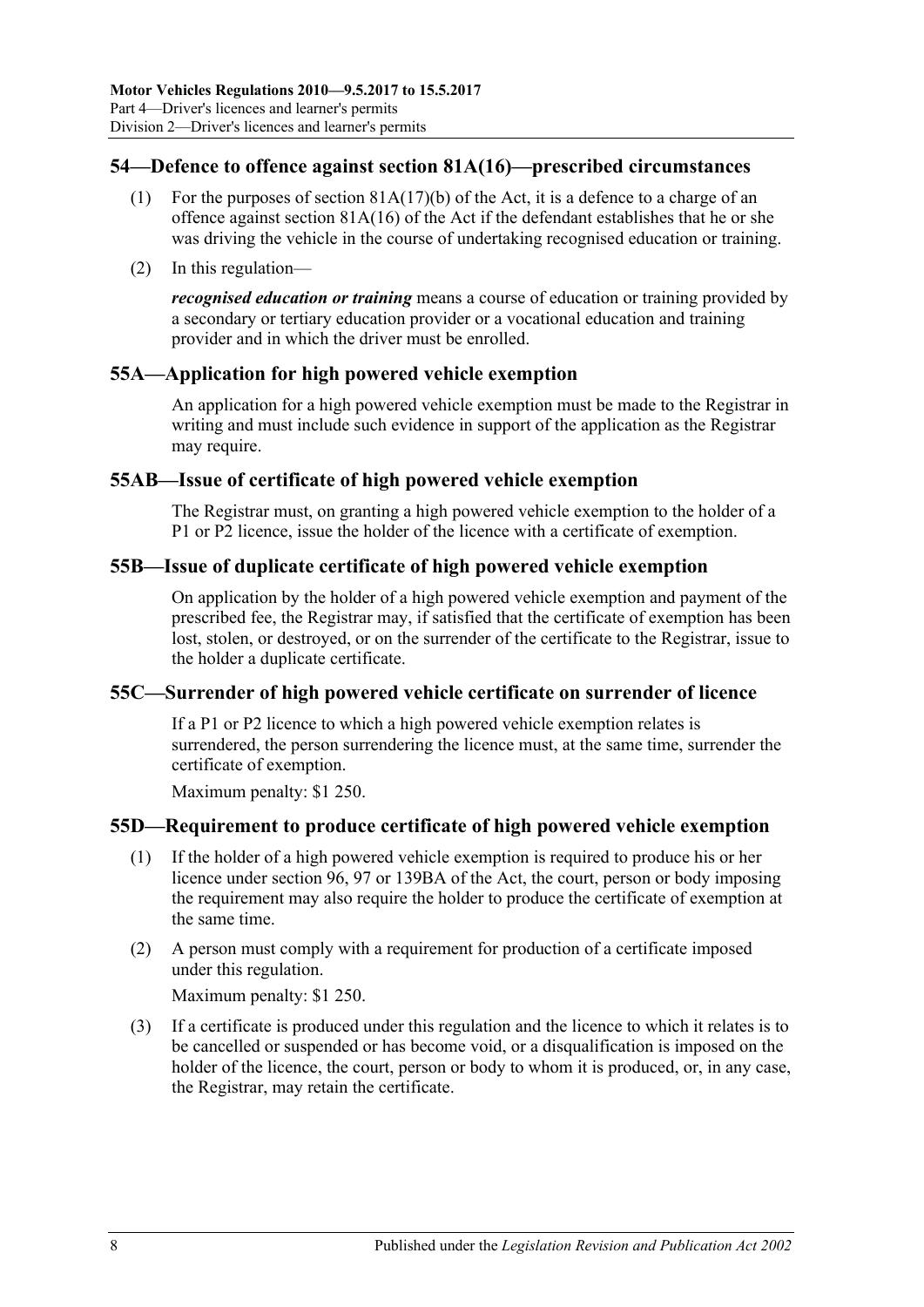## **55E—Duty to carry certificate of high powered vehicle exemption**

The holder of a high powered vehicle exemption must carry the certificate of exemption at all times while driving a high powered vehicle and must produce the certificate immediately if requested to do so by a police officer.

Maximum penalty: \$1 250.

# **55F—Cancellation of high powered vehicle exemption granted in error**

- (1) If the Registrar is satisfied that a high powered vehicle exemption has been granted in error, the Registrar may cancel the exemption.
- (2) If the Registrar decides to exercise a power to cancel a high powered vehicle exemption, the Registrar must give the person notice in writing requiring the person to produce the certificate of exemption to the Registrar within a specified period and setting out—
	- (a) the reasons for the cancellation; and
	- (b) the date on which the exemption is cancelled; and
	- (c) the right to apply for a review of the decision.
- (3) A person must comply with a requirement to produce a certificate under this regulation.

Maximum penalty: \$1 250.

(4) A certificate produced under this regulation may be retained by the Registrar.

## **55G—High powered vehicle exemption falsely obtained is void**

- (1) A high powered vehicle exemption that is granted by the Registrar on the basis of a false or misleading statement of the applicant or false or misleading evidence produced by the applicant is void and of no effect.
- (2) A person must not, without lawful excuse, have possession of a certificate of a high powered vehicle exemption if the exemption was granted by the Registrar on the basis of a false or misleading statement of the applicant or false or misleading evidence produced by the applicant.

Maximum penalty: \$1 250.

## **55H—Certificate of high powered vehicle exemption unlawfully altered or damaged is void**

- (1) If a person, without lawful authority, wilfully alters, defaces or otherwise damages a certificate of a high powered vehicle exemption, the certificate is void and of no effect.
- (2) A person who, without lawful authority, possesses a certificate of a high powered vehicle exemption that has been wilfully altered, defaced or damaged is guilty of an offence.

Maximum penalty: \$1 250.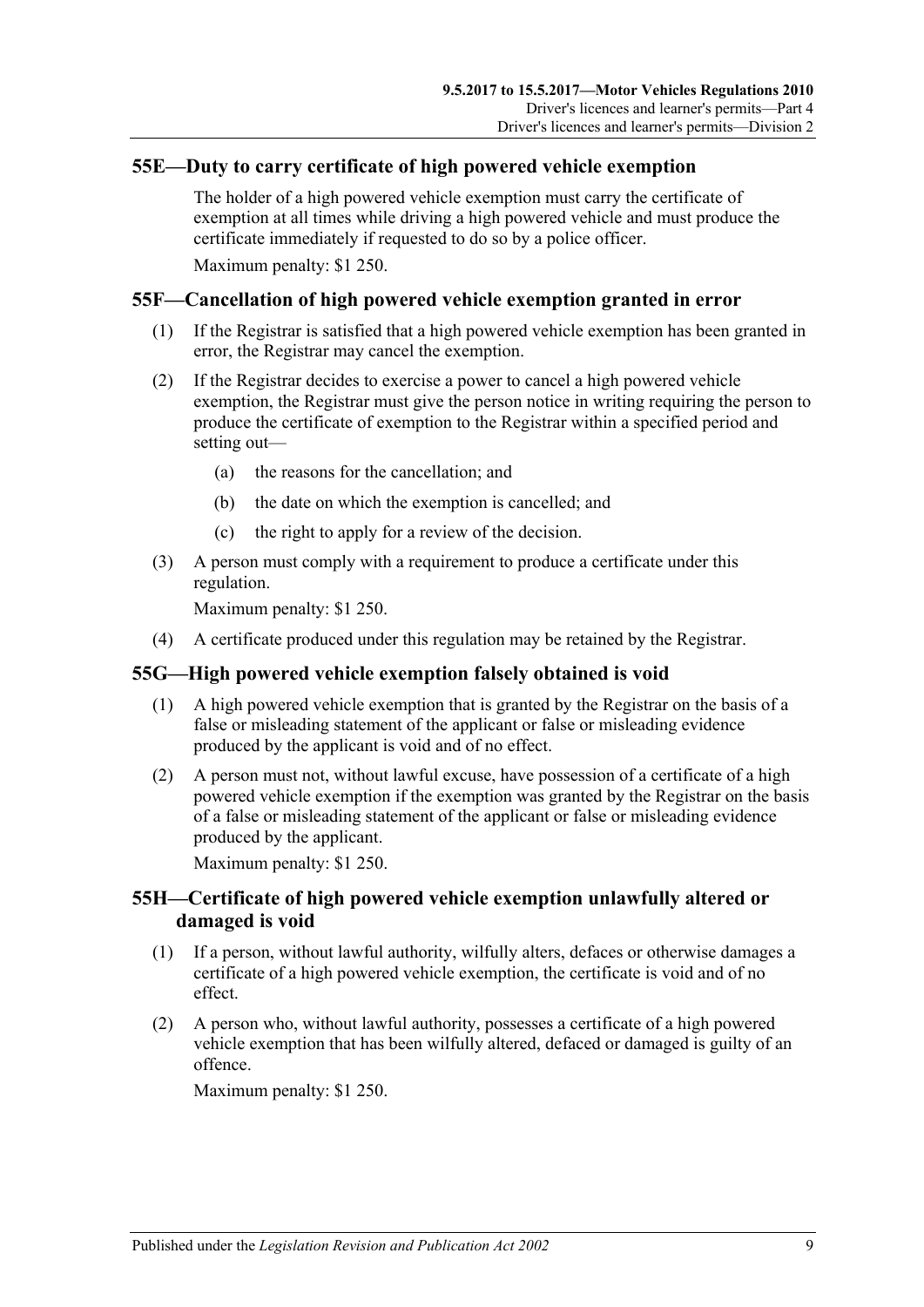# **56—Attendance at lectures by holder of learner's permit etc who contravenes probationary conditions or incurs 4 or more demerit points**

- (1) For the purposes of section 81B(2) of the Act, lectures must be conducted as to motor vehicle accidents and their causes and consequences in a manner determined by the Registrar.
- (2) A person who is convicted or found guilty of an offence against section 75A(14), 81A(9) or 81AB(5) of the Act is exempt from the operation of section 81B(2) and 81B(3) of the Act if the person resides outside Metropolitan Adelaide.

# **56A—Manner of giving Registrar notice of decision to enter into Safer Driver Agreement**

- (1) If a notice of disqualification is given to a person by post, notice of a decision to enter into a Safer Driver Agreement under section 81BA(2) of the Act is to be given by the person lodging with the Registrar, at a place of a kind prescribed for the purposes of section 139BD(3)(a)(i) of the Act, the following documents signed by the person and completed in accordance with the instructions contained in the documents:
	- (a) the notice of disqualification;
	- (b) an application to enter into a Safer Driver Agreement in a form approved by the Minister.
- (2) If a notice of disqualification is given to a person by personal service, notice of a decision to enter into a Safer Driver Agreement under section 81BA(2) of the Act is to be given by the person lodging with the Registrar, at a place of a kind prescribed for the purposes of section  $13\overline{9BD(3)}(a)(i)$  of the Act, an application to enter into a Safer Driver Agreement in a form approved by the Minister, signed by the person and completed in accordance with the instructions contained in the form.

# **57—Exemption from section 81BB(7)(a) of Act**

- (1) If the Magistrates Court allows an appeal by a person against a disqualification under section 81B of the Act and the person holds a licence immediately before the determination of the appeal, the person is exempt from the operation of section 81BB(7)(a) of the Act—
	- (a) until the expiration of 2 business days after the day on which the appeal is determined; or
	- (b) until the person applies for a licence in accordance with section 81BB(7)(b) of the Act,

whichever occurs first.

(2) In this regulation—

*business day* means any day except—

- (a) a Saturday, Sunday or public holiday; or
- (b) a day which falls between 25 December and 1 January in the following year.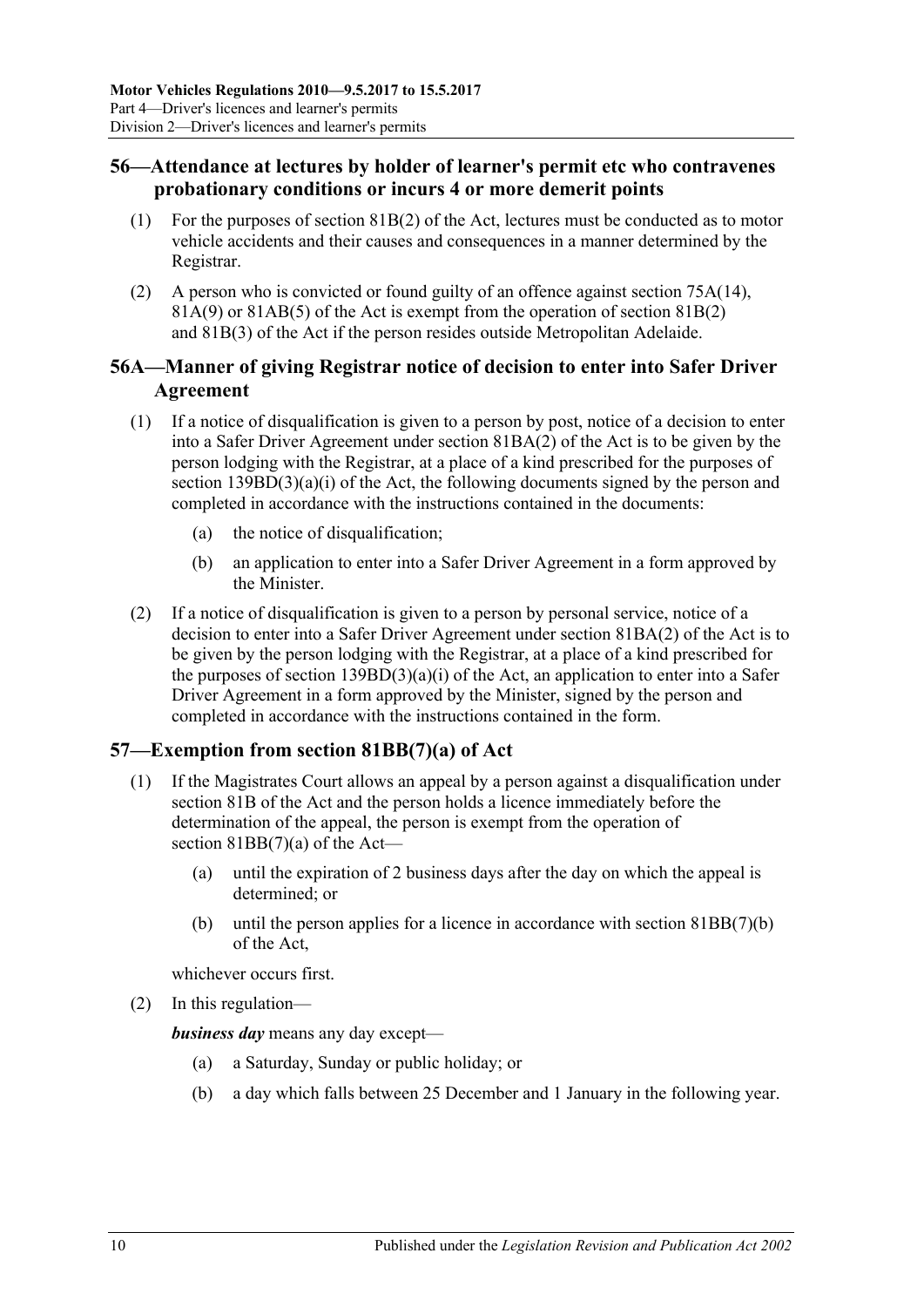# **58—Exemption from duty to carry and produce probationary licence or provisional licence for police officers and police cadets**

A police officer or police cadet who holds a probationary licence or provisional licence is, while engaged in official duties or training, exempt from the operation of section 98AAB of the Act.

## **59—Cancellation of motor driving instructor's licence on surrender**

The Registrar may cancel a motor driving instructor's licence if—

- (a) the holder of the licence gives the Registrar written notice of the holder's wish to surrender the licence; and
- (b) the Registrar is satisfied that the licence, or any duplicate of the licence, has been returned or has been lost or destroyed.

#### **60—Endorsement of conditions on driver's licences and learner's permits**

Conditions of driver's licences and learner's permits must be endorsed in accordance with [Schedule 3.](#page-86-0)

# **Division 3—Alcohol interlock schemes**

## **61—Circumstances in which licence not subject to mandatory alcohol interlock scheme conditions**

For the purposes of section 81E(4) of the Act, the prescribed circumstances are that—

- (a) the applicant for a licence is unable to operate an alcohol interlock by reason of some physical or medical condition of the applicant; and
- (b) it is not reasonably practicable for an alcohol interlock to be modified so as to enable the applicant to operate the device.

## **62—Testing of alcohol interlocks**

For the purposes of section 81H(5) and Schedule 6 clause 7(7) of the Act, an alcohol interlock fitted to a vehicle must have been tested not more than 60 days before, and not more than 60 days after, the time of the vehicle's operation specified in the relevant certificate.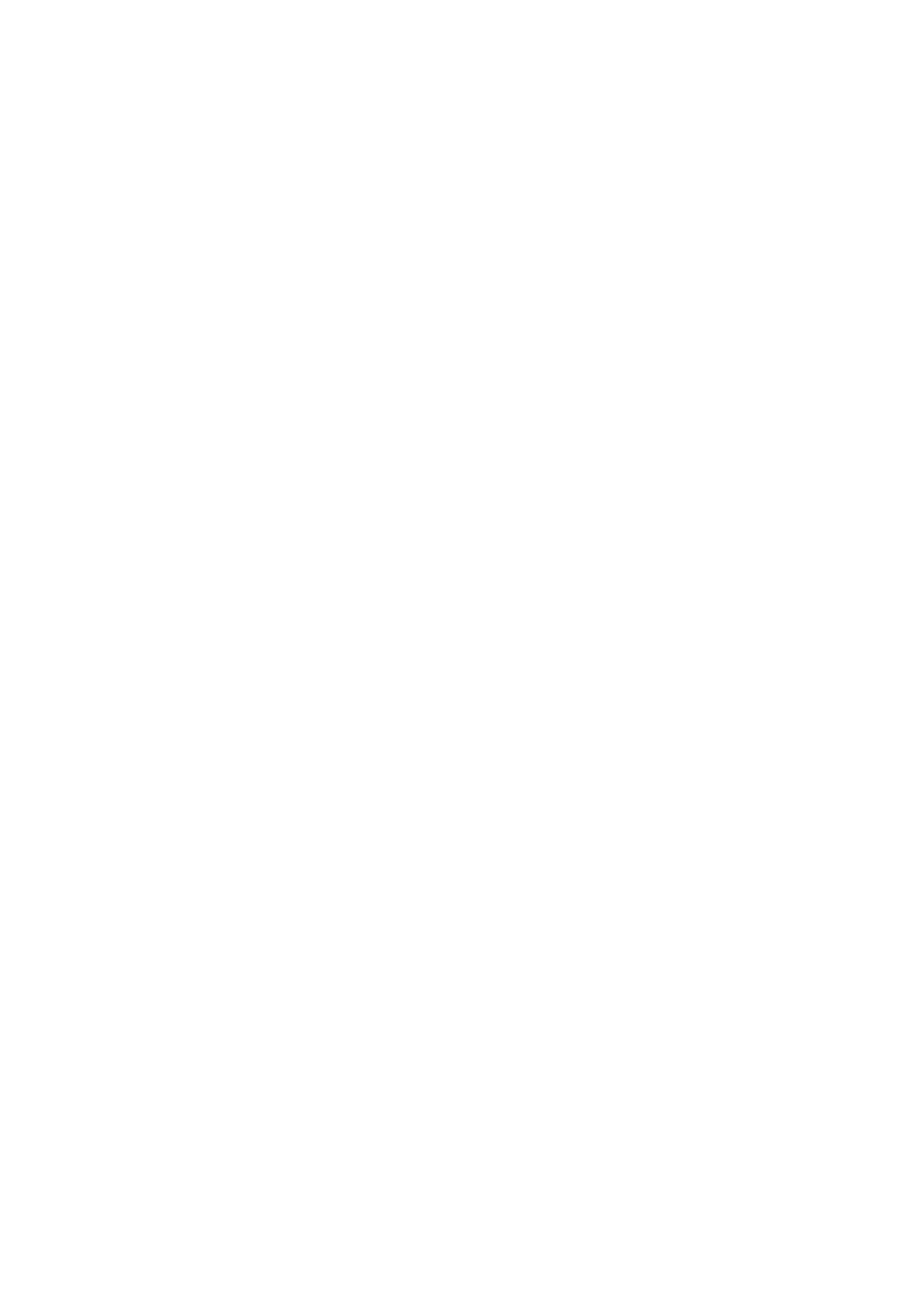# **Part 5—Motor driving instructors' licences**

# **64—Applicant for licence to supply photographs to Registrar**

An applicant for a motor driving instructor's licence must, if requested to do so by the Registrar, supply 2 unmounted copies of a recent photograph of the applicant that—

- (a) depict only the head and shoulders of the applicant taken "full face" without any head covering and against a plain background; and
- (b) are of a size determined by the Registrar.

## **65—Applicant for licence to pay fees before proficiency tests**

An applicant for a motor driving instructor's licence is not entitled to undergo the proficiency tests required by the Registrar under section 98A(5) of the Act unless the applicant has paid to the Registrar the appropriate fees set out in Schedule 1 Part 1.

# **66—Exemption from duty to hold motor driving instructor's licence for approved motor bike training courses**

A person is exempt from section 98A of the Act for the purposes of conducting a motor bike training course approved by the Registrar.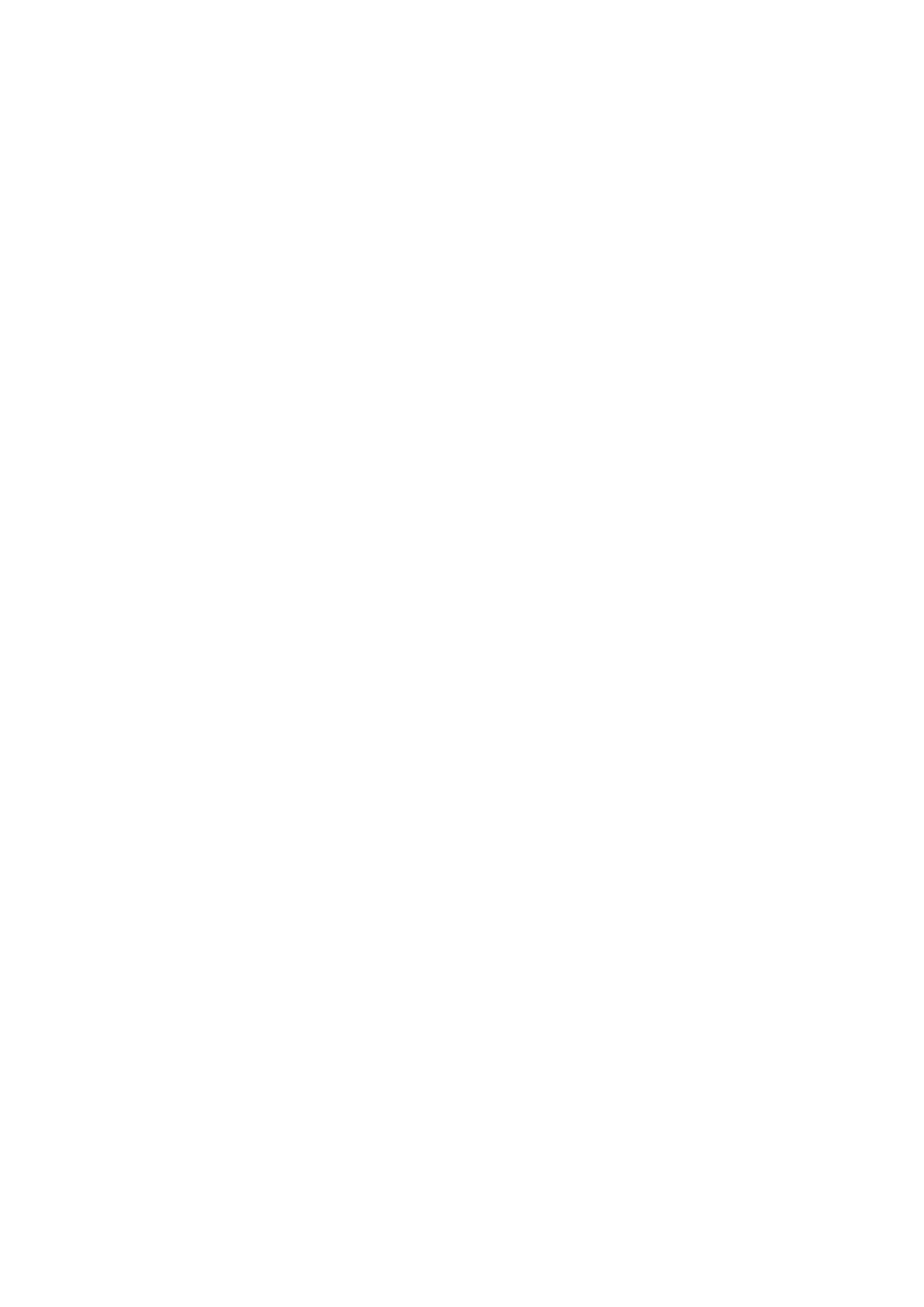# **Part 6—Demerit points scheme**

## **67—Demerit points for offences**

- (1) For the purposes of section 98B(1) of the Act—
	- (a) the offences specified in [Schedule 4](#page-88-0) are prescribed; and
	- (b) the number of demerit points incurred by a person on conviction or expiation of an offence specified in [Schedule 4](#page-88-0) is the number set out alongside that offence.
- (2) For the purposes of section 98BC(2) of the Act, the offences specified in Schedule 4 Part 2 are prescribed.
- (3) Text set out in italic type under a heading and commencing with the words "Description of offence" is a description for convenience purposes only and is not to be taken to define the offence for which a particular number is prescribed as the number of demerit points attracted by the offence.

#### **68—Demerit points for offences interstate—corresponding laws**

For the purposes of Part 3B of the Act, the following laws are declared to be corresponding laws:

- (a) the *Motor Vehicles Act* of the Northern Territory and regulations made under that Act;
- (b) the *Road Safety Act 1986* of Victoria and regulations made under that Act;
- (c) the *Road Traffic Act 1974* of Western Australia and regulations made under that Act;
- (d) the *Road Transport Act 2013* of New South Wales and regulations and rules made under that Act;
- (e) the *Road Transport (Driver Licensing) Act 1999* of the Australian Capital Territory and regulations made under that Act;
- (f) the *Transport Operations (Road Use Management) Act 1995* of Queensland and regulations made under that Act;
- (g) the *Vehicle and Traffic Act 1999* of Tasmania and regulations made under that Act.

## **69—Manner of giving Registrar notice of election under section 98BE of Act**

(1) If a notice of disqualification is given to a person by post, notice of an election under section 98BE(2) of the Act is to be given by the person lodging with the Registrar, at a place of a kind prescribed for the purposes of section 139BD(3)(a)(i) of the Act, the notice of disqualification signed by the person and completed in accordance with the instructions contained in the notice.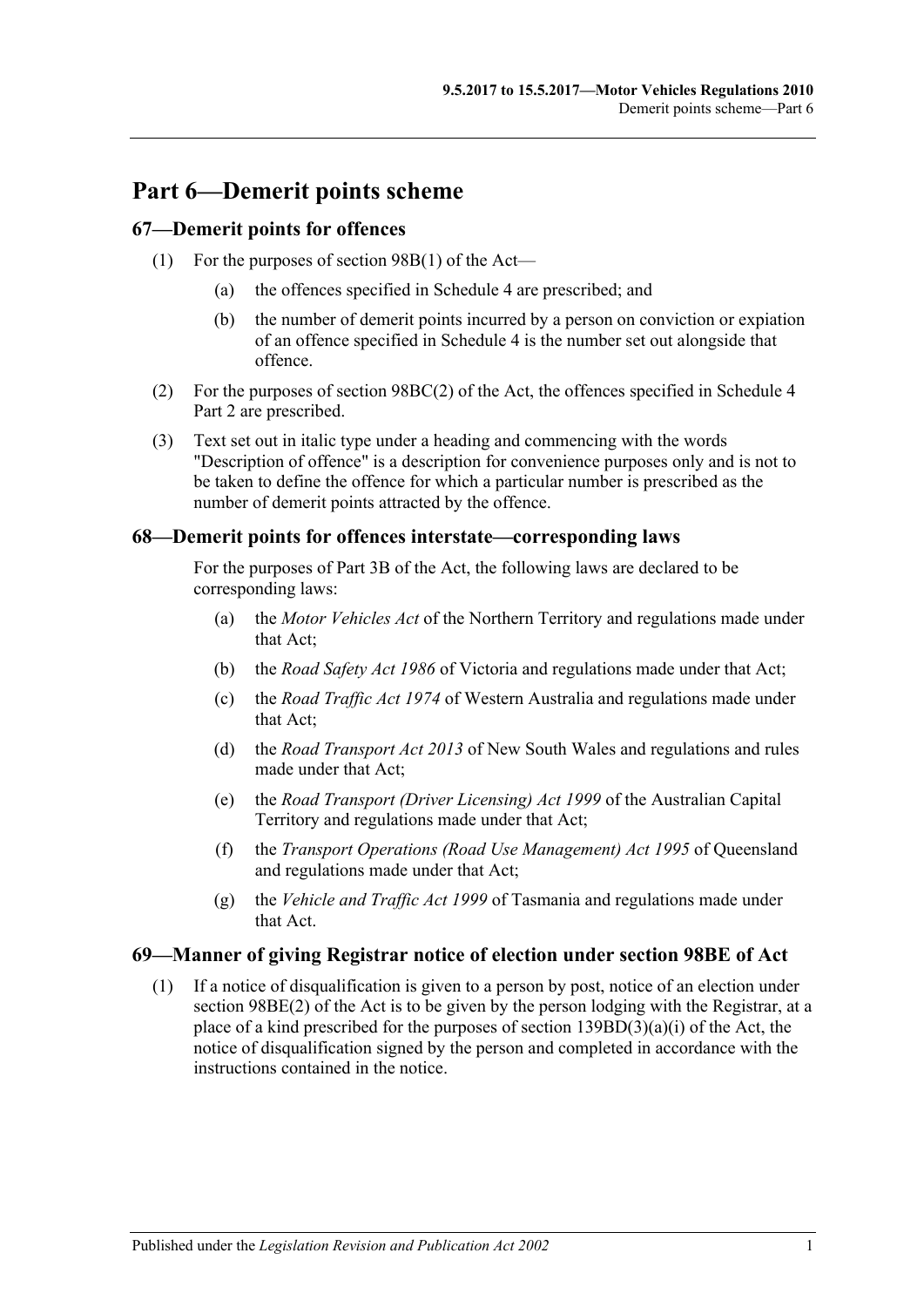(2) If a notice of disqualification is given to a person by personal service, notice of an election under section 98BE(2) of the Act is to be given by the person lodging with the Registrar, at a place of a kind prescribed for the purposes of section  $139BD(3)(a)(i)$  of the Act, a notice of election in a form approved by the Registrar, signed by the person and completed in accordance with the instructions contained in the notice.

## **70—Notification of demerit points to interstate licensing authorities**

For the purposes of section 98BI(1) of the Act, the offences specified in Schedule 4 Part 1 are prescribed.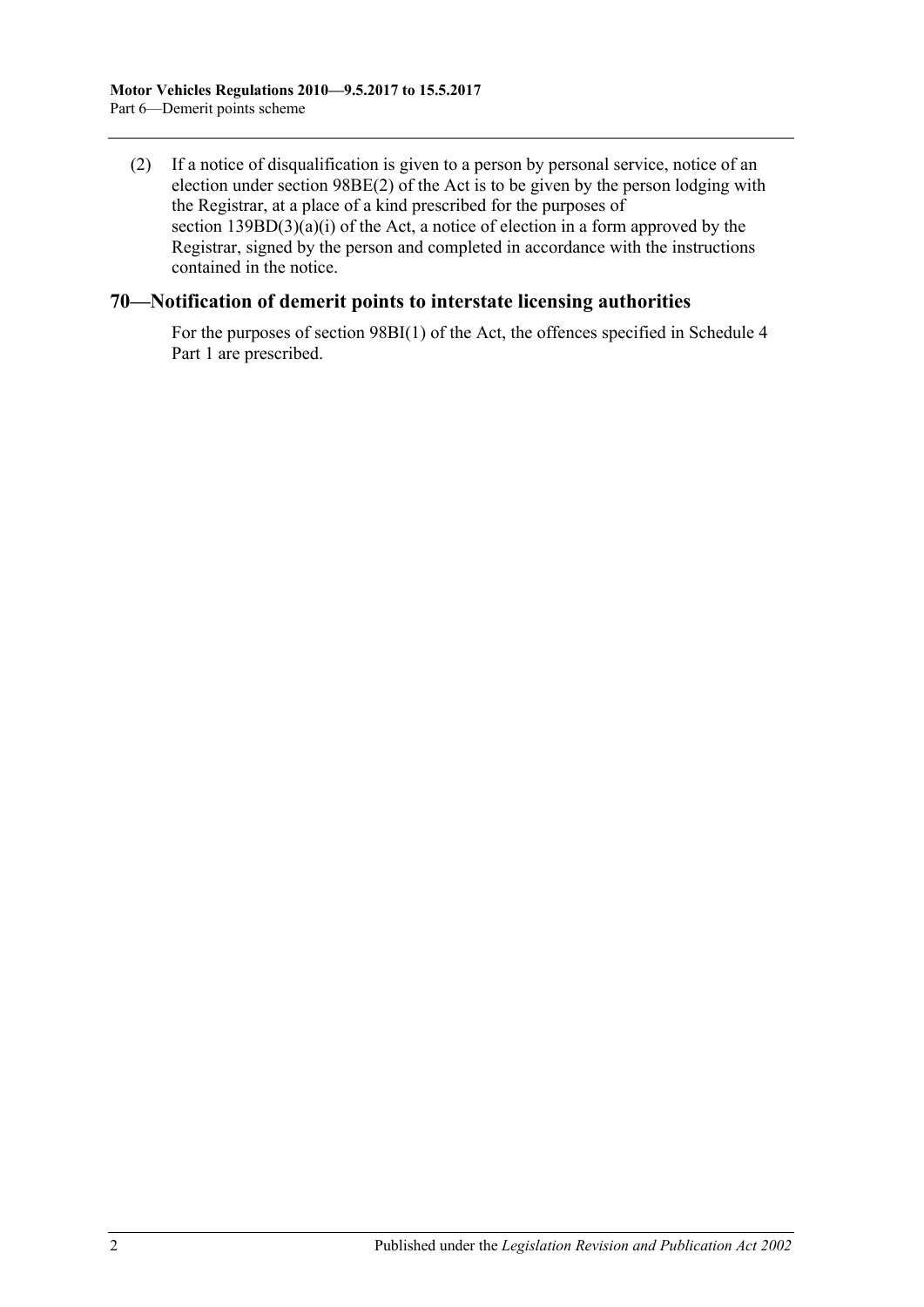# **Part 7—Written-off vehicles**

## **71—Interpretation**

(1) In this Part, unless the contrary intention appears—

*corresponding law* means a law of another State or a Territory of the Commonwealth that corresponds to the provisions of this Part;

*interstate written-off vehicle* means a motor vehicle that, for the purposes of a corresponding law, is recorded in a register maintained by the vehicle registration authority of another State or a Territory of the Commonwealth as a written-off vehicle, statutory write-off, repairable write-off or wrecked vehicle (as defined in that corresponding law);

#### <span id="page-50-2"></span><span id="page-50-0"></span>*notifiable vehicle* means—

- (a) a written-off vehicle that is less than 15 years of age (determined from its date of manufacture) and is—
	- (i) a motor vehicle (other than a motor bike or trailer) with a GVM not greater than 4.5 tonnes to which Australian Design Rules apply; or
	- (ii) a motor bike; or
	- (iii) a caravan; or
	- (iv) a trailer with a GVM greater than 4.5 tonnes; or
- <span id="page-50-1"></span>(b) an interstate written-off vehicle; or
- (c) where a vehicle referred to in [paragraph](#page-50-0) (a) or [\(b\)](#page-50-1) is wrecked or wholly or partly disassembled, any part of the vehicle that bears a vehicle identification plate or vehicle identification number;

*repairable write-off* means a motor vehicle that is written-off and is not a statutory write-off;

*sell* means sell whether by treaty or auction and whether on one's own behalf or on behalf of others;

#### *statutory write-off* means—

- (a) a motor vehicle referred to in [paragraph](#page-50-2) (a)(i) of the definition of *notifiable vehicle* that meets the assessment criteria as a statutory write-off specified in the Technical Guide; or
- (b) a motor bike, caravan or trailer that—
	- (i) is burnt to such an extent that it is fit only for wrecking or scrap; or
	- (ii) is stripped of all, or a combination of most, interior and exterior body parts, panels and components (such as, for example, the engine and gearbox (if applicable), wheels, guards, body and chassis components or assemblies); or
- (c) a motor bike that—
	- (i) has been fully immersed in salt water for any period; or
	- (ii) has been fully immersed in fresh water for more than 48 hours; or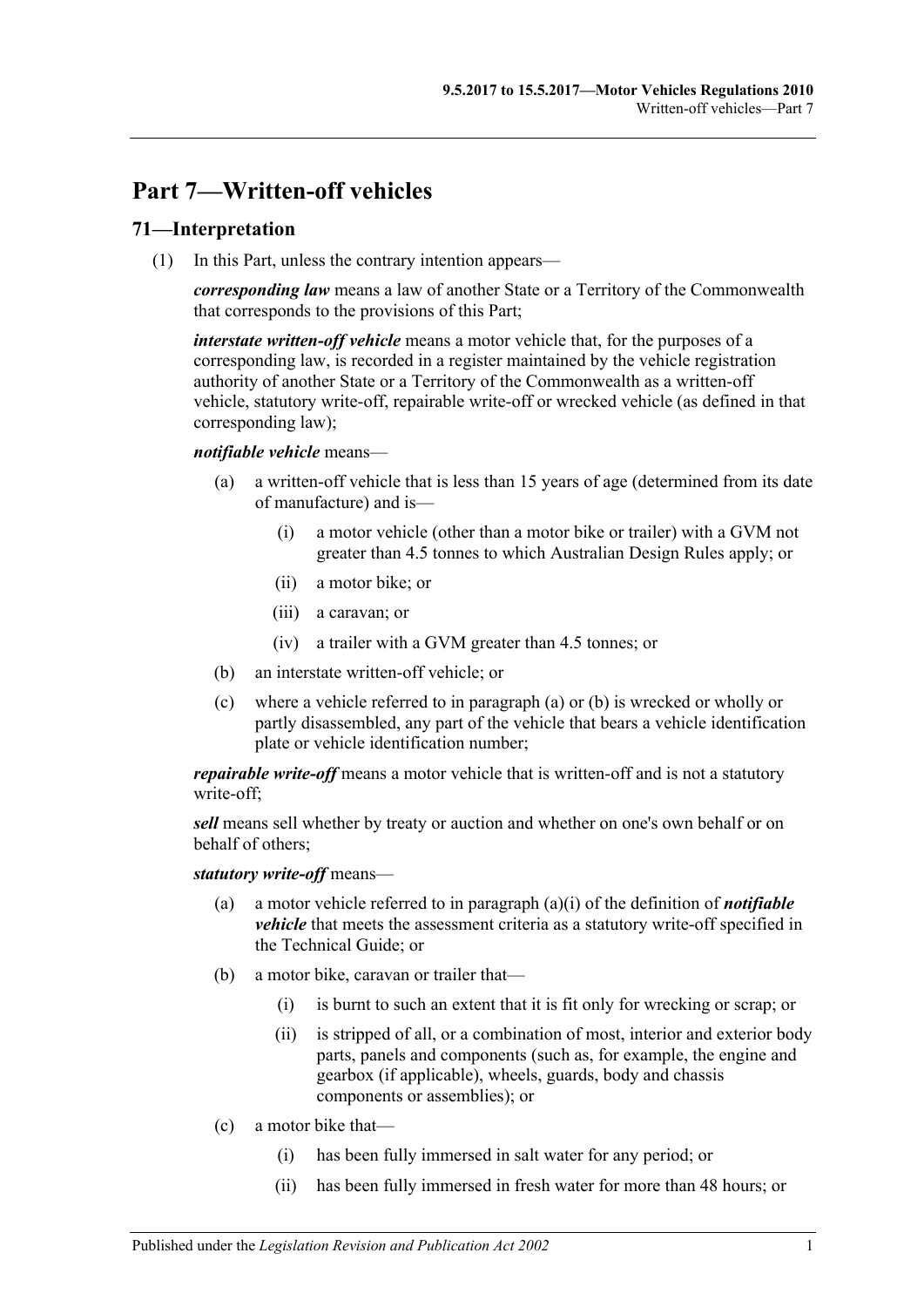(iii) has impact damage (excluding scratching) to the suspension and at least 2 areas of structural frame damage;

*Technical Guide* means the document entitled *Damage Assessment Criteria for the Classification of Statutory Write-Offs* published by Austroads Ltd in July 2011, as in force from time to time;

*total loss* means a motor vehicle damaged by accident, collision, demolition, dismantling, fire, flood, trespass or other event to the extent that its fair salvage value, when added to the cost of repairing it for use on a road or road related area, would be more than its fair market value immediately before the event that caused the damage;

*vehicle dealer* means a person who carries on the business of selling motor vehicles;

*vehicle registration authority*, in relation to another State or a Territory of the Commonwealth, means the person or body responsible for registering vehicles in that State or Territory;

*vehicle wrecker* means a person who carries on the business of wrecking motor vehicles or disassembling motor vehicles for salvage;

*written-off*—see [subregulation](#page-51-0) (2);

*written-off vehicle* means—

- (a) a statutory write-off; or
- (b) a repairable write-off;

*written-off vehicle notices* means notices (including labels) issued by the Registrar for the purpose of being affixed to written-off vehicles or vehicle parts in accordance with [regulation](#page-52-0) 74.

- <span id="page-51-0"></span>(2) For the purposes of this Part, a motor vehicle is *written-off* if the vehicle—
	- (a) is a total loss; or
	- (b) is to be, or has been, wrecked or wholly or partly disassembled for salvage; or
	- (c) is to be, or has been, sold or acquired for wrecking or disassembling for salvage.

#### **72—Meaning of written-off motor vehicle for purposes of section 145(8) of Act**

For the purposes of section 145(8) of the Act, the following classes of motor vehicles are written-off vehicles:

- (a) written-off vehicles within the meaning of this Part;
- (b) interstate written-off vehicles within the meaning of this Part.

#### **73—Application of Part**

This Part applies to a motor vehicle if the vehicle would be required to be registered under the Act in order to be driven on a road, whether or not the vehicle is in fact registered.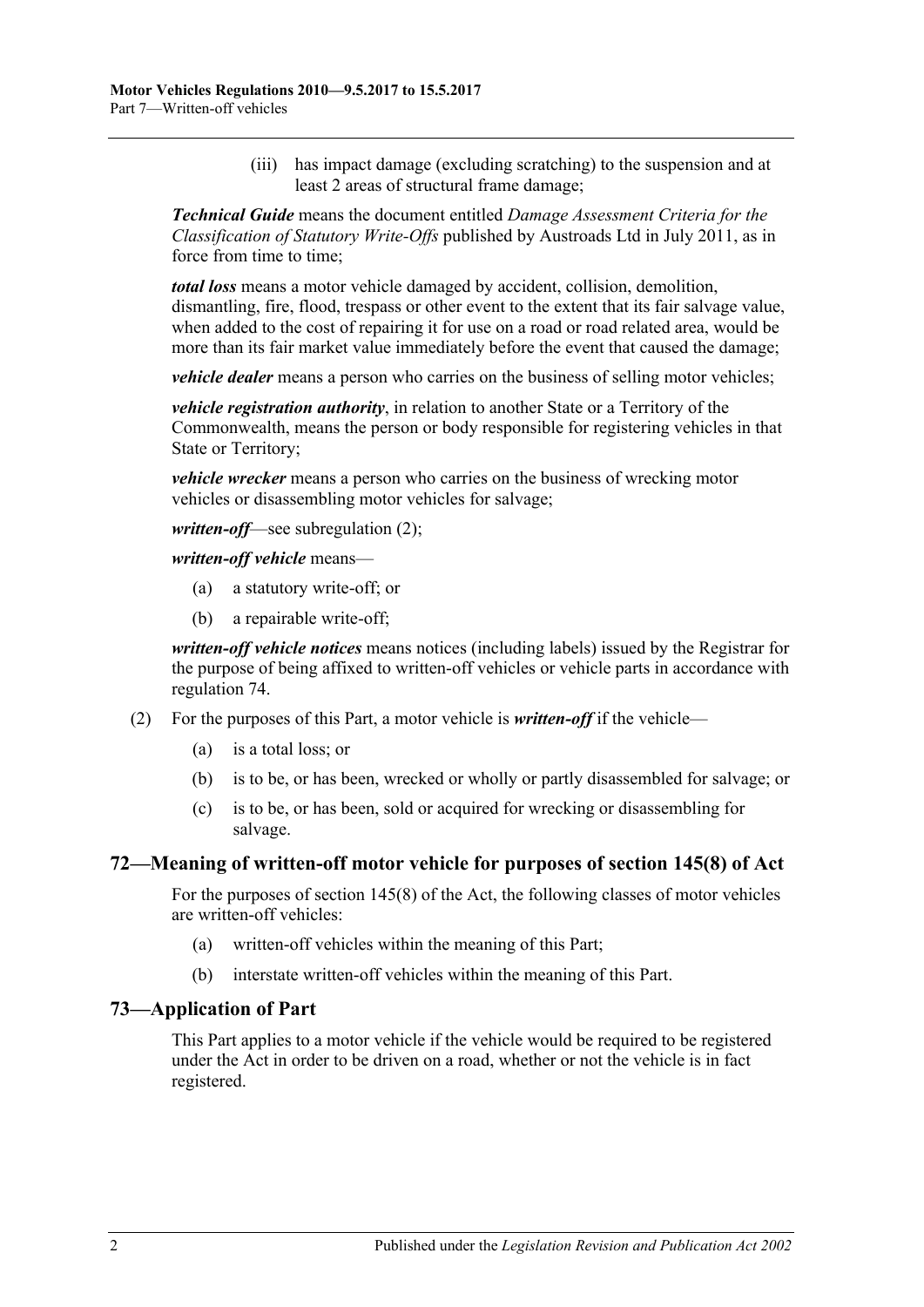# <span id="page-52-0"></span>**74—Registrar to be given notice of, and notices to be affixed to, written-off vehicles**

- <span id="page-52-4"></span><span id="page-52-3"></span><span id="page-52-2"></span><span id="page-52-1"></span>(1) Subject to this regulation—
	- (a) an insurer who makes a determination that a motor vehicle is a total loss for insurance purposes must, if the vehicle is a notifiable vehicle—
		- (i) as soon as practicable after making the determination, but before selling or otherwise disposing of the vehicle, affix written-off vehicle notices to the vehicle in accordance with this regulation; and
		- (ii) within 7 days after making the determination, give notice in relation to the vehicle to the Registrar in accordance with this regulation;
	- (b) a person who brings a notifiable vehicle into the State from another State or a Territory of the Commonwealth must—
		- (i) as soon as practicable after bringing the vehicle into the State, but before selling or otherwise disposing of the vehicle, affix written-off vehicle notices to the vehicle in accordance with this regulation; and
		- (ii) within 7 days after bringing the vehicle into the State, give notice in relation to the vehicle to the Registrar in accordance with this regulation;
	- (c) a vehicle dealer who comes into possession of a notifiable vehicle must—
		- (i) as soon as practicable after coming into possession of the vehicle, but before selling or otherwise disposing of the vehicle, affix written-off vehicle notices to the vehicle in accordance with this regulation; and
		- (ii) within 7 days after coming into possession of the vehicle, give notice in relation to the vehicle to the Registrar in accordance with this regulation;
	- (d) a vehicle wrecker who acquires a notifiable vehicle must—
		- (i) as soon as practicable after acquiring the vehicle, but before commencing to dismantle the vehicle, or selling or otherwise disposing of the vehicle, affix written-off vehicle notices to the vehicle in accordance with this regulation; and
		- (ii) within 7 days after acquiring the vehicle, give notice in relation to the vehicle to the Registrar in accordance with this regulation;
	- (e) a person (other than a person referred to in a preceding paragraph of this subregulation) who is in possession of a notifiable vehicle must, before selling or otherwise disposing of the vehicle—
		- (i) affix written-off vehicle notices to the vehicle in accordance with this regulation; and
		- (ii) give notice in relation to the vehicle to the Registrar in accordance with this regulation.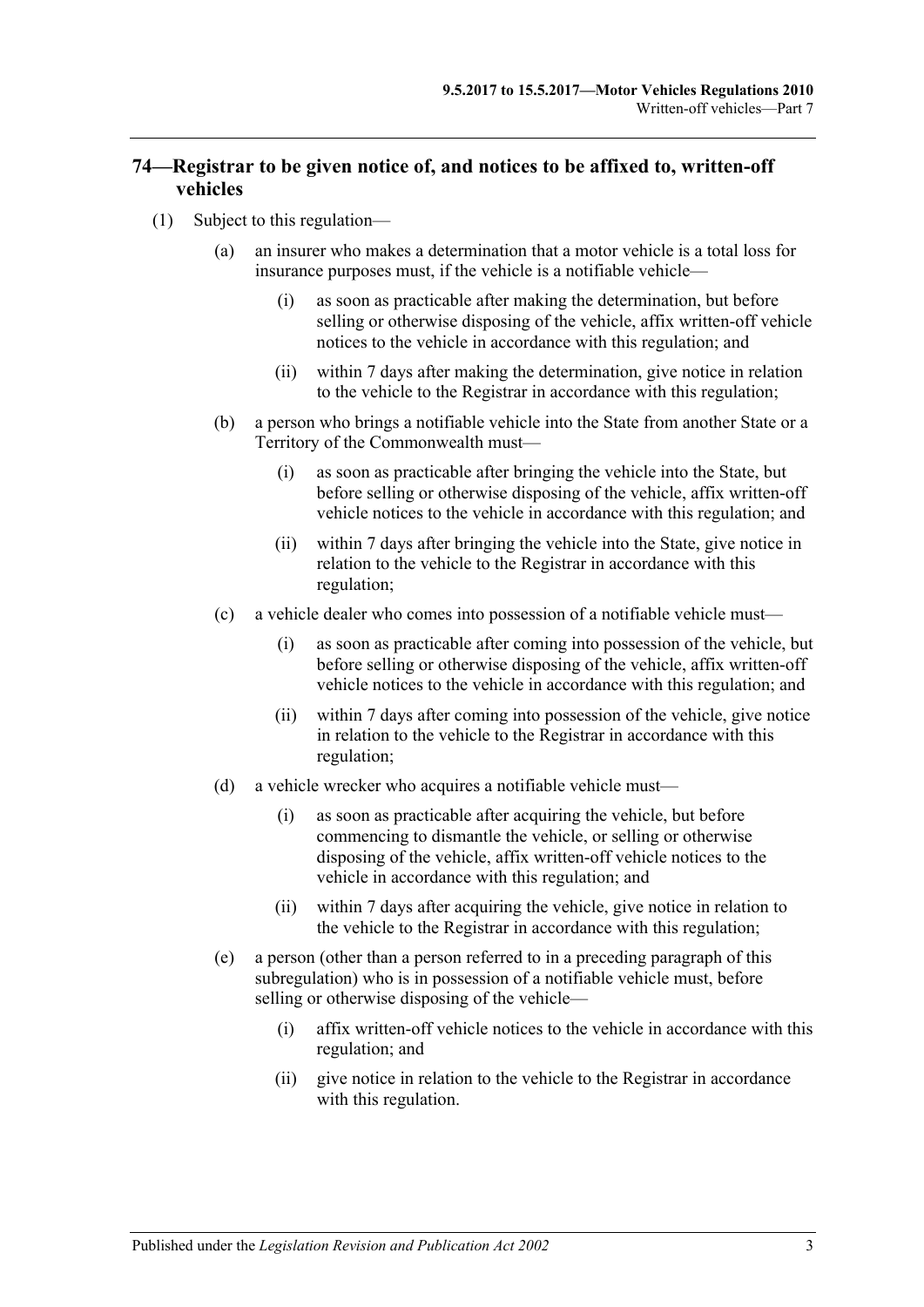- (2) A person is not required to affix written-off vehicle notices to a notifiable vehicle under [subregulation](#page-52-1) (1) if—
	- (a) such notices are already affixed to the vehicle in accordance with this regulation and (except where the person is a person referred to in [subregulation](#page-52-2)  $(1)(d)$  or  $(e)$ ) any identification of the vehicle as a statutory write-off or repairable write-off by the notices is correct; or
	- (b) in the case of an interstate written-off vehicle, the notices required to be affixed under the corresponding law of the relevant State or Territory are so affixed.
- (3) A person is not required to give notice in relation to a notifiable vehicle to the Registrar under [subregulation](#page-52-1) (1) if—
	- (a) notice has already been given in relation to the vehicle to the Registrar in accordance with this regulation and (except where the person is a person referred to in [subregulation](#page-52-2)  $(1)(d)$  or  $(e)$ ) the previous notification correctly identifies whether the vehicle is a statutory write-off or a repairable write-off; or
	- (b) the vehicle is an interstate written-off vehicle.
- (4) Written-off vehicle notices must be affixed to a notifiable vehicle in the manner determined by the Minister and specified on the notices or on accompanying material.
- (5) A notice required to be given to the Registrar in accordance with this regulation—
	- (a) must be given in the manner and form determined by the Minister; and
	- (b) must—
		- (i) (except in the case of a notice given by a person referred to in [subregulation](#page-52-3)  $(1)(e)$ ) specify whether the notifiable vehicle is a statutory write-off or a repairable write-off; and
		- (ii) contain particulars of such other matters as may be determined by the Minister.
- (6) Written-off vehicle notices affixed to a notifiable vehicle in accordance with this regulation (or, in the case of an interstate written-off vehicle, notices affixed in accordance with the relevant corresponding law) must not be defaced, altered or removed from the vehicle except—
	- (a) at a time or in a manner determined by the Minister and (except in the case of notices affixed in accordance with a corresponding law) specified in the notice; or
	- (b) by or with the approval of an authorised officer.
- (7) A person who contravenes or fails to comply with a requirement of this regulation is guilty of an offence.

Maximum penalty:

- (a) in the case of an offence committed in the course of a trade or business—\$2 500;
- (b) in any other case—\$1 250.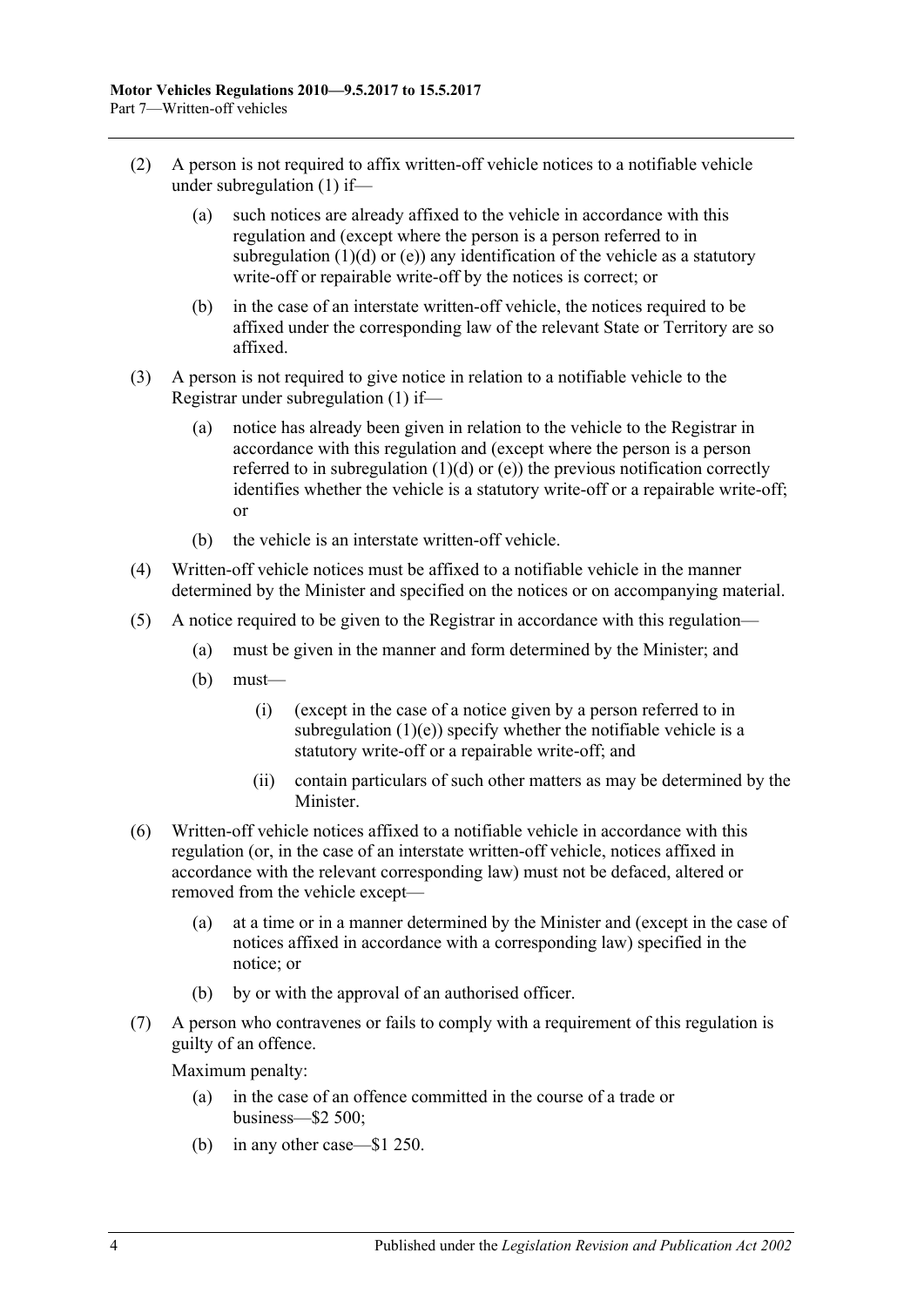- (8) Without limiting the circumstances in which an insurer referred to in [subregulation](#page-52-4) (1)(a) may be taken to have determined that a motor vehicle is a total loss, an insurer will for the purposes of that subregulation be taken to have made such a determination if the insurer—
	- (a) allows a claim for the full insured value of the vehicle; or
	- (b) sells or otherwise disposes of the vehicle to a third party.
- (9) A reference in this regulation to *commencing to dismantle*, *selling or otherwise disposing of*, *affixing written-off vehicle notices to* or *removing written-off vehicle notices from*, a vehicle, includes a reference to dismantling, selling or otherwise disposing of, affixing notices to or removing notices from, a part of the vehicle.

#### **75—Offence to drive written-off vehicle on road**

- (1) A person must not drive a notified written-off vehicle on a road except to or from—
	- (a) a place at which the vehicle is to be or has been repaired; or
	- (b) a place at which the vehicle is to be or has been inspected by an authorised officer.

Maximum penalty:

- (a) in the case of an offence committed in the course of a trade or business—\$2 500;
- (b) in any other case—\$1 250.
- (2) In this regulation—

*notified written-off vehicle* means—

- (a) a motor vehicle recorded as a written-off vehicle by the Registrar following notification under this Part; or
- (b) an interstate written-off vehicle.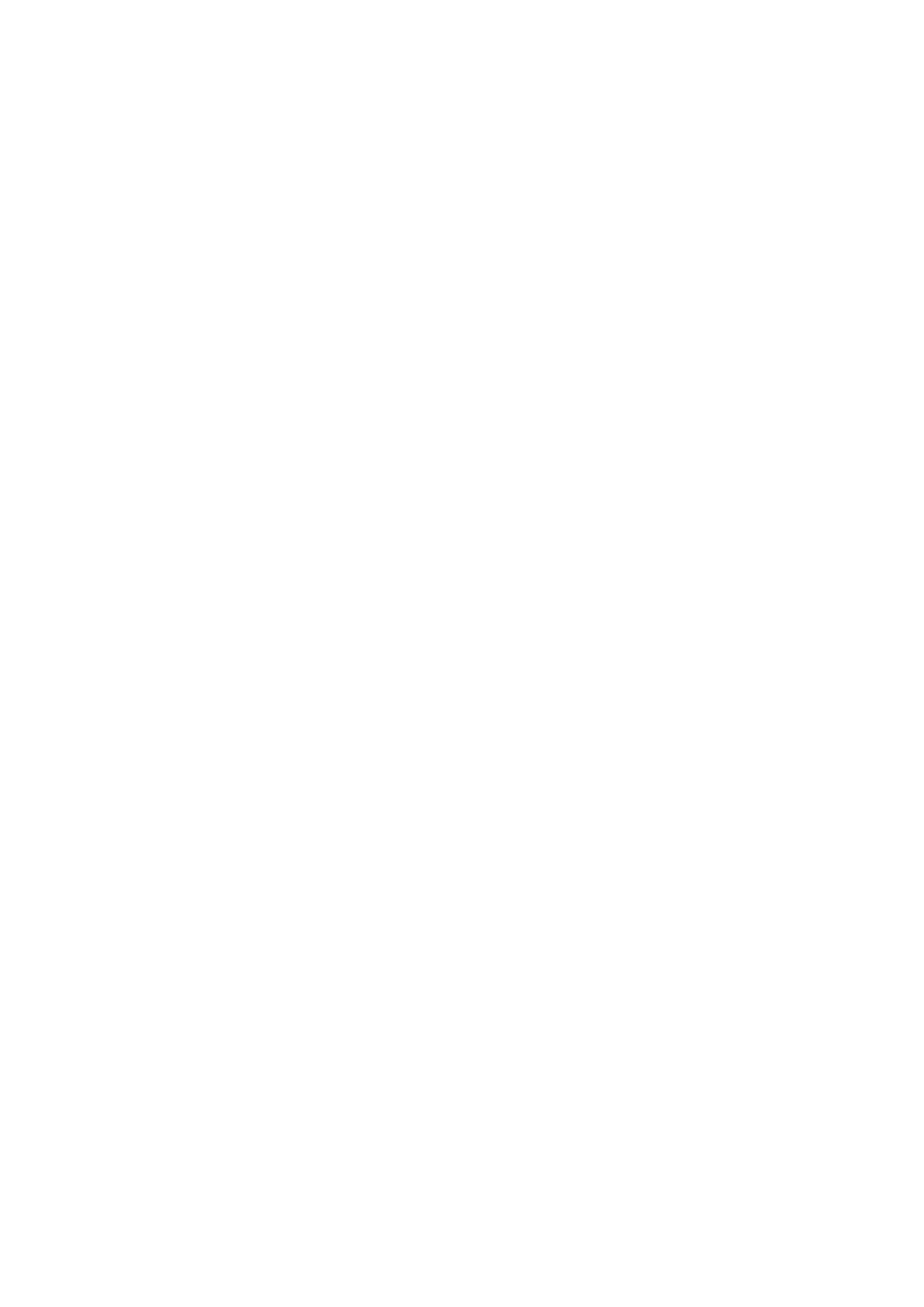# **Part 8—Fees**

## **76—Fees**

- (1) For the purposes of the Act and these regulations, the fees set out in Schedule 1 Part 1 are prescribed.
- (2a) The fees prescribed by Schedule 1 Part 1 for searching the register and supplying information or supplying an extract of an entry in the register do not apply in relation to—
	- (a) the provision of information for which fees are payable under a contract of a kind referred to in [regulation](#page-68-0) 98(8); or
	- (b) the provision of information as to whether or not a particular motor vehicle is registered under the Act if the information is provided by means of a telephone enquiry service or website maintained by the Registrar for that purpose.
- (3) For the purposes of the *Interstate Road Transport Act 1985* of the Commonwealth, the fees set out in Schedule 1 Part 2 are prescribed.<sup>1</sup>
- (4) A fee set out in [Schedule 1](#page-72-0) must be paid to—
	- (a) the payee specified for that fee; or
	- (b) if no payee is specified—the Registrar.
- <span id="page-56-0"></span>(5) The Registrar may, by written notice given to a person who is liable to pay the fee prescribed by clause 22(3) of Schedule 1 Part 1, require the person to pay the fee within the time specified in the notice (being a period of not less than 14 days from the day on which the notice is given).
- (6) If a fee is not paid as required by a notice given under [subregulation](#page-56-0)  $(5)$ , the Registrar may recover the fee in a court of competent jurisdiction as debt due to the Registrar.

#### **Note—**

1 For fees not prescribed by Schedule 1 Part 2 see the *Interstate Road Transport Regulations 1986* of the Commonwealth.

## **77—Reduced registration fees—prescribed amounts**

- (1) For the purposes of sections  $34(1)$  and  $37(2)$  of the Act, the prescribed amount is—
	- (a) in the case of a heavy vehicle other than a special purpose vehicle, truck (type 1) or truck (type 2)—40% of the prescribed registration fee;
	- (b) in the case of a motor vehicle that is not a heavy vehicle—50% of the prescribed registration fee.
- (2) For the purposes of section 38(1) of the Act, the prescribed amount is 66.667% of the prescribed registration fee.
- (3) For the purposes of sections 38A(1), 38AB(1) and 38B(1) of the Act, the prescribed amount is 50% of the prescribed registration fee.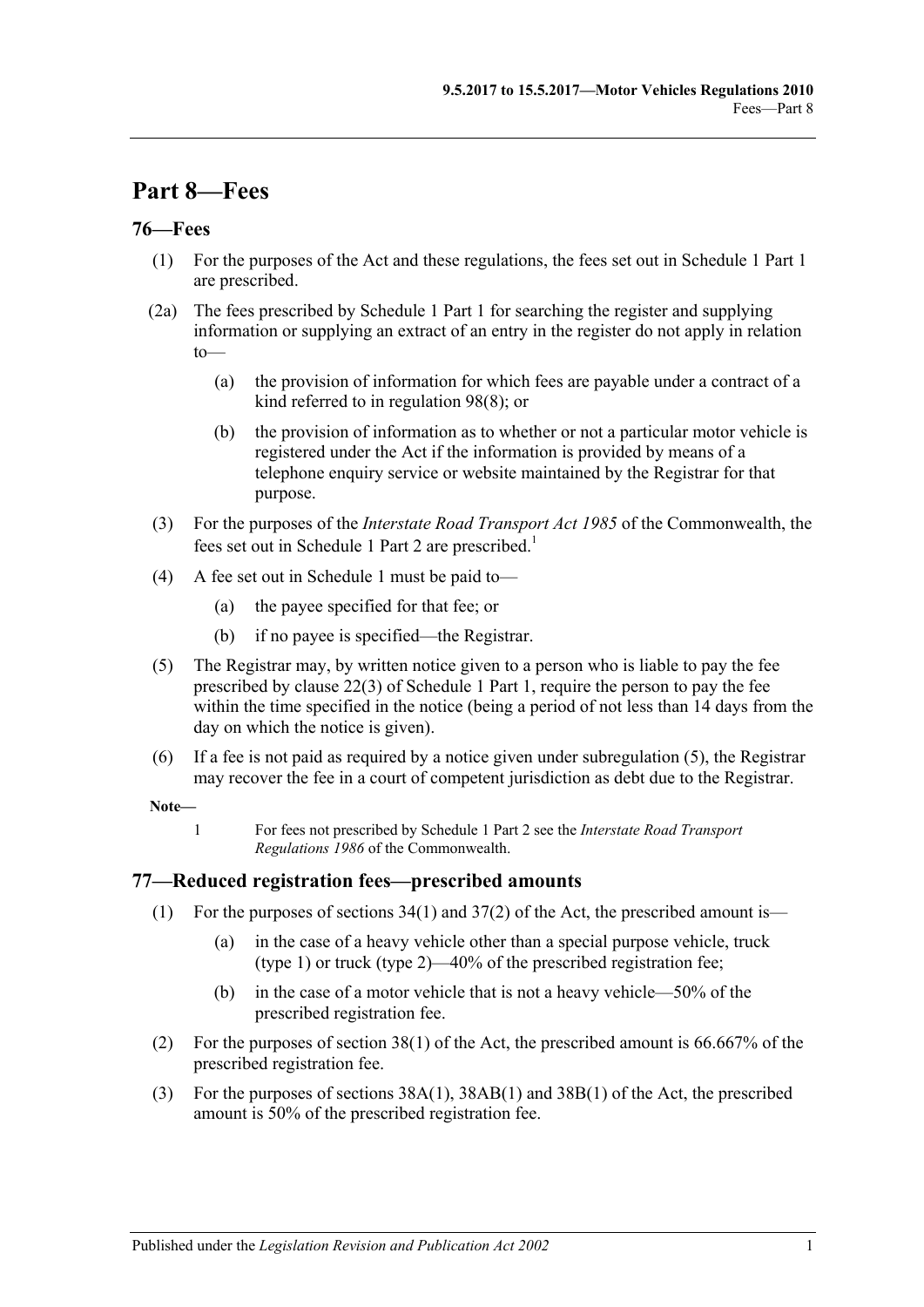(4) In this regulation—

*truck (type 1)* and *truck (type 2)* have the same respective meanings as in the *[Motor](http://www.legislation.sa.gov.au/index.aspx?action=legref&type=subordleg&legtitle=Motor%20Vehicles%20(National%20Heavy%20Vehicles%20Registration%20Fees)%20Regulations%202008)  [Vehicles \(National Heavy Vehicles Registration Fees\) Regulations](http://www.legislation.sa.gov.au/index.aspx?action=legref&type=subordleg&legtitle=Motor%20Vehicles%20(National%20Heavy%20Vehicles%20Registration%20Fees)%20Regulations%202008) 2008*.

#### **78—Concession card holders**

For the purposes of section  $38A(1)(a)(i)$  and  $38AB(1)(a)(i)$  of the Act, a State Concession Card issued by the administrative unit of the Public Service that is, under a Minister, responsible for the administration of the *[Family and Community Services](http://www.legislation.sa.gov.au/index.aspx?action=legref&type=act&legtitle=Family%20and%20Community%20Services%20Act%201972)  Act [1972](http://www.legislation.sa.gov.au/index.aspx?action=legref&type=act&legtitle=Family%20and%20Community%20Services%20Act%201972)* is a State concession card of a prescribed class.

#### **79—Exemption from section 41(2) of Act**

- (1) A person who uses a motor vehicle of restricted registration contrary to the terms of an undertaking in relation to the vehicle under section 34(1)(b) of the Act is exempt from the operation of section  $41(2)$  of the Act if-
	- (a) the purpose for which the vehicle is used is solely the carrying of primary produce to assist a charitable organisation or a sporting organisation in fundraising activities; and
	- (b) neither the owner of the vehicle nor a person using the vehicle (if not the owner) receives a monetary or other material benefit (including out of pocket expenses relating to the use of the vehicle) in relation to that use of the vehicle; and
	- (c) the use of the vehicle is within an area having a radius of 75 kilometres from the garage address of the vehicle.
- (2) In this regulation—

*charitable organisation* means a body (whether corporate or unincorporate) established on a non-profit basis for charitable, religious, educational or benevolent purposes and includes a trustee who holds property on behalf of such a body;

*sporting organisation* means a body (whether corporate or unincorporate) established on a non-profit basis principally for the purpose of facilitating and coordinating the sporting activities of its members.

## **79A—Reduction of fee—temporary configuration certificate**

- (1) This regulation applies to an application under section 43A(4) of the Act for a temporary configuration certificate in respect of a registered heavy vehicle—
	- (a) that is a convertible B-double lead trailer; and
	- (b) that is to be used pursuant to the certificate as a B-double lead trailer.
- (2) Pursuant to section  $145(1)(g)$  of the Act, the fee payable under section  $43A(4)(b)$  of the Act in relation to an application to which this regulation applies is reduced to—
	- (a) a fee equal to the product obtained by multiplying the number of days in the period for which the certificate is to be in force or 28 days (whichever is the greater) by one-three hundred and sixty fifth of the difference between—
		- (i) the prescribed registration fee that would be payable for registration of the vehicle for 12 months if the configuration being applied for were nominated in an application for such registration; and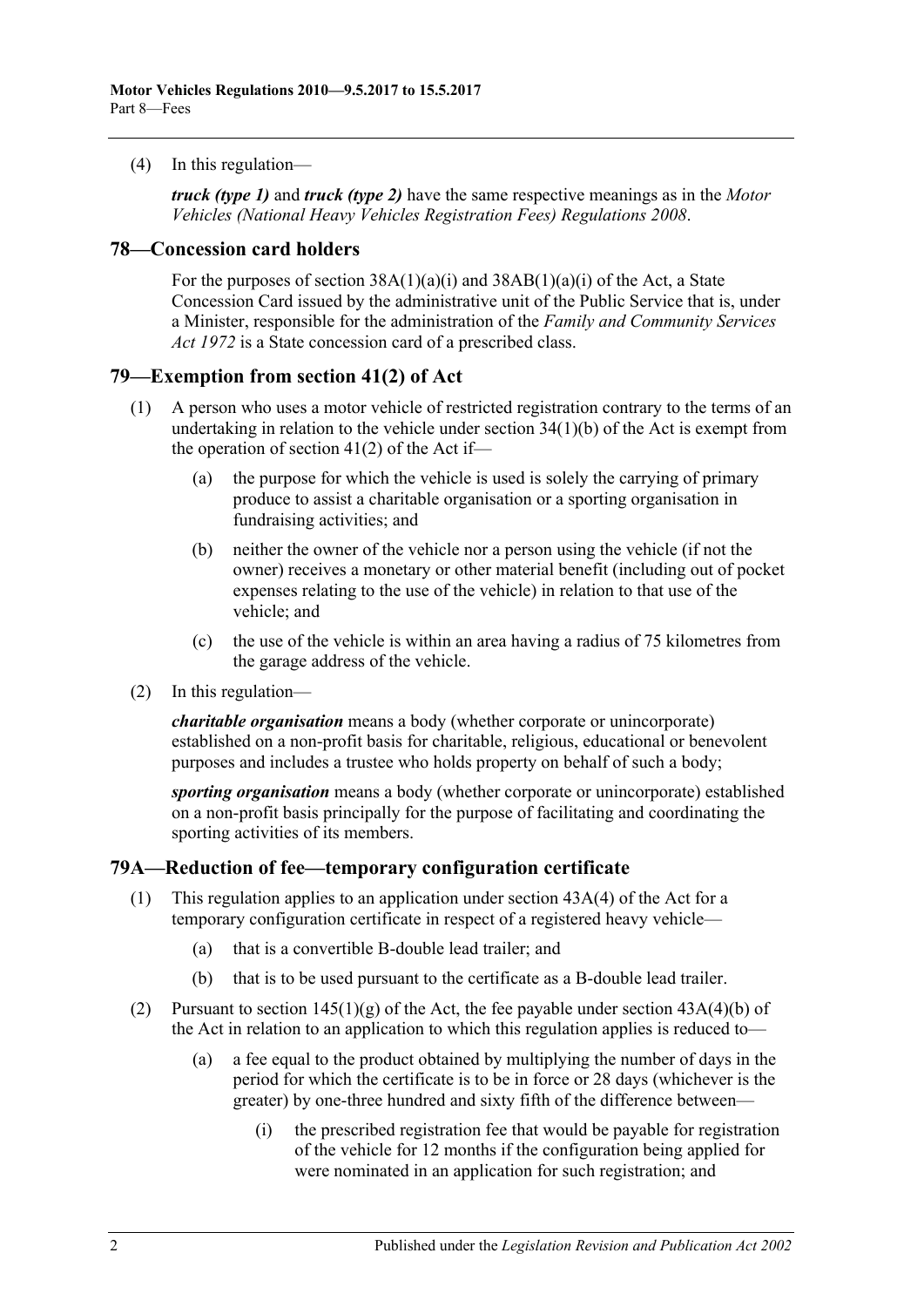(ii) the prescribed registration fee that would be payable for registration of the vehicle for 12 months if its registered configuration were nominated in an application for such registration,

(a fraction of 1 dollar being counted as 1 dollar); and

- (b) the prescribed administration fee (being the fee prescribed for the purposes of section  $43A(4)(b)(ii)$  of the Act).
- (3) In this regulation—

*B-double combination* has the same meaning as in the *[Motor Vehicles \(National](http://www.legislation.sa.gov.au/index.aspx?action=legref&type=subordleg&legtitle=Motor%20Vehicles%20(National%20Heavy%20Vehicles%20Registration%20Fees)%20Regulations%202008)  [Heavy Vehicles Registration Fees\) Regulations](http://www.legislation.sa.gov.au/index.aspx?action=legref&type=subordleg&legtitle=Motor%20Vehicles%20(National%20Heavy%20Vehicles%20Registration%20Fees)%20Regulations%202008) 2008*;

*B-double lead trailer* means a semi-trailer used as the lead trailer in a B-double combination;

*convertible B-double lead trailer* means a trailer, the registered configuration of which is as a semi-trailer, that is capable of being used as a B-double lead trailer;

*semi-trailer* has the same meaning as in the *[Motor Vehicles \(National Heavy Vehicles](http://www.legislation.sa.gov.au/index.aspx?action=legref&type=subordleg&legtitle=Motor%20Vehicles%20(National%20Heavy%20Vehicles%20Registration%20Fees)%20Regulations%202008)  [Registration Fees\) Regulations](http://www.legislation.sa.gov.au/index.aspx?action=legref&type=subordleg&legtitle=Motor%20Vehicles%20(National%20Heavy%20Vehicles%20Registration%20Fees)%20Regulations%202008) 2008*.

#### <span id="page-58-0"></span>**80—Additional amount payable where certain vehicles are altered or added to**

- (1) If a motor vehicle is altered or added to during the period for which it is registered and the alteration or addition is such that, if it had been made before the registration, the registration fee would have been more than the amount paid, the additional amount payable under section 44(3) of the Act is an amount that bears to the difference the same proportion as the number of days in the unexpired period of registration bears to the number of days in the period of registration.
- (2) [Subregulation \(1\)](#page-58-0) does not apply in relation to a heavy vehicle, motor bike, trailer or motor vehicle that is not propelled by an internal combustion engine.

#### **81—Refund on cancellation of registration**

- (1) For the purposes of sections 54 and 60 of the Act, the amount to be refunded on cancellation of the registration of a motor vehicle under those sections is an amount equal to the product obtained by multiplying one three hundred and sixty-fifth of the prescribed annual registration fee by the number of days in the unexpired period of registration.
- $(2)$  If—
	- (a) the registration of a motor vehicle is renewed before the expiry of the previous registration; and
	- (b) before that expiry the registered owner or the registered operator of the vehicle applies for cancellation of the renewal of registration,

the Registrar must also refund any surcharge paid in respect of the renewal of registration.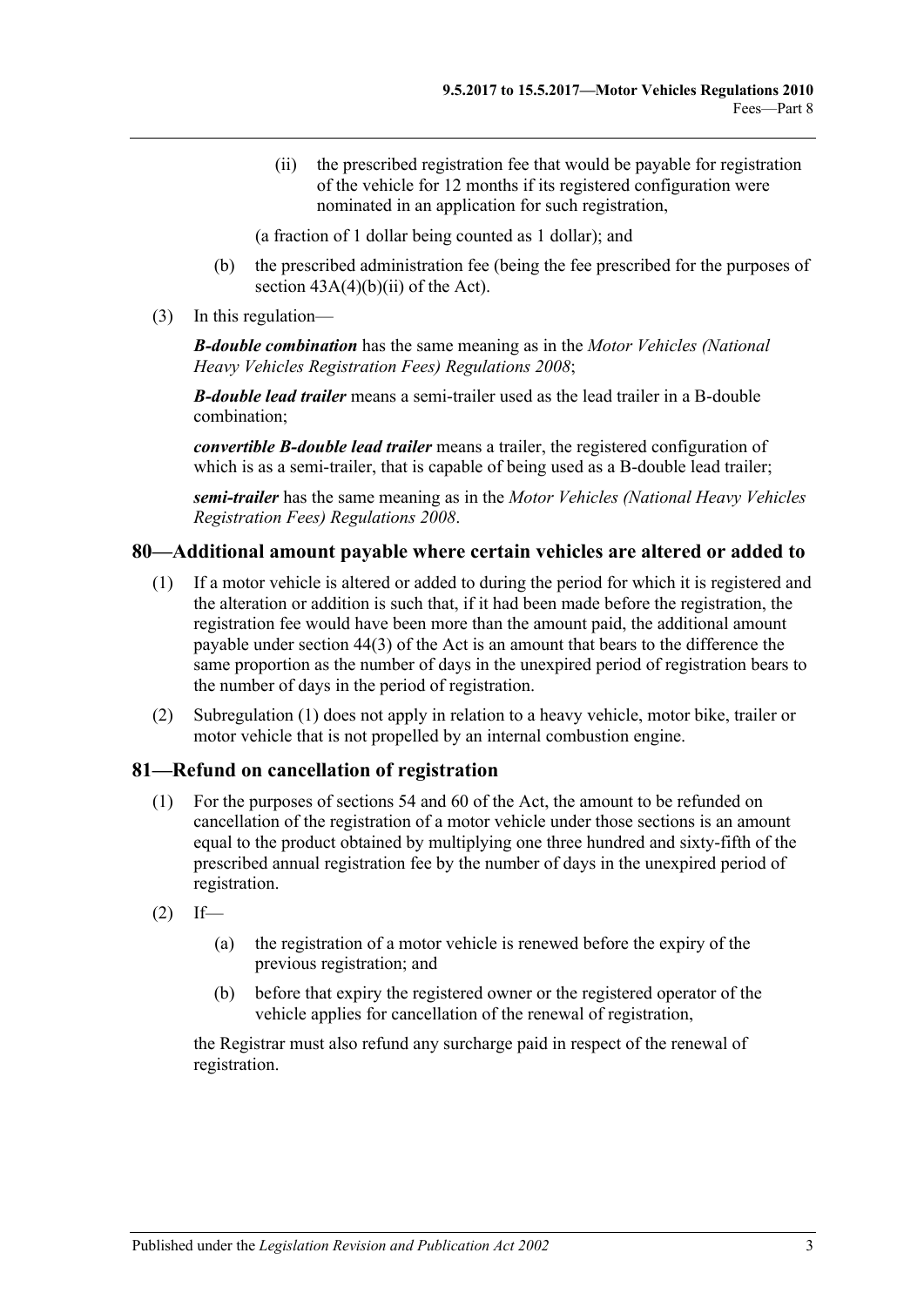## **82—Refund on surrender of trade plate**

For the purposes of section 70(5) of the Act, the amount to be refunded on the surrender of a trade plate is an amount equal to the product obtained by multiplying one three hundred and sixty-fifth of the annual fee paid for the issue of the plate by the number of days in the unexpired portion of the period for which the plate was issued.

#### **83—Refund on surrender of licence**

For the purposes of sections 75AAA(11)(b) and 98A(4) of the Act, the amount to be refunded on the surrender of a driver's licence or motor driving instructor's licence is an amount equal to the product obtained by multiplying one quarter of the annual licence fee paid for the issue of the licence by the number of complete 3 month periods in the unexpired portion of the period for which the licence was issued.

## **84—Refund of part of licence fee on eligibility for reduced fee**

If—

- (a) a driver's licence has been issued or renewed on payment of the licence fee prescribed in clause 22(1)(c) of Schedule 1 Part 1; and
- (b) the holder of the licence becomes, at any time during the currency of the licence, entitled to a reduction of the licence fee,

the Registrar may refund to the holder of the licence such part of the licence fee as the Registrar thinks just in the circumstances.

#### **85—No refund of administration fees**

Administration fees are not refundable.

## **86—Registrar not required to make certain refunds or recover certain unpaid fees**

The Registrar is not required—

- (a) to refund a fee paid under the Act if the amount of the refund payable does not exceed \$3 (indexed); or
- (b) to recover a fee payable under the Act if the amount unpaid does not exceed \$3 (indexed).

#### **87—Rounding of fees and refunds**

- (1) In calculating a fee or refund payable under the Act (other than a fee referred to in [subregulation](#page-59-0) (2) or [\(2a\)\)](#page-60-0) a fraction of 10 cents not exceeding 5 cents must be excluded and a fraction of 10 cents exceeding 5 cents is to count as 10 cents.
- <span id="page-59-0"></span>(2) In calculating the fees payable for—
	- (a) the registration of a motor vehicle; or
	- (b) the issue of a trade plate; or
	- (c) the issue of a replacement trade plate; or
	- (d) the issue of a probationary licence or provisional licence,

a fraction of 1 dollar is to count as 1 dollar.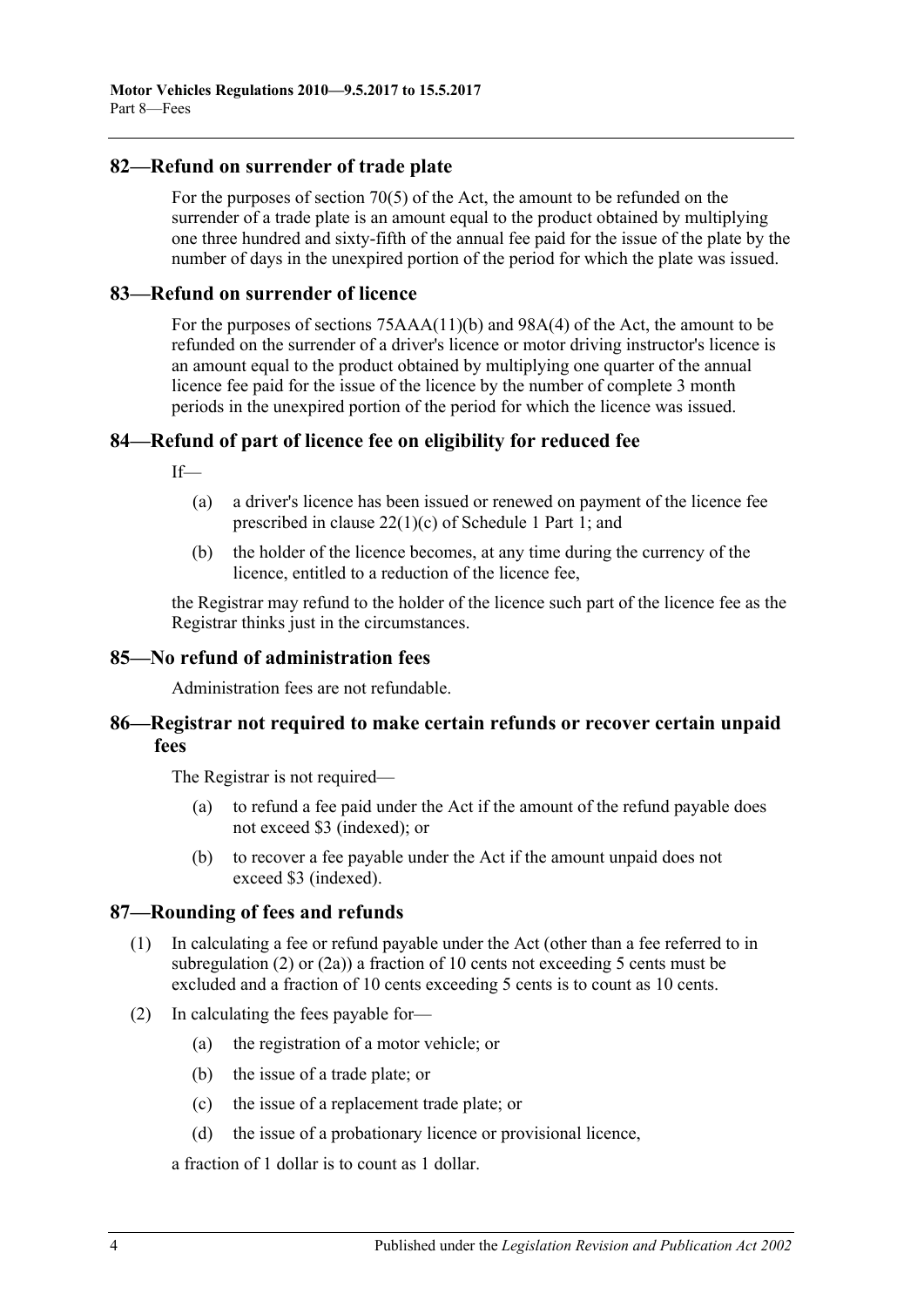- <span id="page-60-0"></span>(2a) The following provisions apply in relation to calculating the monthly payment to be debited to an account for the purposes of the periodic payment scheme under section 24A of the Act:
	- (a) in calculating the quarterly registration fee that is to be divided by 3, a fraction of 1 dollar is to count as 1 dollar;
	- (b) in calculating the monthly amount to be so debited, a fraction of 1 cent is to be excluded.
- (3) In applying this regulation, the calculation to the nearest 10 cents or to the whole next dollar is to be applied only to the final amount payable.

#### **88—Exemption from practical driving test fees**

An applicant for the issue or renewal of a learner's permit or driver's licence, or the holder of a learner's permit or driver's licence, who is required to be tested otherwise than pursuant to section 72(10) or 79A of the Act, is exempt from the requirement that he or she pay the prescribed practical driving test fee.

# **89—Administration fee for licence subject to alcohol interlock scheme conditions**

The administration fee prescribed by clause 38 of Schedule 1 Part 1 for the issue of a licence subject to alcohol interlock scheme conditions—

- (a) is payable in addition to any other fee prescribed by Schedule 1 Part 1 for the issue of a licence; and
- (b) must be paid—
	- (i) in the case of a licence that is to be subject to alcohol interlock scheme conditions for a period of 12 months or less—before the issue of the licence; or
	- (ii) in any other case—on or before 1 or more dates determined by the Registrar.

#### **90—Remission and reduction of fees**

- (1) The Registrar may, for reasonable cause, remit or reduce any of the following fees:
	- (a) an administration fee payable under the Act or these regulations;
	- (b) a fee payable for registration of a motor vehicle following cancellation of a current authority issued under the law of another State or a Territory by virtue of which the vehicle may be driven on roads within that State or Territory;
	- (c) a fee payable for the issue of a driver's licence following the surrender of a current interstate licence;
	- (d) a fee payable for the issue or renewal of a learner's permit;
	- (e) a fee payable for an examination of a motor vehicle for the purposes of section 139(1)(ab)(iii) of the Act or regulation 13.
- (2) The Registrar may, for reasonable cause, reduce a fee payable under section 139BD of the Act for personal service of a notice of disqualification.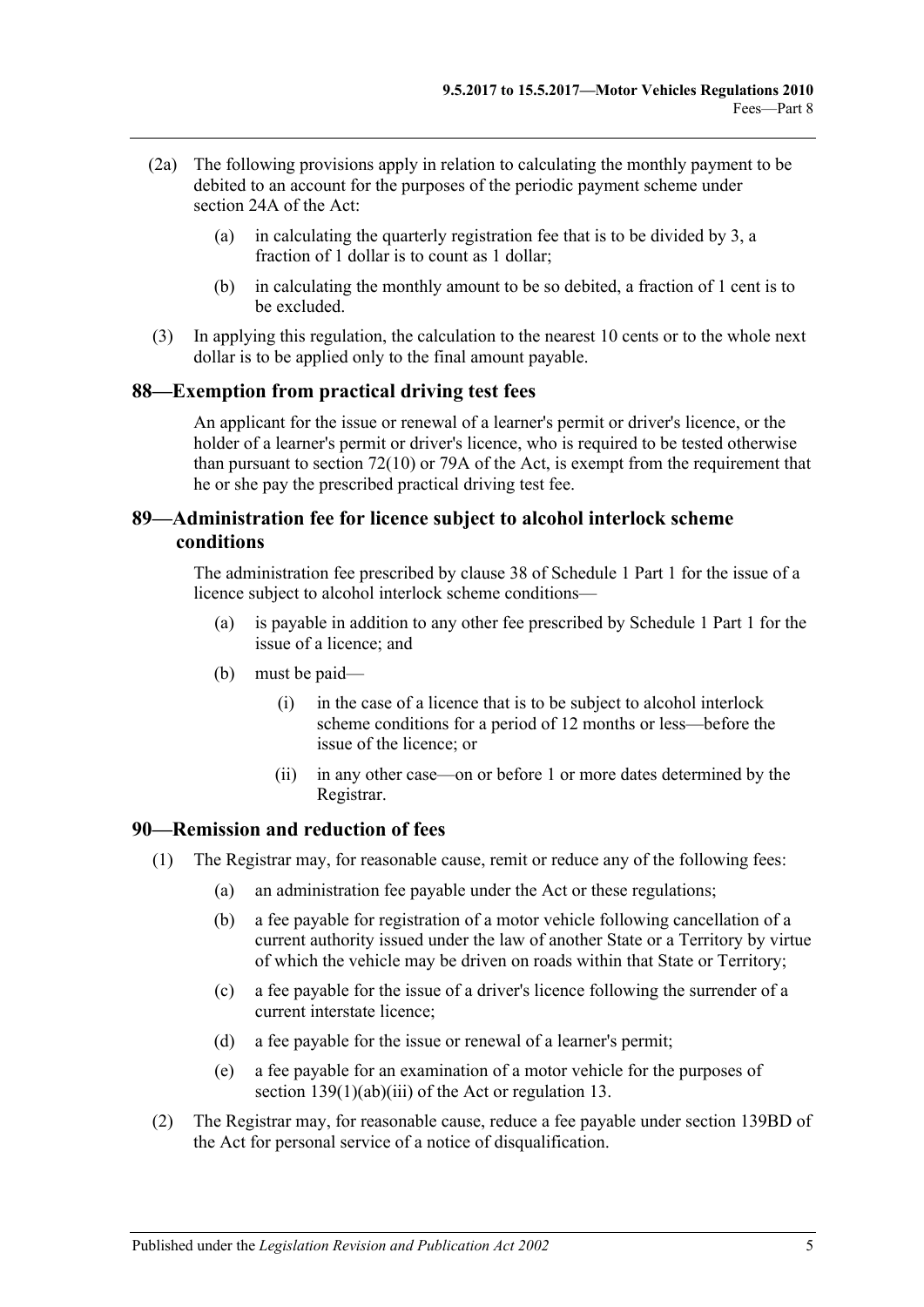- (3) The Registrar may remit or reduce a fee payable for registration under section 24 of the Act of a converter dolly or low loader dolly.
- (4) The Registrar may remit the following fees payable by an Aboriginal person who ordinarily resides in a remote area:
	- (a) an administration fee payable under the Act or these regulations;
	- (b) a fee for the issue or renewal of a learner's permit;
	- (c) a fee for the issue or renewal of a licence;
	- (d) a fee for a theoretical examination;
	- (e) a fee for a practical driving test (including any booking fee that may be payable).
- (5) In this regulation, *Aboriginal person* and *remote area* have the same respective meanings as in section 98AAG of the Act.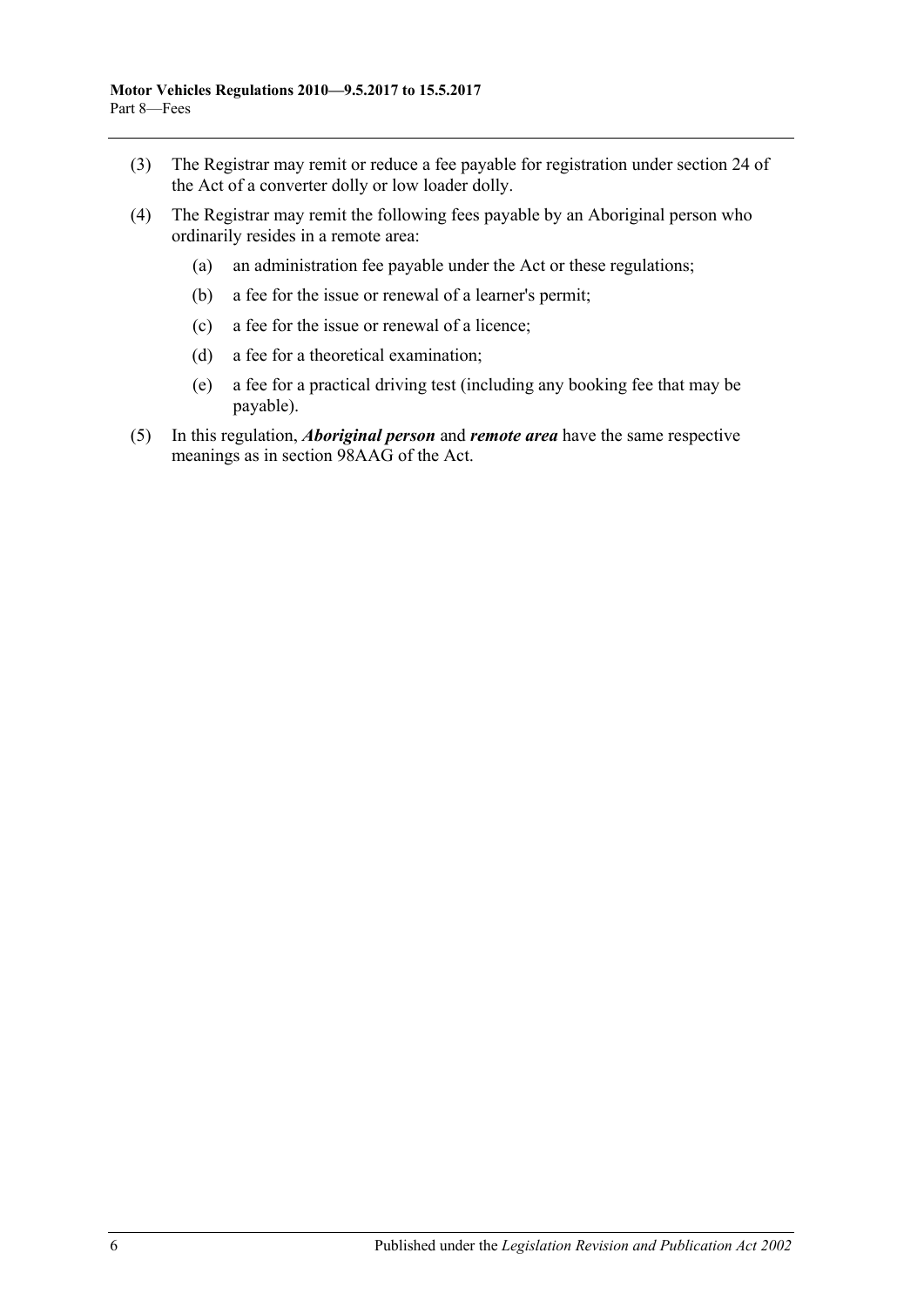# **Part 9—Miscellaneous**

#### **90A—Proof by statutory declaration and prescribed circumstances**

- (1) A statutory declaration furnished by a person to the Commissioner of Police under section  $9(1b)$  or  $102(1b)$  of the Act (or both of those sections) must comply with the following prescribed requirements:
	- (a) the statutory declaration must include—
		- (i) the person's full name and address; and
		- (ii) if it relates to an expiation notice—the expiation notice number; and
		- (iii) the motor vehicle registration number; and
		- (iv) details that establish that—
			- $(A)$  if the statutory declaration is furnished under section  $9(1b)$ of the Act—section 9(1a) of the Act applies; or
			- (B) if the statutory declaration is furnished under section 102(1b) of the Act—section 102(1a) of the Act applies; or
			- (C) if the statutory declaration is furnished under both sections 9(1b) and 102(1b) of the Act—sections 9(1a) and 102(1a) of the Act apply;
	- (b) the statutory declaration must be furnished—
		- (i) if it relates to an expiation notice—before the due date for payment specified in the expiation notice or expiation reminder notice; or
		- (ii) in any other case—within 21 days after the date of issue of the summons.
- (2) The following circumstances are declared to be prescribed circumstances in accordance with section 9(6b)(b) and section 102(3d)(b) of the Act:
	- (a) circumstances where the person is not an owner or the registered operator of the vehicle and he or she is required by another person to whom he or she is answerable in working as a volunteer to drive the vehicle, or to cause the vehicle to stand, in the course of such work;
	- (b) circumstances where the person is not an owner or the registered operator of the vehicle and he or she is reasonably required to drive the vehicle, or to cause the vehicle to stand, in the course of undertaking work required by a contract of service as a self-employed person.

## **91—Offence to alter, deface etc permits, labels or certificates**

A person must not, without lawful authority, wilfully alter, deface, damage or destroy a permit, label or certificate issued under the Act.

Maximum penalty: \$1 250.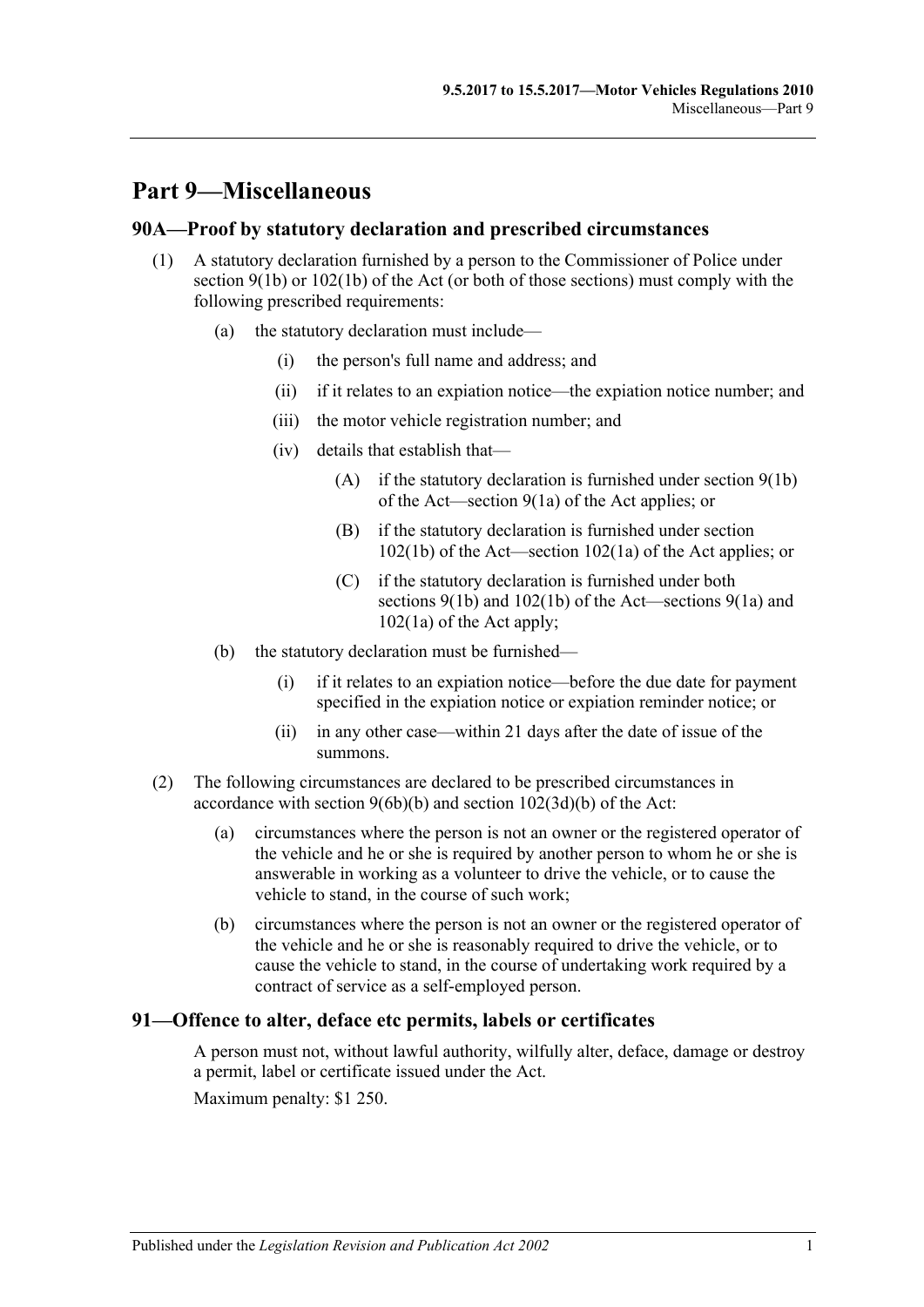## **92—Forms determined by the Minister**

The following documents will be in the form determined by the Minister:

- (a) an application for a permit under section 16 or 50 of the Act;
- (b) an application for the issue, transfer or replacement of a trade plate;
- (c) an application for a duplicate driver's licence or learner's permit;
- (d) a certificate of issue of a trade plate;
- (e) a permit under section 50 of the Act;
- (f) a motor driving instructor's licence.

#### **93—Appointment of authorised examiners**

- (1) The Registrar may, when appointing a person as an authorised examiner, or at any time by notice in writing to an authorised examiner, impose conditions limiting the kinds of tests that the authorised examiner may conduct as required by the Registrar under section 80 of the Act to assess the ability or fitness of applicants for the issue or renewal of licences and learner's permits.
- <span id="page-63-0"></span>(2) The Registrar may, for the purpose of testing the proficiency of an applicant for appointment as an authorised examiner, require the applicant to undergo such tests (whether written, oral or practical) as the Registrar considers necessary.
- (3) An applicant for appointment as an authorised examiner (other than an employee in the Transport Department) is not entitled to undergo a proficiency test required by the Registrar under [subregulation](#page-63-0) (2) unless he or she has paid the appropriate fees set out in Schedule 1 Part 1.

## **93A—Exemption from requirements as to display of disabled person's parking permit**

- (1) A holder of a disabled person's parking permit under Part 3D of the Act who has been issued with a prescribed Australian Disability Parking Permit is exempt from the operation of section 98T(1b)(b) and (1c) of the Act if that prescribed Australian Disability Parking Permit is hung from the rear vision mirror on the inside of the windscreen of the vehicle so that the permit number and the expiry date of the permit are easily legible to a person standing in front of the vehicle.
- (2) In this regulation—

*Australian Disability Parking Permit* means a disabled person's parking permit that includes the following:

- (a) the words "Australian Disability Parking Permit";
- (b) a people with disabilities symbol as defined in the *[Australian Road Rules](http://www.legislation.sa.gov.au/index.aspx?action=legref&type=subordleg&legtitle=Australian%20Road%20Rules)*;
- (c) a permit number;
- (d) an expiry date;

*prescribed Australian Disability Parking Permit* means an Australian Disability Parking Permit that is designed to be hung from a rear vision mirror.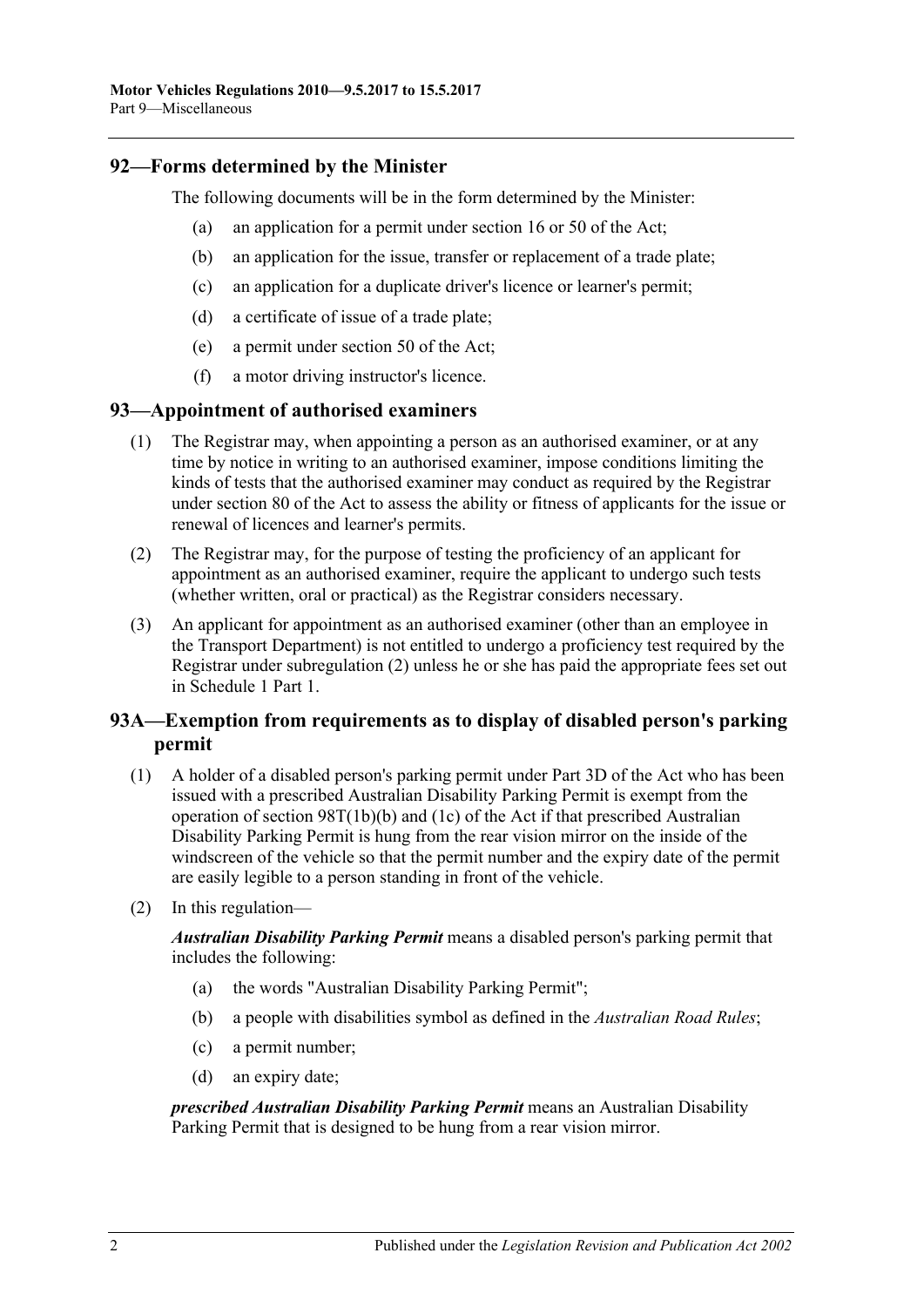## **94—Application for review under Part 3E of Act**

For the purposes of section 98Z(2) of the Act, an application for a review must—

- (a) be in writing; and
- (b) set out the decision to which the application relates; and
- (c) set out the grounds on which the applicant seeks the review and the decision sought on the review; and
- (d) be accompanied by any information that the applicant considers should be taken into account on the review; and
- (e) be accompanied by the appropriate fee prescribed by Schedule 1 Part 1; and
- (f) be lodged with the Registrar.

#### **94A—Prescribed documents**

For the purposes of section 124(5) of the Act the prescribed documents relating to a motor vehicle are a current certificate of registration (or current duplicate certificate of registration), a current permit or a current registration details certificate for the vehicle.

## **95—Manner of giving Registrar notice of change of name, address etc under section 136 of Act**

Notice under section 136 of the Act is to be given by a person to the Registrar in a following manner:

- (a) in writing;
- (b) by telephone to a telephone number nominated by the Registrar for the purposes of giving notice;
- (c) by fax to a fax number nominated by the Registrar for the purpose of giving notice by fax;
- (d) by other telephonic or electronic means made available by the Registrar to members of the public for the purpose of giving notice in such manner.

### **96—Power of Registrar to require destruction of a document or thing issued or renewed in consequence of a void transaction**

If a transaction is void by virtue of section 138B of the Act, the Registrar may require the person who is liable to make the payment to destroy the licence, permit, label, certificate, plate or other document or thing issued or renewed by the Registrar in consequence of the purported transaction and to produce evidence of the destruction to the satisfaction of the Registrar.

## **97—Places at which receipt of notice of disqualification may be personally acknowledged**

For the purposes of section  $139BD(3)(a)(i)$  of the Act, places of the following kinds are prescribed:

- (a) offices known as Service SA Customer Service Centres;
- (b) Australia Post outlets that have electronic point of sale (EPOS) systems;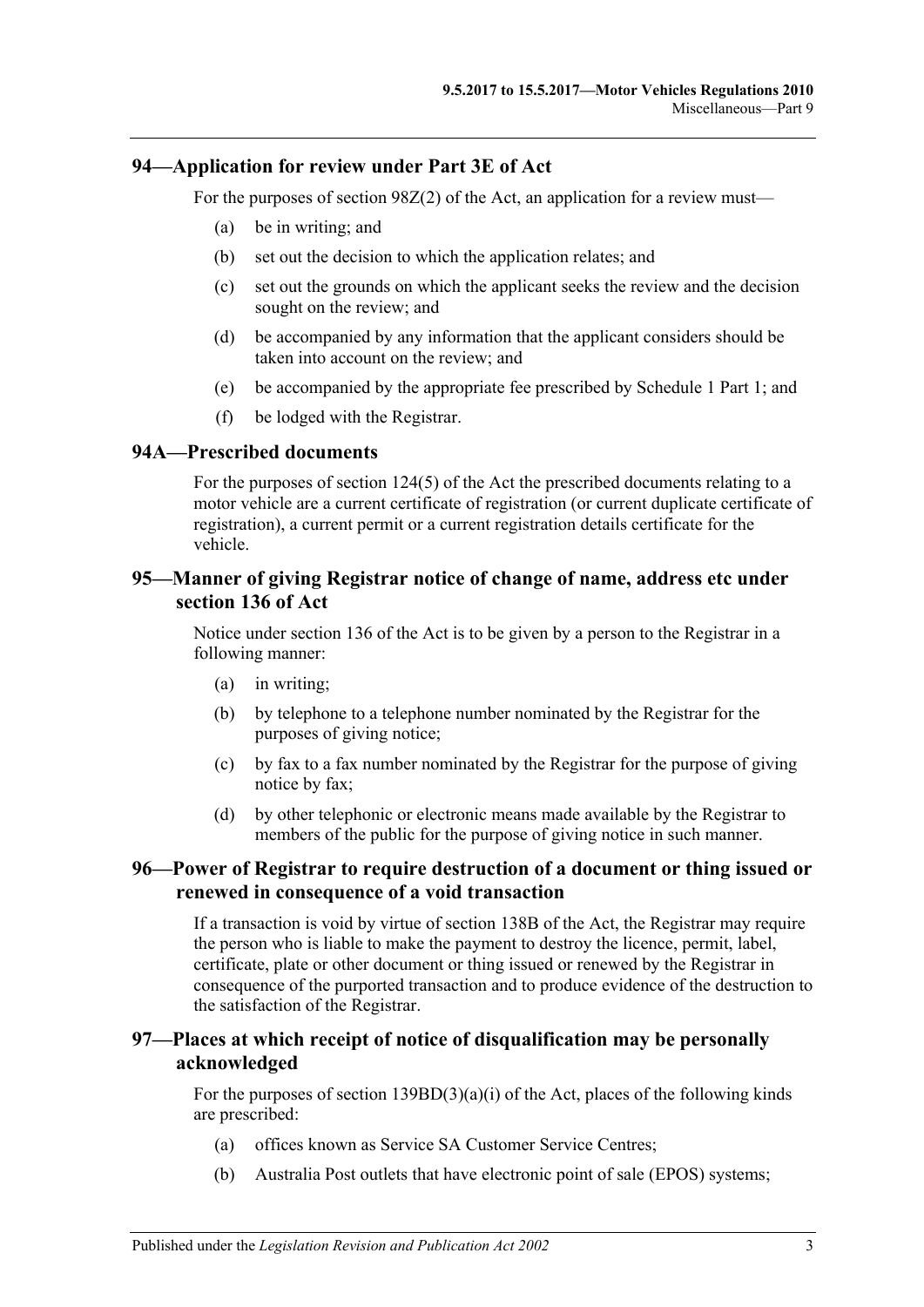- (c) the PY Ku Centre at Amata;
- (d) a mobile station in a remote area (as defined in section 98AAG of the Act) established by the Registrar for the purpose of enabling persons to personally acknowledge receipt of a notice of disqualification in the remote area.

## **97A—Confidentiality—prescribed public authorities**

For the purposes of section 139D(1)(d) of the Act, South Australia Police is prescribed as a public authority.

## **98—Guidelines for disclosure of information**

(1) In this regulation—

*Australian jurisdiction* means the Commonwealth or a State or Territory of the Commonwealth;

*confidential information* means information obtained in the administration of the Act or the *[Road Traffic Act](http://www.legislation.sa.gov.au/index.aspx?action=legref&type=act&legtitle=Road%20Traffic%20Act%201961) 1961*;

*personal information* means information pertaining to a natural person or body corporate;

*person concerned*—

- (a) in relation to personal information, means the natural person to whom the information pertains, or the body corporate to which the information pertains, as the case may be;
- (b) in relation to information relating to a motor vehicle, means the owner of the vehicle.
- (2) Pursuant to section  $139D(1)(f)$  of the Act, confidential information the disclosure of which is not authorised by a preceding paragraph of section 139D(1) may, subject to such conditions as the Registrar thinks fit, be disclosed in accordance with this regulation.
- (3) Personal information or information relating to a motor vehicle may be disclosed to a person other than the person concerned if the person concerned has been made aware, or is reasonably likely to be aware, that—
	- (a) the information is generally used for the purpose for which it is to be released; or
	- (b) the information is generally passed on to those persons or bodies to whom it is to be released.
- (4) Personal information or information relating to a motor vehicle may be disclosed to a person other than the person concerned if—
	- (a) the person making the disclosure believes on reasonable grounds that the disclosure is necessary to prevent or lessen a serious threat to the life or health of the person concerned or some other person; or
	- (b) the disclosure is reasonably necessary to protect the public revenue; or
	- (c) the disclosure is reasonably necessary to protect the interests of the Crown as an employer; or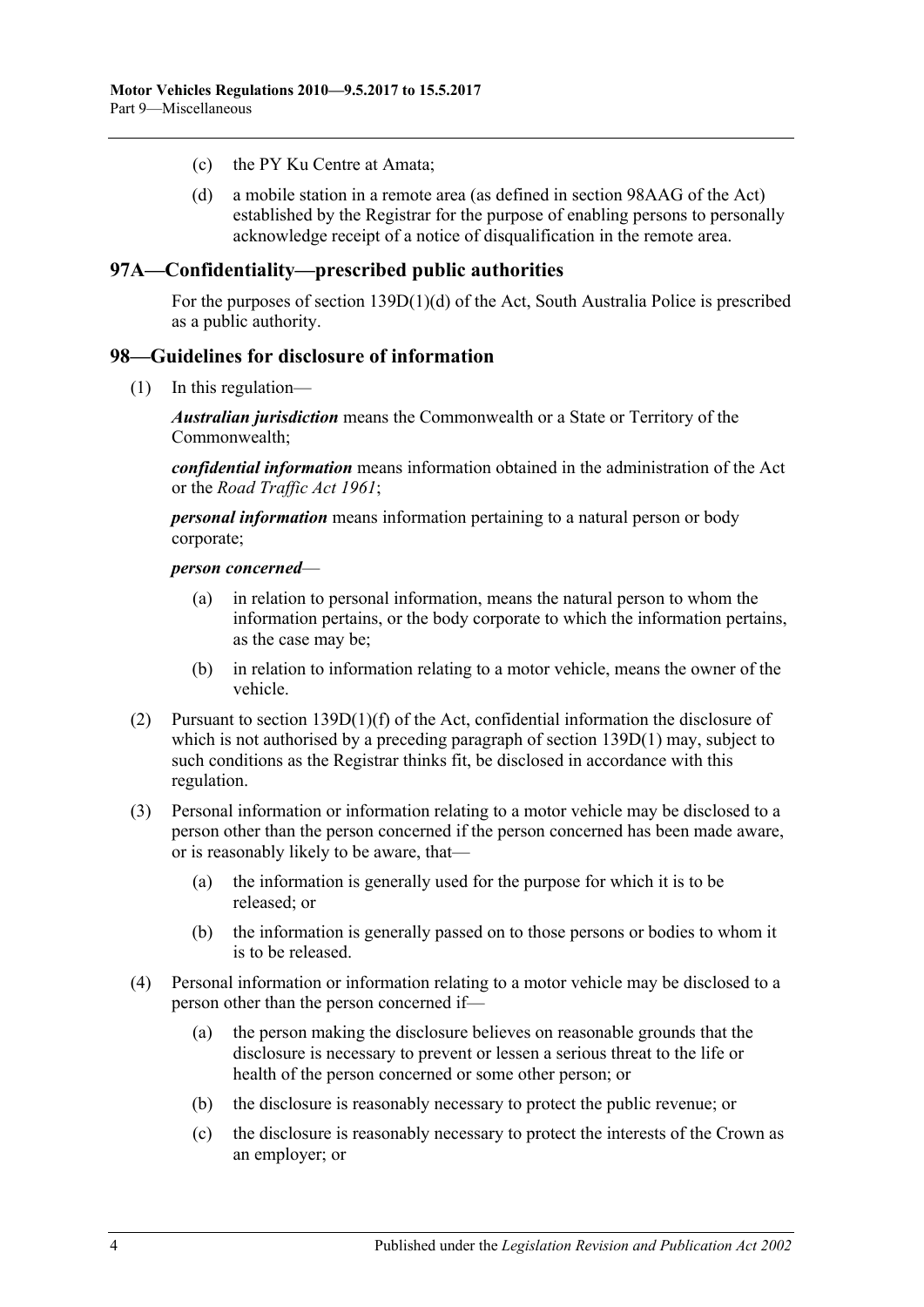- (d) the disclosure is made to a public authority responsible under the law of another Australian jurisdiction for the registration of motor vehicles or the licensing of drivers of motor vehicles; or
- (e) the disclosure is made to a public authority of an Australian jurisdiction—
	- (i) authorised under a law of that jurisdiction to obtain the information directly from the person concerned; or
	- (ii) under an arrangement providing for the exchange of personal information; or
	- (iii) to enable the authority to ascertain whether a motor vehicle has been abandoned; or
	- (iv) to enable the authority to exercise or perform statutory powers or functions in relation to a motor vehicle that has been abandoned; or
	- (v) in connection with the administration of either of the following Acts:
		- (A) the *[Harbors and Navigation Act](http://www.legislation.sa.gov.au/index.aspx?action=legref&type=act&legtitle=Harbors%20and%20Navigation%20Act%201993) 1993*;
		- (B) the *[Passenger Transport Act](http://www.legislation.sa.gov.au/index.aspx?action=legref&type=act&legtitle=Passenger%20Transport%20Act%201994) 1994*; or
- (f) the disclosure is made to Austroads Ltd; or
- (g) the disclosure is made to a person or body engaged in research related to road transport and the disclosure is made for the purposes of the research; or
- (h) the disclosure—
	- (i) consists of information other than medical information about the person concerned or information about that person's history of driving or driving-related offences; and
	- (ii) is made to—
		- (A) a person acting under a power of attorney granted by the person concerned; or
		- (B) a person acting under an authorisation signed by the person concerned; or
		- (C) a legal practitioner acting on behalf of the person concerned; or
		- (D) where the person is deceased—an executor or administrator of the deceased estate; or
		- (E) where the person becomes bankrupt—the registered trustee of the bankrupt estate.
- (5) If a health professional has furnished information about a person to the Registrar in pursuance of section 148(1) of the Act, the health professional may be informed of the action taken (if any) by the Registrar as a result of the information.
- (6) Any of the following information may be disclosed to any person:
	- (a) information comprised of statistical data that could not reasonably be expected to lead to the identification of any person to whom it pertains;
	- (b) whether a particular motor vehicle is registered;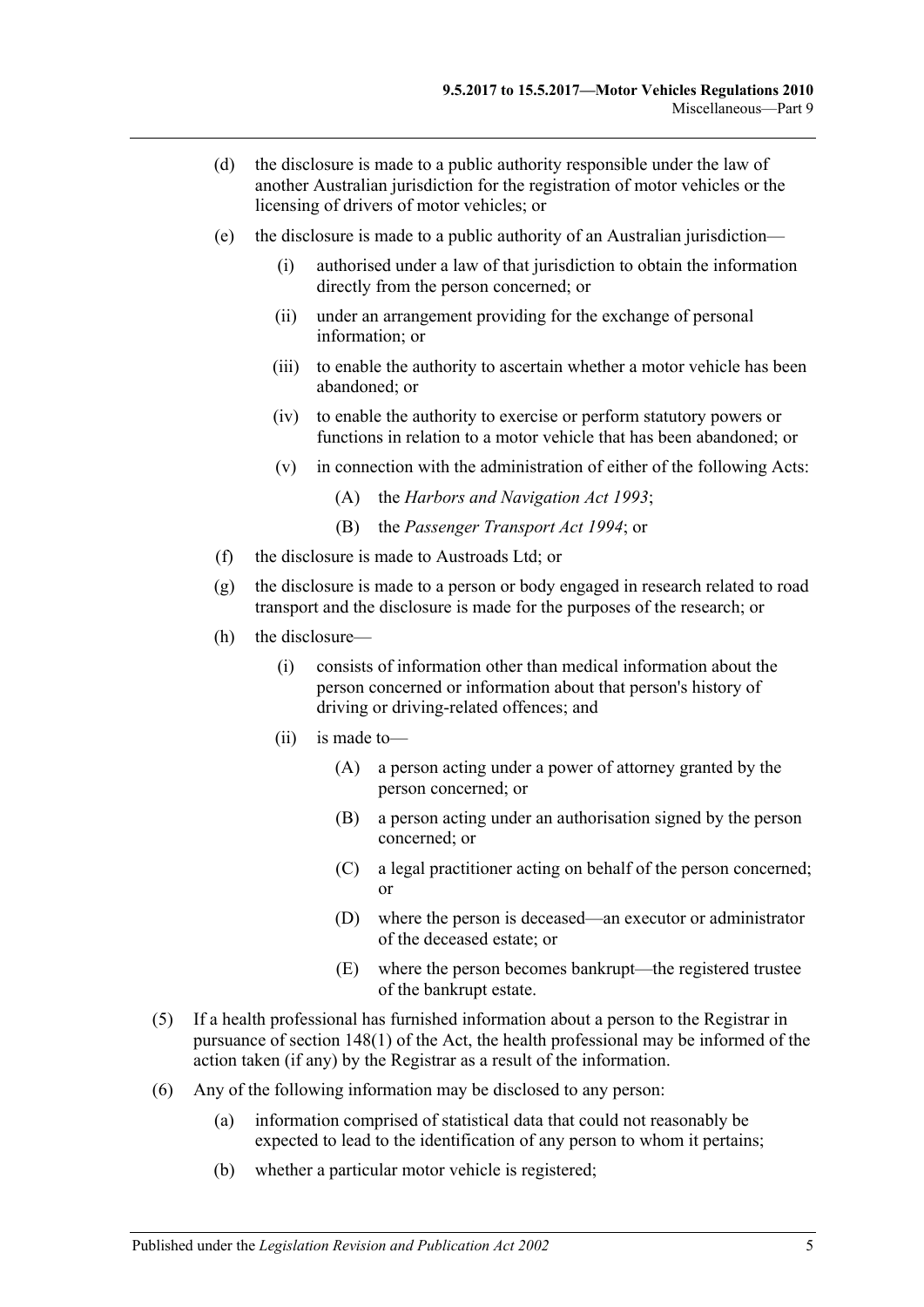- (ba) the date on which the registration of a particular motor vehicle is due to expire;
- (c) whether the registration of a particular motor vehicle has expired;
- (ca) the date on which the registration of a particular motor vehicle expired;
- (d) whether the registration of a particular motor vehicle has been suspended or cancelled;
- (e) whether a particular motor vehicle is, or has been, a written-off vehicle;
- (f) whether a particular motor vehicle that is, or has been, a written-off vehicle, is eligible for registration in the future;
- (g) whether a particular motor vehicle is recorded as stolen;
- (h) whether a particular motor vehicle is the subject of a current defect notice under section 145 of the *[Road Traffic Act](http://www.legislation.sa.gov.au/index.aspx?action=legref&type=act&legtitle=Road%20Traffic%20Act%201961) 1961*;
- (i) whether a particular number or number plate is the subject of an agreement under section 47A(4) of the Act and the commencement and expiry dates of any such agreement;
- (j) whether an agreement under section 47A(4) of the Act relating to a particular number or number plate of a particular class provides for the assignment of rights conferred under the agreement and, if so, the nature of the assignment and details of any conditions imposed on the assignment;

#### **Example—**

An agreement under section 47A(4) may permit a particular number or number plate of a particular class to be transferred or sold to a person not party to the agreement. Such an assignment of the rights conferred under the agreement may, however, be subject to such conditions as may be specified by the Registrar in the agreement.

- (k) whether a particular motor vehicle is a high powered vehicle for the purposes of the Act.
- (7) The name and address of the registered owner of a motor vehicle may be disclosed—
	- (a) to the manufacturer of the vehicle for the purposes of a safety-related recall of vehicles; or
	- (b) to a legal practitioner or insurer, or an investigation agent acting on behalf of a legal practitioner or insurer, where the information is required to identify the registered owner of a vehicle involved in an accident; or
	- (c) to a person, or the agent of a person, registered under the *Personal Property Securities Act 2009* of the Commonwealth as a secured party in relation to a security interest for which the vehicle is collateral; or
	- (d) to a person who has obtained a judgment in a court, or a legal practitioner acting on behalf of such a person, where the information is reasonably required to enforce the judgment and the judgment contains reference to property in the ownership or possession of the registered owner of the vehicle.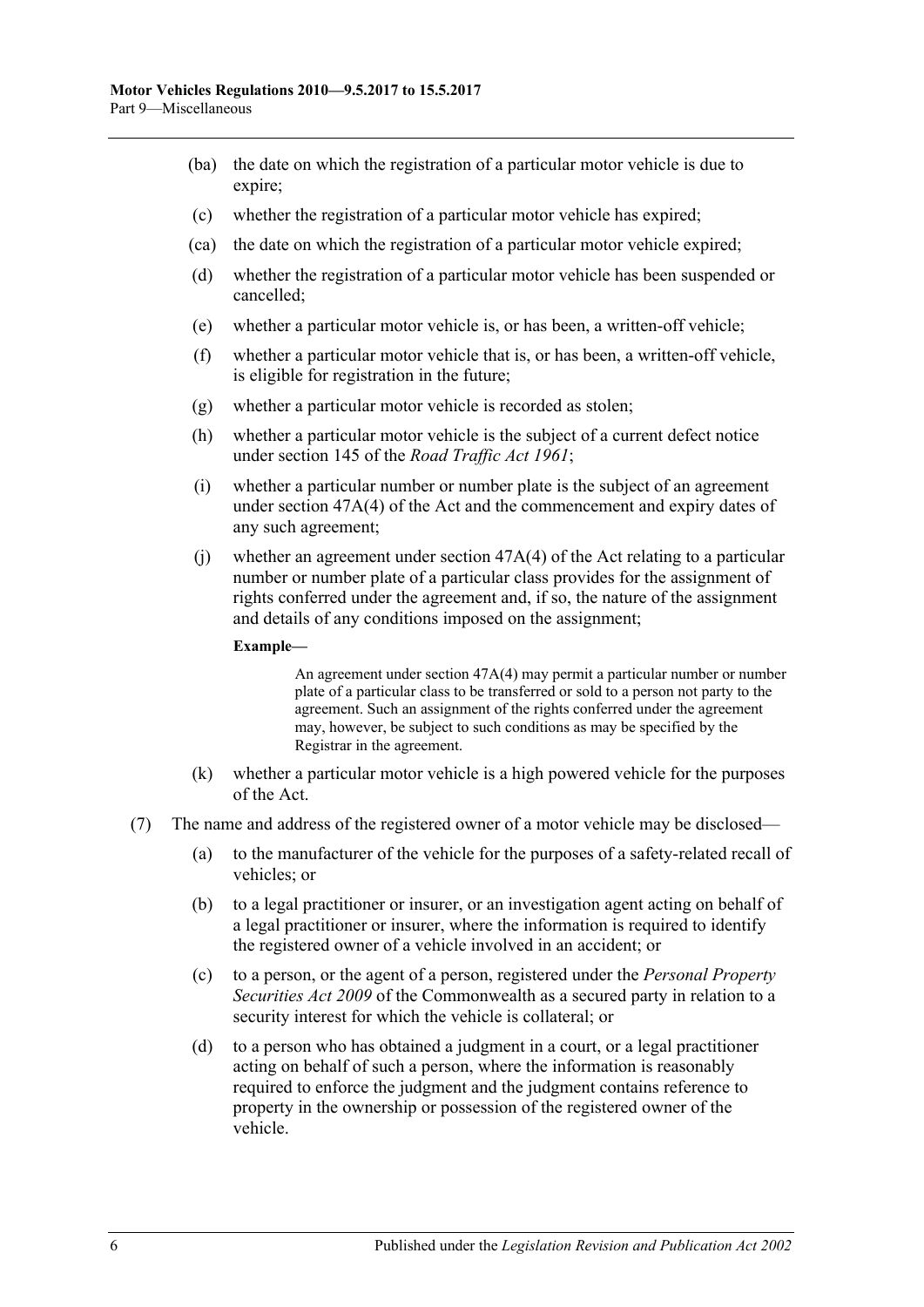- (7a) Where, after the commencement of this subregulation—
	- (a) a prescribed offence is committed, or allegedly committed, by a person driving a heavy vehicle; and
	- (b) the offence has not been detected by use of a photographic detection device,

the following information relating to the offence, or alleged offence, may be disclosed by a police officer to a person who the police officer believes is a relevant person in relation to the heavy vehicle:

- (c) the name and date of birth of the person who was driving, or who is alleged to have been driving, the heavy vehicle;
- (d) the time, date, location and nature of the offence, or alleged offence;
- (e) the registration number of the heavy vehicle or, if the heavy vehicle is a combination, of any vehicles in the combination;
- (f) details of action taken in relation to the offence, or alleged offence (such as, for example, arrest of the driver, clamping or impounding of the vehicle or issue of expiation notice or summons).
- <span id="page-68-0"></span>(8) Information relating to a motor vehicle (not including personal information) may be disclosed in accordance with a contract entered into by the Minister under which the Minister agrees to provide such information for commercial use by a person or body that is a party to that contract.
- (9) Information sufficient to confirm the identity of a motor vehicle (such as the make, model and colour of the vehicle) may be disclosed to a person who is seeking disclosure of confidential information relating to that vehicle.
- (10) In this regulation—

*prescribed offence* means—

- (a) an offence against section 45, 45A, 46, 47, 47B, 47BA, 47E or 47EAA of the *[Road Traffic Act](http://www.legislation.sa.gov.au/index.aspx?action=legref&type=act&legtitle=Road%20Traffic%20Act%201961) 1961*; or
- (b) an offence against section 74 or 91 of the *[Motor Vehicles Act](http://www.legislation.sa.gov.au/index.aspx?action=legref&type=act&legtitle=Motor%20Vehicles%20Act%201959) 1959*;

<span id="page-68-1"></span>*relevant person*—each of the following is a relevant person in relation to a heavy vehicle:

- (a) a registered owner or registered operator of the heavy vehicle or, if the heavy vehicle is a combination, of any vehicle in the combination;
- <span id="page-68-2"></span>(b) a person who is responsible for controlling or directing the use of the heavy vehicle or, if the heavy vehicle is a combination, of any vehicle in the combination;
- (c) an officer or employee of a person referred to in [paragraph](#page-68-1) (a) or [\(b\).](#page-68-2)

## **99—Corresponding laws declared for purposes of section 141(2) of Act**

For the purposes of section 141(2) of the Act, the following laws are declared to be corresponding laws:

- (a) the *Motor Vehicles Act* of the Northern Territory;
- (b) the *Road Safety Act 1986* of Victoria;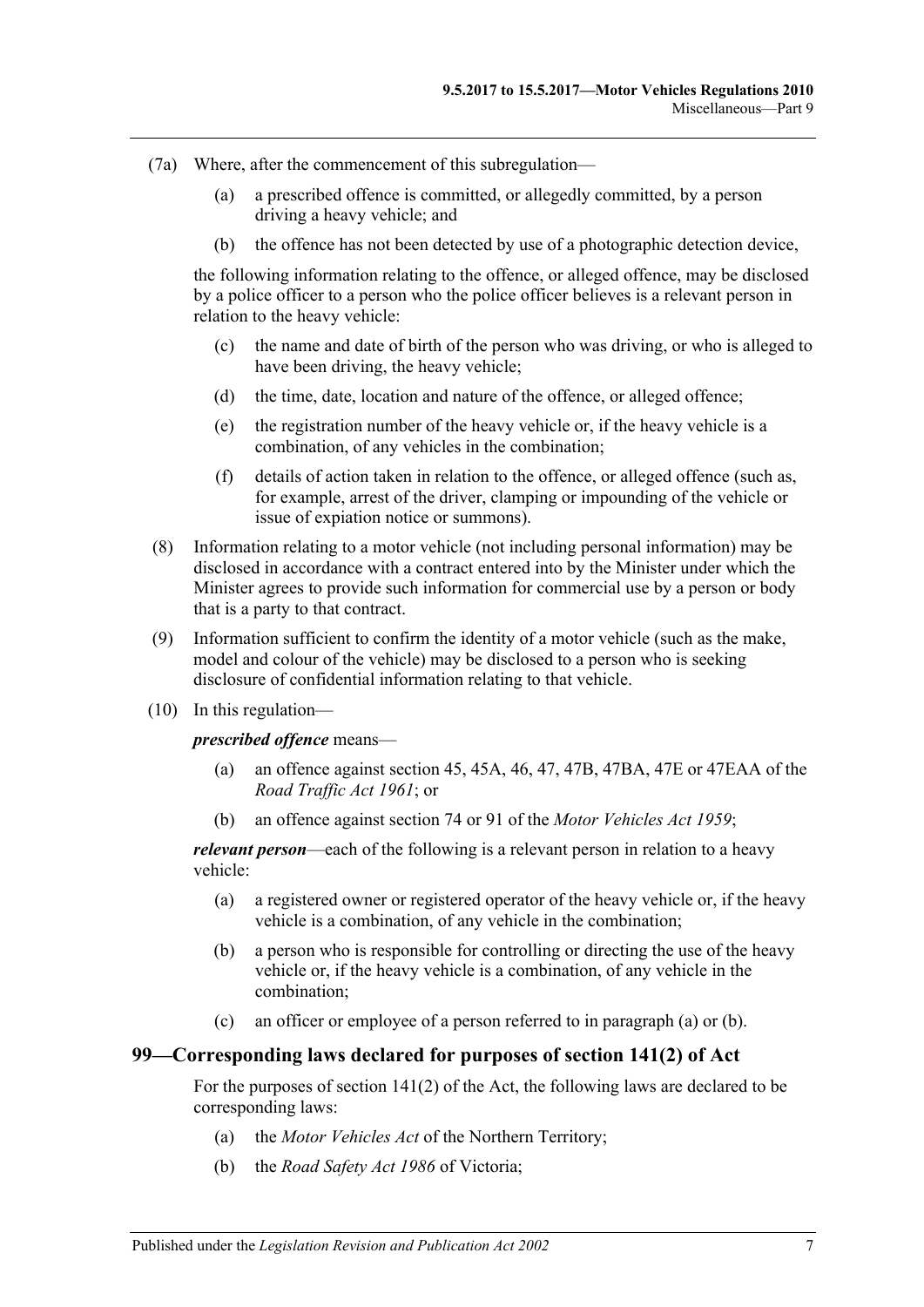- (c) the *Road Traffic Act 1974* of Western Australia;
- (d) the *Road Transport Act 2013* of New South Wales;
- (e) the *Road Transport (Driver Licensing) Act 1999* of the Australian Capital Territory;
- (g) the *Road Transport (Vehicle Registration) Act 1999* of the Australian Capital Territory;
- (h) the *Transport Operations (Road Use Management) Act 1995* of Queensland;
- (i) the *Vehicle and Traffic Act 1999* of Tasmania.

#### **99A—Prescribed form of notice for Schedule 1 clause 3**

For the purposes of Schedule 1 clause 3 of the Act, a notice that accompanies an expiation notice, expiation reminder notice or summons must be in the form set out in Schedule 1 Form 7 of the *[Road Traffic \(Miscellaneous\) Regulations](http://www.legislation.sa.gov.au/index.aspx?action=legref&type=subordleg&legtitle=Road%20Traffic%20(Miscellaneous)%20Regulations%202014) 2014* and contain the information and instructions set out in that form.

#### **99B—Definition of emergency worker**

- (1) For the purposes of Schedule 2 clause 2 of the Act, the following are emergency workers:
	- (a) members of an emergency services organisation within the meaning of the *[Fire and Emergency](http://www.legislation.sa.gov.au/index.aspx?action=legref&type=act&legtitle=Fire%20and%20Emergency%20Services%20Act%202005) Services Act 2005*;
	- (b) authorised officers under the *[Emergency Management Act](http://www.legislation.sa.gov.au/index.aspx?action=legref&type=act&legtitle=Emergency%20Management%20Act%202004) 2004*;
	- (c) persons engaged in the provision of emergency ambulance services under section 57(1) of the *[Health Care Act](http://www.legislation.sa.gov.au/index.aspx?action=legref&type=act&legtitle=Health%20Care%20Act%202008) 2008* on behalf of—
		- (i) SA Ambulance Service Inc; or
		- (ii) St Johns Ambulance Australia South Australia Incorporated;
	- (d) any other persons engaged in the provision of emergency ambulance services under section 57(1) of the *[Health Care Act](http://www.legislation.sa.gov.au/index.aspx?action=legref&type=act&legtitle=Health%20Care%20Act%202008) 2008*;
	- (e) members of the Australian Federal Police or Australian Border Force;
	- (f) members of the armed forces of the Commonwealth engaged in police, fire fighting or ambulance duties or duties in connection with the urgent disposal of explosives or any emergency;
	- (g) employees of Airservices Australia engaged in fire fighting duties or duties in connection with any emergency.
- <span id="page-69-0"></span>(2) For the purposes of [subregulation](#page-69-0)  $(1)(e)$ , a person is a member of the Australian Border Force if—
	- $(a)$
- (i) the person is covered by paragraph (a) of the definition of *Immigration and Border Protection worker* in section 4 of the *Australian Border Force Act 2015* of the Commonwealth; and
- (ii) he or she is in the Australian Border Force (as defined in that Act); or
- $(b)$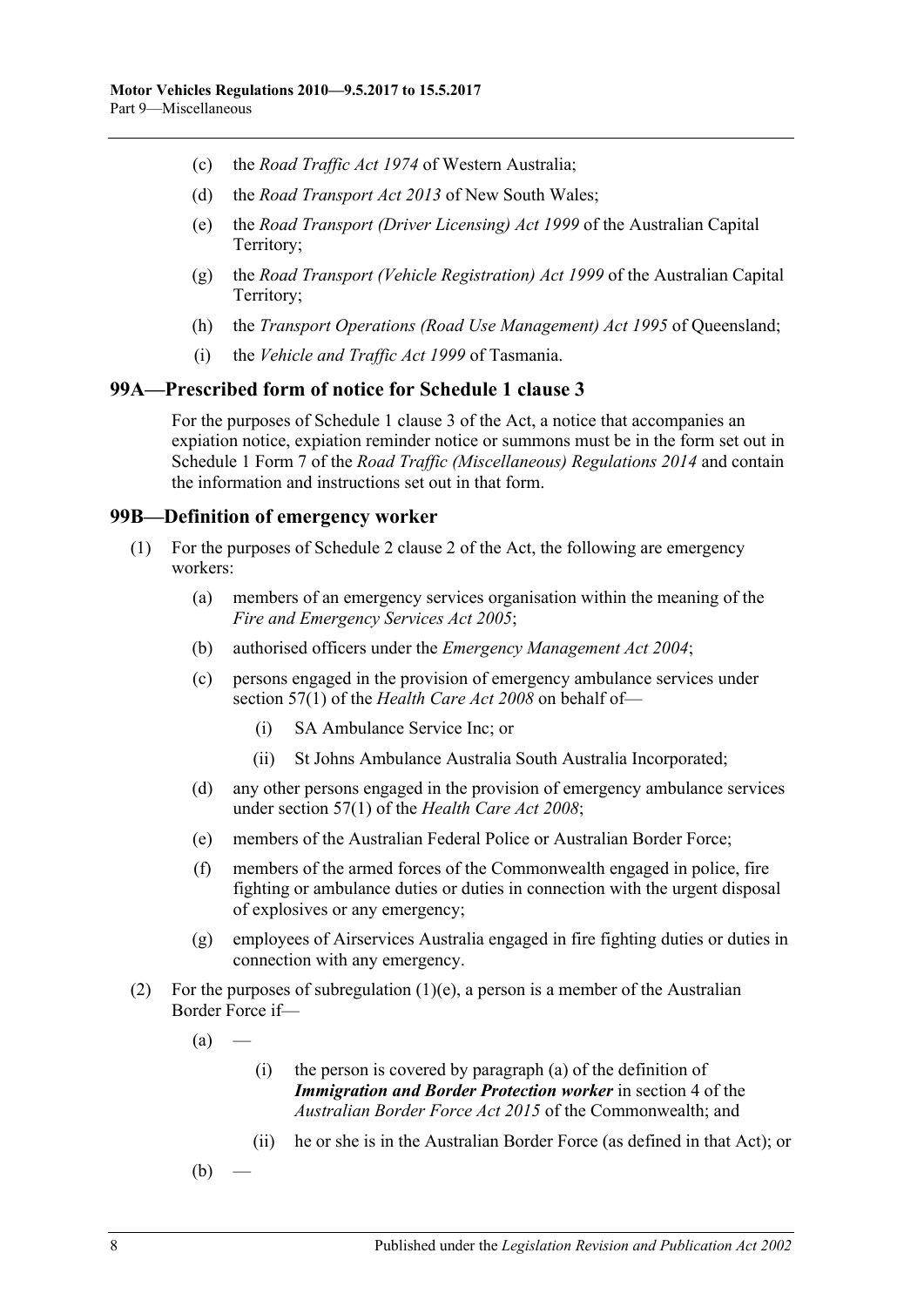- (i) the person is covered by paragraph  $(b)$ ,  $(c)$  or  $(d)$  of the definition of *Immigration and Border Protection worker* in section 4 of the *Australian Border Force Act 2015* of the Commonwealth; and
- (ii) his or her services have been made available to the Australian Border Force or he or she is performing services for the Australian Border Force.

## **100—Expiation of alleged offences**

- (1) The expiation fees set out in Schedule 5 are fixed for alleged offences against the Act or these regulations specified in that Schedule.
- (2) Text set out in italic type under a heading in Schedule 5 commencing with the words "Description of offence" is a description for convenience purposes only and is not to be taken to define the offence for which a particular amount is fixed as the expiation fee.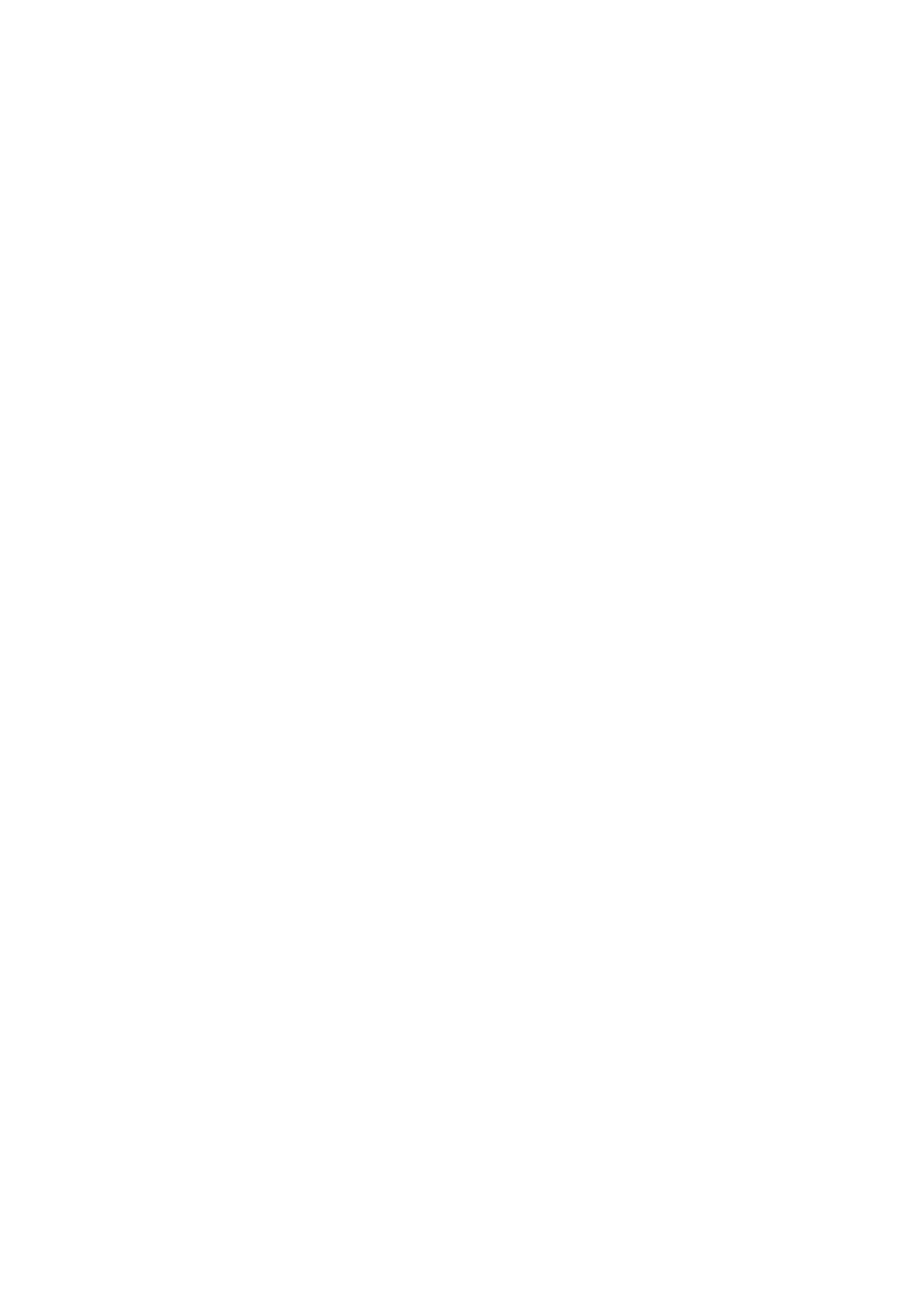## **Schedule 1—Fees Part 1—Fees under** *Motor Vehicles Act 1959* **and these regulations**

#### **1—Interpretation**

In this Part—

*emergency response vehicle* has the same meaning as in [regulation](#page-16-0) 15;

*government authorised examiner* means an authorised examiner who is—

- (a) a police officer; or
- (b) an employee in the Transport Department; or
- (c) a person appointed as an authorised examiner by some public authority and approved by the Registrar;

*level 1 fee* means an administration fee of \$7.00;

*level 2 fee* means an administration fee of \$17.00;

*level 3 fee* means an administration fee of \$22.00;

*special purpose vehicle (type O)* has the same meaning as in the *[Motor](http://www.legislation.sa.gov.au/index.aspx?action=legref&type=subordleg&legtitle=Motor%20Vehicles%20(National%20Heavy%20Vehicles%20Registration%20Fees)%20Regulations%202008)  [Vehicles \(National Heavy Vehicles Registration Fees\) Regulations](http://www.legislation.sa.gov.au/index.aspx?action=legref&type=subordleg&legtitle=Motor%20Vehicles%20(National%20Heavy%20Vehicles%20Registration%20Fees)%20Regulations%202008) 2008*;

*special purpose vehicle (type T)* has the same meaning as in the *[Motor](http://www.legislation.sa.gov.au/index.aspx?action=legref&type=subordleg&legtitle=Motor%20Vehicles%20(National%20Heavy%20Vehicles%20Registration%20Fees)%20Regulations%202008)  [Vehicles \(National Heavy Vehicles Registration Fees\) Regulations](http://www.legislation.sa.gov.au/index.aspx?action=legref&type=subordleg&legtitle=Motor%20Vehicles%20(National%20Heavy%20Vehicles%20Registration%20Fees)%20Regulations%202008) 2008*;

*Transport Department premises*, in relation to an examination of a motor vehicle for the purposes of section  $139(1)(ab)(iii)$  of the Act, includes a place specified under section 139(1)(d) of the Act at which the motor vehicle is required to be produced for the purpose of the examination;

*truck (type 1)* has the same meaning as in the *[Motor Vehicles \(National Heavy](http://www.legislation.sa.gov.au/index.aspx?action=legref&type=subordleg&legtitle=Motor%20Vehicles%20(National%20Heavy%20Vehicles%20Registration%20Fees)%20Regulations%202008)  [Vehicles Registration Fees\) Regulations](http://www.legislation.sa.gov.au/index.aspx?action=legref&type=subordleg&legtitle=Motor%20Vehicles%20(National%20Heavy%20Vehicles%20Registration%20Fees)%20Regulations%202008) 2008*.

#### **2—Registration fee (section 24 of Act)**

- (1) For registration of a heavy vehicle under section 24 of the Act for a period of 12 months—the registration fee prescribed by, or determined in accordance with, the *[Motor Vehicles \(National Heavy Vehicles Registration Fees\)](http://www.legislation.sa.gov.au/index.aspx?action=legref&type=subordleg&legtitle=Motor%20Vehicles%20(National%20Heavy%20Vehicles%20Registration%20Fees)%20Regulations%202008)  [Regulations](http://www.legislation.sa.gov.au/index.aspx?action=legref&type=subordleg&legtitle=Motor%20Vehicles%20(National%20Heavy%20Vehicles%20Registration%20Fees)%20Regulations%202008) 2008*.
- (2) For registration of a motor vehicle (other than a heavy vehicle) under section 24 of the Act for a period of 12 months—the following registration fee:

| (a) | \$40.00<br>a motor bike                                                                                                              |          |  |  |  |
|-----|--------------------------------------------------------------------------------------------------------------------------------------|----------|--|--|--|
| (b) | a trailer                                                                                                                            | \$71.00  |  |  |  |
| (c) | \$120.00<br>a motor vehicle propelled other than by an internal combustion<br>engine                                                 |          |  |  |  |
| (d) | a commercial motor vehicle—                                                                                                          |          |  |  |  |
|     | if the unladen mass of the vehicle does not exceed 1 000 kg and<br>(1)<br>the vehicle is propelled by an internal combustion engine— |          |  |  |  |
|     | having 4 cylinders or less<br>(A)                                                                                                    | \$120.00 |  |  |  |
|     | having 5 or 6 cylinders<br>(B)                                                                                                       | \$247.00 |  |  |  |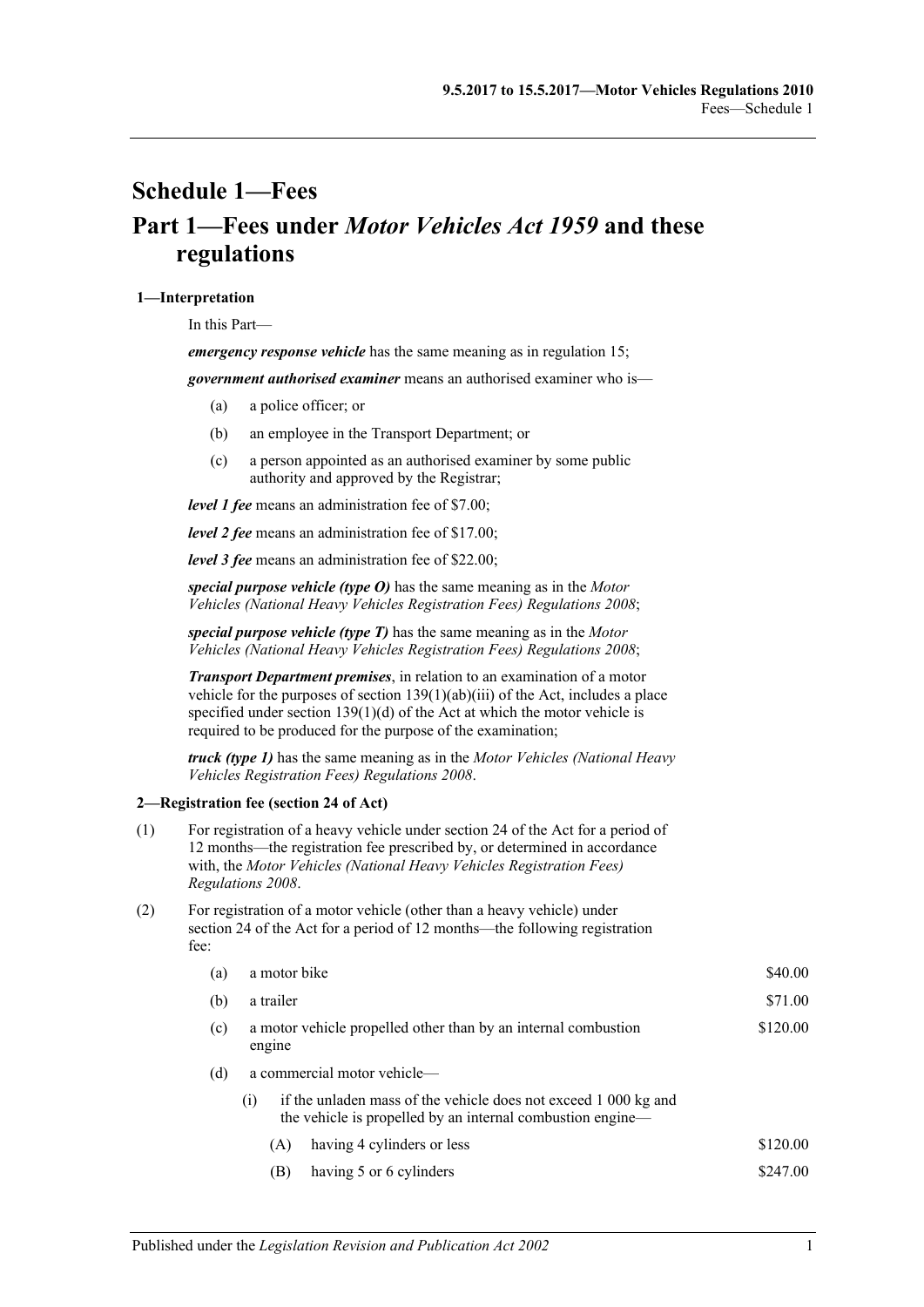|     |     |        | (C)<br>having 7 or more cylinders                                                                                                                                                                                                                                                                        | \$357.00    |
|-----|-----|--------|----------------------------------------------------------------------------------------------------------------------------------------------------------------------------------------------------------------------------------------------------------------------------------------------------------|-------------|
|     |     | (ii)   | if the unladen mass of the vehicle exceeds 1 000 kg but does<br>not exceed 1 500 kg                                                                                                                                                                                                                      | \$265.00    |
|     |     | (iii)  | if the unladen mass of the vehicle exceeds 1 500 kg                                                                                                                                                                                                                                                      | \$454.00    |
|     | (e) |        | a motor vehicle (other than a vehicle referred to in paragraphs (a)<br>to (d)) propelled by an internal combustion engine-                                                                                                                                                                               |             |
|     |     | (i)    | having 4 cylinders or less                                                                                                                                                                                                                                                                               | \$120.00    |
|     |     | (ii)   | having 5 or 6 cylinders                                                                                                                                                                                                                                                                                  | \$247.00    |
|     |     | (iii)  | having 7 or more cylinders                                                                                                                                                                                                                                                                               | \$357.00    |
| (3) |     |        | For registration of a motor vehicle under section 24 of the Act for a period of<br>less than 12 months-the following registration fee:                                                                                                                                                                   |             |
|     | (a) | $of$ — | in the case of registration for $1, 2$ or $3$ quarters—an amount equal to<br>the product of the number of quarters for which the vehicle is to be<br>registered multiplied by 1/4 of the relevant registration fee for<br>12 months (as set out in a preceding subclause) plus a surcharge               |             |
|     |     | (i)    | in the case of registration for 1 quarter—5.625% of that<br>product; or                                                                                                                                                                                                                                  |             |
|     |     | (ii)   | in the case of registration for 2 quarters—3.75% of that<br>product; or                                                                                                                                                                                                                                  |             |
|     |     | (iii)  | in the case of registration for 3 quarters—1.875% of that<br>product;                                                                                                                                                                                                                                    |             |
|     | (b) |        | in any other case—a fee equal to the product of the number of days<br>for which the vehicle is to be registered multiplied by 1/365 of the<br>relevant registration fee for 12 months (as set out in a preceding<br>subclause) plus a surcharge of-                                                      |             |
|     |     | (i)    | in the case of registration for less than 6 months-5.625% of<br>that product; or                                                                                                                                                                                                                         |             |
|     |     | (ii)   | in the case of registration for not less than 6 months but less<br>than 9 months— $3.75\%$ of that product; or                                                                                                                                                                                           |             |
|     |     | (iii)  | in the case of registration for not less than 9 months but less<br>than 12 months-1.875% of that product.                                                                                                                                                                                                |             |
|     |     |        | 3—Registration fee—renewal of registration under periodic payment scheme (section 24A of Act)                                                                                                                                                                                                            |             |
|     |     |        | For renewal of registration of a motor vehicle pursuant to the periodic<br>payment scheme under section 24A of the Act—a registration fee of an<br>amount equal to 1/3 of the registration fee for 1 quarter for a motor vehicle of<br>the relevant kind (determined in accordance with clause $2(3)$ ). |             |
|     |     |        | 4-Administration fees (sections 24 and 24A of Act)                                                                                                                                                                                                                                                       |             |
|     |     |        | Administration fee (payable in addition to the registration fee) for-                                                                                                                                                                                                                                    |             |
|     | (a) |        | initial registration or re-registration of a motor vehicle under<br>section 24 of the Act                                                                                                                                                                                                                | level 3 fee |
|     | (b) | Act    | renewal of registration of a motor vehicle under section 24 of the                                                                                                                                                                                                                                       | level 1 fee |
|     | (c) |        | renewal of registration pursuant to the periodic payment scheme<br>under section 24A of the Act                                                                                                                                                                                                          | \$2.00      |
|     |     |        |                                                                                                                                                                                                                                                                                                          |             |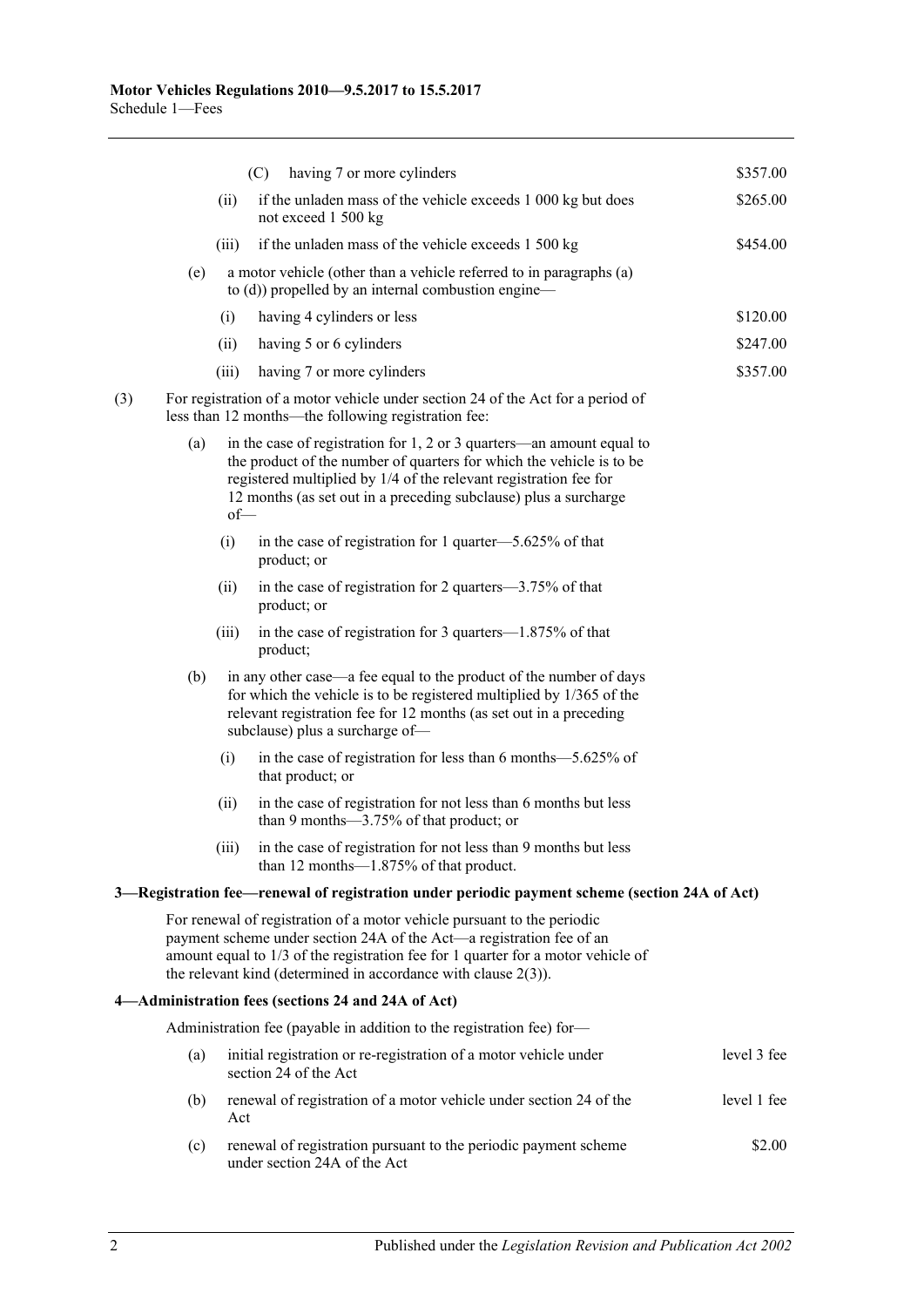#### **5—Conditional registration (section 25 of Act)**

- (1) For registration of a motor vehicle under section 25 of the Act—
	- (a) in the case of—
		- (i) a heavy vehicle that is a special purpose vehicle (type O); or
		- (ii) a heavy vehicle that is a special purpose vehicle (type T) (other than an emergency response vehicle or a vehicle that is used principally for the purpose of fire fighting and is fitted with fire fighting equipment),

a fee equal to the product of the number of quarters for which the vehicle is to be registered multiplied by 1 quarter of the amount that would be the registration fee for registration of the vehicle under section 24 of the Act for the financial year in which the registration is to take effect;

- (b) in the case of a heavy vehicle that is a road train, B-double or a vehicle of a class referred to i[n regulation](#page-19-0) 19(f)—a fee equal to the registration fee that would be payable for registration of the vehicle under section 24 of the Act;
- (c) in any other case—no fee.
- (2) Administration fee (payable whether or not a registration fee is payable under subclause (1)) for registration of a motor vehicle under section 25 of the Act—

|     | (a) | initial registration or re-registration of a motor vehicle                                                                                                                                                                                                                                        | level 3 fee |
|-----|-----|---------------------------------------------------------------------------------------------------------------------------------------------------------------------------------------------------------------------------------------------------------------------------------------------------|-------------|
|     | (b) | renewal of registration of a motor vehicle                                                                                                                                                                                                                                                        | level 1 fee |
| (3) |     | If a registration fee is payable for the registration of a motor vehicle under<br>section 25 of the Act and the period of registration is less than 12 months, a<br>surcharge of the amount prescribed in clause $2(3)$ is payable in addition to the<br>registration fee and administration fee. |             |
|     |     | 6-Transfer of registration                                                                                                                                                                                                                                                                        |             |
| (1) |     | Administration fee for transfer of the registration of a motor vehicle                                                                                                                                                                                                                            | level 3 fee |
| (2) |     | Additional fee for late payment of the fee prescribed in subclause (1)                                                                                                                                                                                                                            | \$82.00     |
|     |     | 7-Cancellation of registration                                                                                                                                                                                                                                                                    |             |
|     |     | Administration fee for cancellation of the registration of a motor vehicle                                                                                                                                                                                                                        | level 2 fee |
|     |     | 8-Duplicate certificates of registration and registration labels                                                                                                                                                                                                                                  |             |
|     |     | Administration fee for the issue of a duplicate certificate of registration or<br>duplicate registration label                                                                                                                                                                                    | level 2 fee |
|     |     | 9-Registration details certificate                                                                                                                                                                                                                                                                |             |
|     |     | Administration fee for the issue of a registration details certificate (when<br>issued on application by the owner of the motor vehicle)                                                                                                                                                          | level 2 fee |
|     |     | 10-Permit to drive an unregistered motor vehicle                                                                                                                                                                                                                                                  |             |
|     |     | Administration fee for the issue of-                                                                                                                                                                                                                                                              |             |
|     | (a) | a permit under section $16(1)(c)(i)$ of the Act                                                                                                                                                                                                                                                   | level 1 fee |
|     | (b) | a permit under section $16(1)(c)(ii)$ of the Act                                                                                                                                                                                                                                                  | level 3 fee |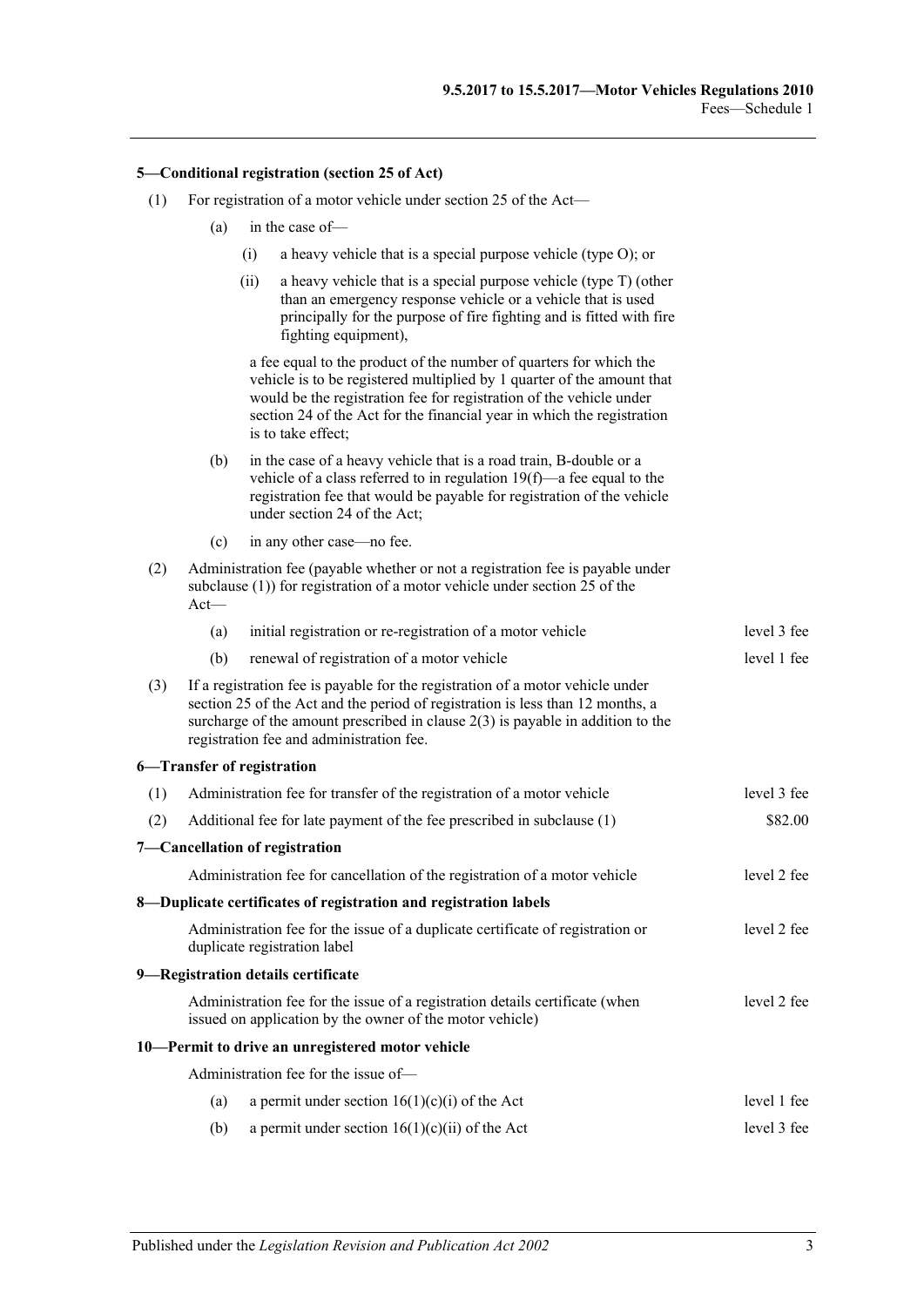|     |                     | 11-Duplicate permit to drive an unregistered motor vehicle                                                                                                                                                                                                                                                                                                                              |             |
|-----|---------------------|-----------------------------------------------------------------------------------------------------------------------------------------------------------------------------------------------------------------------------------------------------------------------------------------------------------------------------------------------------------------------------------------|-------------|
|     | the Act             | Administration fee for the issue of a duplicate permit under section $16(12)$ of                                                                                                                                                                                                                                                                                                        | level 2 fee |
|     |                     | 12-Temporary configuration certificate for heavy vehicle                                                                                                                                                                                                                                                                                                                                |             |
|     | heavy vehicle       | Administration fee for the issue of a temporary configuration certificate for a                                                                                                                                                                                                                                                                                                         | level 3 fee |
|     |                     | 13—Duplicate temporary configuration certificate for heavy vehicle                                                                                                                                                                                                                                                                                                                      |             |
|     |                     | Administration fee for the issue of a duplicate temporary configuration<br>certificate for a heavy vehicle                                                                                                                                                                                                                                                                              | level 2 fee |
|     | 14-Number allotment |                                                                                                                                                                                                                                                                                                                                                                                         |             |
|     |                     | Administration fee for variation or amendment of the number allotted to a<br>motor vehicle (per vehicle)                                                                                                                                                                                                                                                                                | level 3 fee |
|     | 15-Number plates    |                                                                                                                                                                                                                                                                                                                                                                                         |             |
| (1) |                     | Administration fee for the issue or replacement of a single number plate, a<br>pair of number plates or a supplementary number plate for a bike rack                                                                                                                                                                                                                                    | level 3 fee |
| (2) |                     | Administration fee (payable in addition to the fee prescribed in subclause $(1)$ )<br>for postal delivery of a number plate or plates                                                                                                                                                                                                                                                   | level 2 fee |
|     |                     | 16-Issue or reissue of trade plate                                                                                                                                                                                                                                                                                                                                                      |             |
| (1) |                     | For the issue or reissue of a trade plate—                                                                                                                                                                                                                                                                                                                                              |             |
|     | (a)                 | in respect of a motor vehicle that has a gross vehicle mass<br>exceeding 4 500 kg (other than a special purpose vehicle)<br>(Category A)—an annual fee of an amount equal to the fee that<br>would be payable for registration for 12 months of a heavy vehicle<br>that is a truck (type 1) with 2 axles and a gross vehicle mass<br>exceeding 4 500 kg but not exceeding 12 000 kg;    |             |
|     | (b)                 | in respect of a motor vehicle that has a gross vehicle mass not<br>exceeding 4 500 kg (other than a motor bike, trailer or special<br>purpose vehicle) ( <i>Category B</i> )—an annual fee of an amount equal to<br>the fee that would be payable for registration for 12 months of a<br>motor vehicle referred to in clause $2(2)(d)(i)$ or $2(2)(e)$ that has 7 or<br>more cylinders; |             |
|     | (c)                 | in respect of a motor bike ( <i>Category C</i> )—an annual fee of an<br>amount equal to the fee that would be payable for registration for<br>12 months of a motor bike;                                                                                                                                                                                                                |             |
|     | (d)                 | in respect of a trailer that has a gross vehicle mass not<br>exceeding 4 500 kg ( <i>Category D</i> )—an annual fee of an amount<br>equal to the fee that would be payable for registration for 12 months<br>of a trailer;                                                                                                                                                              |             |
|     | (e)                 | in respect of a special purpose vehicle ( <i>Category E</i> )—no fee.                                                                                                                                                                                                                                                                                                                   |             |
|     |                     | If an application for the issue or reissue of a trade plate relates to more than<br>1 category of vehicle such that more than 1 fee becomes payable, then only<br>the highest fee must be paid.                                                                                                                                                                                         |             |
| (2) |                     | Administration fees (payable in addition to the fee prescribed in<br>subclause $(1)$ )—                                                                                                                                                                                                                                                                                                 |             |
|     | (a)                 | on application for the issue of a trade plate                                                                                                                                                                                                                                                                                                                                           | level 3 fee |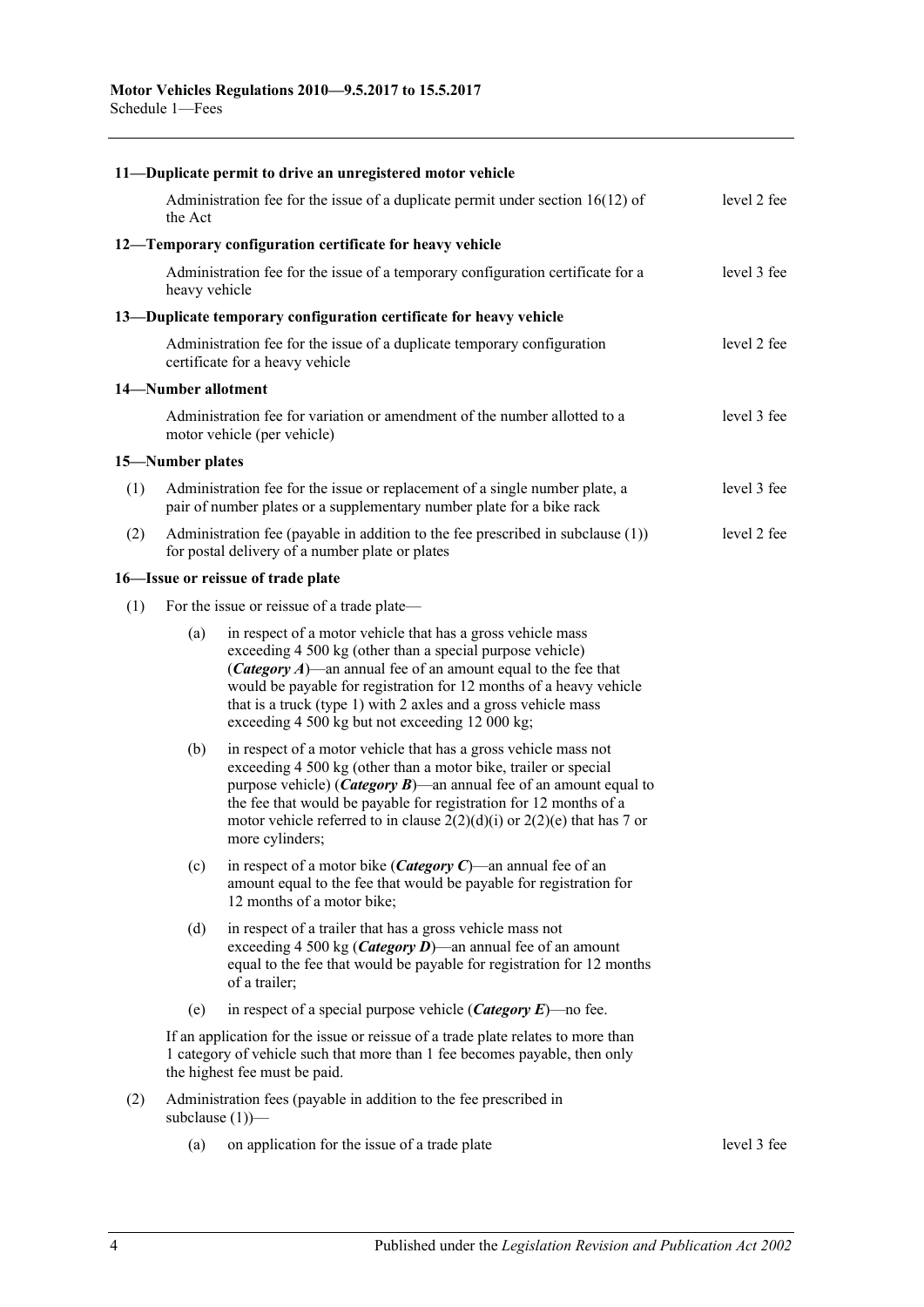|     | (b)                                                                                                                  |       | for allocation of a trade plate number on the issue of a trade plate<br>(per plate)                                                                                                                                                                                                     | level 2 fee |  |  |
|-----|----------------------------------------------------------------------------------------------------------------------|-------|-----------------------------------------------------------------------------------------------------------------------------------------------------------------------------------------------------------------------------------------------------------------------------------------|-------------|--|--|
| (3) |                                                                                                                      |       | Administration fee (payable in addition to the fee prescribed in subclause $(1)$ )<br>on application for the reissue of a trade plate                                                                                                                                                   | level 1 fee |  |  |
|     |                                                                                                                      |       | 17-Supply of trade plate by Registrar                                                                                                                                                                                                                                                   |             |  |  |
|     |                                                                                                                      |       | Administration fee for the supply of a trade plate by the Registrar                                                                                                                                                                                                                     | level 3 fee |  |  |
|     |                                                                                                                      |       | 18-Issue of replacement trade plate                                                                                                                                                                                                                                                     |             |  |  |
|     | Administration fee on application for the issue of a new trade plate in lieu of a<br>level 2 fee<br>lost trade plate |       |                                                                                                                                                                                                                                                                                         |             |  |  |
|     |                                                                                                                      |       | 19—Duplicate trade plate label or certificate of issue of trade plate                                                                                                                                                                                                                   |             |  |  |
|     |                                                                                                                      |       | Administration fee for the issue of a duplicate trade plate label or duplicate<br>certificate of issue of a trade plate                                                                                                                                                                 | level 2 fee |  |  |
|     | 20—Trade plate transfer                                                                                              |       |                                                                                                                                                                                                                                                                                         |             |  |  |
|     |                                                                                                                      |       | Administration fee payable on application for the transfer of a trade plate                                                                                                                                                                                                             | level 3 fee |  |  |
|     | 21-Trade plate surrender                                                                                             |       |                                                                                                                                                                                                                                                                                         |             |  |  |
|     | of the Act                                                                                                           |       | Administration fee payable on surrender of a trade plate under section $70(5)$                                                                                                                                                                                                          | level 2 fee |  |  |
|     | 22-Driver's licences                                                                                                 |       |                                                                                                                                                                                                                                                                                         |             |  |  |
| (1) | For the issue or renewal of a driver's licence—                                                                      |       |                                                                                                                                                                                                                                                                                         |             |  |  |
|     | (a)                                                                                                                  |       | where the applicant is a person who as a result of his or her service<br>in a naval, military or air force of Her Majesty-                                                                                                                                                              | \$21.00     |  |  |
|     |                                                                                                                      | (i)   | is totally or permanently incapacitated; or                                                                                                                                                                                                                                             |             |  |  |
|     |                                                                                                                      | (ii)  | has lost a leg or foot; or                                                                                                                                                                                                                                                              |             |  |  |
|     |                                                                                                                      | (iii) | receives under the law of the Commonwealth relating to<br>repatriation a pension at the rate for total incapacity or a<br>pension granted by reason of impairment of his or her power of<br>locomotion at the rate of not less than 70% of the rate for total<br>incapacity (per year); |             |  |  |
|     |                                                                                                                      |       | (b) where the applicant is a concession card holder (per year)                                                                                                                                                                                                                          | \$21.00     |  |  |
|     | (c)                                                                                                                  |       | in any other case (per year)                                                                                                                                                                                                                                                            | \$42.00     |  |  |
| (2) |                                                                                                                      |       | The licence fee for a driver's licence issued or renewed for a period other than<br>for full years is 1 quarter of the annual licence fee for each complete 3 months<br>of the period for which the licence is issued or renewed.                                                       |             |  |  |
| (3) | $If$ —                                                                                                               |       |                                                                                                                                                                                                                                                                                         |             |  |  |
|     | (a)                                                                                                                  |       | a person ceases to be a concession card holder; and                                                                                                                                                                                                                                     |             |  |  |
|     | (b)                                                                                                                  |       | the person holds a driver's licence that was issued or renewed on<br>payment of a reduced fee,                                                                                                                                                                                          |             |  |  |
|     |                                                                                                                      |       | the person must pay an additional fee of an amount that is equal to the<br>difference between-                                                                                                                                                                                          |             |  |  |
|     | (c)                                                                                                                  |       | the amount obtained by multiplying the number of complete<br>3 month periods in the unexpired period of the licence by 1 quarter<br>of the annual fee paid for the issue or renewal of the licence; and                                                                                 |             |  |  |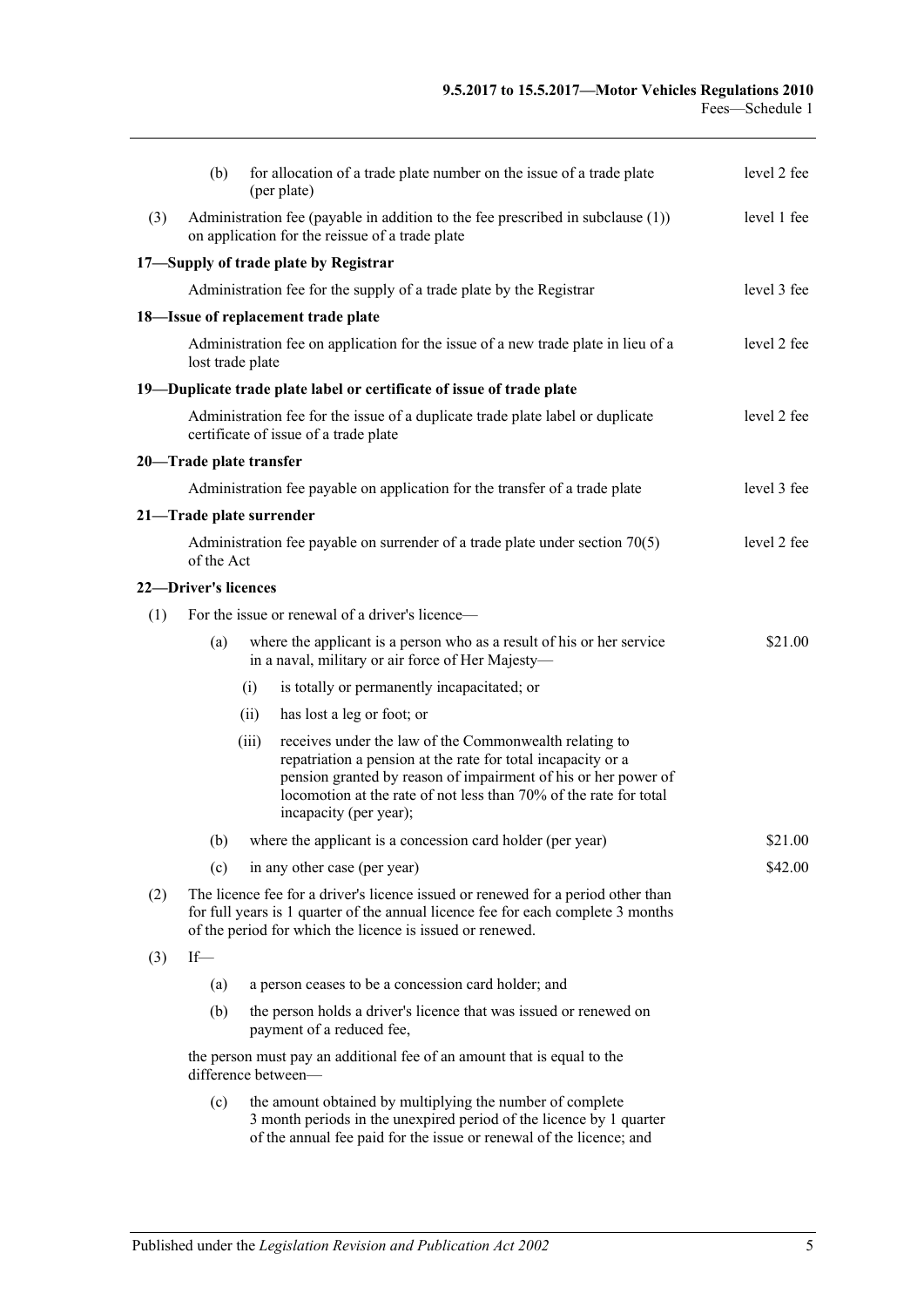|     | (d)                 |      | the amount obtained by multiplying the number of complete<br>3 month periods in the unexpired period of the licence by 1 quarter<br>of the annual fee that would have been payable for the issue or<br>renewal of the licence if the person had not been a concession card<br>holder.                                                                                                               |             |
|-----|---------------------|------|-----------------------------------------------------------------------------------------------------------------------------------------------------------------------------------------------------------------------------------------------------------------------------------------------------------------------------------------------------------------------------------------------------|-------------|
| (4) | holder.             |      | For the purposes of subclause $(3)$ , the unexpired period of the licence<br>commences on the day on which the person ceases to be a concession card                                                                                                                                                                                                                                                |             |
| (5) |                     |      | Administration fee (payable in addition to the licence fee) for the issue or<br>renewal of a driver's licence                                                                                                                                                                                                                                                                                       | level 2 fee |
| (6) | licence             |      | Administration fee (payable in addition to the fee prescribed in subclause (5))<br>where application for the issue of a driver's licence is made more than<br>6 months after the expiry of a previously held licence and the applicant was<br>not, during the whole of the period of 6 months after the expiry of the<br>previously held licence, disqualified from holding or obtaining a driver's | level 3 fee |
| (7) | In this clause—     |      |                                                                                                                                                                                                                                                                                                                                                                                                     |             |
|     |                     |      | concession card holder means a person who-                                                                                                                                                                                                                                                                                                                                                          |             |
|     | (a)                 |      | holds-                                                                                                                                                                                                                                                                                                                                                                                              |             |
|     |                     | (i)  | a State Concession Card issued by the Department for<br>Communities and Social Inclusion; or                                                                                                                                                                                                                                                                                                        |             |
|     |                     | (ii) | a pensioner entitlement card issued under a law of the<br>Commonwealth; and                                                                                                                                                                                                                                                                                                                         |             |
|     | (b)                 |      | is entitled, as the holder of such a card, to travel on public transport<br>in this State at reduced fares;                                                                                                                                                                                                                                                                                         |             |
|     |                     |      | <i>reduced fee</i> means the fee payable for the issue or renewal of a driver's<br>licence where the applicant is a concession card holder.                                                                                                                                                                                                                                                         |             |
|     |                     |      | 23-Duplicate driver's licence                                                                                                                                                                                                                                                                                                                                                                       |             |
|     |                     |      | Administration fee for the issue of a duplicate driver's licence that bears a<br>photograph of the holder                                                                                                                                                                                                                                                                                           | level 2 fee |
|     | 24—Learner's permit |      |                                                                                                                                                                                                                                                                                                                                                                                                     |             |
| (1) |                     |      | For the issue or renewal of a learner's permit                                                                                                                                                                                                                                                                                                                                                      | \$42.00     |
| (2) |                     |      | Administration fee for the issue or renewal of a learner's permit (payable in<br>addition to the permit fee)                                                                                                                                                                                                                                                                                        | level 2 fee |
|     |                     |      | 25—Duplicate learner's permit                                                                                                                                                                                                                                                                                                                                                                       |             |
|     |                     |      | Administration fee for the issue of a duplicate learner's permit                                                                                                                                                                                                                                                                                                                                    | level 2 fee |
|     |                     |      | 26—Duplicate certificate of high powered vehicle exemption                                                                                                                                                                                                                                                                                                                                          |             |
|     | vehicle exemption   |      | Administration fee for the issue of a duplicate certificate of a high powered                                                                                                                                                                                                                                                                                                                       | level 2 fee |
|     |                     |      | 27-Theoretical examination                                                                                                                                                                                                                                                                                                                                                                          |             |
|     | $Act$ —             |      | For a theoretical examination prescribed for the purposes of section 79 of the                                                                                                                                                                                                                                                                                                                      |             |
|     | (a)                 |      | examination fee                                                                                                                                                                                                                                                                                                                                                                                     | \$17.00     |
|     | (b)                 |      | administration fee (payable in addition to the examination fee)                                                                                                                                                                                                                                                                                                                                     | level 2 fee |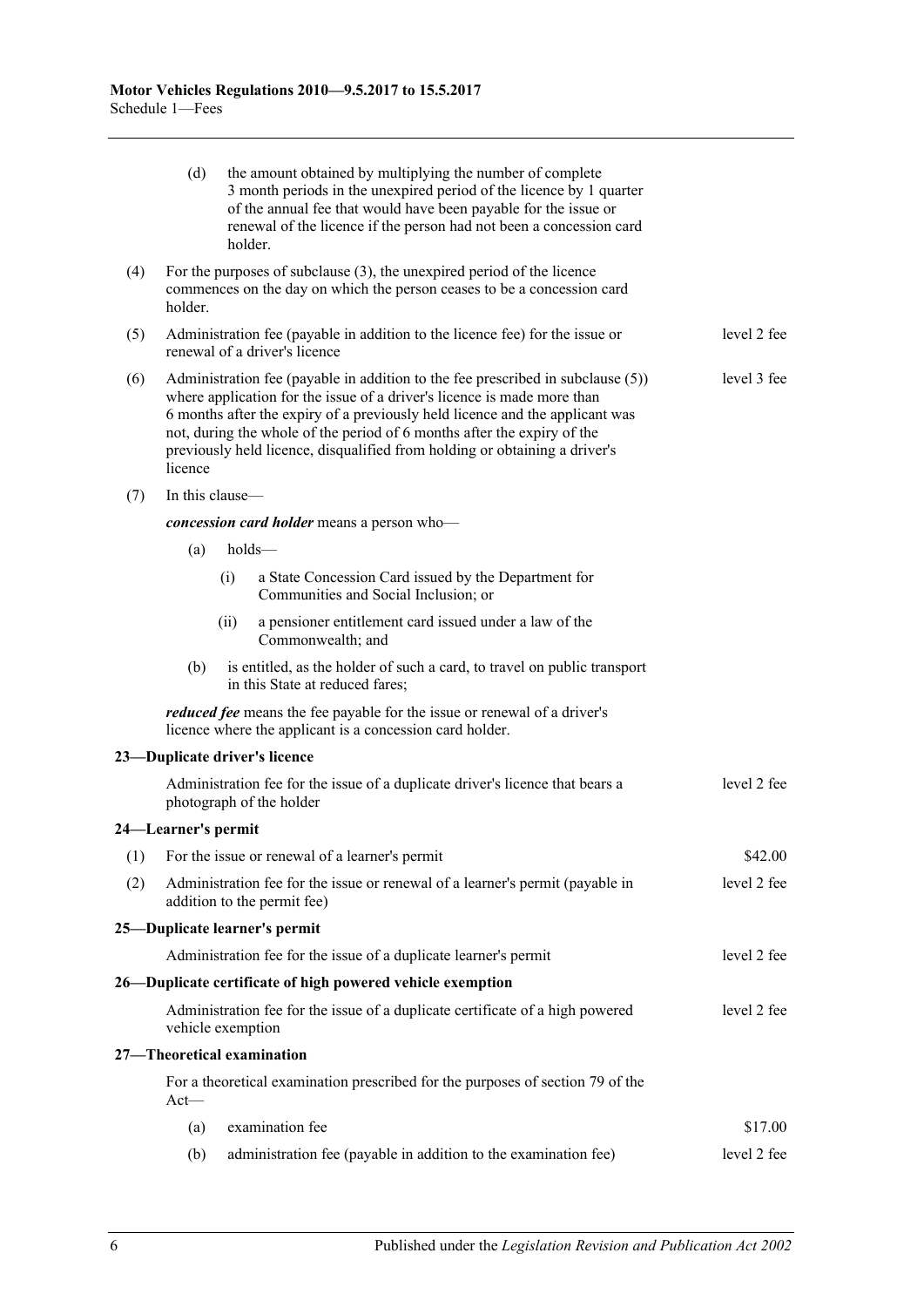|                                | 28—Practical driving tests conducted by government authorised examiners     |                                                                                                                                                             |             |  |  |
|--------------------------------|-----------------------------------------------------------------------------|-------------------------------------------------------------------------------------------------------------------------------------------------------------|-------------|--|--|
|                                | For a practical driving test conducted by a government authorised examiner— |                                                                                                                                                             |             |  |  |
| (a)                            | level 2 fee<br>booking fee                                                  |                                                                                                                                                             |             |  |  |
| (b)                            |                                                                             | test fee-                                                                                                                                                   |             |  |  |
|                                | (i)                                                                         | for a test of up to, but not exceeding, 40 min duration                                                                                                     | \$49.00     |  |  |
|                                | (ii)                                                                        | for a test exceeding 40 min duration                                                                                                                        | \$114.00    |  |  |
| (c)                            |                                                                             | administration fee (payable in addition to the test fee)                                                                                                    | level 2 fee |  |  |
|                                |                                                                             | 29—Other practical driving tests; final assessments                                                                                                         |             |  |  |
|                                |                                                                             | Booking fee, for notice to the Registrar of-                                                                                                                | \$33.00     |  |  |
|                                | (a)                                                                         | a practical driving test; or                                                                                                                                |             |  |  |
|                                | (b)                                                                         | a final assessment in a competence based training course for<br>drivers of motor vehicles undertaken in accordance with the<br>directions of the Registrar, |             |  |  |
|                                |                                                                             | to be conducted by an authorised examiner other than a government<br>authorised examiner                                                                    |             |  |  |
| 30-Hazard perception tests     |                                                                             |                                                                                                                                                             |             |  |  |
|                                |                                                                             | For a hazard perception test-                                                                                                                               |             |  |  |
| (a)                            |                                                                             | test fee                                                                                                                                                    | \$12.00     |  |  |
| (b)                            |                                                                             | administration fee (payable in addition to the test fee)                                                                                                    | level 2 fee |  |  |
| 31-Motor bike training courses |                                                                             |                                                                                                                                                             |             |  |  |
| of the Registrar-              |                                                                             | For a motor bike training course undertaken in accordance with the directions                                                                               |             |  |  |
| (a)                            |                                                                             | training course fee-                                                                                                                                        |             |  |  |
|                                | (i)                                                                         | for basic motor bike training preparatory to obtaining a motor<br>bike learner's permit                                                                     | \$334.00    |  |  |
|                                | (ii)                                                                        | for advanced motor bike training preparatory to obtaining a<br>motor bike driver's licence                                                                  | \$295.00    |  |  |
| (b)                            |                                                                             | administration fee (payable in addition to the training course fee)                                                                                         | level 2 fee |  |  |
|                                |                                                                             | 32-Proficiency test for motor driving instructor's licence                                                                                                  |             |  |  |
|                                |                                                                             | For a proficiency test of an applicant for a motor driving instructor's licence—                                                                            |             |  |  |
| (a)                            |                                                                             | for a theory test-                                                                                                                                          |             |  |  |
|                                | (i)                                                                         | test fee                                                                                                                                                    | \$63.00     |  |  |
|                                | (ii)                                                                        | administration fee (payable in addition to the test fee)                                                                                                    | level 2 fee |  |  |
| (b)                            |                                                                             | for a practical test conducted by a government authorised<br>examine                                                                                        |             |  |  |
|                                | (i)                                                                         | test fee (per day)                                                                                                                                          | \$225.00    |  |  |
|                                | (ii)                                                                        | administration fee (payable in addition to the test fee)                                                                                                    | level 2 fee |  |  |
|                                |                                                                             | 33-Motor driving instructor's licence                                                                                                                       |             |  |  |
|                                |                                                                             | For the issue of a motor driving instructor's licence (per year)                                                                                            | \$97.00     |  |  |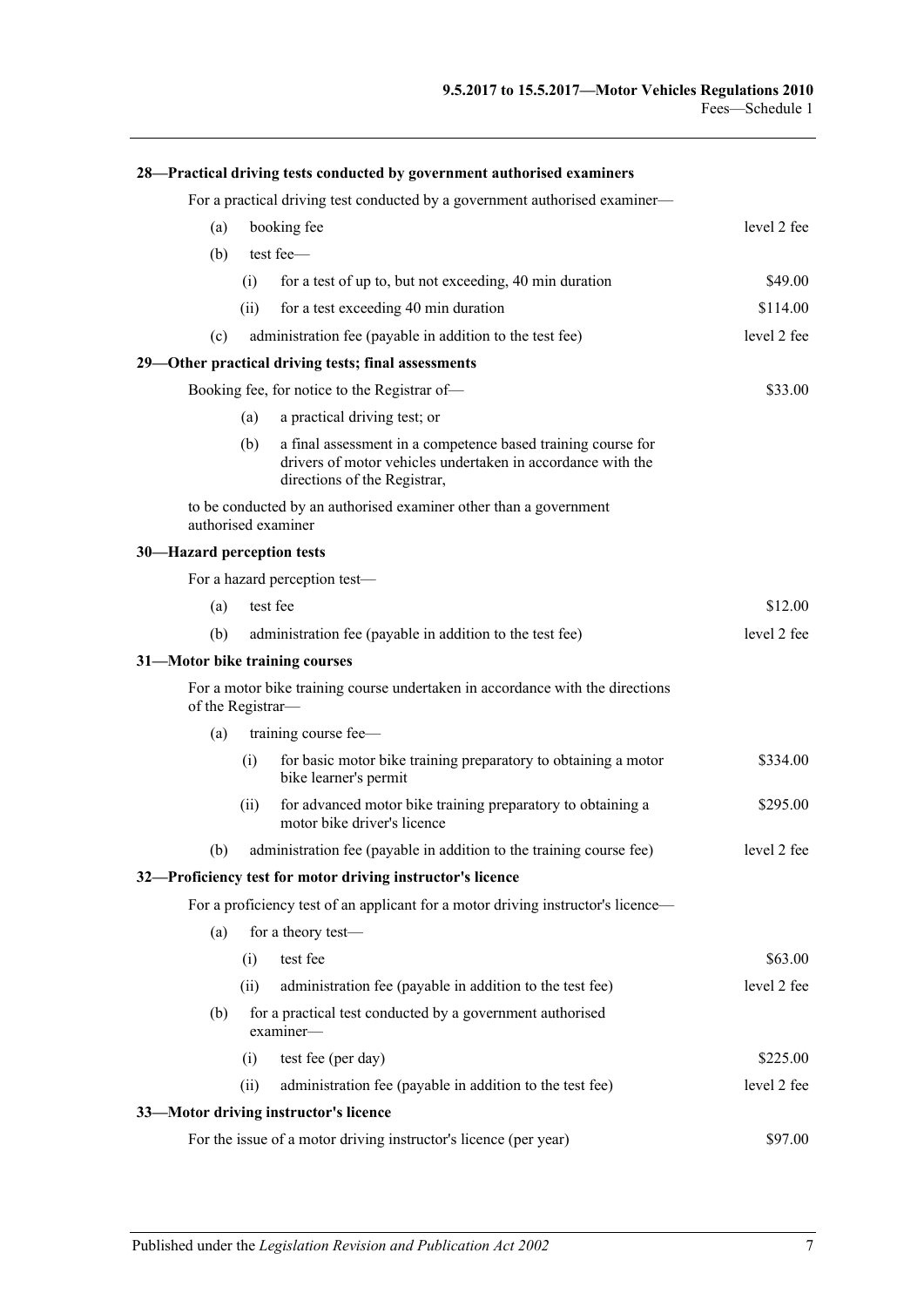|     |         | 34—Duplicate motor driving instructor's licence                                                                                                                                                                                                                       |             |
|-----|---------|-----------------------------------------------------------------------------------------------------------------------------------------------------------------------------------------------------------------------------------------------------------------------|-------------|
|     | licence | Administration fee for the issue of a duplicate motor driving instructor's                                                                                                                                                                                            | level 2 fee |
|     |         | 35-Appointment as authorised examiner                                                                                                                                                                                                                                 |             |
|     |         | For appointment as an authorised examiner (other than a government<br>authorised examiner)-                                                                                                                                                                           |             |
|     | (a)     | authorised to conduct competence based driver training and<br>assessment (per year)                                                                                                                                                                                   | \$142.00    |
|     | (b)     | authorised to conduct Vehicle on Road Tests (per year)                                                                                                                                                                                                                | \$142.00    |
|     |         | 36-Proficiency tests for authorised examiners                                                                                                                                                                                                                         |             |
| (1) |         | For a proficiency test, required by the Registrar, of an applicant for<br>appointment as an authorised examiner in relation to the driving of motor<br>vehicles with a gross vehicle mass not exceeding 4.5 t-                                                        |             |
|     | (a)     | practical training course test (per day)                                                                                                                                                                                                                              | \$225.00    |
|     | (b)     | administration fee (payable in addition to the test fee)                                                                                                                                                                                                              | level 2 fee |
| (2) |         | For a proficiency test, required by the Registrar, of an applicant for<br>appointment as an authorised examiner in relation to the driving of motor<br>vehicles with a gross vehicle mass exceeding $4.5 \leftarrow$                                                  |             |
|     | (a)     | practical training course test (per day)                                                                                                                                                                                                                              | \$380.00    |
|     | (b)     | administration fee (payable in addition to the test fee)                                                                                                                                                                                                              | level 2 fee |
| (3) |         | For a training course for an authorised examiner whose appointment has been<br>suspended, required by the Registrar for resumption of the appointment-                                                                                                                |             |
|     | (a)     | training course (per day)                                                                                                                                                                                                                                             | \$225.00    |
|     | (b)     | administration fee (payable in addition to the training course fee)                                                                                                                                                                                                   | level 2 fee |
|     |         | 37—Lectures as to motor vehicle accidents and their causes                                                                                                                                                                                                            |             |
|     |         | For attendance at a lecture conducted under regulation 56                                                                                                                                                                                                             | \$36.00     |
|     |         | 38—Administration fee for issue of alcohol interlock scheme licence                                                                                                                                                                                                   |             |
|     |         | Administration fee for the issue of a licence subject to mandatory alcohol<br>interlock scheme conditions—for each month in the period for which the<br>licence will be subject to alcohol interlock provisions (a part of a month being<br>treated as a whole month) | \$16.00     |
|     |         | 39-Disabled person's parking permit                                                                                                                                                                                                                                   |             |
|     |         | For the issue of a disabled person's parking permit-                                                                                                                                                                                                                  |             |
|     | (a)     | permit fee-                                                                                                                                                                                                                                                           |             |
|     |         | for 1 year or less<br>(i)                                                                                                                                                                                                                                             | \$3.00      |
|     |         | for 2 years<br>(ii)                                                                                                                                                                                                                                                   | \$5.00      |
|     |         | for 3 years<br>(iii)                                                                                                                                                                                                                                                  | \$7.00      |
|     |         | for 4 years<br>(iv)                                                                                                                                                                                                                                                   | \$9.00      |
|     |         | for 5 years<br>(v)                                                                                                                                                                                                                                                    | \$13.00     |
|     | (b)     | administration fee (payable in addition to the permit fee)                                                                                                                                                                                                            | level 1 fee |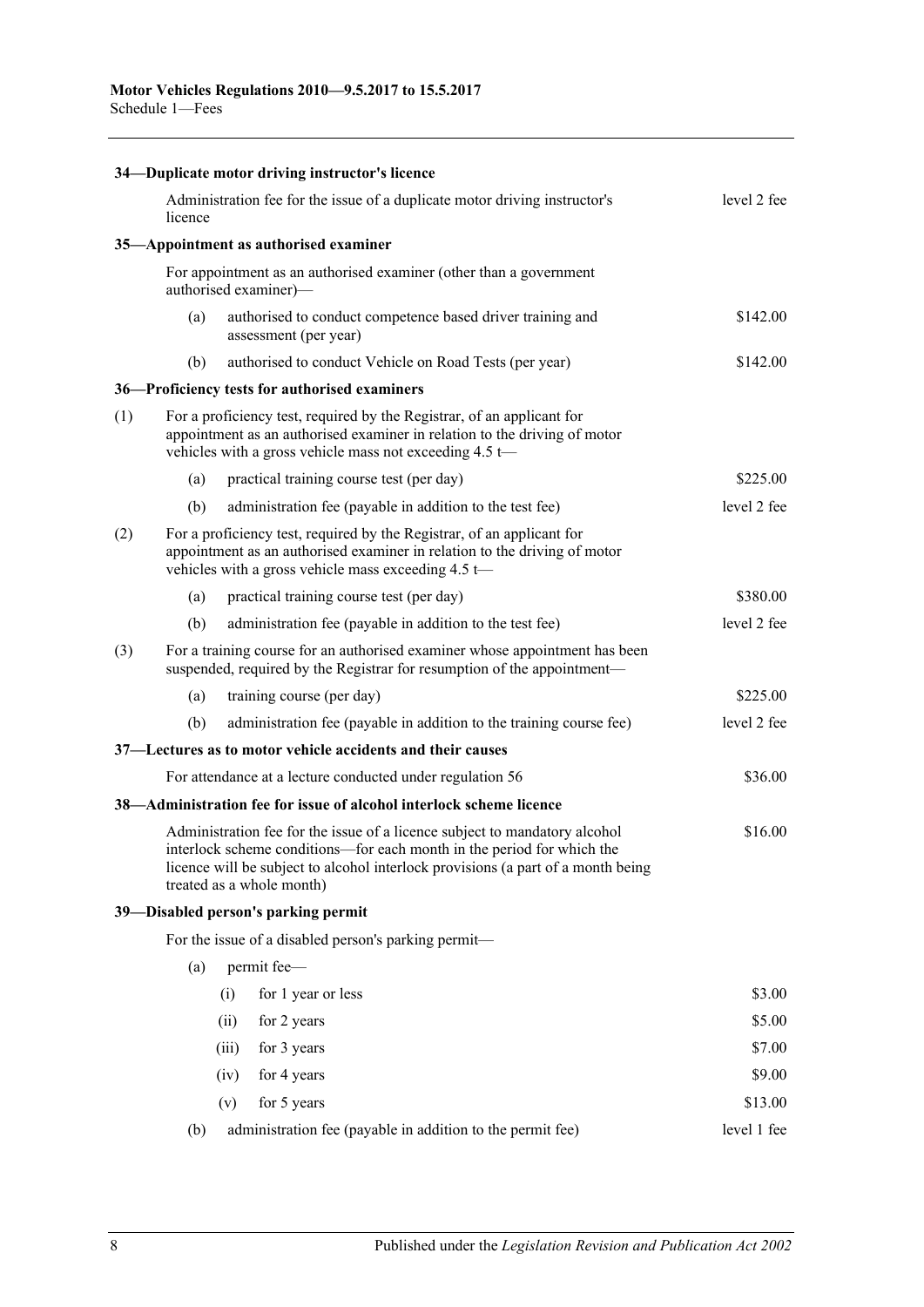|      |                                                                                                                                                               | 40—Register searches etc                                                                                                                                                                                                   |                                              |  |  |  |
|------|---------------------------------------------------------------------------------------------------------------------------------------------------------------|----------------------------------------------------------------------------------------------------------------------------------------------------------------------------------------------------------------------------|----------------------------------------------|--|--|--|
| (1)  |                                                                                                                                                               | Administration fee for searching the register and supplying information—                                                                                                                                                   |                                              |  |  |  |
|      | (a)                                                                                                                                                           | for manual search of archived information (per search)                                                                                                                                                                     | level 3 fee                                  |  |  |  |
|      | (b)                                                                                                                                                           | for manual search of current information (per search)                                                                                                                                                                      | level 3 fee                                  |  |  |  |
|      | (c)                                                                                                                                                           | for multiple searches where separate extracts of entries are not<br>required                                                                                                                                               | level 2 fee                                  |  |  |  |
|      | (d)                                                                                                                                                           | where the applicant prepares computer input data in a form<br>acceptable to the Registrar (per search)                                                                                                                     | level 1 fee                                  |  |  |  |
| (2)  |                                                                                                                                                               | Administration fee for an extract of an entry in the register                                                                                                                                                              | level 3 fee                                  |  |  |  |
|      |                                                                                                                                                               | 41-Motor vehicle examinations                                                                                                                                                                                              |                                              |  |  |  |
| (1)  |                                                                                                                                                               | For an examination of a motor vehicle for the purposes of completion of a<br>report under regulation 13                                                                                                                    | \$14.00                                      |  |  |  |
| (2)  |                                                                                                                                                               | A fee for an examination referred to in subclause (1) must be paid-                                                                                                                                                        |                                              |  |  |  |
|      | (a)                                                                                                                                                           | in the case of an examination to be carried out by an authorised<br>officer—on the registration of the vehicle; or                                                                                                         |                                              |  |  |  |
|      | (b)                                                                                                                                                           | in the case of an examination to be carried out by a police<br>officer---prior to the examination.                                                                                                                         |                                              |  |  |  |
| (3)  |                                                                                                                                                               | For a basic examination of a motor vehicle for the purposes of<br>section $139(1)(ab)(iii)$ of the Act to be carried out by a person authorised by<br>the Registrar under section $139(1)$ of the Act                      | \$34.00                                      |  |  |  |
| (4)  |                                                                                                                                                               | For a basic examination of a motor vehicle for the purposes of<br>section $139(1)(ab)(iii)$ of the Act to be carried out by a police officer                                                                               | \$58.00                                      |  |  |  |
| (5)  |                                                                                                                                                               | \$58.00<br>For a basic examination of a motor vehicle for the purposes of<br>section $139(1)(ab)(iii)$ of the Act to be carried out by an authorised officer at<br><b>Transport Department premises</b>                    |                                              |  |  |  |
| (6)  |                                                                                                                                                               | For a basic examination of a motor vehicle for the purposes of<br>section $139(1)(ab)(iii)$ of the Act to be carried out by an authorised officer at a<br>site other than Transport Department premises—                   |                                              |  |  |  |
|      | (a)                                                                                                                                                           | fee for call out (per site visit)—\$190.00; plus                                                                                                                                                                           |                                              |  |  |  |
|      | (b)                                                                                                                                                           | fee for examination (per vehicle)-\$58.00.                                                                                                                                                                                 |                                              |  |  |  |
| (7)  |                                                                                                                                                               | For a comprehensive examination of a motor vehicle for the purposes of<br>section $139(1)(ab)(iii)$ of the Act to be carried out by an authorised officer                                                                  | \$261.00 plus a<br>booking fee of<br>\$24.00 |  |  |  |
| (8)  |                                                                                                                                                               | For a further examination of a motor vehicle for the purposes of<br>section $139(1)(ab)(iii)$ of the Act following a comprehensive examination<br>referred to in subclause (7), to be carried out by an authorised officer | \$34.00 plus a<br>booking fee of<br>\$24.00  |  |  |  |
| (9)  |                                                                                                                                                               | A fee for an examination of a motor vehicle for the purposes of<br>section $139(1)(ab)(iii)$ of the Act must be paid—                                                                                                      |                                              |  |  |  |
|      | (a)                                                                                                                                                           | in the case of a fee specified in subclause $(3)$ , $(5)$ or $(6)(b)$ —on the<br>registration of the vehicle; or                                                                                                           |                                              |  |  |  |
|      | (b)                                                                                                                                                           | in the case of a fee specified in subclause $(4)$ , $(6)(a)$ ,<br>$(7)$ or $(8)$ —prior to the examination.                                                                                                                |                                              |  |  |  |
| (10) | If more than 1 fee becomes payable under subclauses $(1)$ to $(7)$ (inclusive) in<br>respect of the examination of the same motor vehicle, only the higher or |                                                                                                                                                                                                                            |                                              |  |  |  |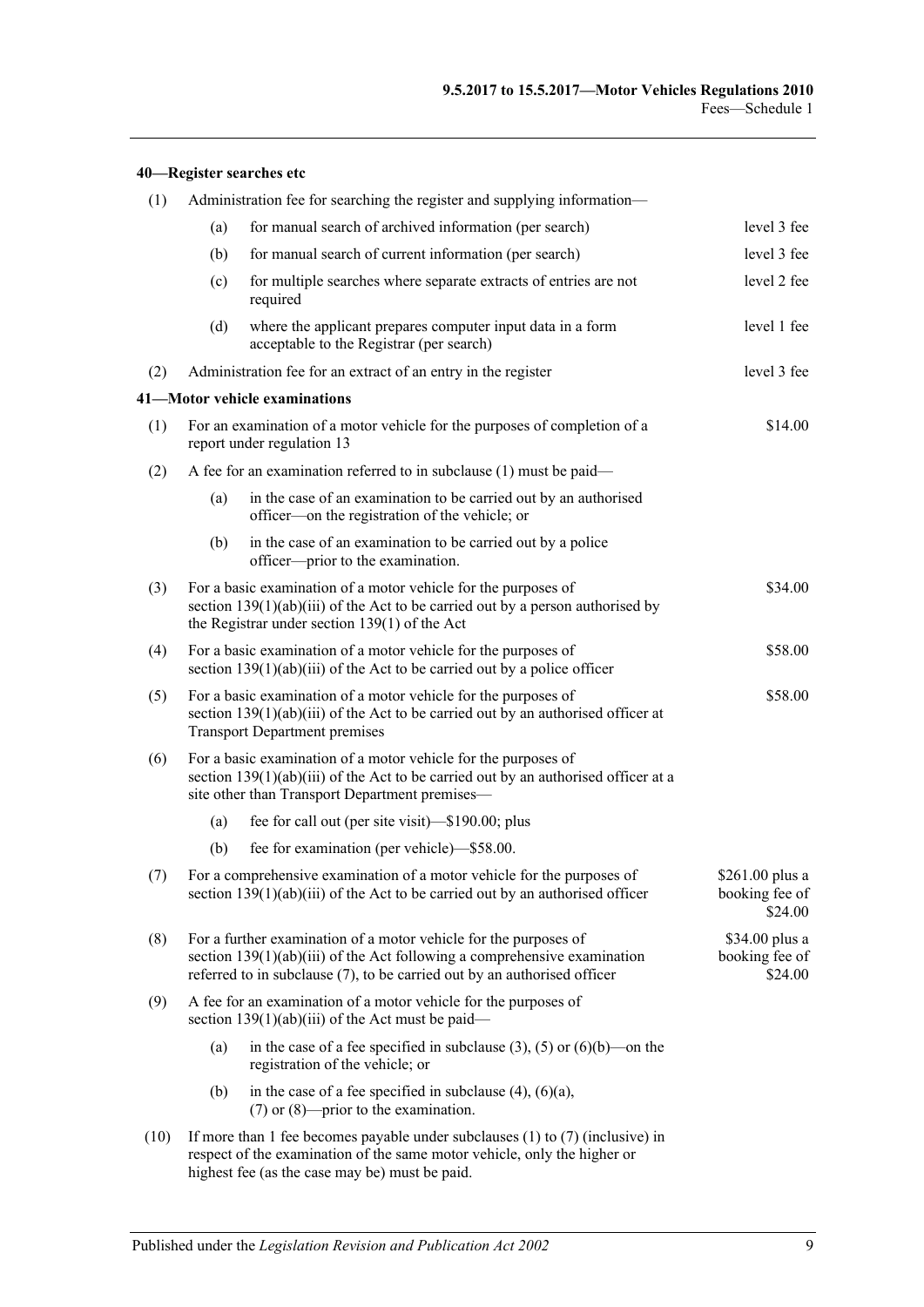| (11) | A fee for an examination referred to in this clause to be carried out by a police<br>officer must be paid to the South Australian Police Department. |                                                                                                                                                                      |             |  |  |
|------|------------------------------------------------------------------------------------------------------------------------------------------------------|----------------------------------------------------------------------------------------------------------------------------------------------------------------------|-------------|--|--|
|      |                                                                                                                                                      | 42—Application for review of decision of Registrar                                                                                                                   |             |  |  |
|      | Administration fee payable on application for a review under section 98Z of<br>level 3 fee<br>the Act                                                |                                                                                                                                                                      |             |  |  |
|      |                                                                                                                                                      | 43—Dishonoured cheque or debit card or credit card transactions                                                                                                      |             |  |  |
|      |                                                                                                                                                      | Administration fee payable under section 138B of the Act                                                                                                             | level 3 fee |  |  |
|      |                                                                                                                                                      | 44—Fees payable by insurer for emergency treatment                                                                                                                   |             |  |  |
|      |                                                                                                                                                      | For the purposes of section $110(1)$ of the Act—                                                                                                                     |             |  |  |
|      | (a)                                                                                                                                                  | the fee payable to a medical practitioner who renders emergency<br>treatment is a fee equal to a level 3 fee;                                                        |             |  |  |
|      | (b)                                                                                                                                                  | the fee payable to a nurse who renders emergency treatment is a fee<br>equal to a level 2 fee;                                                                       |             |  |  |
|      | (c)                                                                                                                                                  | the amount payable to a person who conveys an injured person is an<br>amount equal to one tenth of a level 1 fee for every kilometre that<br>the person is conveyed. |             |  |  |
|      |                                                                                                                                                      | 45—Fees payable in connection with service of notices of disqualification                                                                                            |             |  |  |
| (1)  |                                                                                                                                                      | Administration fee payable under section 139BD of the Act                                                                                                            | \$30.00     |  |  |
| (2)  |                                                                                                                                                      | Service fee payable under section 139BD of the Act                                                                                                                   | \$112.00    |  |  |
|      |                                                                                                                                                      |                                                                                                                                                                      |             |  |  |

## **Part 2—Fees under Commonwealth** *Interstate Road Transport Act 1985*

#### **46—Interpretation**

In this Part—

*level 1 fee* means an administration fee of \$7.00;

*level 2 fee* means an administration fee of \$17.00;

*level 3 fee* means an administration fee of \$22.00.

### **47—Administration fees**

(1) Administration fee (payable in addition to the registration charge imposed by Commonwealth law) (section  $9(1)(a)$ )—

|     | (a)                | for registration                                                 | level 3 fee |
|-----|--------------------|------------------------------------------------------------------|-------------|
|     | (b)                | for renewal of registration                                      | level 1 fee |
| (2) | (section $12(2)$ ) | Administration fee to accompany notice surrendering registration | level 2 fee |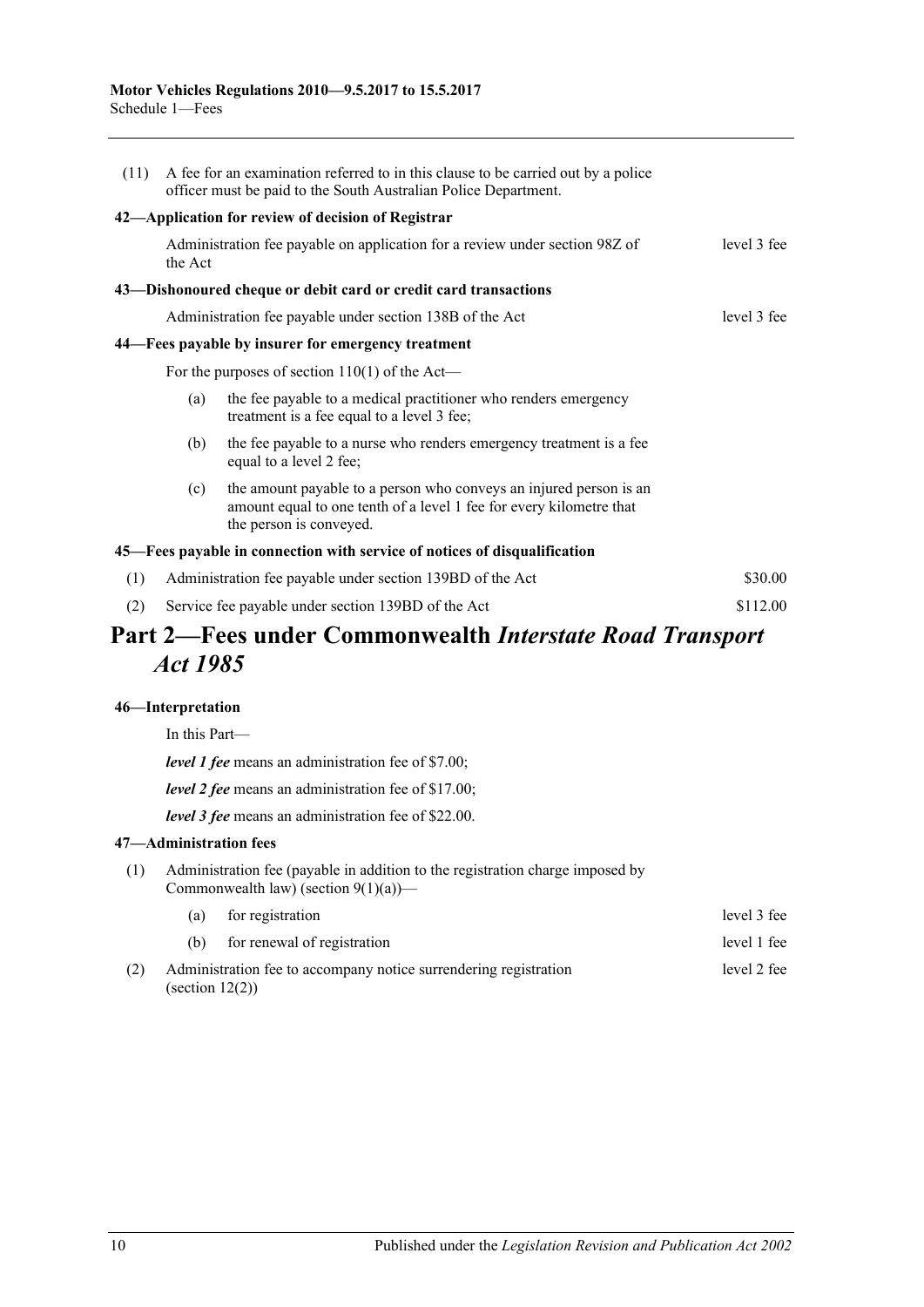## **Schedule 2—Classification of driver's licences**

### **1—Classification of licences**

- (1) Subject to this clause, a licence that is endorsed with a classification appearing in column 1 of the table below authorises the holder of the licence to drive a motor vehicle of the description appearing opposite that classification in column 2.
- (2) A reference in column 3 of the table below to a *driver's licence* of a particular class includes a reference to an interstate licence of that class.
- (3) Subject to this clause, the Registrar may not endorse a licence with a particular classification unless the Registrar is satisfied that the applicant—
	- (a) fulfils the criteria specified in column 3 of the table below; and
	- (b) has passed a practical driving test approved by the Registrar,

in respect of that classification.

- (4) The Registrar may endorse a licence with a particular classification despite the fact that the applicant does not fulfil the criteria specified in column 3 of the table below in respect of that classification if—
	- (a) the applicant is of or over the age of 18 years; and
	- (b) the Registrar is satisfied that—
		- (i) by reason of the applicant having undertaken the driver training course known as the "Training In Lieu of Experience" ("TILE") course or some other driver training course approved by the Registrar; or
		- (ii) for some other reason,

special circumstances exist for doing so.

| class |   | 3-Minimum driving experience<br>1—Licence 2—Motor vehicles authorised to be driven                                                            |
|-------|---|-----------------------------------------------------------------------------------------------------------------------------------------------|
| C     |   | A motor vehicle with a GVM not greater Nil.<br>than 4.5 t but not including—                                                                  |
|       |   | a bus; or<br>(a)                                                                                                                              |
|       |   | a motor bike or motor trike.<br>(b)                                                                                                           |
|       | 2 | A motor vehicle included in 1 towing a<br>single trailer, subject to the combination<br>mass limits fixed under the Road Traffic<br>Act 1961. |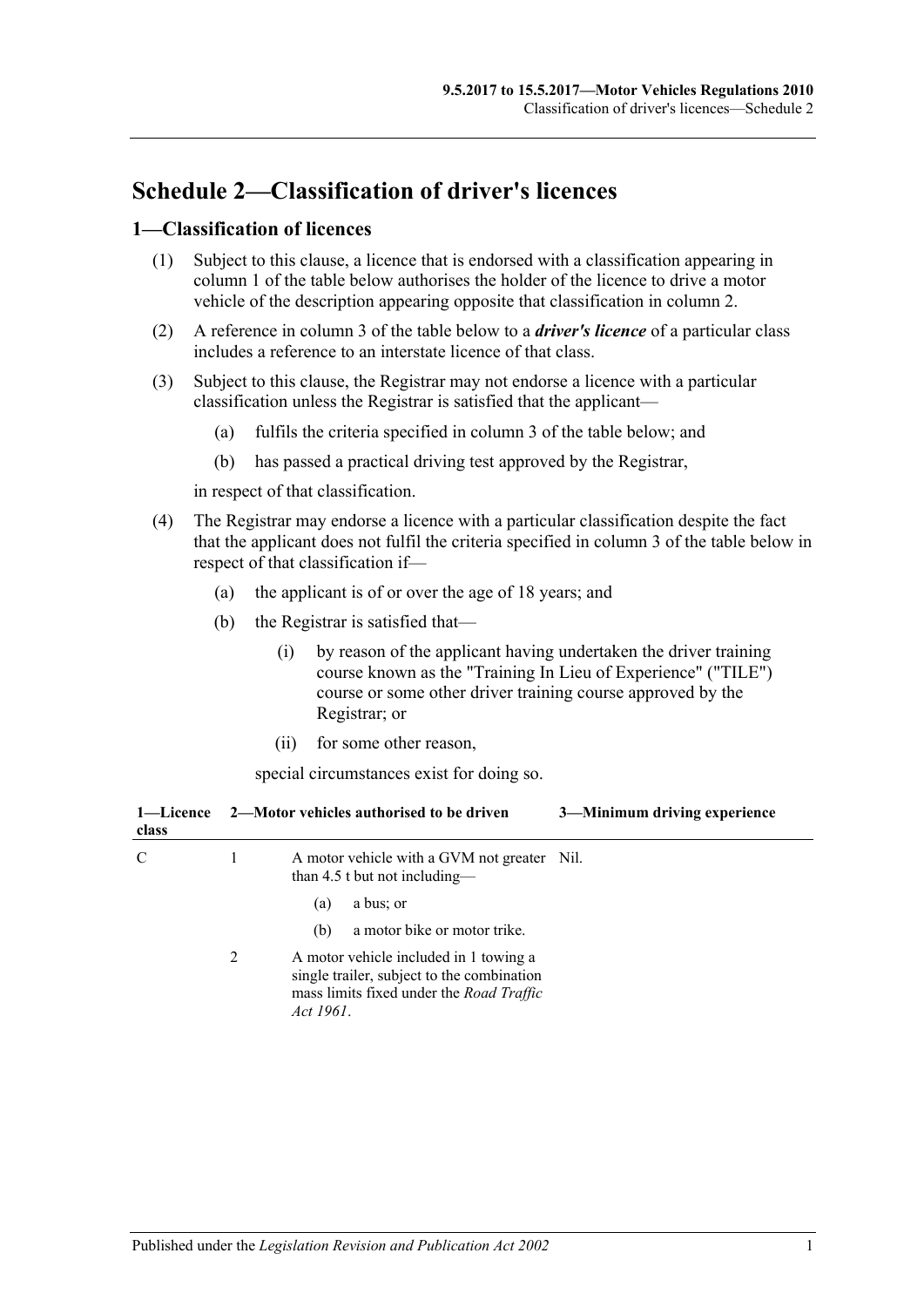#### **Motor Vehicles Regulations 2010—9.5.2017 to 15.5.2017**

Schedule 2—Classification of driver's licences

| 1-Licence<br>class |                         | 2-Motor vehicles authorised to be driven                                                                                                                                                                                               |                                                                                     | 3-Minimum driving experience                                                                                         |
|--------------------|-------------------------|----------------------------------------------------------------------------------------------------------------------------------------------------------------------------------------------------------------------------------------|-------------------------------------------------------------------------------------|----------------------------------------------------------------------------------------------------------------------|
| LR                 | 1                       | A motor vehicle authorised to be driven<br>by a licence of the preceding class.                                                                                                                                                        |                                                                                     | The applicant must have held a driver's<br>licence endorsed with the classification                                  |
|                    | $\overline{c}$          | A motor vehicle with a GVM greater<br>than 4.5 t but not greater than 8 t.                                                                                                                                                             |                                                                                     | C for at least 1 year.                                                                                               |
|                    | 3                       | A bus with a GVM not greater than 8 t.                                                                                                                                                                                                 |                                                                                     |                                                                                                                      |
|                    | $\overline{4}$          | A motor vehicle included in 2 or 3<br>towing a single trailer, subject to the<br>combination mass limits fixed under the<br>Road Traffic Act 1961 or the Heavy<br>Vehicle National Law (South Australia).                              |                                                                                     |                                                                                                                      |
| MR                 | 1                       | A motor vehicle authorised to be driven<br>by a licence of a preceding class.                                                                                                                                                          | The applicant must have held a driver's<br>licence endorsed with the classification |                                                                                                                      |
|                    | $\overline{c}$          | A motor vehicle with 2 axles and a GVM<br>greater than 8 t.                                                                                                                                                                            |                                                                                     | C for at least 1 year.                                                                                               |
|                    | 3                       | A motor vehicle included in 2 towing a<br>single trailer (other than a semi-trailer)<br>with a GVM not greater than 9 t, subject<br>to the combination mass limits fixed<br>under the Heavy Vehicle National Law<br>(South Australia). |                                                                                     |                                                                                                                      |
|                    | $\overline{\mathbf{4}}$ | A special purpose vehicle with a GVM<br>not greater than 15 t.                                                                                                                                                                         |                                                                                     |                                                                                                                      |
| HR                 | 1                       | A motor vehicle authorised to be driven<br>by a licence of a preceding class.                                                                                                                                                          | (a)                                                                                 | The applicant must have held—<br>a driver's licence endorsed                                                         |
|                    | $\overline{c}$          | A motor vehicle (including an articulated<br>bus but not including any other<br>articulated motor vehicle) with 3 or more<br>axles and a GVM greater than 8 t.                                                                         | (b)                                                                                 | with the classification C for at<br>least 2 years; or<br>a driver's licence endorsed                                 |
|                    | 3                       | A motor vehicle included in 2 towing a<br>single trailer (other than a semi-trailer)<br>with a GVM not greater than 9 t, subject<br>to the combination mass limits fixed<br>under the Heavy Vehicle National Law<br>(South Australia). |                                                                                     | with the classification LR or<br>MR for at least 1 year.                                                             |
| HC                 | 1                       | A motor vehicle authorised to be driven<br>by a licence of a preceding class.                                                                                                                                                          |                                                                                     | The applicant must have held a driver's<br>licence endorsed with the classification                                  |
|                    | $\overline{2}$          | A prime mover to which is attached a<br>single semi-trailer (whether or not any<br>unladen converter dolly or low loader<br>dolly is also attached).                                                                                   |                                                                                     | MR or HR for at least 1 year.                                                                                        |
|                    | 3                       | A rigid motor vehicle to which is<br>attached a single trailer with a GVM<br>greater than 9 t (whether or not any<br>unladen converter dolly or low loader<br>dolly is also attached).                                                 |                                                                                     |                                                                                                                      |
| МC                 | 1                       | Any motor vehicle or combination of<br>motor vehicles except a motor bike or<br>motor trike.                                                                                                                                           |                                                                                     | The applicant must have held a driver's<br>licence endorsed with the classification<br>HC or HR for at least 1 year. |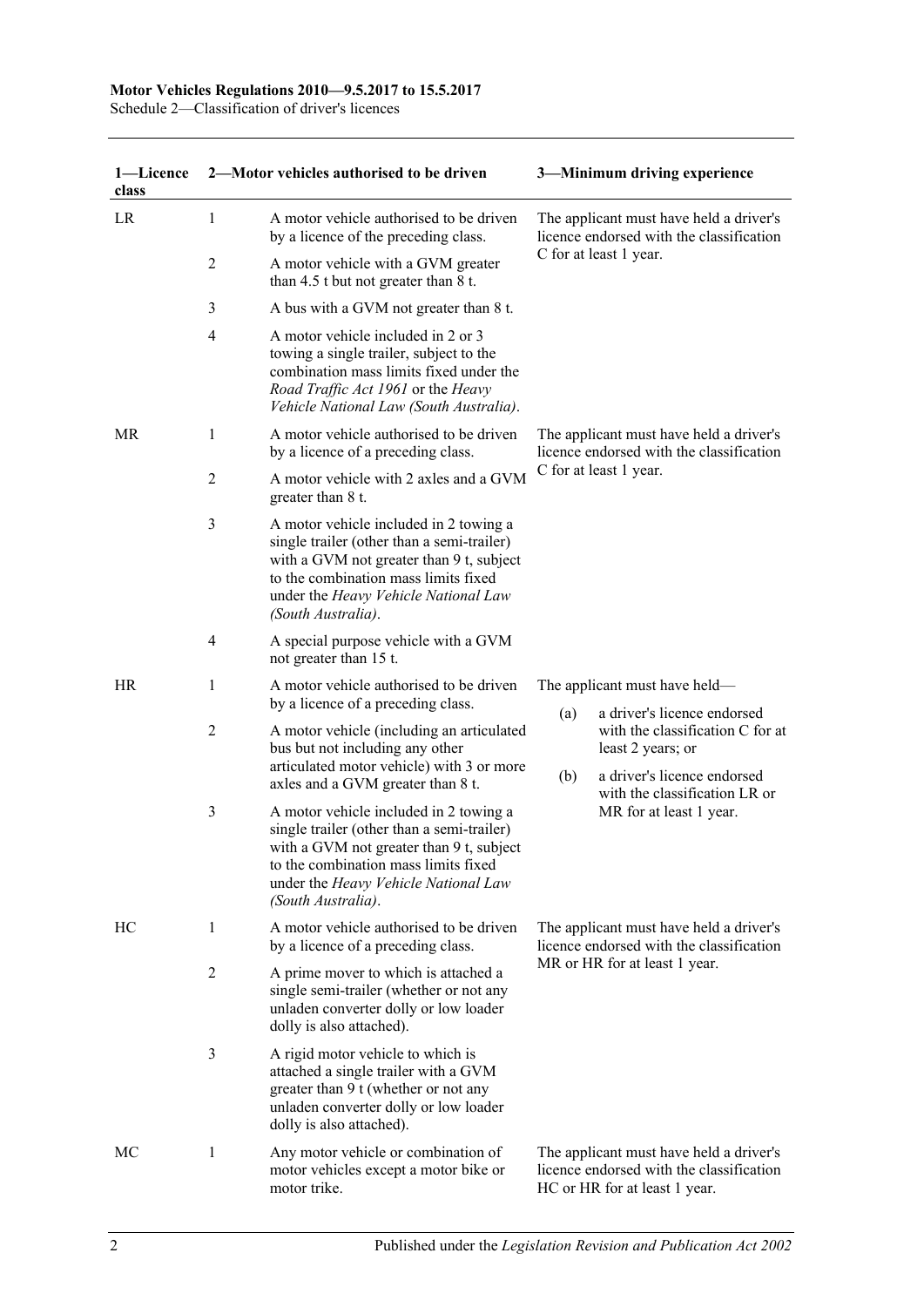| 1—Licence<br>class |     | 2—Motor vehicles authorised to be driven                                                                             | 3—Minimum driving experience                                                                                       |
|--------------------|-----|----------------------------------------------------------------------------------------------------------------------|--------------------------------------------------------------------------------------------------------------------|
| R-DATE             |     | A motor bike or motor trike that—                                                                                    | Nil.                                                                                                               |
|                    | (a) | has an engine capacity not<br>exceeding 660 mL and a power<br>to weight ratio not exceeding<br>150 kW per tonne; and |                                                                                                                    |
|                    | (b) | is of a kind approved from time<br>to time by the Registrar by<br>notice in the Gazette.                             |                                                                                                                    |
| R                  |     | Any motor bike or motor trike.                                                                                       | The applicant must have held a driver's<br>licence endorsed with the classification<br>R-DATE for at least 1 year. |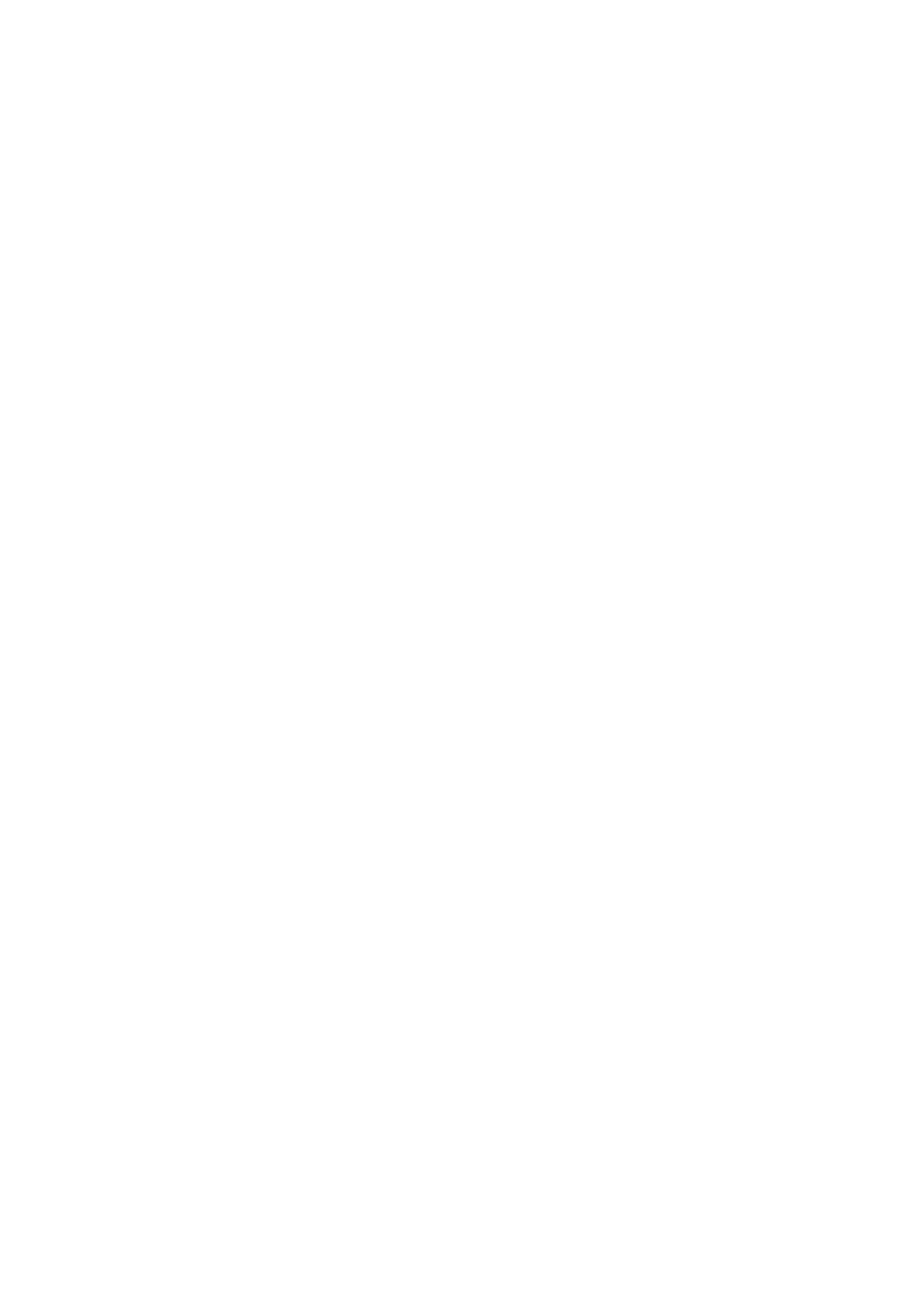## **Schedule 3—Conditions of driver's licences and learner's permits**

### **1—Endorsement of conditions of licences and permits**

Where a provision of the Act requires a condition imposed on a licence or learner's permit to be endorsed on the licence or permit, the condition is sufficiently endorsed if—

- (a) full particulars of the condition are endorsed on the front of the licence or permit; or
- (b) in the case of a condition set out in column 1 of the table below—the front of the licence or permit is endorsed with the letter appearing opposite in column 2; or
- (c) in the case of a condition recorded on the register and advised in writing by the Registrar to the holder of the licence or permit—the front of the licence or permit is endorsed with the letter "X"; or
- (d) in the case of a condition imposed by a court—the front of the licence or permit is endorsed with the letter "Y".

| 1-Condition                                                                                                                                                          |                                                                                                                                                                                          | 2—Letter      |  |
|----------------------------------------------------------------------------------------------------------------------------------------------------------------------|------------------------------------------------------------------------------------------------------------------------------------------------------------------------------------------|---------------|--|
|                                                                                                                                                                      | The holder of the licence or permit is permitted to drive only a motor<br>A<br>vehicle that is fitted with automatic transmission.                                                       |               |  |
|                                                                                                                                                                      | The holder of the licence or permit is permitted to drive only a motor<br>vehicle that is fitted with automatic or synchromesh transmission.                                             | B             |  |
| trike that-                                                                                                                                                          | The holder of the licence is permitted to drive only a motor bike or motor                                                                                                               | E             |  |
| (a)                                                                                                                                                                  | has an engine capacity not exceeding 660 mL and a power to<br>weight ratio not exceeding 150 kW per tonne; and                                                                           |               |  |
| (b)                                                                                                                                                                  | is of a kind approved from time to time by the Registrar by notice<br>in the Gazette.                                                                                                    |               |  |
| The holder of the permit is permitted to drive only a motor bike or motor<br>trike that-                                                                             |                                                                                                                                                                                          | <b>R-DATE</b> |  |
| (a)                                                                                                                                                                  | has an engine capacity not exceeding 660 mL and a power to<br>weight ratio not exceeding 150 kW per tonne; and                                                                           |               |  |
| (b)                                                                                                                                                                  | is of a kind approved from time to time by the Registrar by notice<br>in the Gazette.                                                                                                    |               |  |
|                                                                                                                                                                      | The holder of the licence or permit is permitted to drive only a motor<br>vehicle fitted with an alcohol interlock.                                                                      | I             |  |
| S<br>The holder of the licence or permit must, at all times while driving, wear<br>glasses or contact lenses prescribed by a medical practitioner or<br>optometrist. |                                                                                                                                                                                          |               |  |
| The holder of the licence or permit is permitted to drive only a bus or truck<br>T<br>that is fitted with automatic transmission.                                    |                                                                                                                                                                                          |               |  |
|                                                                                                                                                                      | The holder of the licence or permit is permitted to drive only a motor<br>vehicle that is modified as recorded on the register and advised in writing<br>by the Registrar to the holder. | V             |  |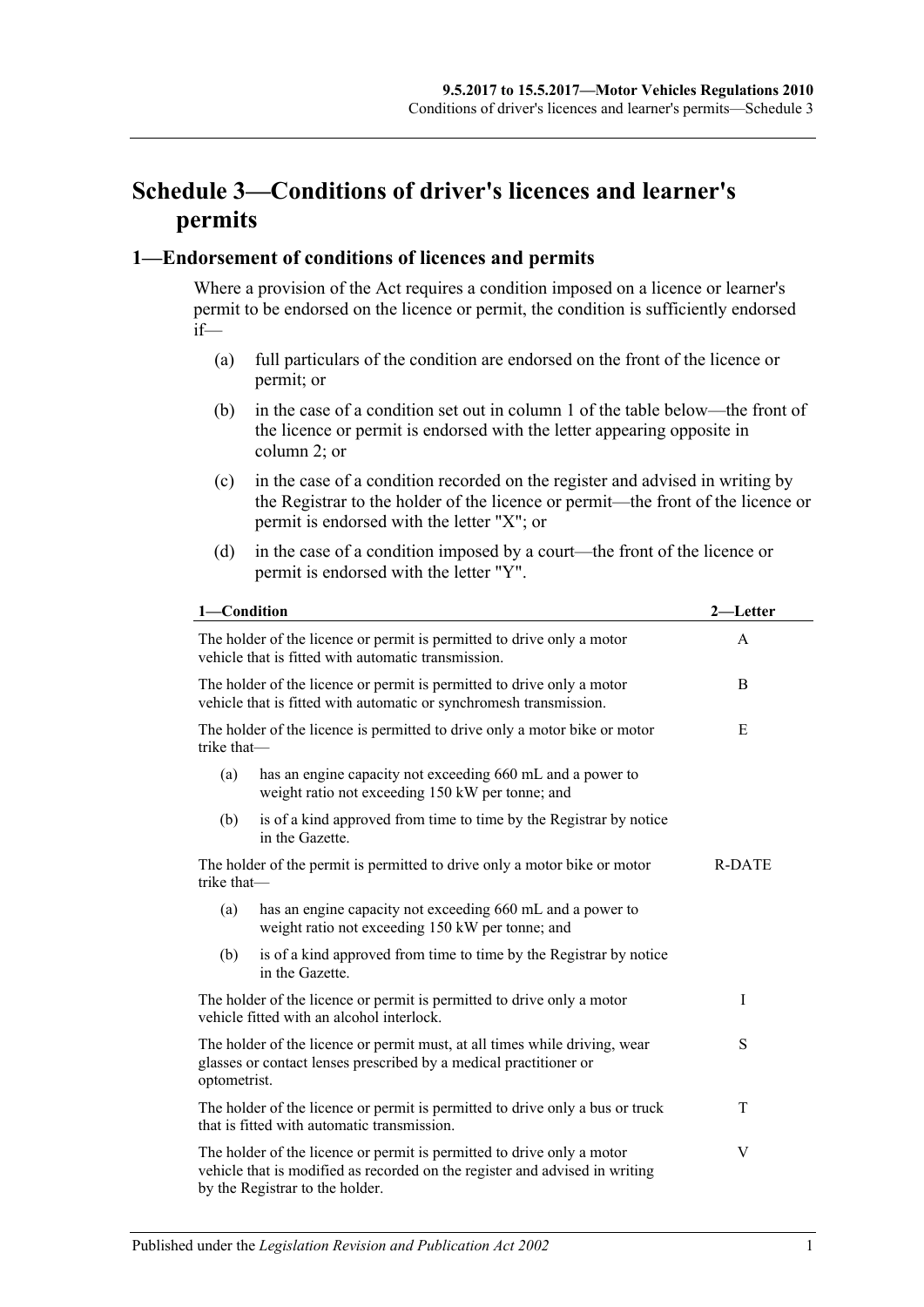Schedule 3—Conditions of driver's licences and learner's permits

| 1—Condition                                                               | 2—Letter |
|---------------------------------------------------------------------------|----------|
| The holder of the licence or permit is permitted to drive a motor vehicle |          |
| only if the concentration of alcohol present in the holder's blood is 0.  |          |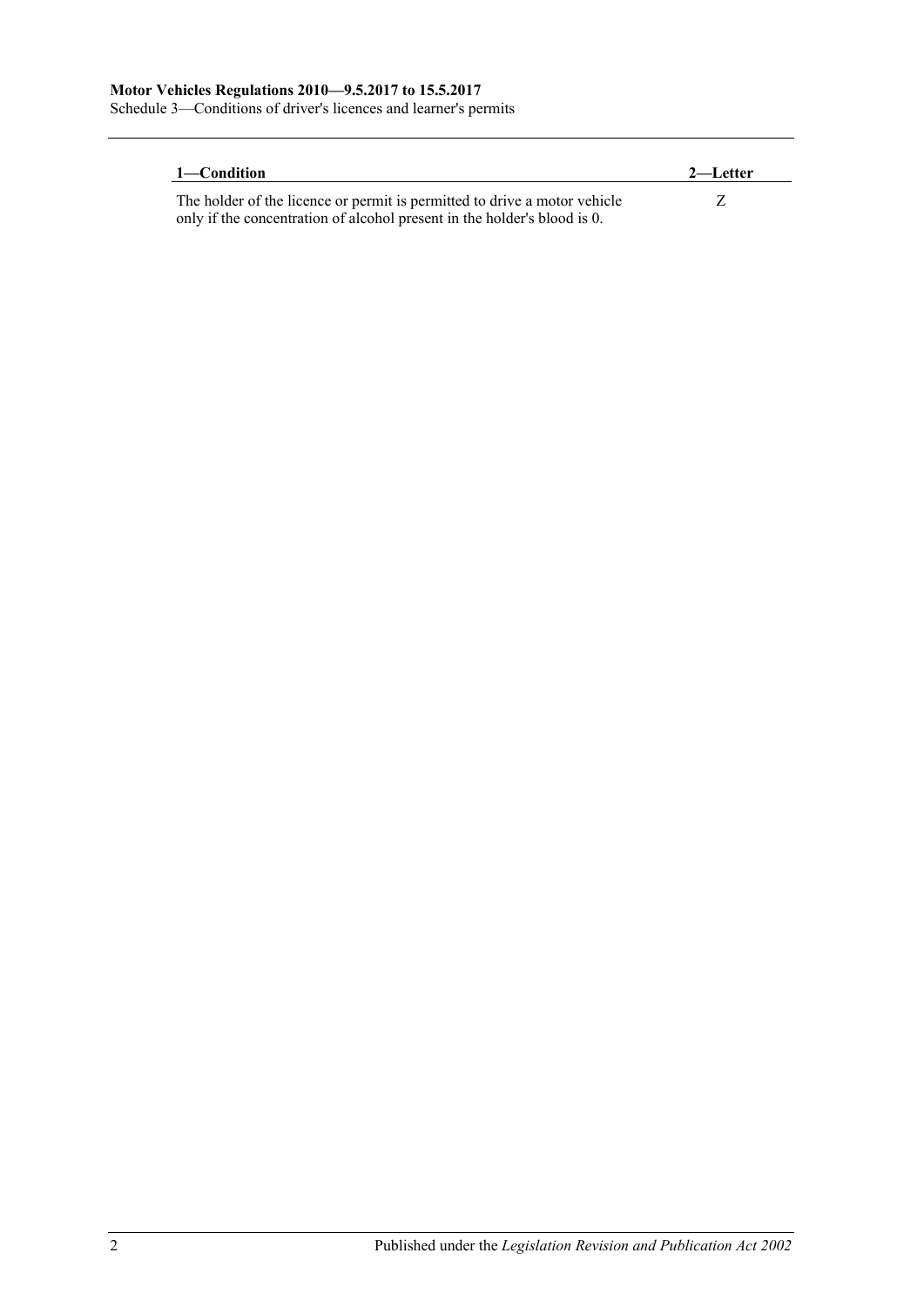# **Schedule 4—Demerit points Part 1—Demerit points within the national scheme**

### **1—Offences against** *Road Traffic Act 1961*

| <b>Section</b> | Description of offence against Road Traffic Act 1961                                                                                                                                                  | <b>Demerit</b><br>points |
|----------------|-------------------------------------------------------------------------------------------------------------------------------------------------------------------------------------------------------|--------------------------|
| 79B(2)         | Being the owner of a vehicle that appears from evidence obtained through the<br>operation of a photographic detection device to have been involved in the<br>commission of a prescribed offence       |                          |
|                | Contravention where the owner is a natural person and the prescribed offence<br>in which the vehicle appears to have been involved is an offence against 1 of<br>the following Australian Road Rules: |                          |
|                | r 56(1)—Failing to stop for red traffic light                                                                                                                                                         | 3                        |
|                | $r 56(2)$ —Failing to stop for red traffic arrow                                                                                                                                                      | 3                        |
|                | r 59(1)—Proceeding through red traffic light                                                                                                                                                          | 3                        |
|                | r 60—Proceeding through red traffic arrow                                                                                                                                                             | 3                        |
|                | $r 123(a)$ —Entering level crossing in certain circumstances                                                                                                                                          |                          |
|                | Entering level crossing while twin red lights are operating                                                                                                                                           | 3                        |
| 164A(1)        | Contravening or failing to comply with provision of Act                                                                                                                                               |                          |
|                | Contravention of or failure to comply with—                                                                                                                                                           |                          |
|                | s 45—Driving without due care or attention etc                                                                                                                                                        | 3                        |

## **2—Offences against** *Australian Road Rules*

| Rule  | <b>Description of offence against Australian Road Rules</b>                         | <b>Demerit</b><br>points |
|-------|-------------------------------------------------------------------------------------|--------------------------|
| 27(1) | Failing to keep left when starting left turn (from other than multi-lane road)      | 2                        |
| 28(1) | Failing to keep within left lane when starting left turn on multi-lane road         | 2                        |
| 29(1) | Failing to make left turn as indicated by turn line                                 | $\overline{2}$           |
| 31(1) | Starting right turn incorrectly (from other than multi-lane road)                   | $\overline{2}$           |
| 32(1) | Failing to keep within right lane when starting right turn on multi-lane road       | 2                        |
| 33(1) | Making right turn at intersection incorrectly                                       | $\overline{2}$           |
| 34(1) | Making hook turn at "hook turn only" sign incorrectly                               | 2                        |
| 37    | Starting U-turn without clear view etc                                              | $\overline{2}$           |
| 38    | Failing to give way when making U-turn                                              | 3                        |
| 39(1) | Making U-turn contrary to "no U-turn sign" at break in dividing strip               | 2                        |
| 39(2) | Making U-turn contrary to "no U-turn sign" on length of road                        | $\overline{2}$           |
| 40    | Making U-turn at intersection with traffic lights and no "U-turn permitted"<br>sign | 2                        |
| 41    | Making U-turn at intersection without traffic lights where "no U-turn" sign         | 2                        |
| 42    | Starting U-turn at intersection from incorrect position                             | 2                        |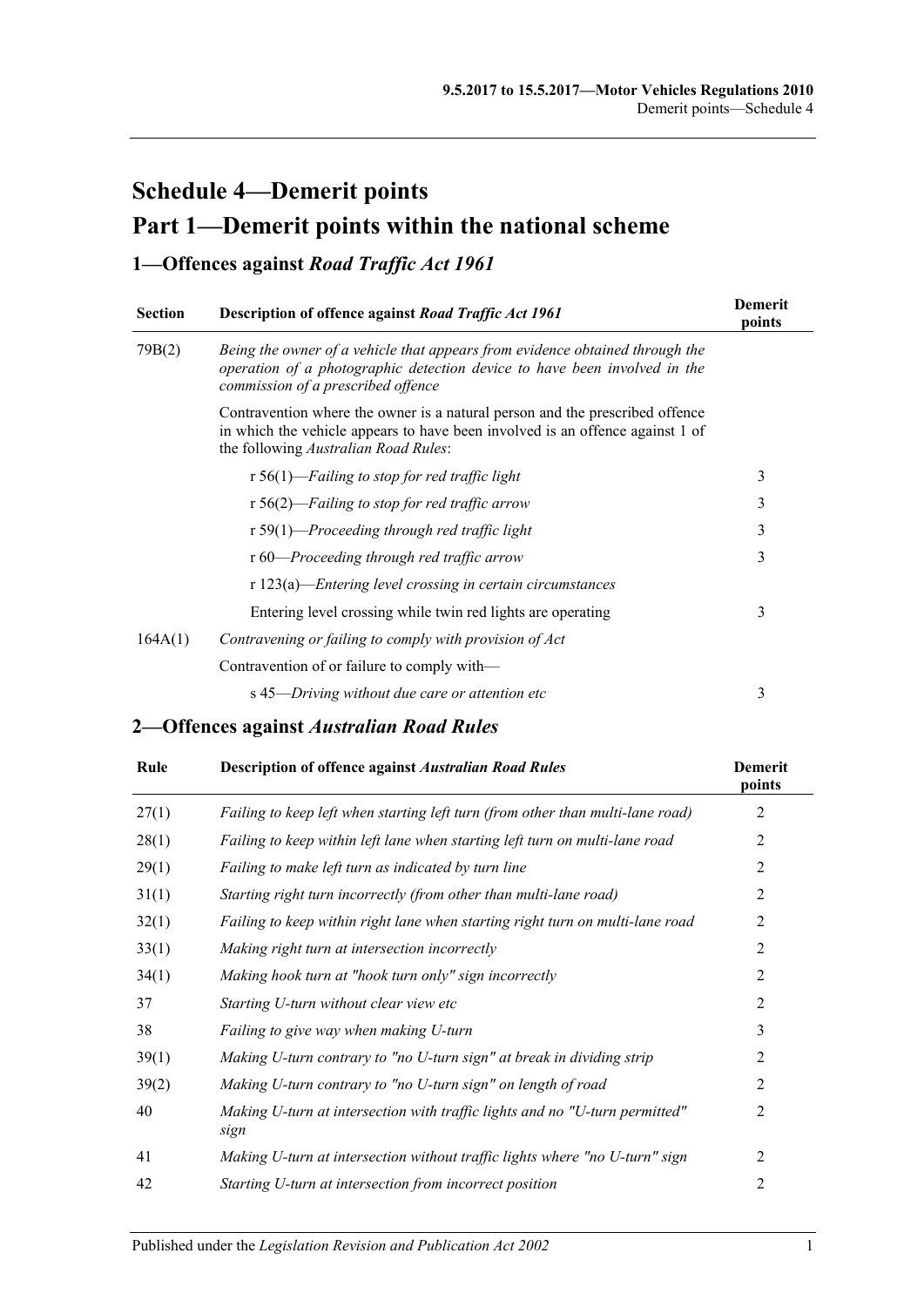### **Motor Vehicles Regulations 2010—9.5.2017 to 15.5.2017**

Schedule 4—Demerit points

| Rule  | <b>Description of offence against Australian Road Rules</b>                                                                        | <b>Demerit</b><br>points |
|-------|------------------------------------------------------------------------------------------------------------------------------------|--------------------------|
| 46(1) | Failing to give left change of direction signal before turning left                                                                | $\overline{2}$           |
| 48(1) | Failing to give right change of direction signal before turning right                                                              | $\overline{2}$           |
| 53(1) | Failing to give stop signal before stopping or suddenly slowing                                                                    | $\overline{2}$           |
| 53(2) | Failing to give sufficient warning of stopping                                                                                     | $\overline{2}$           |
| 53(3) | Failing to give stop signal while slowing                                                                                          | $\overline{2}$           |
| 56(1) | Failing to stop for red traffic light                                                                                              | 3                        |
| 56(2) | Failing to stop for red traffic arrow                                                                                              | 3                        |
| 57(1) | Failing to stop for yellow traffic light                                                                                           | 3                        |
| 57(2) | Failing to stop for yellow traffic arrow                                                                                           | 3                        |
| 59(1) | Proceeding through red traffic light                                                                                               | 3                        |
| 60    | Proceeding through red traffic arrow                                                                                               | 3                        |
| 61(2) | Failing to stop at intersection when traffic lights or arrows change to yellow<br>or red                                           | 3                        |
| 62(1) | Failing to give way when turning at intersection with traffic lights                                                               | 3                        |
| 63(2) | Failing to give way at intersection with traffic lights not operating or only<br>partly operating—where traffic light-stop sign    | 3                        |
| 63(3) | Failing to give way at intersection with traffic lights not operating or only<br>partly operating—where no traffic light-stop sign | 3                        |
| 64    | Failing to give way at flashing yellow traffic arrow at intersection                                                               | 3                        |
| 65(2) | Failing to give way at marked foot crossing (except at intersection) with<br>flashing yellow traffic light                         | 3                        |
| 66(1) | Failing to stop for twin red lights (except at level crossing)                                                                     | 3                        |
| 66(4) | Proceeding after stopping for twin red lights (except at level crossing)                                                           | 3                        |
| 67(1) | Failing to stop and give way at stop sign or stop line at intersection without<br>traffic lights                                   | 3                        |
| 68(1) | Failing to stop and give way at stop sign or stop line at other place                                                              | 3                        |
| 69(1) | Failing to give way at give way sign or give way line at intersection (except<br>roundabout)                                       | 3                        |
| 70    | Failing to give way at give way sign at bridge or length of narrow road                                                            | 3                        |
| 71(1) | Failing to give way at give way sign or give way line at other place                                                               | 3                        |
| 72(1) | Failing to give way at intersection (except T-intersection or roundabout)                                                          | 3                        |
| 73(1) | Failing to give way at T-intersection                                                                                              | 3                        |
| 74(1) | Failing to give way when entering road from road-related area or adjacent<br>land                                                  | 3                        |
| 75(1) | Failing to give way when entering road-related area or adjacent land from<br>road                                                  | 3                        |
| 76(1) | Moving into path of tram travelling in tram lane etc                                                                               | 3                        |
| 76(2) | Failing to move out of path of tram travelling in tram lane etc                                                                    | 3                        |
| 77(1) | Failing to give way to bus                                                                                                         | 3                        |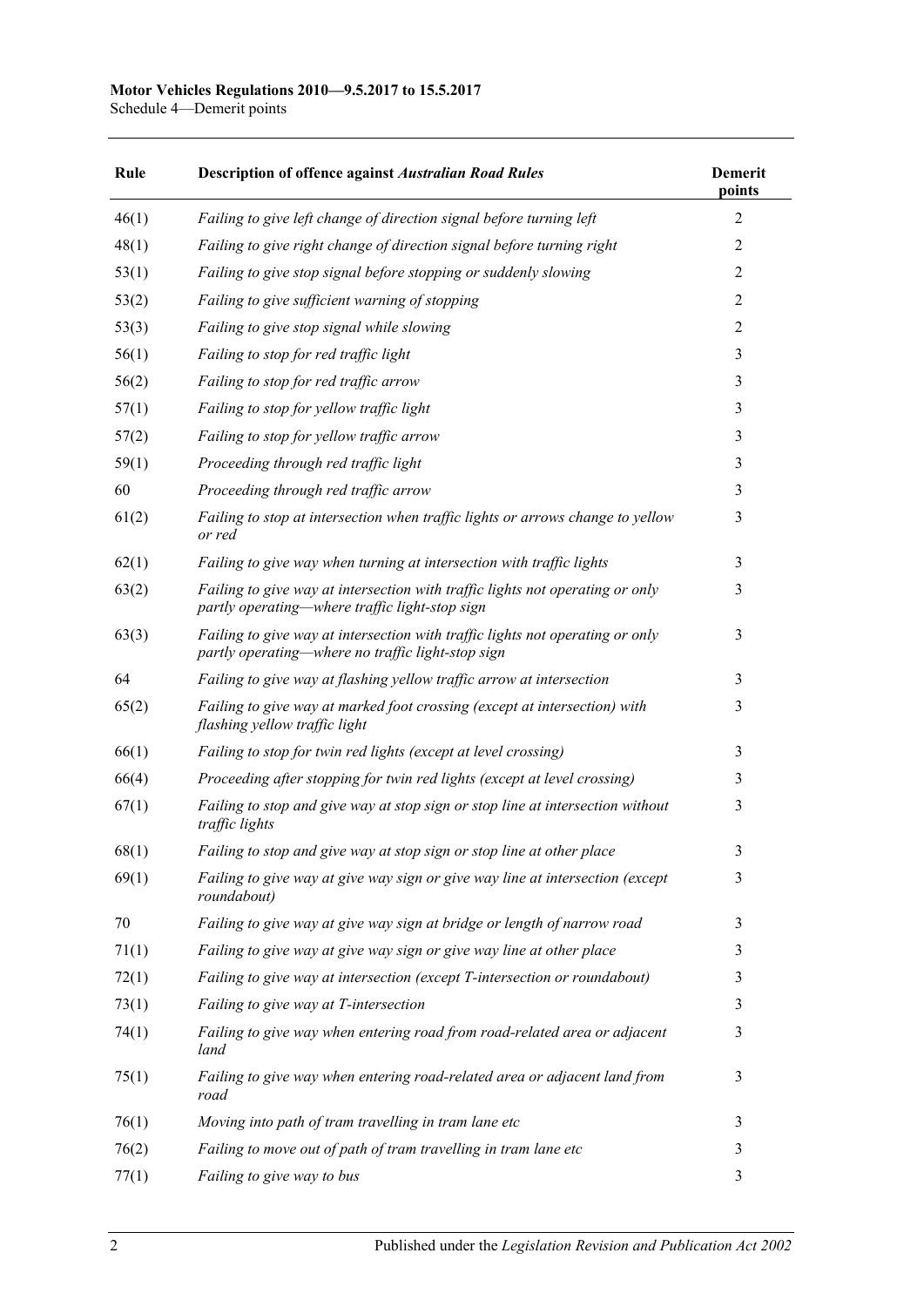#### **9.5.2017 to 15.5.2017—Motor Vehicles Regulations 2010** Demerit points—Schedule 4

| Rule   | <b>Description of offence against Australian Road Rules</b>                                        | <b>Demerit</b><br>points |
|--------|----------------------------------------------------------------------------------------------------|--------------------------|
| 78(1)  | Moving into path of police or emergency vehicle                                                    | 3                        |
| 78(2)  | Failing to move out of path of police or emergency vehicle                                         | 3                        |
| 79(1)  | Failing to give way to police or emergency vehicle                                                 | 3                        |
| 80(1)  | Driving near children's crossing at speed at which driver cannot stop safely                       | 3                        |
| 80(2)  | Failing to stop at children's crossing                                                             | 3                        |
| 80(3)  | Failing to obey hand-held stop sign at children's crossing                                         | 3                        |
| 80(4)  | Proceeding while pedestrian on children's crossing                                                 | 3                        |
| 81(1)  | Driving near pedestrian crossing at speed at which driver cannot stop safely                       | 3                        |
| 81(2)  | Failing to give way at pedestrian crossing                                                         | 3                        |
| 82     | Overtaking or passing vehicle at children's crossing or pedestrian crossing                        | 3                        |
| 83     | Failing to give way to pedestrian in shared zone                                                   | 3                        |
| 84(1)  | Failing to give way when driving through break in dividing strip                                   | 3                        |
| 85     | Failing to give way on painted island                                                              | 3                        |
| 86(1)  | Failing to give way in median turning bays                                                         | 3                        |
| 87(1)  | Failing to give way when moving from side of road                                                  | 3                        |
| 87(3)  | Failing to give way when moving from median strip parking area                                     | 3                        |
| 88(1)  | Failing to turn left at intersection with "left turn only" sign                                    | 2                        |
| 88(2)  | Failing to turn left when in left lane at intersection with "left lane must turn<br>left" sign     | $\overline{c}$           |
| 89(1)  | Failing to turn right at intersection with "right turn only" sign                                  | $\overline{2}$           |
| 89(2)  | Failing to turn right when in right lane at intersection with "right lane must<br>turn right" sign | $\overline{2}$           |
| 90     | Turning at intersection with "no turn" sign                                                        | $\overline{2}$           |
| 91(1)  | Turning left at intersection or other place with "no left turn" sign                               | $\overline{c}$           |
| 91(2)  | Turning at intersection or other place with "no right turn" sign                                   | 2                        |
| 93(1)  | Driving or overtaking on bridge or length of road where "no overtaking or<br>passing" sign applies | 2                        |
| 94     | Overtaking on bridge with "no overtaking on bridge" sign                                           | 2                        |
| 101(1) | Failing to stop before hand-held stop sign                                                         | 3                        |
| 101(2) | Proceeding after stopping for hand-held stop sign                                                  | 3                        |
| 112(2) | Failing to give required left change of direction signal before entering<br>roundabout             | $\overline{2}$           |
| 112(3) | Failing to continue left change of direction signal while on roundabout                            | $\overline{2}$           |
| 113(2) | Failing to give required right change of direction signal before entering<br>roundabout            | $\overline{2}$           |
| 113(3) | Failing to continue right change of direction signal while in roundabout                           | $\overline{2}$           |
| 114(1) | Failing to give way when entering roundabout                                                       | 3                        |
| 114(2) | Failing to give way to tram when driving in roundabout                                             | 3                        |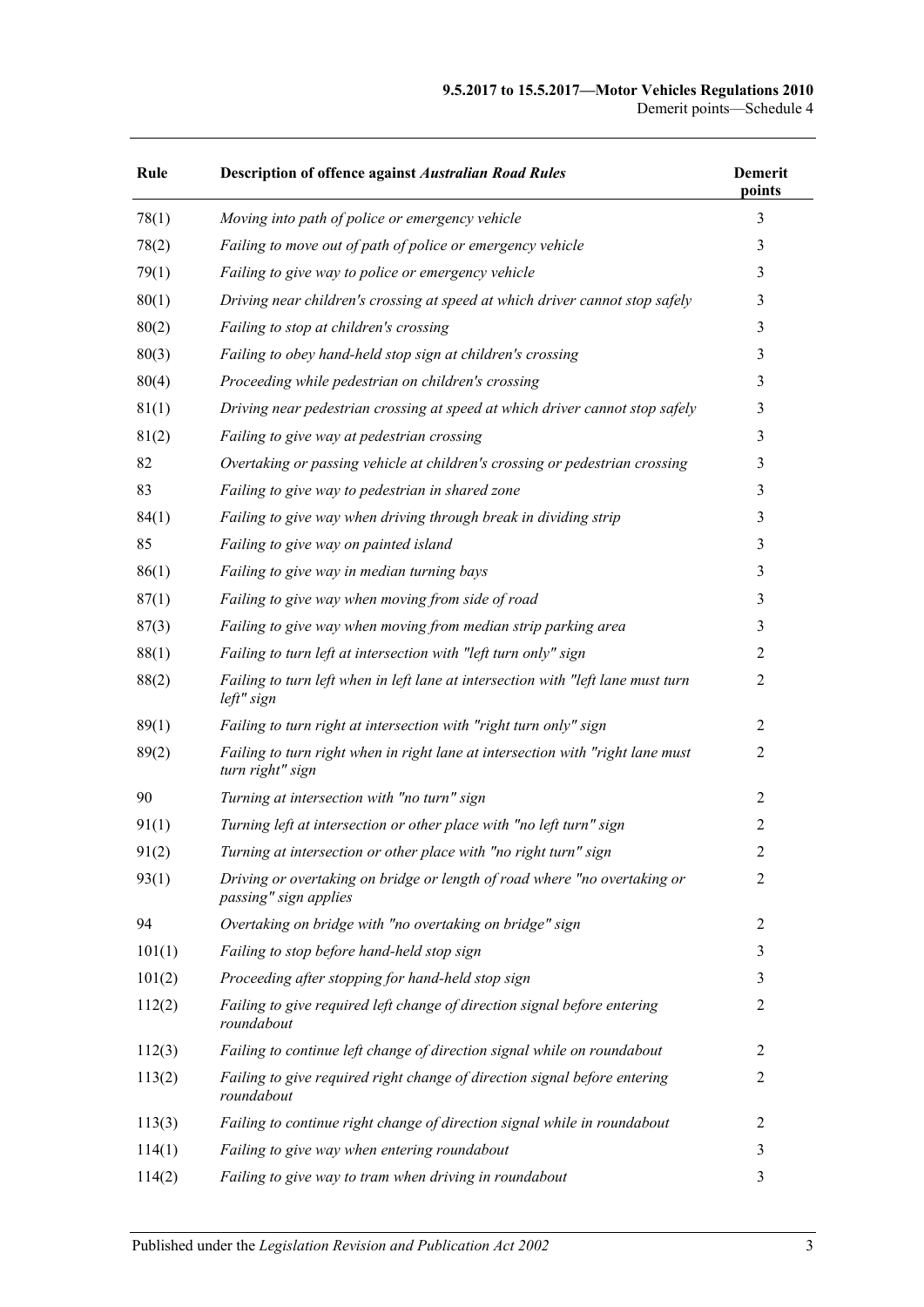Schedule 4—Demerit points

| Rule    | <b>Description of offence against Australian Road Rules</b>                                                      | <b>Demerit</b><br>points |
|---------|------------------------------------------------------------------------------------------------------------------|--------------------------|
| 115(1)  | Failing to drive in roundabout to left of central traffic island                                                 | $\overline{2}$           |
| 117(1)  | Failing to give left change of direction signal when changing marked lanes<br>or lines of traffic in roundabout  | $\overline{2}$           |
| 117(2)  | Failing to give right change of direction signal when changing marked lanes<br>or lines of traffic in roundabout | $\overline{2}$           |
| 118(1)  | Failing to give left change of direction signal when leaving roundabout                                          | $\overline{2}$           |
| 121     | Failing to stop and give way at stop sign at level crossing                                                      | 3                        |
| 122     | Failing to give way at give way sign or give way line at level crossing                                          | 3                        |
| 123     | Entering level crossing when train or tram approaching etc                                                       | 3                        |
| 126     | Failing to keep safe distance behind other vehicle                                                               | 1                        |
| 127(1)  | Failing to keep required minimum distance behind long vehicle                                                    | 1                        |
| 129(1)  | Failing to keep to far left side of road                                                                         | $\overline{2}$           |
| 130(2)  | Driving in right lane on certain multi-lane roads                                                                | $\overline{2}$           |
| 131     | Failing to keep to left of oncoming vehicle                                                                      | $\overline{2}$           |
| 132(1)  | Failing to keep to left of centre of road                                                                        | $\overline{2}$           |
| 132(2)  | Failing to keep to left of dividing line-                                                                        |                          |
|         | if dividing line is formed by 2 parallel continuous lines                                                        | 3                        |
|         | if dividing line is any other dividing line                                                                      | $\overline{2}$           |
| 135(1)  | Failing to keep to left of median strip                                                                          | 3                        |
| 140     | Overtaking when not safe to do so                                                                                | $\overline{2}$           |
| 141(1)  | Driver overtaking to left of other vehicle                                                                       | $\overline{2}$           |
| 142(1)  | Overtaking to right of vehicle turning right                                                                     | $\overline{2}$           |
| 143(1)  | Passing or overtaking to left of turning left vehicle displaying "do not<br>overtake turning vehicle" sign       | $\overline{2}$           |
| 143(1A) | Passing or overtaking to left of vehicle displaying "do not overtake turning<br>vehicle" sign                    | $\overline{2}$           |
| 143(2)  | Passing or overtaking to right of turning right vehicle displaying "do not<br>overtake turning vehicle" sign     | $\overline{2}$           |
| 144     | Failing to keep safe distance when overtaking                                                                    | 2                        |
| 148(1)  | Failing to give way when moving from one marked lane to another marked<br>lane                                   | 3                        |
| 148(2)  | Failing to give way when moving from one line of traffic to another line of<br>traffic                           | 3                        |
| 149     | Failing to give way when lines of traffic merge into single line of traffic                                      | 3                        |
| 152(1)  | Driving in marked lane to which overhead lane control device<br>applies-failing to comply with rule              | 3                        |
| 155(1)  | Driving in tram lane                                                                                             | 3                        |
| 160(2)  | Passing or overtaking to right of tram not at or near far left side of road                                      | 2                        |
| 160(3)  | Passing or overtaking left turning etc tram not at or near far left side of road                                 | $\overline{2}$           |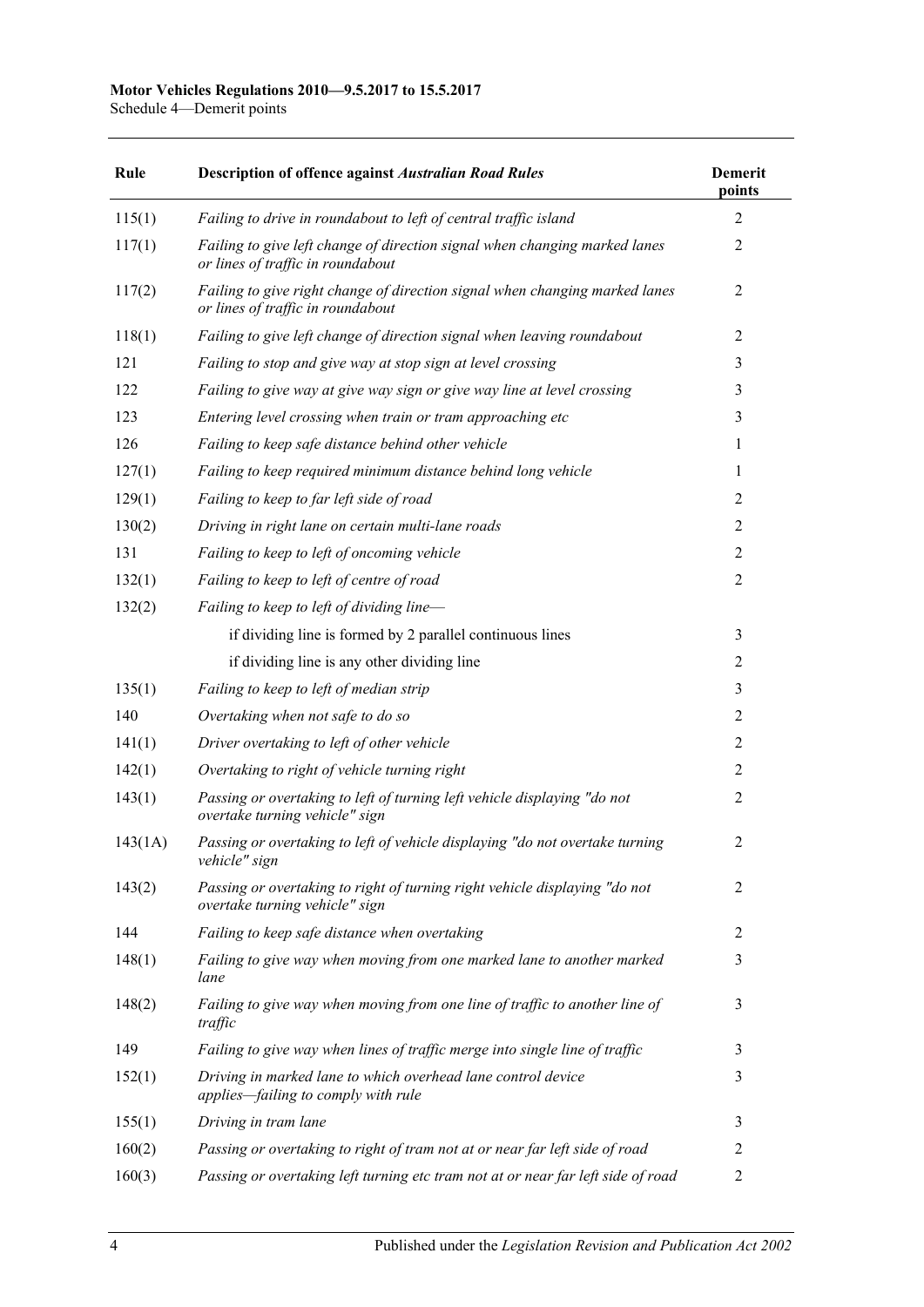| Rule    | <b>Description of offence against Australian Road Rules</b>                                                                  | <b>Demerit</b><br>points |
|---------|------------------------------------------------------------------------------------------------------------------------------|--------------------------|
| 161(2)  | Passing or overtaking to left of tram at or near the left side of road                                                       | 2                        |
| 161(3)  | Passing or overtaking tram turning right or giving right change of direction<br>signal                                       | 2                        |
| 162(1)  | Driving past safety zone                                                                                                     | 3                        |
| 163(1)  | Driving past rear of stopped tram at tram stop                                                                               | 3                        |
| 164(1)  | Failing to stop when tram stops at tram stop                                                                                 | 3                        |
| 164A(1) | Failing to stay stopped if tram stops alongside at tram stop                                                                 | 3                        |
| 215(1)  | Failing to use lights when driving at night or in hazardous weather<br>conditions                                            | 1                        |
| 216(1)  | Failing to use lights when towing vehicle at night or in hazardous weather<br>conditions                                     | 1                        |
| 218(1)  | Using headlights on high-beam                                                                                                | $\mathbf{1}$             |
| 219     | Using lights to dazzle other road users                                                                                      | 1                        |
| 264(1)  | Failing to wear approved seatbelt-driver                                                                                     | 3                        |
| 266(1)  | Failing to ensure passengers under 16 years old are restrained and seated in<br>accordance with rule-                        |                          |
|         | driver who is a person referred to in section $98B(1)(a)(i)$ or (ii) of<br>(a)<br>the Motor Vehicles Act 1959                | 3                        |
|         | all other drivers<br>(b)                                                                                                     | see clause 5             |
| 270(1)  | Riding motor bike without wearing helmet or with passenger not wearing<br>helmet                                             | 3                        |
| 281     | Failing to stop for red B light-bus driver                                                                                   | 3                        |
| 282     | Failing to stop for yellow B light-bus driver                                                                                | 3                        |
| 284     | Proceeding after stopping for red or yellow B light-bus driver                                                               | 3                        |
| 286(2)  | Proceeding when white B light or white traffic arrow no longer<br>showing-bus driver proceeding before entering intersection | 3                        |
| 286(3)  | Proceeding when white B light or white traffic arrow no longer<br>showing—bus driver failing to leave intersection           | 3                        |
| 288(4)  | Driving on path-failing to give way                                                                                          | 3                        |
| 289(2)  | Driving on nature strip-failing to give way                                                                                  | 3                        |
| 300(1)  | Using mobile phone while driving vehicle                                                                                     | 3                        |
| 304(1)  | Failing to obey direction of police officer or authorised person                                                             | 3                        |

## **3—Offences against** *Heavy Vehicle National Law (South Australia)*

| <b>Section</b> | Description of offence against Heavy Vehicle National Law (South<br><i>Australia</i> )                | <b>Demerit</b><br>points |
|----------------|-------------------------------------------------------------------------------------------------------|--------------------------|
| 228(1)         | Driving a fatigue-regulated heavy vehicle on a road while the driver is<br><i>impaired by fatigue</i> |                          |
| 250(1)         | Failure of solo driver of a fatigue-regulated heavy vehicle to comply with<br>standard hours—         |                          |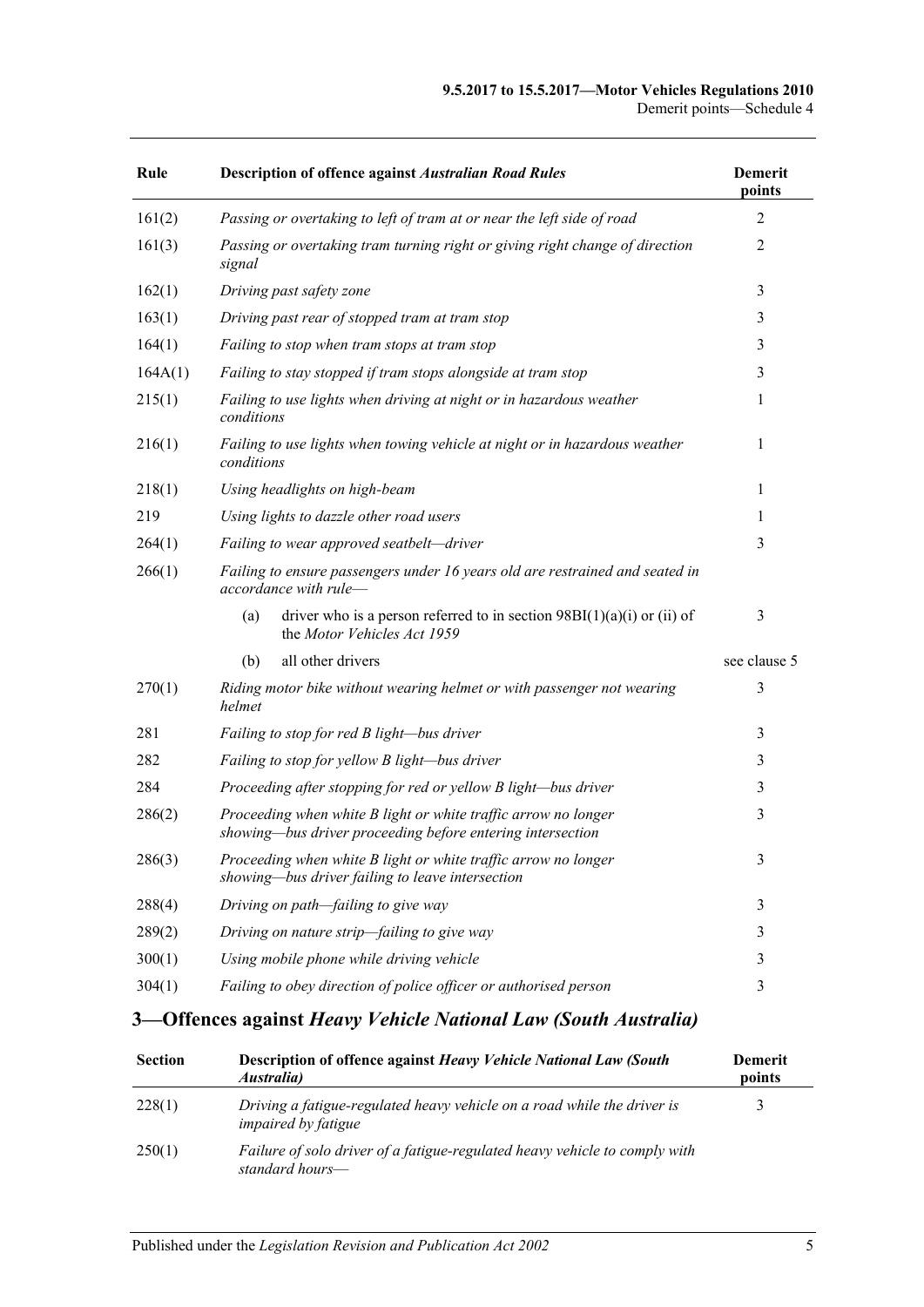### **Motor Vehicles Regulations 2010—9.5.2017 to 15.5.2017**

Schedule 4—Demerit points

| <b>Section</b> | Description of offence against Heavy Vehicle National Law (South<br><i><b>Australia</b></i> |                                                                                                             | <b>Demerit</b><br>points |  |
|----------------|---------------------------------------------------------------------------------------------|-------------------------------------------------------------------------------------------------------------|--------------------------|--|
|                | (a)                                                                                         | for a severe risk breach                                                                                    | 3                        |  |
|                | (b)                                                                                         | for a critical risk breach                                                                                  | 4                        |  |
| 251(1)         |                                                                                             | Failure of two-up driver of a fatigue-regulated heavy vehicle to comply<br>with standard hours—             |                          |  |
|                | (a)                                                                                         | for a severe risk breach                                                                                    | 3                        |  |
|                | (b)                                                                                         | for a critical risk breach                                                                                  | 4                        |  |
| 254(1)         | $BFM$ hours—                                                                                | Failure of solo driver of a fatigue-regulated heavy vehicle to comply with                                  |                          |  |
|                | (a)                                                                                         | for a severe risk breach                                                                                    | 3                        |  |
|                | (b)                                                                                         | for a critical risk breach                                                                                  | 4                        |  |
| 256(1)         | $BFM$ hours—                                                                                | Failure of two-up driver of fatigue-regulated heavy vehicle to comply with                                  |                          |  |
|                | (a)                                                                                         | for a severe risk breach                                                                                    | 3                        |  |
|                | (b)                                                                                         | for a critical risk breach                                                                                  | 4                        |  |
| 258(1)         | $AFM$ hours—                                                                                | Failure of driver of fatigue-regulated heavy vehicle to comply with                                         |                          |  |
|                | (a)                                                                                         | for a severe risk breach                                                                                    | 3                        |  |
|                | (b)                                                                                         | for a critical risk breach                                                                                  | 4                        |  |
| 260(1)         |                                                                                             | Failure of driver of fatigue-regulated heavy vehicle to comply with work<br>and rest hours exemption hours— |                          |  |
|                | (a)                                                                                         | for a severe risk breach                                                                                    | 3                        |  |
|                | (b)                                                                                         | for a critical risk breach                                                                                  | 4                        |  |

## **Part 2—Demerit points peculiar to South Australia**

## **4—Offences against** *Road Traffic Act 1961*

| <b>Section</b> | Description of offence against Road Traffic Act 1961                                                                                                                                  | <b>Demerit</b><br>points |
|----------------|---------------------------------------------------------------------------------------------------------------------------------------------------------------------------------------|--------------------------|
| 40H(5)         | Engaging in conduct in contravention of direction of authorised officer to<br>stop vehicle, or not move it, or not interfere with vehicle or its equipment or<br>load                 | 3                        |
| 40I(2)         | Engaging in conduct in contravention of direction of authorised officer to<br>move vehicle to specified location                                                                      | 3                        |
| 40J(3)         | Engaging in conduct in contravention of direction of authorised officer to<br>move vehicle or do anything else reasonably required by officer to avoid<br>causing harm or obstruction | 3                        |
| 43(1)          | Failing to stop and give assistance immediately after accident involving<br><i>injury or death</i>                                                                                    | 5                        |
| 44B(3)         | Misuse of motor vehicle                                                                                                                                                               | 4                        |
| 45A            | Excessive speed                                                                                                                                                                       | 9                        |
| 46(1)          | Driving recklessly or at speed or in manner dangerous to public                                                                                                                       | 6                        |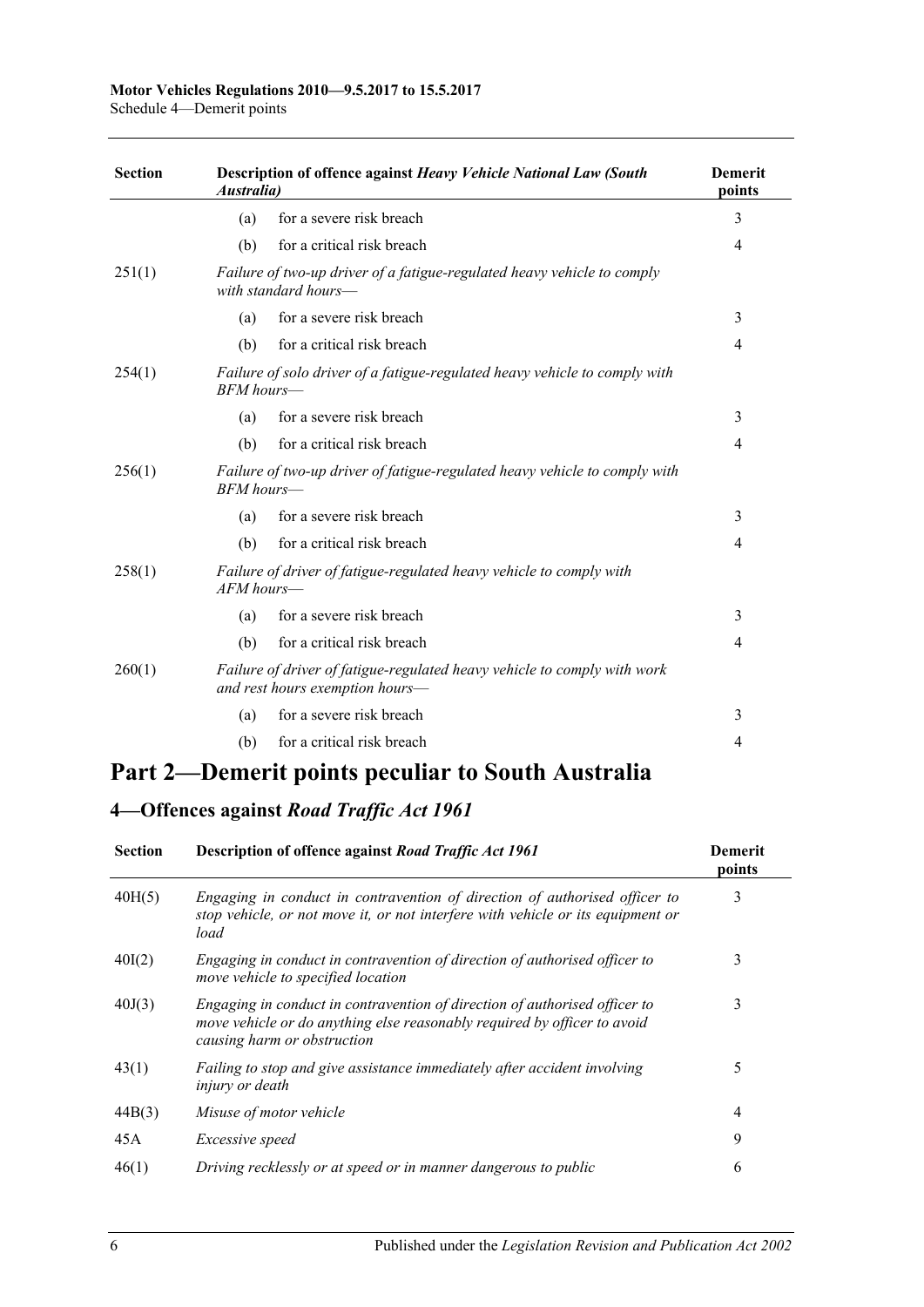#### **9.5.2017 to 15.5.2017—Motor Vehicles Regulations 2010** Demerit points—Schedule 4

| <b>Section</b> | Description of offence against Road Traffic Act 1961                                                                                                                                                                                                                                          | <b>Demerit</b><br>points |
|----------------|-----------------------------------------------------------------------------------------------------------------------------------------------------------------------------------------------------------------------------------------------------------------------------------------------|--------------------------|
| 47(1)          | Driving or attempting to put vehicle in motion while under influence of liquor<br>or drug                                                                                                                                                                                                     | 6                        |
| 47B(1)         | Driving whilst having prescribed concentration of alcohol in blood:                                                                                                                                                                                                                           |                          |
|                | Contravention involving less than 0.08 g of alcohol in 100 mL of blood                                                                                                                                                                                                                        | 4                        |
|                | Contravention involving 0.08 g or more but less than 0.15 g of alcohol<br>in 100 mL of blood                                                                                                                                                                                                  | 5                        |
|                | Contravention involving 0.15 g or more of alcohol in 100 mL of blood                                                                                                                                                                                                                          | 6                        |
| 47BA(1)        | Driving while a prescribed drug is in oral fluid or blood                                                                                                                                                                                                                                     | 4                        |
| 47E(3)         | Refusing or failing to comply with direction of police officer in relation to<br>alcotest or breath analysis                                                                                                                                                                                  | 6                        |
| 47EAA(9)       | Refusing or failing to comply with direction of police officer in relation to<br>drug screening test, oral fluid analysis or blood test                                                                                                                                                       | 6                        |
| 47I(14)        | Refusing or failing to comply with request to submit to taking of sample of<br>blood                                                                                                                                                                                                          | 6                        |
| 79B(2)         | Being the owner of a vehicle that appears from evidence obtained through<br>the operation of a photographic detection device to have been involved in the<br>commission of a prescribed offence                                                                                               |                          |
|                | Contravention where the owner is a natural person and the prescribed offence<br>in which the vehicle appears to have been involved is an offence against the<br>following rule of the Australian Road Rules:                                                                                  |                          |
|                | r 20-Speeding                                                                                                                                                                                                                                                                                 |                          |
|                | Exceeding applicable speed limit on length of road-                                                                                                                                                                                                                                           |                          |
|                | by less than 10 kph                                                                                                                                                                                                                                                                           | $\overline{2}$           |
|                | by 10 kph or more but less than 20 kph                                                                                                                                                                                                                                                        | 3                        |
|                | by 20 kph or more but less than 30 kph                                                                                                                                                                                                                                                        | 5                        |
|                | by 30 kph or more                                                                                                                                                                                                                                                                             | 7                        |
|                | Contravention where the owner is a natural person and the prescribed offence<br>in which the vehicle appears to have been involved is an offence against 1 of<br>the following provisions of the Road Traffic (Road Rules—Ancillary and<br><b>Miscellaneous Provisions) Regulations 2014:</b> |                          |
|                | $r 8(1)$ —Speeding while driving road train                                                                                                                                                                                                                                                   |                          |
|                | Exceeding prescribed speed limit (road trains)—                                                                                                                                                                                                                                               |                          |
|                | by less than 10 kph                                                                                                                                                                                                                                                                           | 2                        |
|                | by 10 kph or more but less than 20 kph                                                                                                                                                                                                                                                        | 3                        |
|                | by 20 kph or more but less than 30 kph                                                                                                                                                                                                                                                        | 5                        |
|                | by 30 kph or more                                                                                                                                                                                                                                                                             | 7                        |
|                | r 8(2)—Speeding while driving road train                                                                                                                                                                                                                                                      |                          |
|                | Exceeding 40 kph speed limit—                                                                                                                                                                                                                                                                 |                          |
|                | by less than 10 kph                                                                                                                                                                                                                                                                           | 2                        |
|                | by 10 kph or more but less than 20 kph                                                                                                                                                                                                                                                        | 3                        |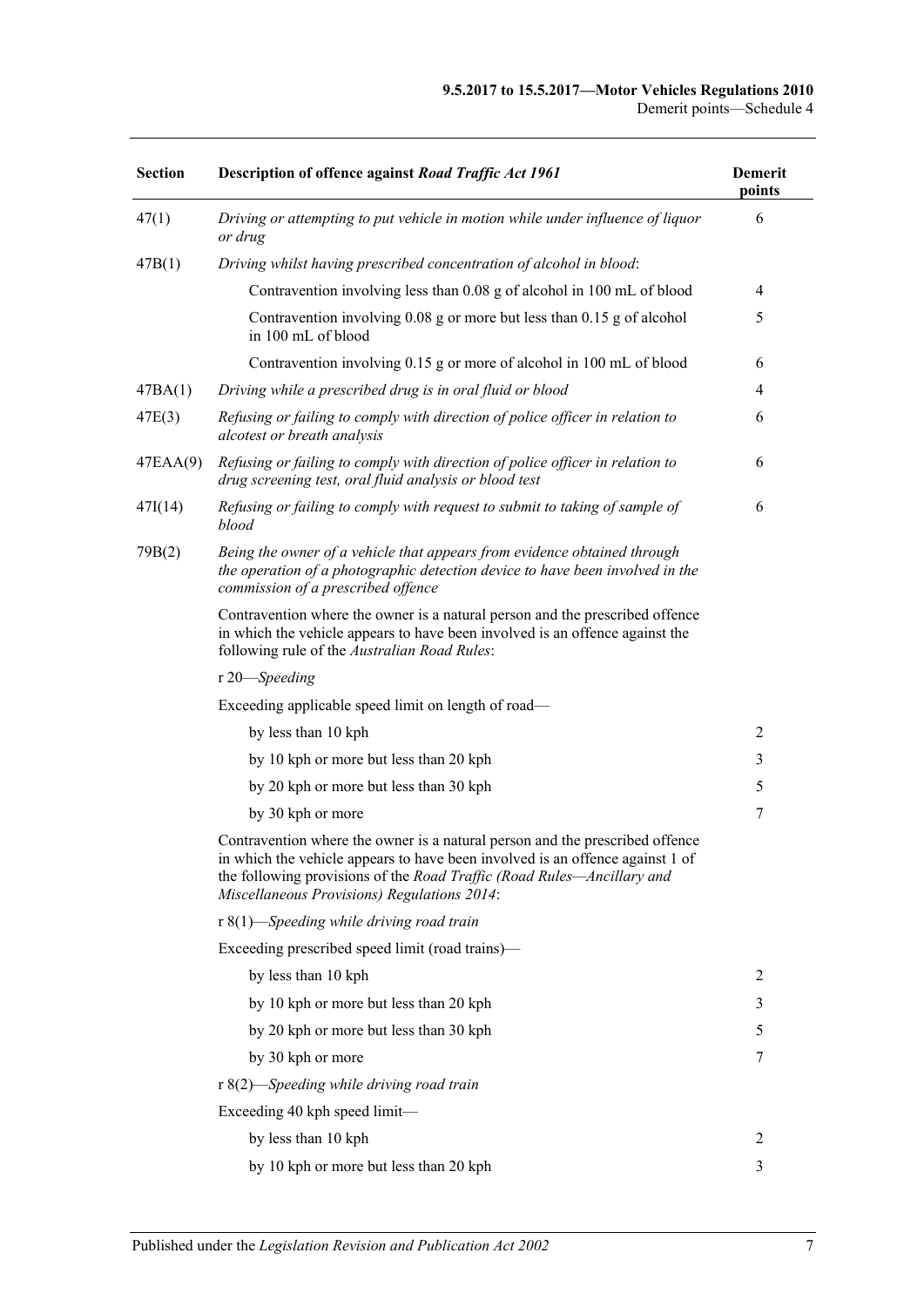| <b>Section</b> |              | Description of offence against Road Traffic Act 1961                                                                  | <b>Demerit</b><br>points |
|----------------|--------------|-----------------------------------------------------------------------------------------------------------------------|--------------------------|
|                |              | by 20 kph or more but less than 30 kph                                                                                | 5                        |
|                |              | by 30 kph or more                                                                                                     | 7                        |
| 91(3)          |              | Person subject to direction or request of authorised person failing to comply<br>or giving false information          | 3                        |
| 164A(1)        |              | Contravening or failing to comply with provision of Act                                                               |                          |
|                |              | Contravention of or failure to comply with-                                                                           |                          |
|                | s 82(1)      | Speeding while passing school bus                                                                                     |                          |
|                |              | Exceeding the speed limit while passing school bus—                                                                   |                          |
|                |              | by less than 10 kph                                                                                                   | $\overline{2}$           |
|                |              | by 10 kph or more but less than 20 kph                                                                                | 3                        |
|                |              | by 20 kph or more but less than 30 kph                                                                                | 5                        |
|                |              | by 30 kph or more                                                                                                     | 7                        |
|                | s $83(1)(a)$ | Speeding in emergency service speed zone                                                                              |                          |
|                |              | Exceeding 25 kph in an emergency service speed zone—                                                                  |                          |
|                |              | by less than 10 kph                                                                                                   | $\overline{2}$           |
|                |              | by 10 kph or more but less than 20 kph                                                                                | 3                        |
|                |              | by 20 kph or more but less than 30 kph                                                                                | 5                        |
|                |              | by 30 kph or more                                                                                                     | 7                        |
|                |              | s $83(1)(b)$ Speeding in emergency service speed zone                                                                 |                          |
|                |              | Exceeding lesser speed required to avoid endangering any person<br>while driving through emergency service speed zone | 3                        |
|                | s 110        | Failing to keep whole of vehicle on sealed surface when driving<br>on sealed road                                     | 3                        |
|                | s 145(6)     | Contravention of terms of defect notice                                                                               |                          |
|                |              | Contravention comprising driving contrary to terms of defect<br>notice                                                | 3                        |

## **5—Offences against** *Australian Road Rules*

| Rule   | <b>Description of offence against Australian Road Rules</b>                                            | <b>Demerit</b><br>points |
|--------|--------------------------------------------------------------------------------------------------------|--------------------------|
| 20     | <i>Speeding</i>                                                                                        |                          |
|        | Exceeding applicable speed limit on length of road—                                                    |                          |
|        | by less than 10 kph                                                                                    | 2                        |
|        | by 10 kph or more but less than 20 kph                                                                 | 3                        |
|        | by 20 kph or more but less than 30 kph                                                                 | 5                        |
|        | by 30 kph or more                                                                                      | 7                        |
| 28(1A) | Failing to use slip lane when starting left turn on multi-lane road                                    | 2                        |
| 28(2A) | Bicycle rider starting left turn on multi-lane road from incorrect position in<br>bicycle storage area | 2                        |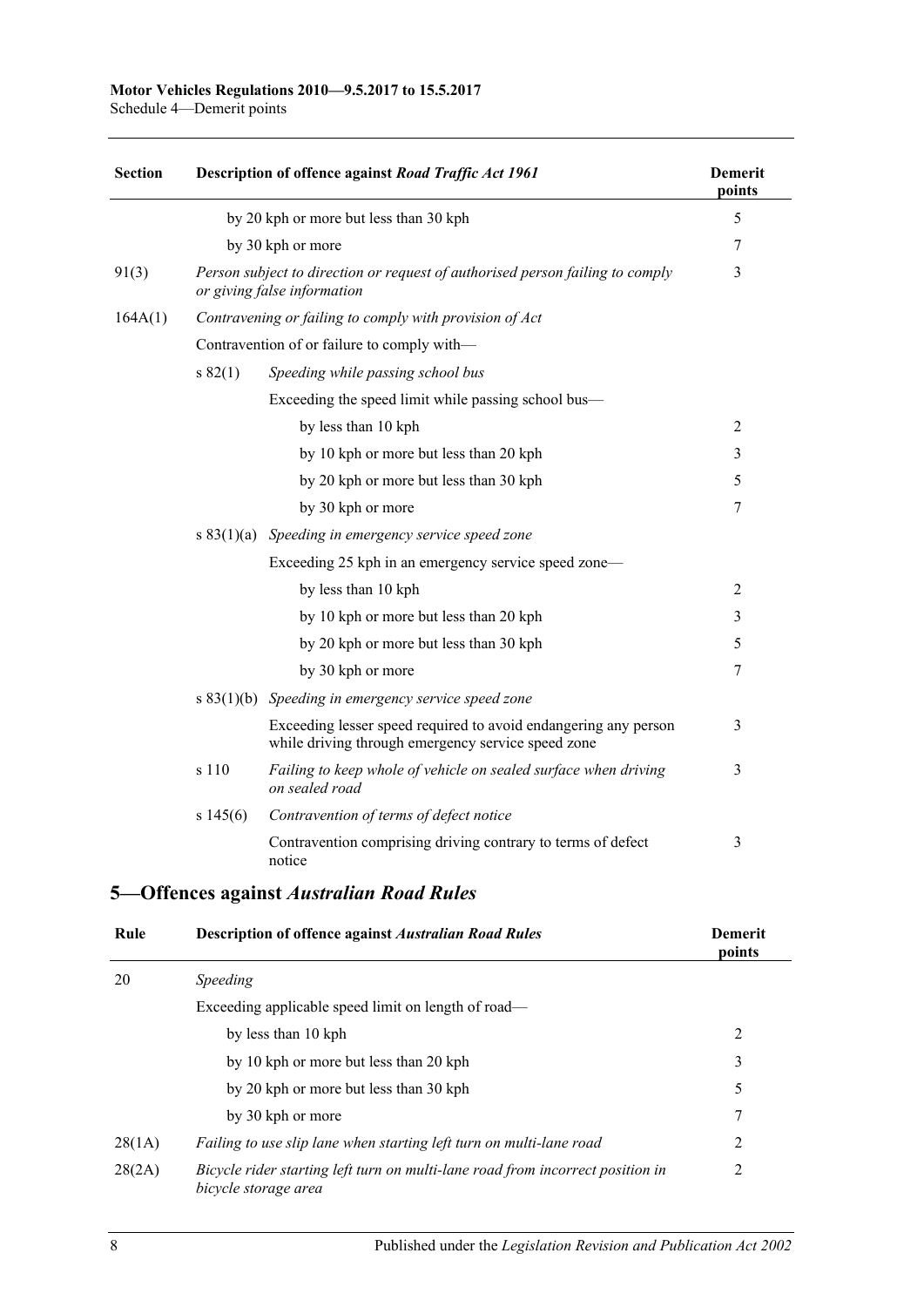| Rule    | <b>Description of offence against Australian Road Rules</b>                                                                        | <b>Demerit</b><br>points |
|---------|------------------------------------------------------------------------------------------------------------------------------------|--------------------------|
| 32(2A)  | Bicycle rider starting right turn on multi-lane road from incorrect position in<br>bicycle storage area                            | $\overline{2}$           |
| 46(4)   | Failing to stop giving left change of direction signal after turning left                                                          | 2                        |
| 48(4)   | Failing to stop giving right change of direction signal after turning right                                                        | 2                        |
| 51      | Using direction indicator lights when not permitted                                                                                | $\overline{2}$           |
| 57(3)   | Failing to leave intersection showing yellow traffic light or arrow                                                                | 3                        |
| 60A(1)  | Proceeding through bicycle storage area before red traffic light                                                                   | 3                        |
| 60A(2)  | Proceeding through bicycle storage area before red traffic arrow                                                                   | 3                        |
| 61(5)   | Failing to leave intersection when traffic lights or arrows change to yellow or<br>red                                             | 3                        |
| 92(1)   | Failing to drive in direction indicated by traffic lane arrows                                                                     | 3                        |
| 95(1)   | Driving in emergency stopping lane                                                                                                 | 3                        |
| 96(1)   | Stopping on area of road marked with keep clear marking                                                                            | 3                        |
| 97(1)   | Driving on length of road where "road access" sign applies                                                                         | 3                        |
| 98(1)   | Driving in wrong direction on length of road where "one-way" sign applies                                                          | 3                        |
| 99(1)   | Failing to drive to left of "keep left" sign                                                                                       | 3                        |
| 99(2)   | Failing to drive to right of "keep right" sign                                                                                     | 3                        |
| 100     | Driving past "no entry" sign                                                                                                       | 3                        |
| 101A(1) | Driving on safety ramp or arrester bed                                                                                             | 3                        |
| 102(1)  | Driving past "clearance" or "low clearance" sign                                                                                   | 3                        |
| 103(1)  | Driving past "bridge load limit (gross mass)" or "gross load limit"<br>sign—vehicle exceeding gross mass indicated by sign         | 3                        |
| 103(2)  | Driving past "bridge load limit (mass per axle group)" sign—vehicle axle<br>group carrying mass exceeding mass indicated by sign   | 3                        |
| 104(1)  | Driving past "no trucks" sign—vehicle GVM exceeding permitted mass                                                                 | 3                        |
| 104(2)  | Driving truck past "no trucks" sign-vehicle or combination exceeding<br>permitted length                                           | 3                        |
| 104(3)  | Driving truck past "no trucks" sign where no mass or length indicated                                                              | 3                        |
| 105     | Failing to enter area indicated by "trucks must enter" sign                                                                        | 3                        |
| 106(1)  | Driving bus past "no buses" sign—bus exceeding mass indicated by sign                                                              | 3                        |
| 106(2)  | Driving bus past "no buses" sign—bus exceeding length indicated by sign                                                            | 3                        |
| 106(3)  | Driving bus past "no buses sign" where no mass or length indicated                                                                 | 3                        |
| 107     | Failing to enter area indicated by "buses must enter" sign                                                                         | 3                        |
| 108(1)  | Failing to drive truck or bus in low gear on length of road where "trucks and<br>buses low gear" sign applies                      | 3                        |
| 111(1)  | Failing to enter roundabout from multi-lane road or road with 2 or more<br>lines of traffic travelling in same direction correctly | 3                        |
| 116     | Failing to obey traffic lane arrows when driving in or leaving roundabout                                                          | 3                        |
| 118(2)  | Failing to stop left change of direction signal after leaving roundabout                                                           | 2                        |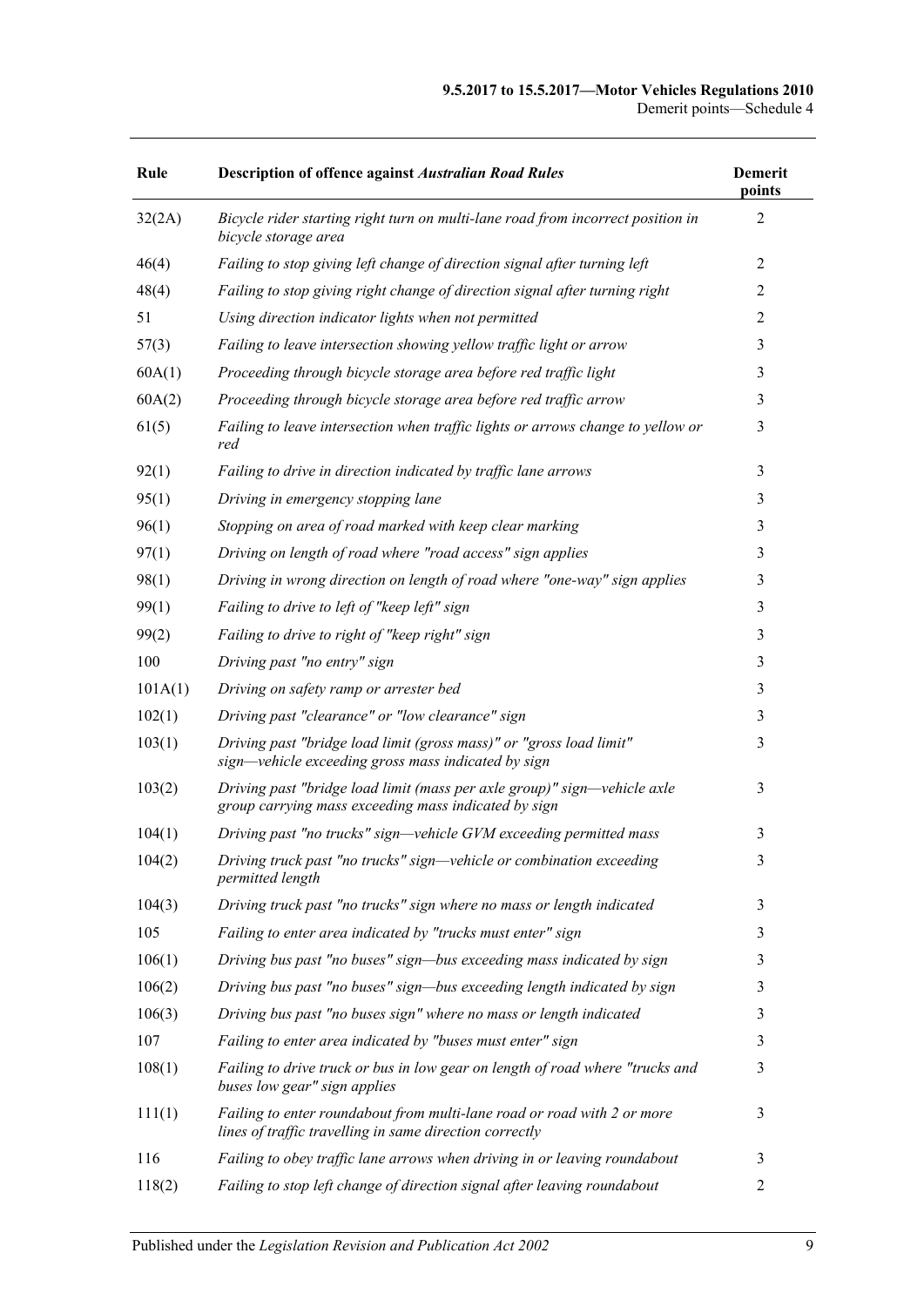## **Motor Vehicles Regulations 2010—9.5.2017 to 15.5.2017**

Schedule 4—Demerit points

| Rule    | <b>Description of offence against Australian Road Rules</b>                                                                                                | <b>Demerit</b><br>points |
|---------|------------------------------------------------------------------------------------------------------------------------------------------------------------|--------------------------|
| 119     | Failing to give way by rider of bicycle or animal to vehicle leaving<br>roundabout                                                                         | 3                        |
| 124     | Failing to leave level crossing as soon as safe to do so                                                                                                   | 3                        |
| 128     | Entering blocked intersection                                                                                                                              | 3                        |
| 128A(1) | Entering blocked crossing                                                                                                                                  | 3                        |
| 132(2A) | Making U-turn across certain dividing lines                                                                                                                | 3                        |
| 136     | Driving in wrong direction on one-way service road                                                                                                         | $\overline{2}$           |
| 141(2)  | Bicycle rider overtaking to left of vehicle turning left                                                                                                   | 2                        |
| 145     | Increasing speed while being overtaken                                                                                                                     | $\overline{2}$           |
| 146(1)  | Failing to drive within single marked lane                                                                                                                 | 3                        |
| 146(2)  | Failing to drive within single line of traffic                                                                                                             | 3                        |
| 148A    | Failing to give way when diverging left or right within marked lane                                                                                        | 3                        |
| 151(1)  | Riding motor bike or bicycle alongside more than 1 other rider on non<br>multi-lane road                                                                   | 3                        |
| 151(2)  | Riding motor bike or bicycle alongside more than 1 other rider in marked<br>lane                                                                           | 3                        |
| 151(4)  | Riding motor bike or bicycle more than 1.5 m from another rider                                                                                            | 3                        |
| 155A(1) | Driving in tramway                                                                                                                                         | 3                        |
| 247A(1) | Bicycle rider failing to enter bicycle storage area correctly at intersection<br>with red traffic light or arrow                                           | $\overline{2}$           |
| 247B(1) | Bicycle rider failing to give way when entering bicycle storage area                                                                                       | 3                        |
| 247B(2) | Bicycle rider in bicycle storage area on multi-lane road failing to give way to<br>motor vehicles in certain lanes when traffic lights are green or yellow | 3                        |
| 260(1)  | Bicycle rider crossing contrary to red bicycle crossing light                                                                                              | 3                        |
| 261(1)  | Bicycle rider crossing contrary to yellow bicycle crossing light                                                                                           | 3                        |
| 262(1)  | Bicycle rider proceeding when bicycle crossing lights change-failing to<br>cross in accordance with rule                                                   | 3                        |
| 265(1)  | Failing to wear approved seatbelt, and be seated, in accordance with<br>rule-passenger 16 years old, or older                                              | 3                        |
| 265(3)  | Failing to ensure passengers 16 years old or older are wearing approved<br>seatbelts, and are seated, in accordance with rule-                             |                          |
|         | failure in relation to 1 such passenger                                                                                                                    | 3                        |
|         | failure in relation to more than 1 such passenger                                                                                                          | 5                        |
| 266(1)  | Failing to ensure passengers under 16 years old are restrained and seated in<br>accordance with rule-                                                      |                          |
|         | driver who is a person referred to in section $98B(1)(a)(i)$ or (ii) of the<br>Motor Vehicles Act 1959                                                     | see clause 2             |
|         | all other drivers-                                                                                                                                         |                          |
|         | (a)<br>failure in relation to 1 such passenger                                                                                                             | 3                        |
|         | failure in relation to more than 1 such passenger<br>(b)                                                                                                   | 5                        |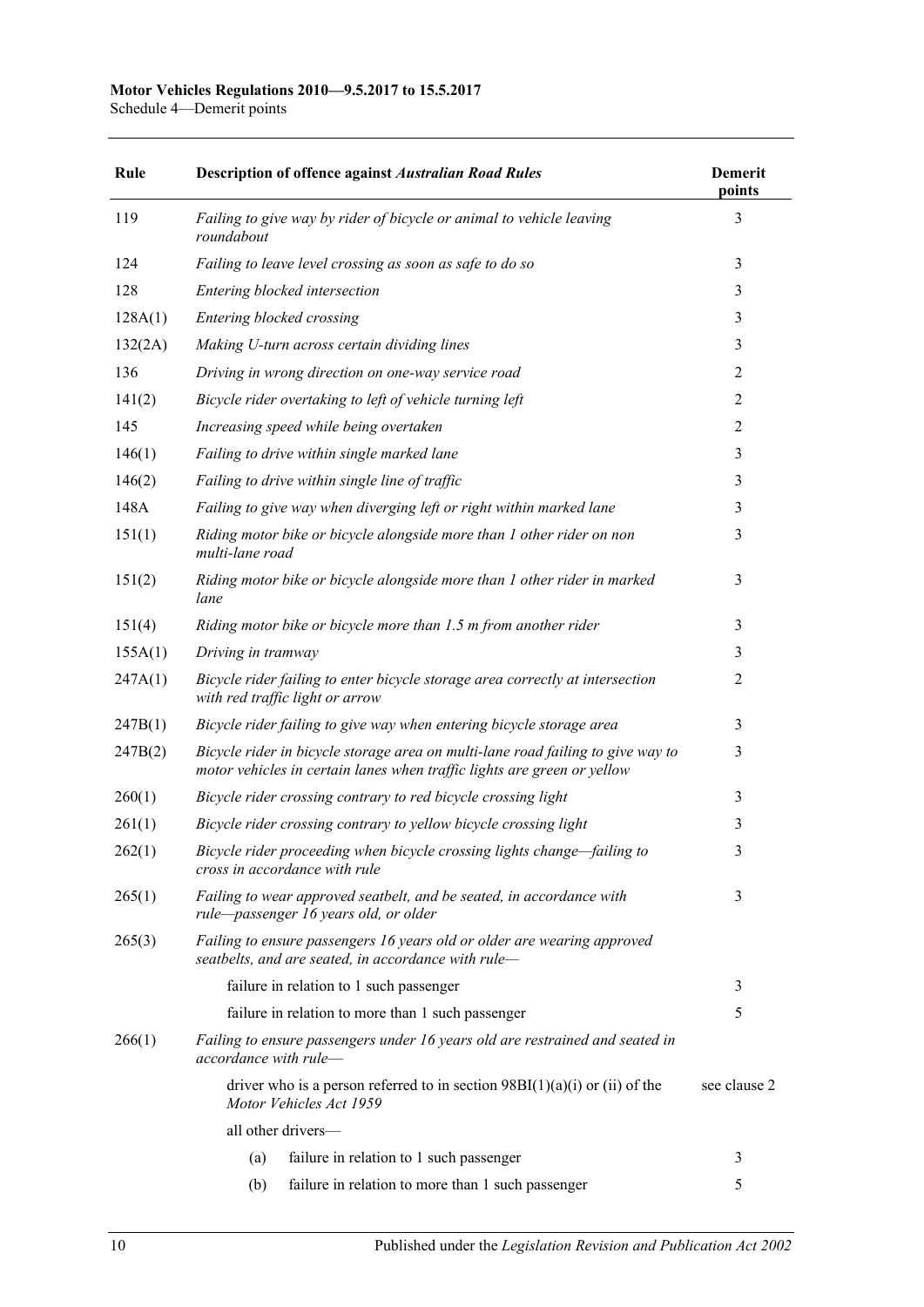#### **9.5.2017 to 15.5.2017—Motor Vehicles Regulations 2010** Demerit points—Schedule 4

| Rule    | <b>Description of offence against Australian Road Rules</b>                                                                                   | <b>Demerit</b><br>points |
|---------|-----------------------------------------------------------------------------------------------------------------------------------------------|--------------------------|
| 268(1)  | Travelling in or on part of motor vehicle not designed primarily for carriage<br>of passengers or goods                                       | 3                        |
| 268(2)  | Travelling in or on part of motor vehicle designed primarily for carriage of<br>goods unless enclosed and seatbelt fitted                     | 3                        |
| 268(3)  | Travelling in or on motor vehicle with part of body outside window or door                                                                    | 3                        |
| 268(4)  | Driving motor vehicle with part of passenger's body outside window or door                                                                    | 3                        |
| 268(4A) | Driving motor vehicle with passenger in or on part of vehicle not designed<br>primarily for carriage of passengers or goods                   | 3                        |
| 268(4B) | Driving motor vehicle with passenger in or on part of vehicle designed<br>primarily for carriage of goods unless enclosed and seatbelt fitted | 3                        |
| 269(3)  | Creating hazard by opening door of vehicle, leaving door open etc                                                                             | 3                        |
| 270(2)  | Passenger on motor bike failing to wear helmet                                                                                                | 3                        |
| 274     | Failing to stop for red T light-tram driver                                                                                                   | 3                        |
| 275     | Failing to stop for yellow T light-tram driver                                                                                                | 3                        |
| 277     | Proceeding after stopping for red or yellow T light-tram driver                                                                               | 3                        |
| 279(2)  | Proceeding when white T light or white traffic arrow no longer<br>showing-tram driver proceeding before entering intersection                 | 3                        |
| 279(3)  | Proceeding when white T light or white traffic arrow no longer<br>showing-tram driver failing to leave intersection                           | 3                        |
| 287(1)  | Driver involved in crash failing to give required particulars                                                                                 | 3                        |
| 288(1)  | Driving on path                                                                                                                               | 3                        |
| 289(1)  | Driving on nature strip                                                                                                                       | 3                        |
| 292     | Driving or towing vehicle carrying insecure or overhanging load                                                                               | 3                        |
| 298     | Driving motor vehicle towing trailer with person in trailer                                                                                   | 3                        |

### **6—Offences against** *Road Traffic (Road Rules—Ancillary and Miscellaneous Provisions) Regulations 2014*

|      | Regulation Description of offence against Road Traffic (Road Rules—Ancillary and<br><b>Miscellaneous Provisions) Regulations 2014</b> | <b>Demerit</b><br>points |
|------|---------------------------------------------------------------------------------------------------------------------------------------|--------------------------|
| 8(1) | Speeding while driving road train                                                                                                     |                          |
|      | Exceeding prescribed speed limit (road trains)—                                                                                       |                          |
|      | by less than 10 kph                                                                                                                   | 2                        |
|      | by 10 kph or more but less than 20 kph                                                                                                | 3                        |
|      | by 20 kph or more but less than 30 kph                                                                                                | 5                        |
|      | by 30 kph or more                                                                                                                     | 7                        |
| 8(2) | Speeding while driving road train                                                                                                     |                          |
|      | Exceeding 40 kph speed $limit$                                                                                                        |                          |
|      | by less than 10 kph                                                                                                                   | 2                        |
|      | by 10 kph or more but less than 20 kph                                                                                                | 3                        |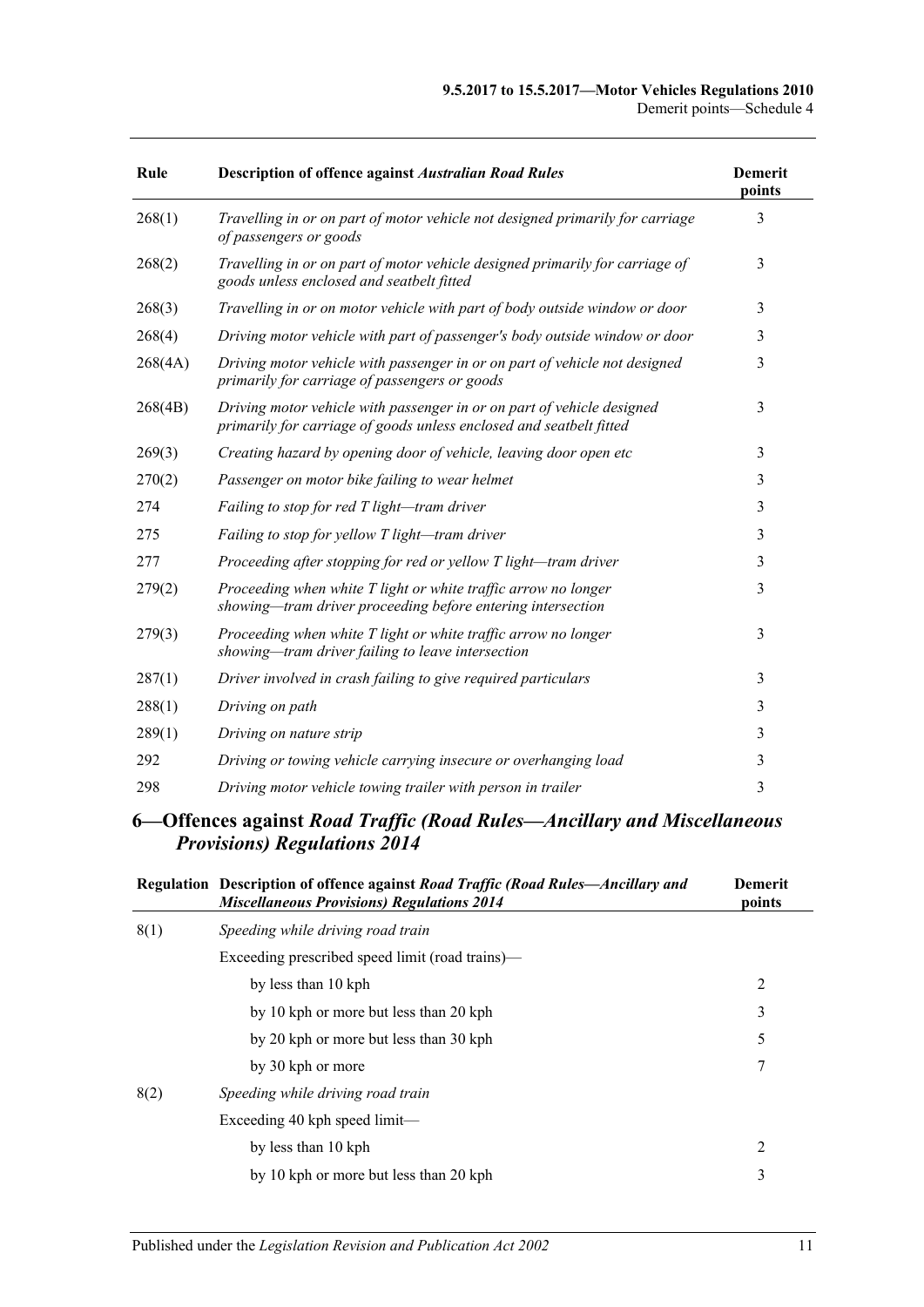|        | Regulation Description of offence against Road Traffic (Road Rules—Ancillary and<br><b>Miscellaneous Provisions) Regulations 2014</b> | Demerit<br>points |
|--------|---------------------------------------------------------------------------------------------------------------------------------------|-------------------|
|        | by 20 kph or more but less than 30 kph                                                                                                |                   |
|        | by 30 kph or more                                                                                                                     |                   |
| 11A(1) | Driver of motor vehicle failing to pass rider of bicycle at a sufficient distance<br>from the bicycle                                 |                   |
| 11C(2) | Rider of motor bike engaging in unlawful lane filtering                                                                               | 3                 |
| 44(1)  | Learner or P1 driver using mobile phone while driving vehicle                                                                         | 3                 |

## **7—Offences against** *Motor Vehicles Act 1959*

| <b>Section</b> | Description of offence against Motor Vehicles Act 1959                                                                                                                     | <b>Demerit</b><br>points |
|----------------|----------------------------------------------------------------------------------------------------------------------------------------------------------------------------|--------------------------|
| 75A(15)(a)     | Holder of learner's permit driving motor bike on road while no L plate<br>affixed to bike in accordance with regulations                                                   | 2                        |
| 75A(15)(b)     | Holder of learner's permit driving motor vehicle (other than motor bike)<br>on road while L plates not affixed to vehicle in accordance with<br>regulations                |                          |
|                | no L plates affixed to vehicle in accordance with regulations                                                                                                              | $\overline{2}$           |
| 75A(20)        | Holder of prescribed learner's permit driving motor bike between<br>midnight and 5.00 a.m. without carrying passenger acting as qualified<br>supervising driver            | 3                        |
| 81A(13)        | Holder of P1 or P2 licence under the age of 25 years driving high<br>powered vehicle                                                                                       | 3                        |
| 81A(15)(a)     | Holder of P1 licence driving motor bike on road while no P plate affixed<br>to bike in accordance with regulations                                                         | 2                        |
| 81A(15)(b)     | Holder of P1 licence driving motor vehicle (other than motor bike) on<br>road while P plates not affixed to vehicle in accordance with regulations                         |                          |
|                | no P plates affixed to vehicle in accordance with regulations                                                                                                              | 2                        |
| 81A(16)        | Holder of P1 licence under the age of 25 years driving between midnight<br>and $5.00$ a.m. without being accompanied by a person acting as qualified<br>supervising driver | 3                        |
| 81A(18)        | Holder of P1 licence under the age of 25 years driving with 2 or more<br>peer passengers in the vehicle without carrying person acting as qualified<br>supervising driver  | 3                        |
| ⌒ იი           | $\overline{1}$<br>$\blacksquare$<br>$\mathbf{r}$<br>$\sqrt{N}$ $\sqrt{N}$ $\sqrt{N}$ $\sqrt{N}$                                                                            |                          |

### **8—Offences against** *Heavy Vehicle National Law (South Australia)*

| <b>Section</b> | <b>Description of offence against Heavy Vehicle National Law (South</b><br><i>Australia</i> ) | Demerit<br>points |
|----------------|-----------------------------------------------------------------------------------------------|-------------------|
| 529            | Using heavy vehicle in contravention of a vehicle defect notice                               |                   |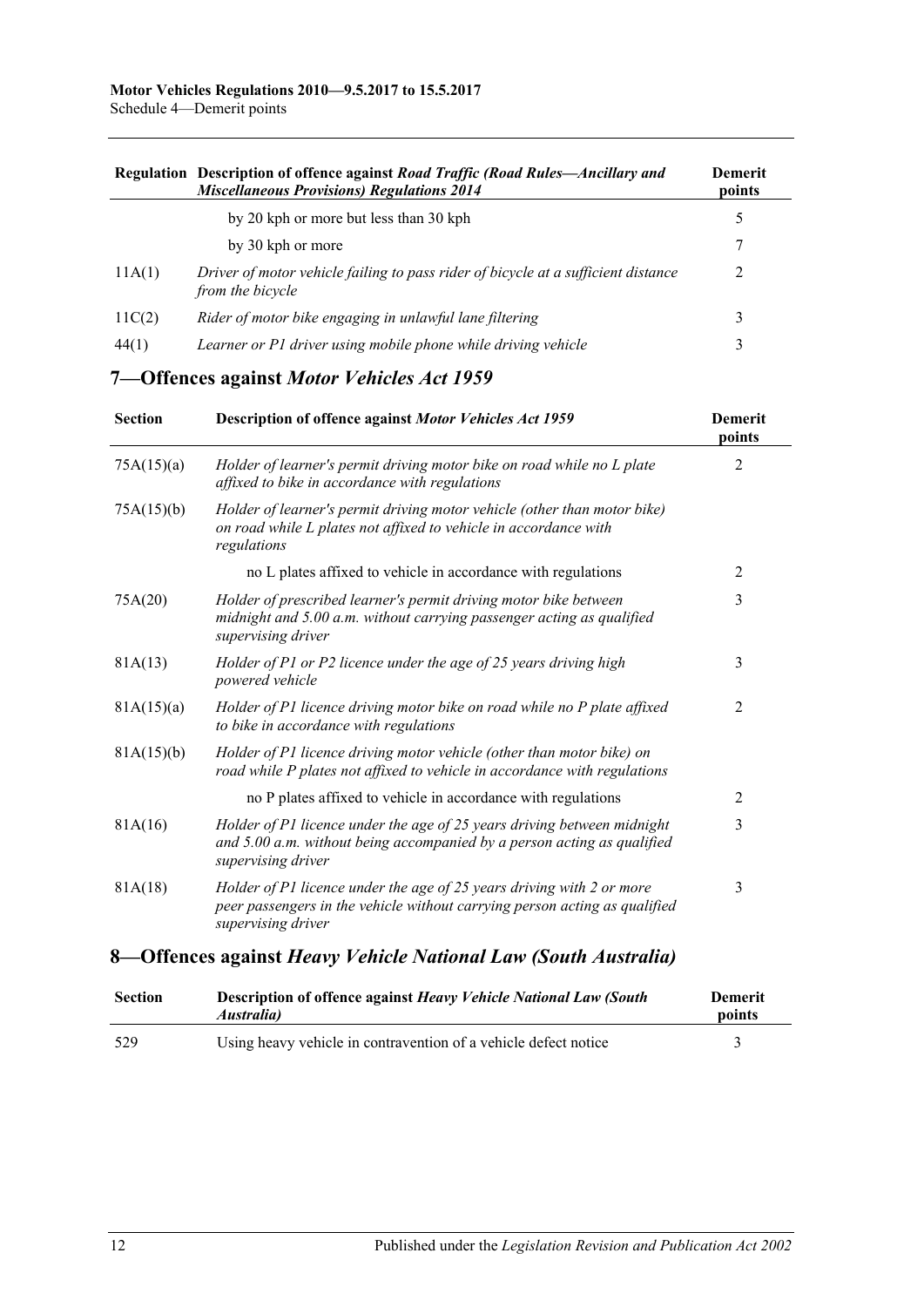## **Schedule 5—Expiation fees**

## **1—Offences against** *Motor Vehicles Act 1959*

| <b>Section</b> | Description of offence against Motor Vehicles Act 1959                                                                                                                                                                                          | Fee   |
|----------------|-------------------------------------------------------------------------------------------------------------------------------------------------------------------------------------------------------------------------------------------------|-------|
| 9(1)           | Driving unregistered motor vehicle on road or causing<br>unregistered motor vehicle to stand on road                                                                                                                                            | \$358 |
| 9(3)           | Being owner of unregistered motor vehicle driven or found<br>standing on road                                                                                                                                                                   | \$358 |
| 16(9)          | Driving motor vehicle without carrying permit under section 16<br>of Act                                                                                                                                                                        | \$131 |
| 16(11)         | Contravening condition of permit under section 16 of Act                                                                                                                                                                                        | \$110 |
| 43A(3)         | Causing or permitting unregistered heavy vehicle to be driven<br>on road                                                                                                                                                                        | \$358 |
| 43A(7)         | Failing to carry temporary configuration certificate in vehicle or<br>to produce it for inspection by police officer or authorised<br>officer                                                                                                   | \$53  |
| 47(1)          | Driving, or causing to stand, motor vehicle not bearing number<br>plates                                                                                                                                                                        | \$662 |
| 47(1a)         | Being registered owner or registered operator of motor vehicle<br>driven, or caused to stand, in contravention of section $47(1)$ of<br>Act                                                                                                     | \$662 |
| 47A(7)         | Driving motor vehicle to which is attached number plates in<br>respect of which a declaration under section $47A(2)$ of Act has<br>been made without relevant agreement under section $47A(4)$                                                  | \$662 |
| 47B(2)         | Selling or supplying number plates without approval of Minister                                                                                                                                                                                 | \$662 |
| 47C(3)         | Failing to comply with direction of Registrar under<br>section $47C(2)$ of Act to return number plates                                                                                                                                          | \$300 |
| 47D(1)(a)      | Driving, or causing to stand, motor vehicle to which is attached<br>number plate bearing number other than number allotted to<br>vehicle                                                                                                        | \$662 |
| 47D(1)(b)      | Driving, or causing to stand, motor vehicle to which is attached<br>number plate altered, defaced, mutilated or added to                                                                                                                        | \$662 |
| 47D(1)(c)      | Driving, or causing to stand, motor vehicle to which is attached<br>colourable imitation of number plate                                                                                                                                        | \$662 |
| 47D(1)(d)      | Without lawful excuse, having in possession number plate or<br>article resembling number plate                                                                                                                                                  | \$662 |
| 47D(2)         | Being registered owner or registered operator of motor vehicle<br>driven, or caused to stand, in contravention of<br>section $47D(1)(a)$ , (b) or (c) of Act                                                                                    | \$662 |
| 48(3)          | Driving, or causing to stand, registered heavy vehicle not<br>carrying registration label (or amended registration label)<br>issued for vehicle or carrying registration label not in<br>conformity with section 48 of Act or these regulations | \$131 |
| 48(3a)         | Being registered owner or registered operator of heavy vehicle<br>driven, or caused to stand, in contravention of section 48(3) of<br>Act                                                                                                       | \$131 |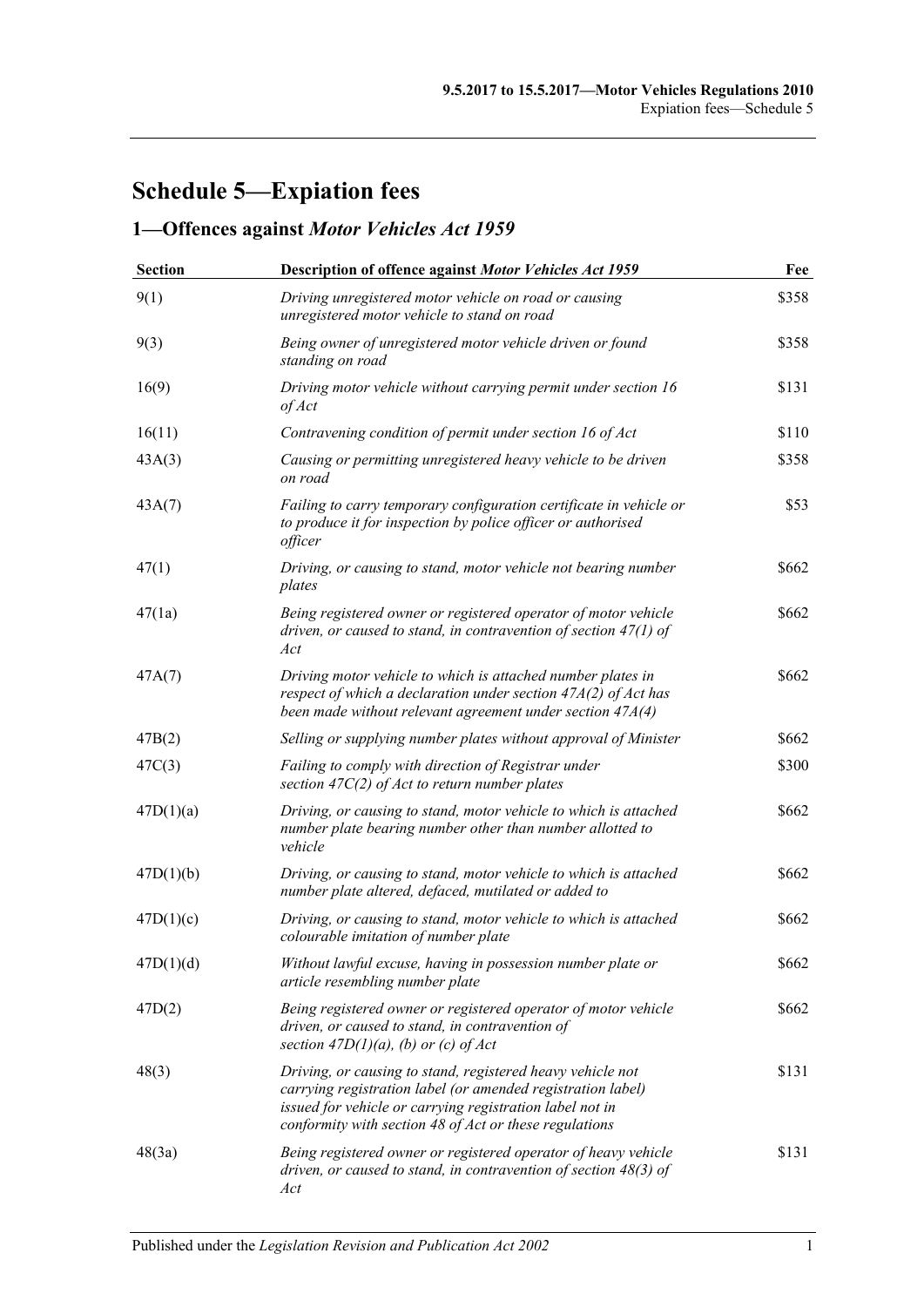Schedule 5—Expiation fees

| <b>Section</b> | <b>Description of offence against Motor Vehicles Act 1959</b>                                                                                                                                                                                              | Fee   |
|----------------|------------------------------------------------------------------------------------------------------------------------------------------------------------------------------------------------------------------------------------------------------------|-------|
| 53(1)(a)       | Driving, or causing to stand, motor vehicle on which is affixed<br>registration label, or in which is carried permit, no longer in<br>force or issued in respect of another vehicle                                                                        | \$127 |
| 53(1)(b)       | Driving, or causing to stand, motor vehicle on which is affixed<br>registration label, or in which is carried permit, that has been<br>altered, defaced, mutilated or added to                                                                             | \$127 |
| 53(1)(c)       | Driving, or causing to stand, motor vehicle on which is affixed<br>colourable imitation of registration label or in which is carried<br>colourable imitation of permit                                                                                     | \$127 |
| 53(1)(d)       | Without lawful excuse, having in possession registration label,<br>permit or article resembling registration label or permit                                                                                                                               | \$127 |
| 53(1a)         | Being registered owner or registered operator of motor vehicle<br>driven, or caused to stand, in contravention of<br>section $53(1)(a)$ , (b) or (c) of Act                                                                                                | \$127 |
| 56             | Failing to comply with requirements of section on transfer of<br>ownership of motor vehicle-                                                                                                                                                               |       |
|                | failing to lodge notice of transfer of ownership of motor<br>vehicle within 14 days after transfer in accordance with<br>section $56(b)(ii)$ where application for cancellation of<br>registration has not been made in accordance with<br>section $56(a)$ | \$250 |
| 66(2)          | If motor vehicle to which trade plates are affixed is driven other<br>than for a prescribed purpose stated in application for issue of<br>the plates, being driver or person to whom plates were issued                                                    | \$127 |
| 71B(2)         | Failure by person to whom replacement number plate, trade<br>plate or prescribed document or duplicate registration label<br>issued to return found or recovered original plate, document or<br>label to Registrar                                         | \$127 |
| 72A(2)         | Acting as qualified supervising driver while having prescribed<br>concentration of alcohol in blood or prescribed drug in oral<br>fluid or blood                                                                                                           | \$260 |
| 74(1)          | Driving motor vehicle without currently holding appropriate<br>licence or learner's permit                                                                                                                                                                 | \$454 |
| 75A(14)        | Contravening condition of learner's permit                                                                                                                                                                                                                 | \$341 |
| 75A(15)(a)     | Holder of learner's permit driving motor bike on road while no<br>L plate affixed to bike in accordance with regulations                                                                                                                                   | \$341 |
| 75A(15)(b)     | Holder of learner's permit driving motor vehicle (other than<br>motor bike) on road while L plates not affixed to vehicle in<br>accordance with regulations-                                                                                               |       |
|                | only 1 L plate affixed to vehicle in accordance with<br>regulations                                                                                                                                                                                        | \$199 |
|                | no L plates affixed to vehicle in accordance with<br>regulations                                                                                                                                                                                           | \$341 |
| 75A(20)        | Holder of prescribed learner's permit driving motor bike<br>between midnight and 5.00 a.m. without carrying passenger<br>acting as qualified supervising driver                                                                                            | \$341 |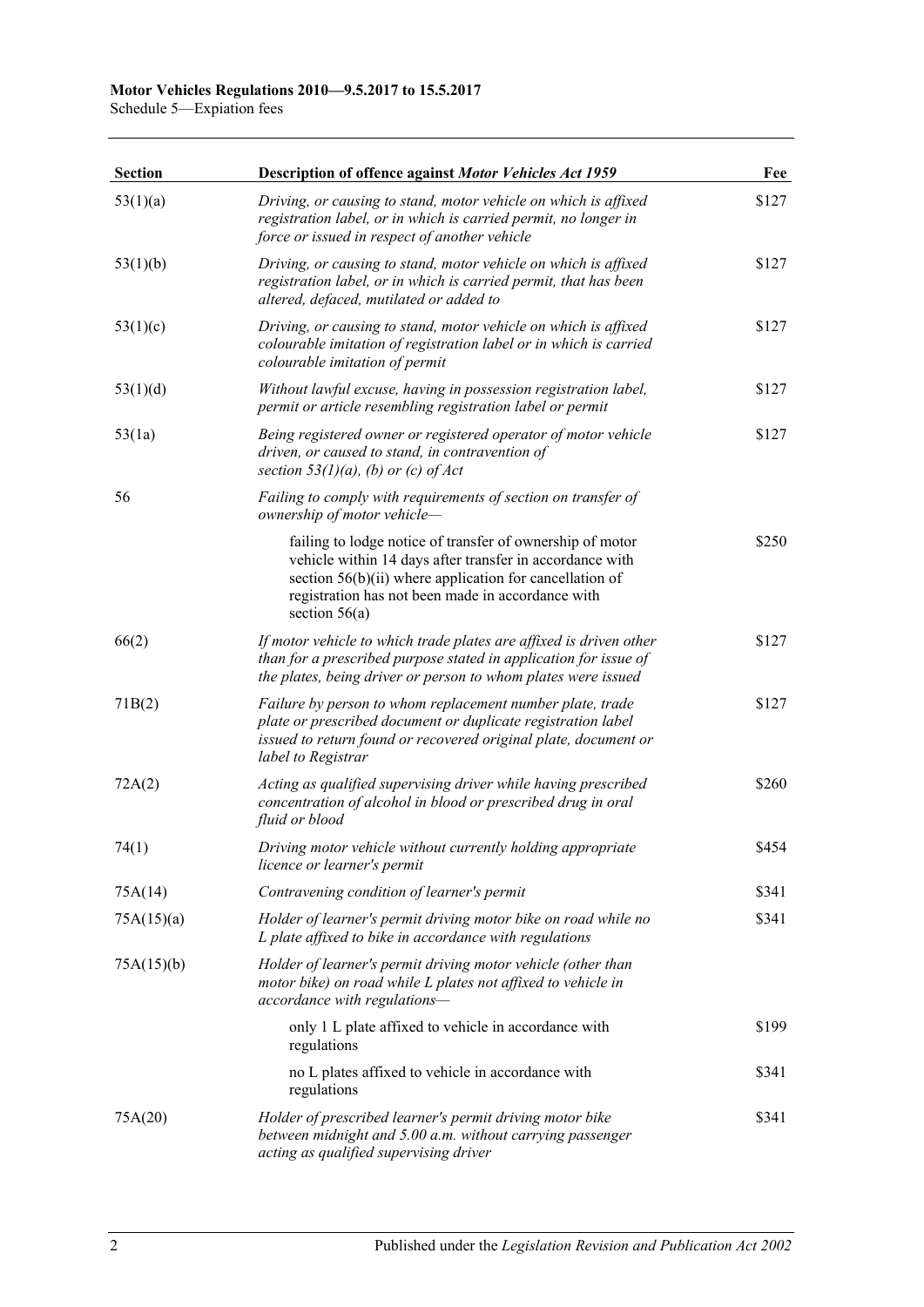| <b>Section</b> | Description of offence against Motor Vehicles Act 1959                                                                                                                                  | Fee   |
|----------------|-----------------------------------------------------------------------------------------------------------------------------------------------------------------------------------------|-------|
| 81(4)          | Contravening condition endorsed on licence or permit under<br>section 81 of Act                                                                                                         | \$350 |
| 81A(9)         | Contravening condition of provisional licence                                                                                                                                           | \$341 |
| 81A(13)        | Holder of P1 or P2 licence under the age of 25 years driving<br>high powered vehicle                                                                                                    | \$341 |
| 81A(15)(a)     | Holder of P1 licence driving motor bike on road while no<br>P plate affixed to bike in accordance with regulations                                                                      | \$341 |
| 81A(15)(b)     | Holder of P1 licence driving motor vehicle (other than motor<br>bike) on road while P plates not affixed to vehicle in accordance<br>with regulations-                                  |       |
|                | only 1 P plate affixed to vehicle in accordance with<br>regulations                                                                                                                     | \$199 |
|                | no P plates affixed to vehicle in accordance with<br>regulations                                                                                                                        | \$341 |
| 81A(16)        | Holder of P1 licence under the age of 25 years driving between<br>midnight and 5.00 a.m. without being accompanied by a person<br>acting as qualified supervising driver                | \$341 |
| 81A(18)        | Holder of P1 licence under the age of 25 years driving with 2 or<br>more peer passengers in the vehicle without carrying person<br>acting as qualified supervising driver               | \$341 |
| 81AB(5)        | Contravening condition of probationary licence                                                                                                                                          | \$350 |
| 81B(3)         | Failing to comply with requirement made by Registrar                                                                                                                                    |       |
|                | failure to attend lecture                                                                                                                                                               | \$112 |
| 96(1)          | Failing to produce licence or learner's permit on request of<br>police officer                                                                                                          | \$187 |
| 97A(3)         | Failing to carry or produce licence while driving under<br>section 97A of Act                                                                                                           | \$187 |
| 98AAA(1)       | Failing to carry or produce licence while driving heavy vehicle                                                                                                                         | \$187 |
| 98AAB          | Failing to carry or produce probationary licence, provisional<br>licence or learner's permit while driving                                                                              | \$187 |
| 102(1)         | Driving uninsured motor vehicle on road or causing uninsured<br>motor vehicle to stand on road                                                                                          | \$662 |
| 102(2)         | Being owner of uninsured motor vehicle driven or found<br>standing on road                                                                                                              | \$662 |
| 136(1)         | Failing to notify Registrar of change of name or residence of<br>natural person who is registered owner or registered operator of<br>motor vehicle or holds licence or learner's permit | \$184 |
| 136(2)         | Failing to notify Registrar of change of name or principal place<br>of business of natural person who holds trade plates                                                                | \$184 |
| 136(2a)        | Failing to notify Registrar of change of principal place of<br>business of body corporate that is registered owner or registered<br>operator of motor vehicle or holds trade plates     | \$184 |
| 136(2b)        | Failing to notify Registrar of change of garage address of motor<br>vehicle                                                                                                             | \$184 |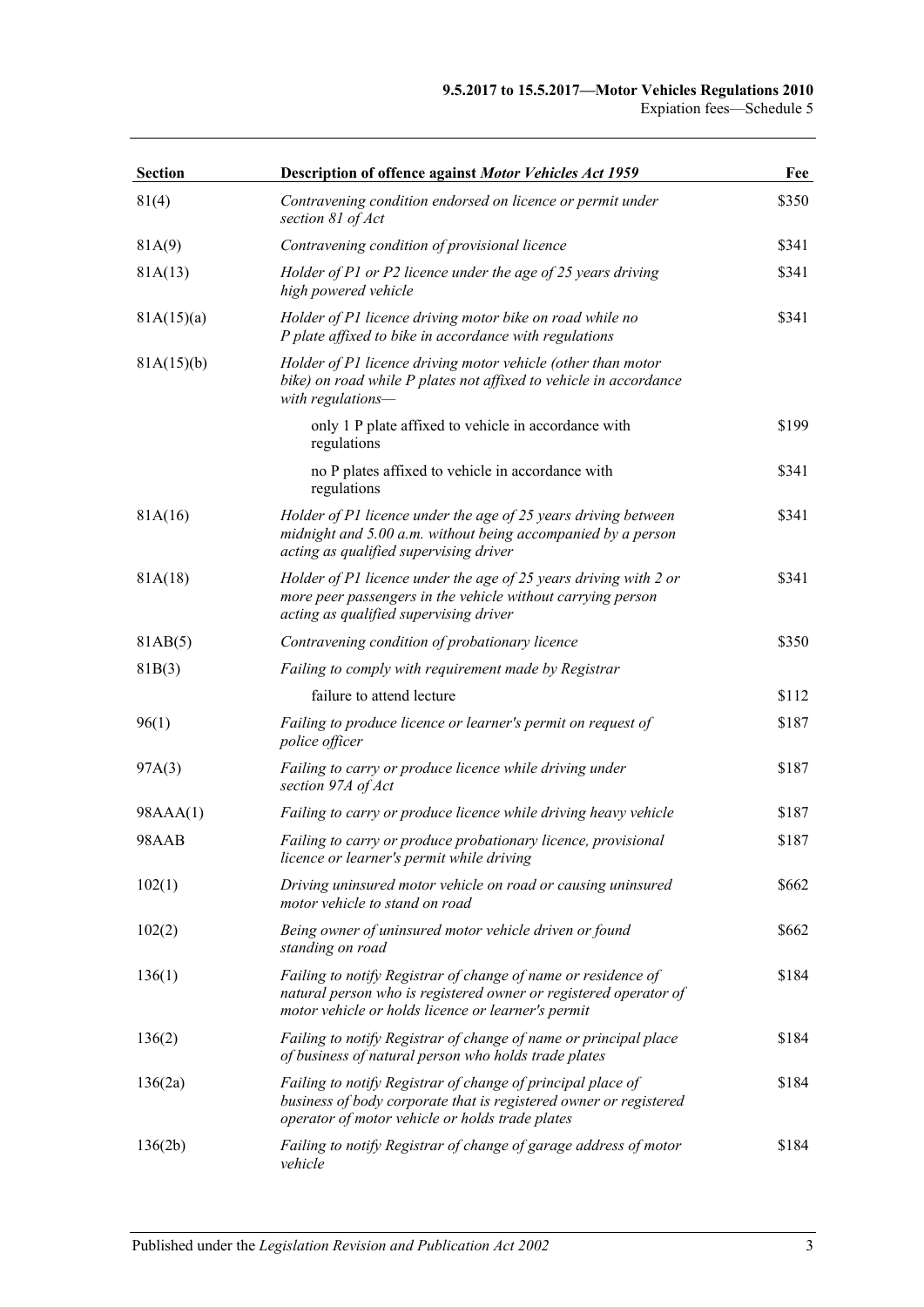| <b>Section</b> | Description of offence against Motor Vehicles Act 1959                                                      | Fee                                                         |
|----------------|-------------------------------------------------------------------------------------------------------------|-------------------------------------------------------------|
| 136(2c)        | Failing to notify Registrar of change of registered operator of<br>motor vehicle                            | \$184                                                       |
| 136(2d)        | Failing to notify Registrar of change of postal address                                                     | \$184                                                       |
| 143(1)         | Causing or permitting another person to do or omit to do<br>anything in contravention of Act or regulations |                                                             |
|                | causing or permitting commission of expiable offence                                                        | the expiation fee<br>prescribed for the<br>expiable offence |

## **2—Offences against these regulations**

| Regulation | Description of offence against these regulations                                                                            | Fee   |
|------------|-----------------------------------------------------------------------------------------------------------------------------|-------|
| 36(1)      | Driving motor vehicle on road while number plate or trade plate<br>obscured or distorted by device or substance             | \$454 |
| 36(4)      | Driving motor vehicle on road while number plate on bike rack<br>obscured or distorted by device or substance               | \$454 |
| 55E        | Failing to carry or produce certificate of exemption while<br>driving a high powered vehicle                                | \$204 |
| 74(7)      | Contravening or failing to comply with requirements of<br>regulation concerning written-off vehicle notices or notification |       |
|            | alleged offence not committed in the course of a trade or<br>business                                                       | \$303 |
| 75(1)      | Driving written-off vehicle to or from place other than place<br>specified in regulation                                    |       |
|            | alleged offence not committed in the course of a trade or<br>business                                                       | \$303 |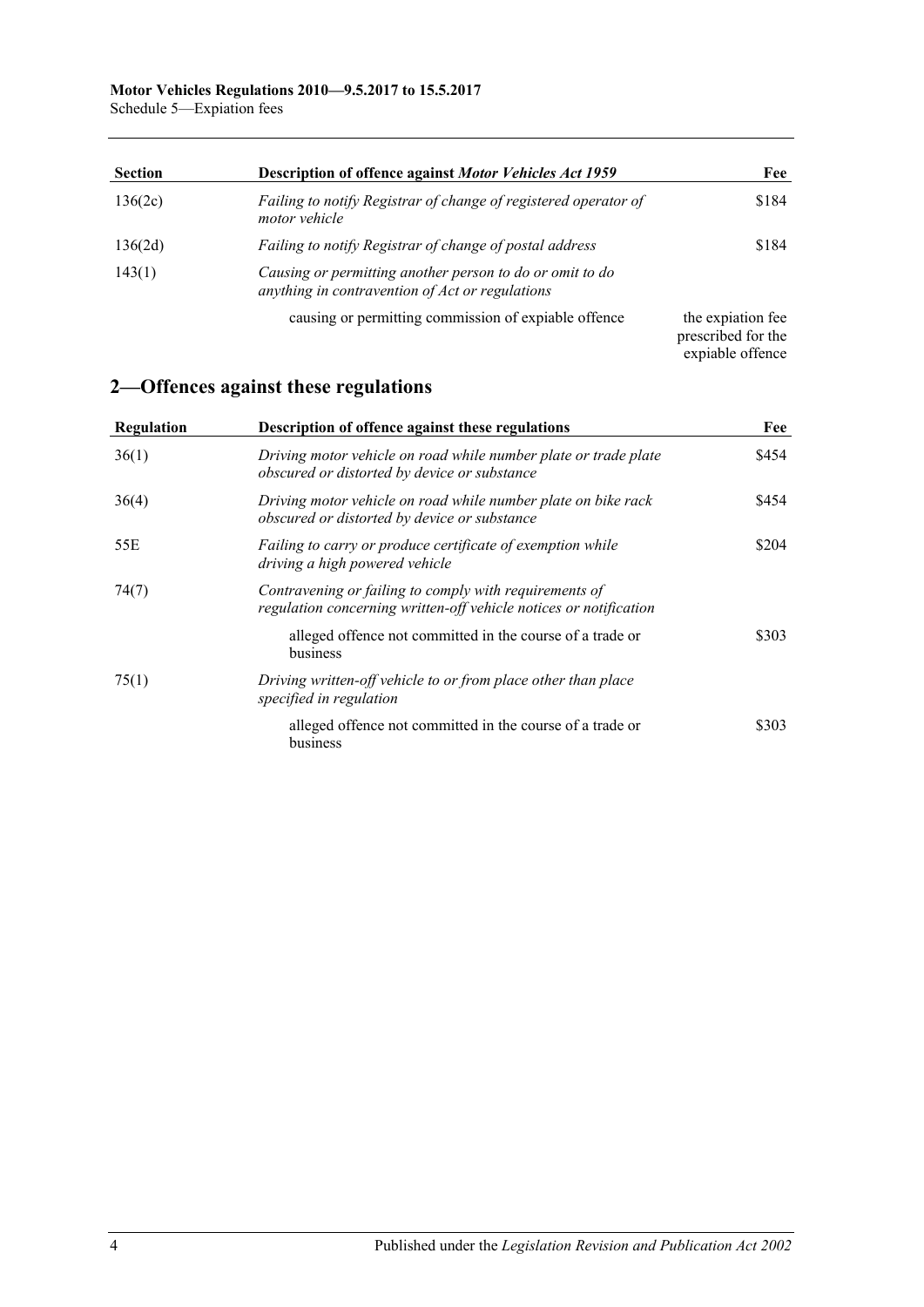# **Schedule 6—Transitional provisions Part 2—Transitional provisions**

### **2—Transitional provision relating to licence classifications**

(1) A licence in force immediately before 1 November 1998 that is endorsed with 1 or more of the classifications set out in column 1 of the table below will be taken for all purposes to be a licence endorsed with the corresponding classification or classifications appearing opposite in column 2.

| 1-Old classification       | 2-Corresponding new classification |  |
|----------------------------|------------------------------------|--|
| CAR                        | $\mathbf C$                        |  |
| $\mathop{\rm LT}\nolimits$ | MR                                 |  |
| HT                         | HR                                 |  |
| $\rm LA$                   | HC                                 |  |
| ${\rm HA}$                 | $\rm HC$                           |  |
| $\mathbf{DA}$              | $\rm MC$                           |  |
| RT                         | $\rm MC$                           |  |
| <b>BIKE-DATE</b>           | <b>R-DATE</b>                      |  |
| <b>BIKE</b>                | $\mathbf R$                        |  |
| $\rm SB$                   | LR                                 |  |
| $\rm LB$                   | MR                                 |  |
| $\rm HB$                   | HR                                 |  |
| AB                         | HR                                 |  |

- <span id="page-104-0"></span>(2) The Registrar is required to remove each endorsement on a licence in force immediately before 1 November 1998 relating to any of the classifications set out in column 1 of the table above and to substitute, in each case, the appropriate endorsement relating to the corresponding new classification as set out in column 2 of that table.
- (3) The Registrar may comply with the obligation imposed by [subclause](#page-104-0) (2) over such period of time as the Registrar considers practicable.

### **3—Transitional provision relating to licence conditions**

(1) A licence or learner's permit in force immediately before 1 November 1998 that is endorsed with 1 or more of the conditions set out in column 1 of the table below will be taken for all purposes to be a licence or learner's permit endorsed with the corresponding condition or conditions appearing opposite in column 2.

| 1—Old condition | 2—Corresponding new condition |
|-----------------|-------------------------------|
| B               | A                             |
| C               |                               |
| F               |                               |
| G               |                               |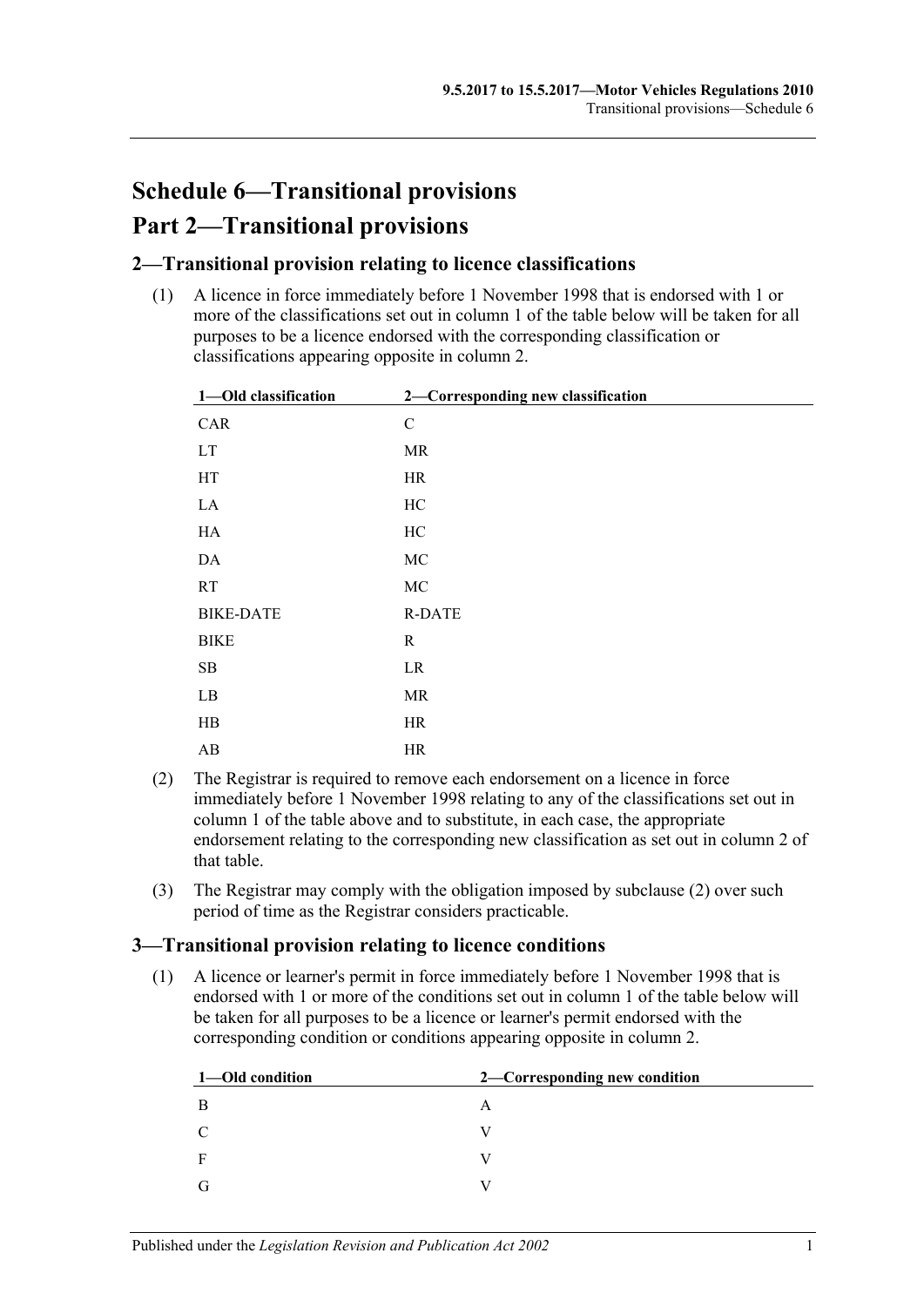| 1-Old condition | 2-Corresponding new condition |
|-----------------|-------------------------------|
| K               | V                             |
| M               | X                             |
| $\mathbf{P}$    | No new condition              |
| Q               | X                             |
| S               | S                             |
| T               | T                             |
| V               | T                             |
| W               | B                             |
| Z               | Y                             |

- <span id="page-105-0"></span>(2) The Registrar is required to remove each endorsement on a licence or learner's permit in force immediately before 1 November 1998 relating to any of the conditions set out in column 1 of the table above and to substitute, in each case, the appropriate endorsement relating to the corresponding new condition as set out in column 2 of that table.
- (3) The Registrar may comply with the obligation imposed by [subclause](#page-105-0) (2) over such period of time as the Registrar considers practicable.

### <span id="page-105-1"></span>**4—Transitional provisions relating to certain licences**

- (1) A person who, immediately before 14 November 2005, was the holder of a driver's licence endorsed with the classification R-DATE is authorised, while the holder of that licence, to drive—
	- (a) a motor bike or motor trike that has an engine capacity not exceeding 250 millilitres; or
	- (b) a motor bike or motor trike that—
		- (i) has an engine capacity not exceeding 660 millilitres and a power to weight ratio not exceeding 150 kilowatts per tonne; and
		- (ii) is of a kind approved from time to time by the Registrar by notice in the Gazette.
- (2) A person who, immediately before 14 November 2005, was the holder of a learner's permit endorsed with the letters "R-DATE" is authorised, while the holder of a driver's licence endorsed with the classification R-DATE, to drive a motor bike or motor trike of a kind referred to in [subclause](#page-105-1) (1).
- (3) A person who, immediately before 14 November 2005, was the holder of a driver's licence subject to a condition endorsed on the licence with the letter "E", is authorised, while the holder of that licence, to drive a motor bike or motor trike of a kind referred to in [subclause](#page-105-1) (1).
- (4) A person who, immediately before 14 November 2005, was the holder of a learner's permit endorsed with the letters "R-DATE", is authorised, while the holder of that permit, to drive a motor bike or motor trike of a kind referred to in [subclause](#page-105-1) (1).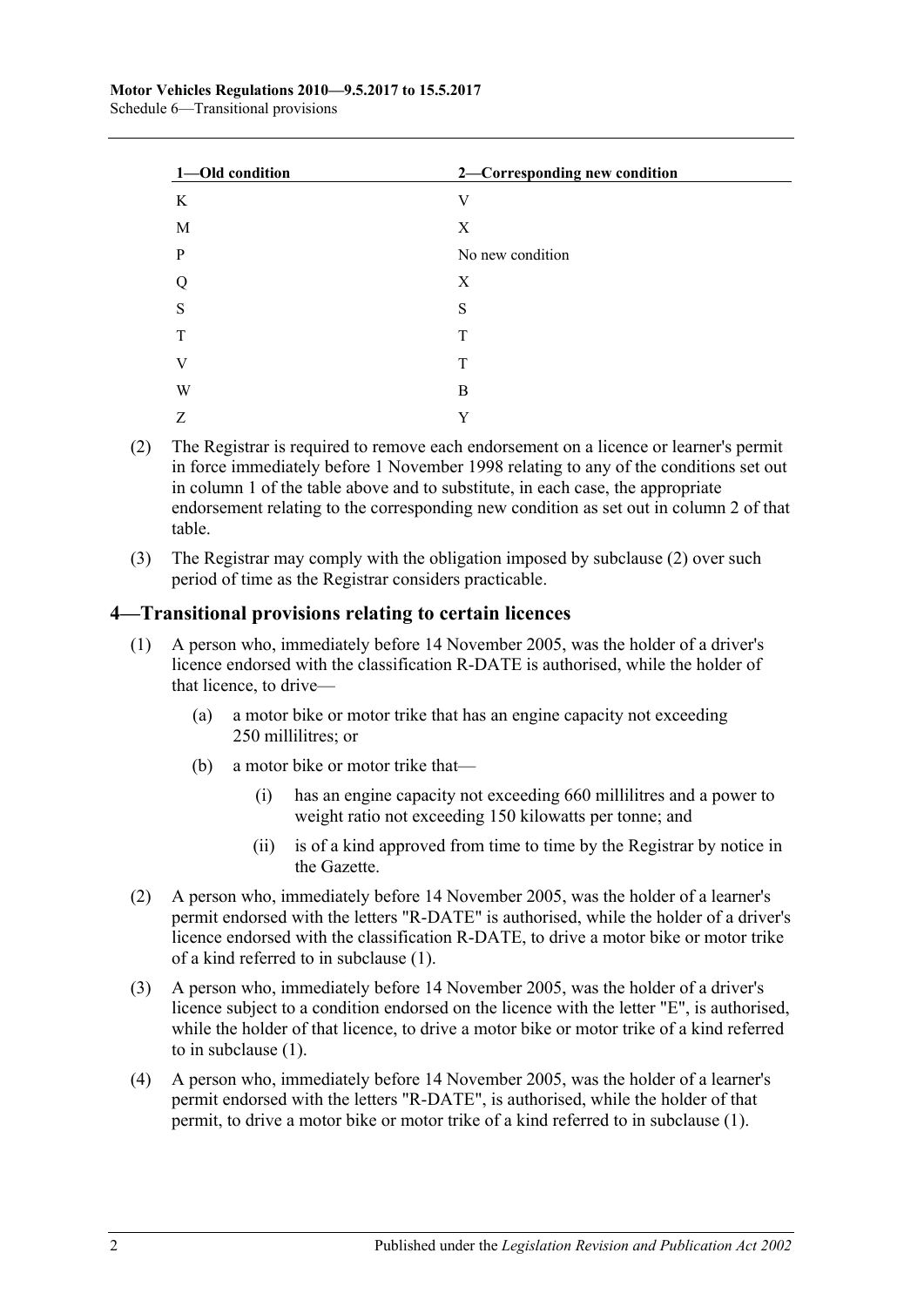## **Legislative history**

### **Notes**

• This version is comprised of the following:

| Part 1            | 15.12.2016 |
|-------------------|------------|
| Part <sub>2</sub> | 9.5.2017   |
| Part 4            | 15.12.2016 |
| Part 5            | 1.8.2013   |
| Part 6            | 10.2.2014  |
| Part 7            | 1.9.2012   |
| Part 8            | 28.5.2015  |
| Part 9            | 14.1.2016  |
| Schedule 1        | 15.3.2017  |
| Schedule 2        | 10.2.2014  |
| Schedule 3        | 10.6.2010  |
| Schedule 4        | 15.4.2017  |
| Schedule 5        | 1.7.2016   |
| Schedule 6        | 14.7.2011  |

- Variations of this version that are uncommenced are not incorporated into the text.
- Please note—References in the legislation to other legislation or instruments or to titles of bodies or offices are not automatically updated as part of the program for the revision and publication of legislation and therefore may be obsolete.
- Earlier versions of these regulations (historical versions) are listed at the end of the legislative history.
- For further information relating to the Act and subordinate legislation made under the Act see the Index of South Australian Statutes or www.legislation.sa.gov.au.

### **Legislation revoked by principal regulations**

The *Motor Vehicles Regulations 2010* revoked the following:

*Motor Vehicles Regulations 1996*

### **Principal regulations and variations**

| Year No  | Reference               | Commencement                                                                                                  |
|----------|-------------------------|---------------------------------------------------------------------------------------------------------------|
| 2010 30  | Gazette 6.5.2010 p1727  | 15.5.2010 except Sch 4 cl 5 item relating to<br>r 265(3) of Australian Road Rules-1.7.2010:<br>r <sub>2</sub> |
| 2010 92  | Gazette 10.6.2010 p2786 | $1.7.2010:$ r 2                                                                                               |
| 2010 94  | Gazette 10.6.2010 p2823 | $10.6.2010$ : r 2                                                                                             |
| 2010 151 | Gazette 17.6.2010 p3098 | $1.7.2010$ : r 2                                                                                              |

New entries appear in bold.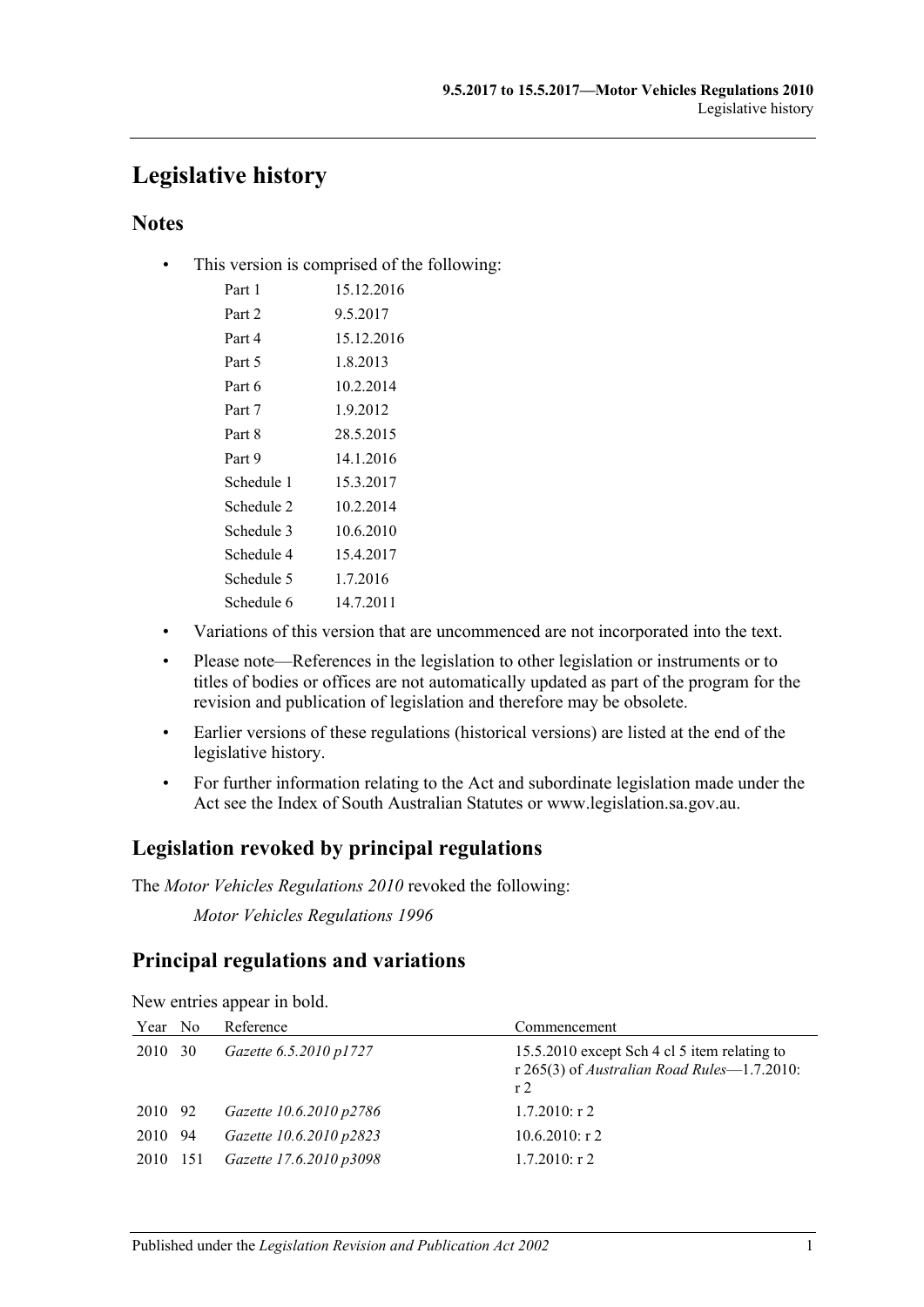159 *Gazette 24.6.2010 p3224* 1.7.2010 (r 21(1) comes into operation 1.7.2010

|      |                 |                          | immediately after Sch 4 cl 5 item relating to<br>rule 265(3) of Australian Road Rules); rr<br>4-20, 21(2) & 22-4.9.2010: r 2 |
|------|-----------------|--------------------------|------------------------------------------------------------------------------------------------------------------------------|
| 2010 | 202             | Gazette 26.8.2010 p4605  | $1.9.2010:$ r 2                                                                                                              |
| 2010 | 230             | Gazette 25.11.2010 p5406 | 25.11.2010: r 2                                                                                                              |
| 2010 | 233             | Gazette 25.11.2010 p5412 | 25.11.2010: r 2                                                                                                              |
| 2010 | 254             | Gazette 9.12.2010 p5588  | 9.12.2010: r 2                                                                                                               |
| 2011 | $5\overline{5}$ | Gazette 27.1.2011 p303   | 27.5.2011: r 2                                                                                                               |
| 2011 | 10              | Gazette 27.1.2011 p314   | 27.1.2011: r 2                                                                                                               |
| 2011 | 31              | Gazette 29.4.2011 p1292  | $1.7.2011:$ r2                                                                                                               |
| 2011 | 102             | Gazette 9.6.2011 p2164   | 1.7.2011 immediately after 31/2011: r 2                                                                                      |
| 2011 | 121             | Gazette 9.6.2011 p2273   | $9.6.2011:$ r2                                                                                                               |
| 2011 | 185             | Gazette 14.7.2011 p3079  | $1.8.2011:$ r2                                                                                                               |
| 2011 | 186             | Gazette 14.7.2011 p3081  | $14.7.2011:$ r 2                                                                                                             |
| 2011 | -244            | Gazette 1.12.2011 p4763  | $1.12.2011:$ r 2                                                                                                             |
| 2011 | 277             | Gazette 15.12.2011 p5054 | 30.1.2012: r 2                                                                                                               |
| 2012 | 18              | Gazette 22.3.2012 p1047  | 22.3.2012: r 2                                                                                                               |
| 2012 | -24             | Gazette 12.4.2012 p1395  | 12.4.2012: r 2                                                                                                               |
| 2012 | 26              | Gazette 12.4.2012 p1399  | 12.4.2012: r 2                                                                                                               |
| 2012 | 30              | Gazette 26.4.2012 p1503  | $1.7.2012:$ r2                                                                                                               |
| 2012 | 60              | Gazette 31.5.2012 p2256  | $1.7.2012$ : r 2                                                                                                             |
| 2012 | 78              | Gazette 31.5.2012 p2344  | 31.5.2012: r 2                                                                                                               |
| 2012 | 153             | Gazette 31.5.2012 p2671  | 31.5.2012: r 2                                                                                                               |
| 2012 | 155             | Gazette 7.6.2012 p2714   | $1.9.2012:$ r2                                                                                                               |
| 2012 | 182             | Gazette 2.8.2012 p3303   | $1.9.2012:$ r2                                                                                                               |
| 2012 | 216             | Gazette 11.10.2012 p4645 | 11.10.2012: r2                                                                                                               |
| 2012 | 267             | Gazette 20.12.2012 p5763 | 20.12.2012: r 2                                                                                                              |
| 2013 | 126             | Gazette 6.6.2013 p2319   | $6.6.2013$ : r 2                                                                                                             |
| 2013 | 148             | Gazette 6.6.2013 p2405   | $1.7.2013$ : r 2                                                                                                             |
| 2013 | 198             | Gazette 1.8.2013 p3394   | $1.8.2013$ : r 2                                                                                                             |
| 2013 | 263             | Gazette 21.11.2013 p4310 | 21.11.2013: r 2                                                                                                              |
| 2013 | 306             | Gazette 19.12.2013 p5127 | 10.2.2014: r 2                                                                                                               |
| 2014 | 10              | Gazette 16.1.2014 p180   | 16.1.2014: r 2                                                                                                               |
| 2014 | 14              | Gazette 16.1.2014 p189   | 16.1.2014: r 2                                                                                                               |
| 2014 | 15              | Gazette 16.1.2014 p191   | 28.7.2014: r 2                                                                                                               |
| 2014 | 50              | Gazette 13.2.2014 p914   | 1.3.2014: r 2                                                                                                                |
| 2014 | 54              | Gazette 13.2.2014 p933   | 2.3.2014: r 2                                                                                                                |
| 2014 | 70              | Gazette 5.6.2014 p2296   | 5.6.2014: r 2                                                                                                                |
| 2014 | 180             | Gazette 19.6.2014 p2779  | 1.7.2014: r 2                                                                                                                |
| 2014 | 210             | Gazette 31.7.2014 p3818  | 1.9.2014: r 2                                                                                                                |
| 2014 | 272             | Gazette 20.11.2014 p6479 | 20.11.2014: r 2                                                                                                              |
| 2015 | 55              | Gazette 28.5.2015 p2323  | 28.5.2015: r 2                                                                                                               |
| 2015 | 162             | Gazette 18.6.2015 p2836  | $1.7.2015:$ r 2                                                                                                              |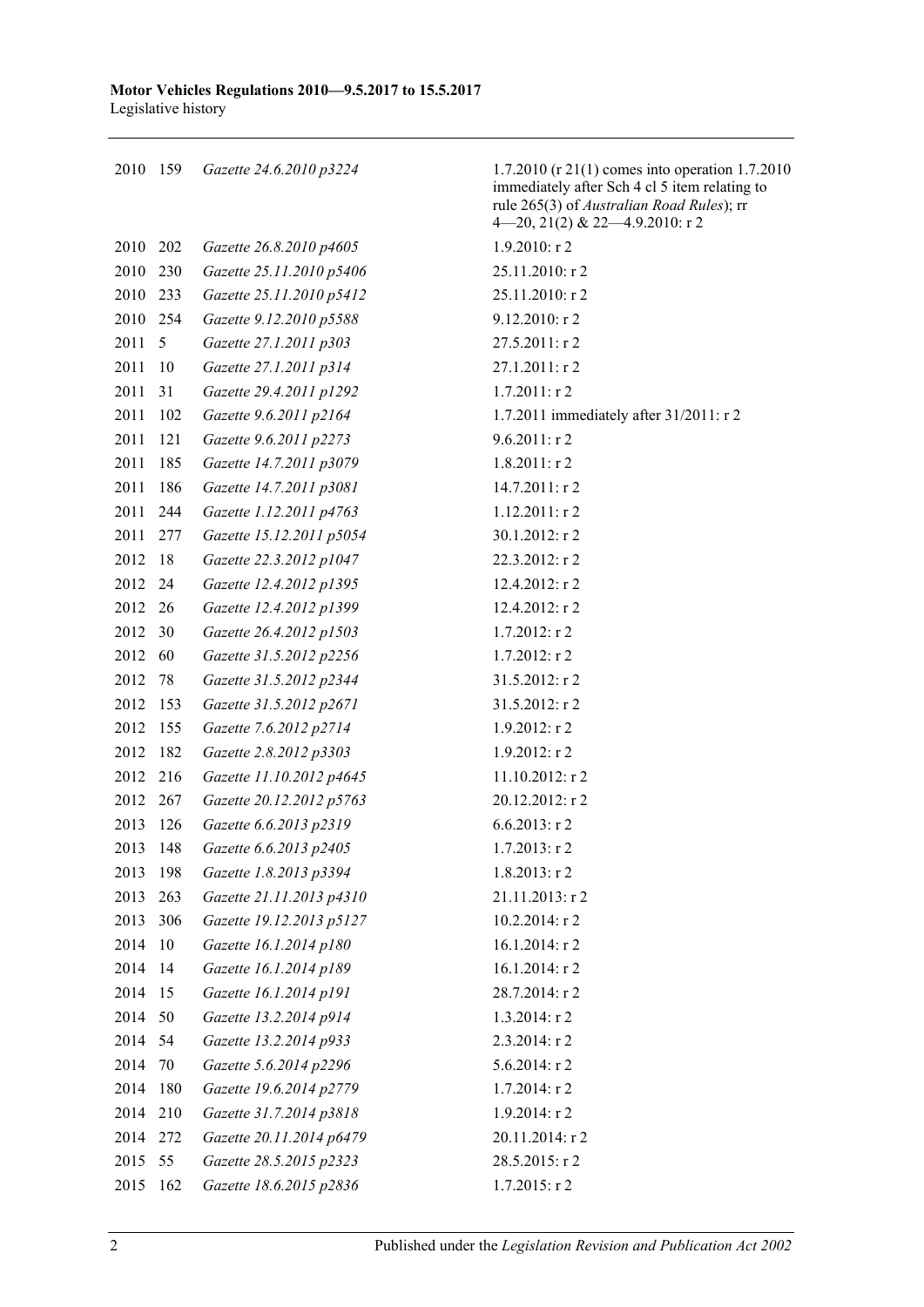| 2017 34  | Gazette 9.5.2017 p1184   | 9.5.2017 except rr 4—6—1.7.2017: r 2 |
|----------|--------------------------|--------------------------------------|
| 2017 20  | Gazette 21.3.2017 p932   | $15.4.2017$ : r 2                    |
| 2016 286 | Gazette 15.12.2016 p5016 | $15.12.2016$ : r 2                   |
| 2016 263 | Gazette 15.11.2016 p4416 | $15.3.2017:$ r 2                     |
| 2016 162 | Gazette 23.6.2016 p2450  | $1.7.2016$ : r 2                     |
| 2016 32  | Gazette 26.5.2016 p1880  | $26.5.2016$ : r 2                    |
| 2016 3   | Gazette 14.1.2016 p100   | $14.1.2016$ : r 2                    |
| 2015 212 | Gazette 8.10.2015 p4565  | $25.10.2015$ : r 2                   |
| 2015 201 | Gazette 27.8.2015 p3951  | $27.8.2015$ : r 2                    |
| 2015 174 | Gazette 25.6.2015 p3080  | $25.6.2015$ : r 2                    |
| 2015 163 | Gazette 18.6.2015 p2842  | $1.7.2015$ : r 2                     |
|          |                          |                                      |

# **Provisions varied**

New entries appear in bold.

Entries that relate to provisions that have been deleted appear in italics.

| Provision                                      | How varied                                                     | Commencement |  |
|------------------------------------------------|----------------------------------------------------------------|--------------|--|
| Pt1                                            |                                                                |              |  |
| r <sub>2</sub>                                 | omitted under Legislation Revision and<br>Publication Act 2002 | 25.11.2010   |  |
| r <sub>3</sub>                                 |                                                                |              |  |
| r3(1)                                          |                                                                |              |  |
| current<br>registration details<br>certificate | inserted by $31/2011$ r 4(1)                                   | 1.7.2011     |  |
| electric personal<br>transporter               | inserted by $286/2016$ r 4(1)                                  | 15.12.2016   |  |
| hazard perception<br>test                      | inserted by 15/2014 r 4                                        | 28.7.2014    |  |
| high powered<br>vehicle exemption              | inserted by $159/2010 \text{ r } 4(1)$                         | 4.9.2010     |  |
|                                                | substituted by 15/2014 r 4                                     | 28.7.2014    |  |
| L plate                                        | inserted by 159/2010 r 4(2)                                    | 4.9.2010     |  |
| power-assisted<br>pedal cycle                  | substituted by 10/2014 r 4                                     | 16.1.2014    |  |
|                                                | substituted by $286/2016$ r 4(2)                               | 15.12.2016   |  |
| prescribed event                               | inserted by 233/2010 r 4                                       | 25.11.2010   |  |
| P plate                                        | inserted by $159/2010$ r 4(3)                                  | 4.9.2010     |  |
| registration details<br>certificate            | inserted by $31/2011$ r 4(2)                                   | 1.7.2011     |  |
| Transport<br>Department                        | substituted by 32/2016 r 4                                     | 26.5.2016    |  |
| Vehicle on Road<br>Test                        | inserted by $163/2015$ r 4                                     | 1.7.2015     |  |
| r3(3)                                          | substituted by 50/2014 r 4                                     | 1.3.2014     |  |
| r 3A                                           | inserted by 159/2010 r 5                                       | 4.9.2010     |  |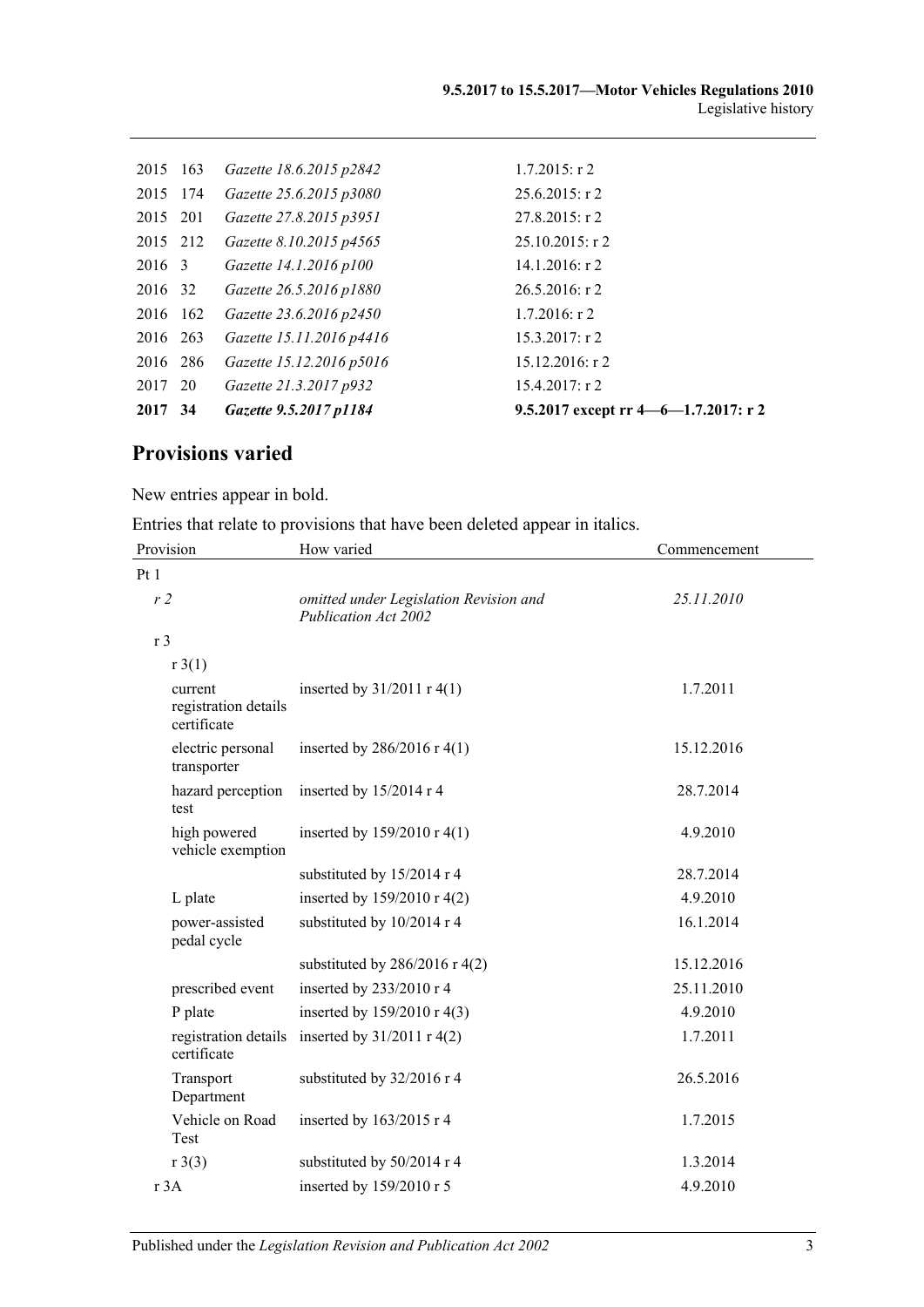|                            | substituted by 50/2014 r 5                       | 1.3.2014                  |
|----------------------------|--------------------------------------------------|---------------------------|
| r <sub>4</sub>             |                                                  |                           |
| r(4(1))                    | varied by 306/2013 r 4(1)                        | 10.2.2014                 |
| r(4(2)                     | varied by 306/2013 r 4(2)                        | 10.2.2014                 |
| Pt 2                       |                                                  |                           |
| r <sub>7</sub>             | substituted by 233/2010 r 5                      | 25.11.2010                |
| r 8A                       | inserted by 286/2016 r 5                         | 15.12.2016                |
| r 9                        |                                                  |                           |
| r9(2)                      | varied by 24/2012 r 4                            | 12.4.2012                 |
| r 10A                      | inserted by 201/2015 r 4                         | 27.8.2015                 |
| r 11A                      | inserted by 31/2011 r 5                          | 1.7.2011                  |
| r 12A                      | inserted by 244/2011 r 4                         | 1.12.2011                 |
| r 13                       | substituted by 263/2016 r 4                      | 15.3.2017                 |
| r 15                       |                                                  |                           |
| r 15(1)                    | r 15 redesignated as r 15(1) by $34/2017$ r 4(2) | 1.7.2017-not incorporated |
| historic vehicle           | substituted by $30/2012$ r 4(1)                  | 1.7.2012                  |
|                            | deleted by 34/2017 r 4(1)                        | 1.7.2017-not incorporated |
| left hand drive<br>vehicle | substituted by $30/2012$ r 4(1)                  | 1.7.2012                  |
|                            | deleted by $34/2017$ r 4(1)                      | 1.7.2017-not incorporated |
| street rod vehicle         | inserted by $30/2012$ r 4(2)                     | 1.7.2012                  |
| r 15(2)                    | inserted by $34/2017$ r 4(2)                     | 1.7.2017-not incorporated |
| r 16                       |                                                  |                           |
| r 16(1)                    | varied by $30/2012$ r $5(1)$ , (2)               | 1.7.2012                  |
|                            | varied by 34/2017 r 5(1)                         | 1.7.2017-not incorporated |
| r 16(2)                    | varied by 30/2012 r 5(3), (4)                    | 1.7.2012                  |
|                            | (f) deleted by $34/2017$ r $5(2)$                | 1.7.2017-not incorporated |
| r 16(3)                    | varied by 30/2012 r 5(5)                         | 1.7.2012                  |
| r 19                       | varied by 306/2013 r 5                           | 10.2.2014                 |
|                            | varied by 210/2014 r 4                           | 1.9.2014                  |
| r 21                       | varied by 34/2017 r 6                            | 1.7.2017-not incorporated |
| r 24                       | varied by 26/2012 r 4                            | 12.4.2012                 |
| r 25                       |                                                  |                           |
| r 25(3)—(5)                | inserted by 244/2011 r 5                         | 1.12.2011                 |
| r27                        |                                                  |                           |
| r 27(3)                    | inserted by 244/2011 r 6                         | 1.12.2011                 |
| r 29                       |                                                  |                           |
| r 29(1)                    | r 29 redesignated as r 29(1) by 233/2010 r 6     | 25.11.2010                |
| $r 29(2)$ and (3)          | inserted by 233/2010 r 6                         | 25.11.2010                |
| r 34                       | substituted by 31/2011 r 6                       | 1.7.2011                  |
| r 35                       |                                                  |                           |
| $r 35(2)$ and (3)          | varied by 31/2011 r 7                            | 1.7.2011                  |
| r 35(4)                    | inserted by 159/2010 r 6                         | 4.9.2010                  |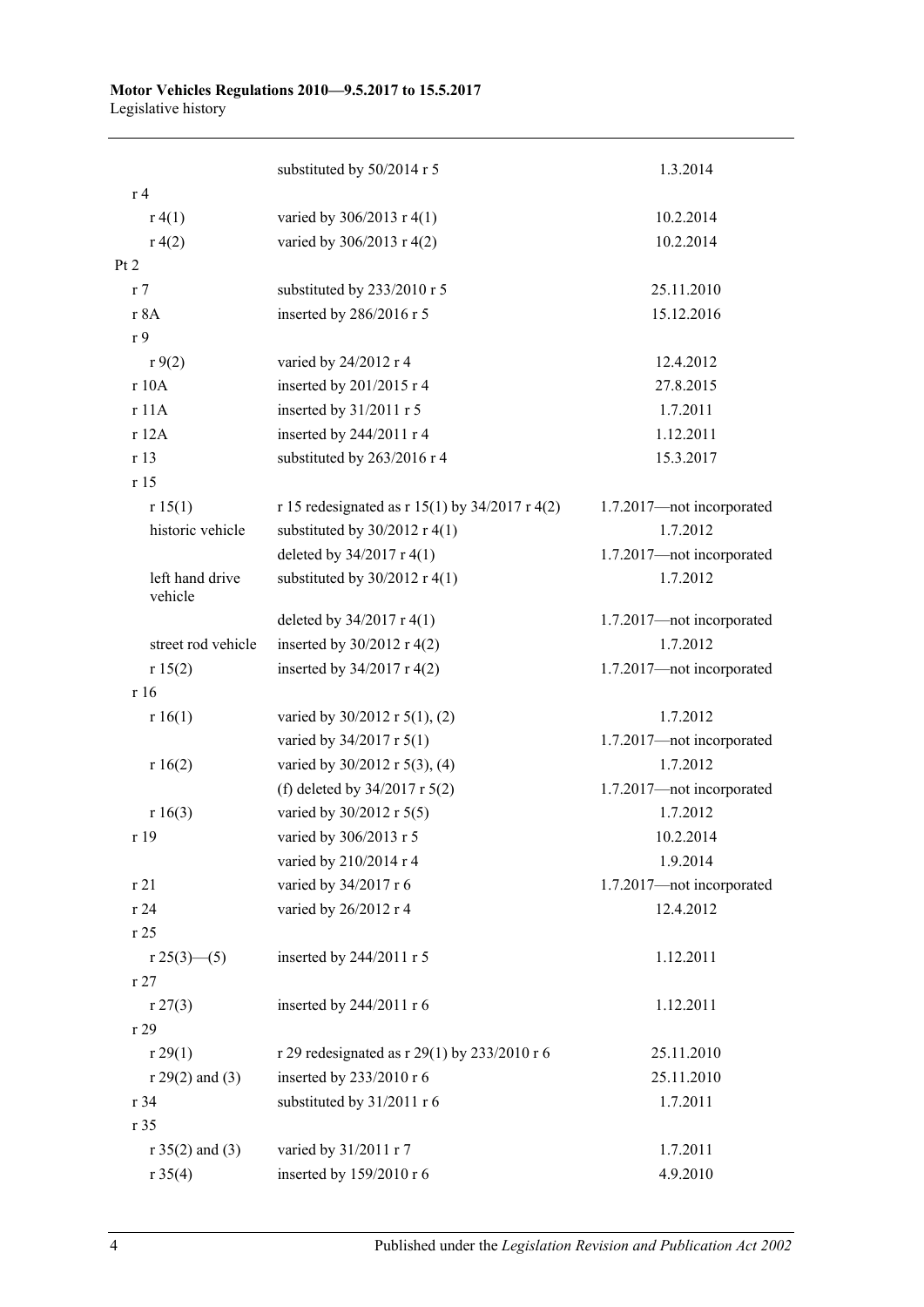| r 35A                               | inserted by 31/2011 r 8      | 1.7.2011   |
|-------------------------------------|------------------------------|------------|
| r 35B                               | inserted by 31/2011 r 8      | 1.7.2011   |
| r 35B(1)                            | varied by 34/2017 r 7        | 9.5.2017   |
| r 36                                |                              |            |
| $r \, 36(1)$                        | varied by 92/2010 r 4(1)     | 1.7.2010   |
|                                     | varied by 24/2012 r 5(1)     | 12.4.2012  |
| $r \, 36(4)$                        | varied by 92/2010 r 4(2)     | 1.7.2010   |
|                                     | varied by 24/2012 r 5(2)     | 12.4.2012  |
| Pt 3 before deletion by<br>174/2015 |                              |            |
| r40                                 | varied by $185/2011$ r 4     | 1.8.2011   |
| Pt3                                 | deleted by 174/2015 r 4      | 25.6.2015  |
| Pt 4                                |                              |            |
| r 43                                |                              |            |
| r 43(2)                             | substituted by 14/2014 r 4   | 16.1.2014  |
| r 44A                               | inserted 216/2012 r 4        | 11.10.2012 |
| r 44A(1a)                           | inserted by 198/2013 r 4     | 1.8.2013   |
| r 45                                |                              |            |
| $r\,45(3a)$                         | inserted by $286/2016$ r 6   | 15.12.2016 |
| r 46                                |                              |            |
| $r\,46(1)$                          | varied by 267/2012 r 4       | 20.12.2012 |
|                                     | varied by 15/2014 r 5        | 28.7.2014  |
| r 46A                               | inserted by 15/2014 r 6      | 28.7.2014  |
| r 47                                |                              |            |
| $r\,47(1)$                          | varied by 159/2010 r 7       | 4.9.2010   |
| r 47A                               | inserted by 254/2010 r 4     | 9.12.2010  |
| r 49                                |                              |            |
| r 49(2)                             | deleted by 163/2015 r 5      | 1.7.2015   |
| r50                                 |                              |            |
| r 50(1)                             | varied by 159/2010 r 8       | 4.9.2010   |
| r 51                                |                              |            |
| r 51(1)                             | varied by 159/2010 r 9       | 4.9.2010   |
| r 52                                | substituted by 159/2010 r 10 | 4.9.2010   |
|                                     | substituted by 15/2014 r 7   | 28.7.2014  |
| r 53                                | deleted by 159/2010 r 10     | 4.9.2010   |
|                                     | inserted by 15/2014 r 7      | 28.7.2014  |
| r 54                                | varied by 159/2010 r 11      | 4.9.2010   |
|                                     | substituted by 15/2014 r 7   | 28.7.2014  |
| r 55 before deletion<br>by 15/2014  |                              |            |
| r 55(l)                             | varied by 159/2010 r 12      | 4.9.2010   |
| r <sub>55</sub>                     | deleted by $15/2014r7$       | 28.7.2014  |
| r 55A                               | inserted by 159/2010 r 13    | 4.9.2010   |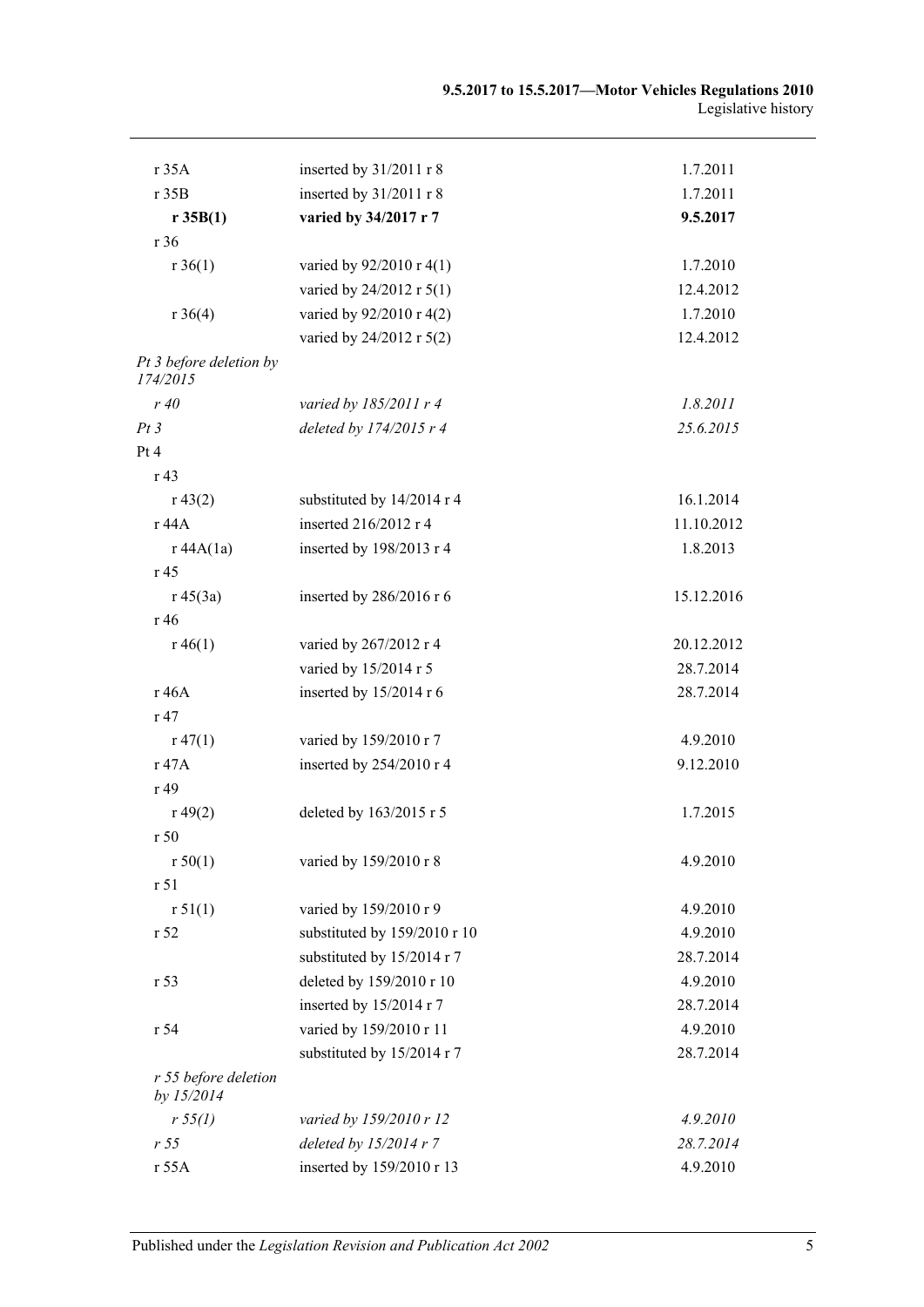#### **Motor Vehicles Regulations 2010—9.5.2017 to 15.5.2017** Legislative history

| $r$ 55AB               | inserted by 254/2010 r 5         | 9.12.2010 |
|------------------------|----------------------------------|-----------|
| rr 55B-55D             | inserted by 159/2010 r 13        | 4.9.2010  |
| rr 55E-55H             | inserted by 254/2010 r 6         | 9.12.2010 |
| r 56                   |                                  |           |
| r 56(1)                | varied by 159/2010 r 14(1)       | 4.9.2010  |
| r 56(2)                | substituted by 159/2010 r 14(2)  | 4.9.2010  |
|                        | varied by 174/2015 r 5           | 25.6.2015 |
| r 56A                  | inserted by 159/2010 r 15        | 4.9.2010  |
|                        | substituted by 186/2011 r 4      | 14.7.2011 |
| r 57                   |                                  |           |
| r 57(1)                | varied by 159/2010 r 16(1), (2)  | 4.9.2010  |
| r 59                   | varied by 159/2010 r 17          | 4.9.2010  |
| r 63                   | deleted by $15/2014 r 8$         | 28.7.2014 |
| Pt 5                   |                                  |           |
| r 64                   | substituted by 198/2013 r 5      | 1.8.2013  |
| Pt $6$                 |                                  |           |
| r 68                   | varied by 306/2013 r 6           | 10.2.2014 |
| r 69                   | substituted by 186/2011 r 5      | 14.7.2011 |
| Pt 7                   |                                  |           |
| r 71                   |                                  |           |
| r71(1)                 |                                  |           |
| notifiable vehicle     | varied by 182/2012 r 4(1)        | 1.9.2012  |
| statutory write-off    | substituted by $182/2012$ r 4(2) | 1.9.2012  |
| <b>Technical Guide</b> | inserted by 182/2012 r 4(2)      | 1.9.2012  |
| r 73                   | substituted by 182/2012 r 5      | 1.9.2012  |
| r 74                   |                                  |           |
| r 74(7)                | varied by 92/2010 r 5            | 1.7.2010  |
|                        | varied by 24/2012 r 6            | 12.4.2012 |
| r 75                   |                                  |           |
| r 75(1)                | varied by 92/2010 r 6            | 1.7.2010  |
|                        | varied by 24/2012 r 7            | 12.4.2012 |
| Pt 8                   |                                  |           |
| r 76                   |                                  |           |
| $r \, 76(2)$           | varied by 159/2010 r 18          | 4.9.2010  |
|                        | deleted by $15/2014 r 9$         | 28.7.2014 |
| r76(2a)                | inserted by $10/2011$ r 4(1)     | 27.1.2011 |
|                        | substituted by 31/2011 r 9       | 1.7.2011  |
| r76(4)                 | substituted by $10/2011$ r 4(2)  | 27.1.2011 |
| r76(5)                 | varied by 55/2015 r 4            | 28.5.2015 |
| r 79A                  | inserted by 151/2010 r 4         | 1.7.2010  |
| r 83                   | varied by 159/2010 r 19          | 4.9.2010  |
| r 84                   | varied by 55/2015 r 5            | 28.5.2015 |
| $\,$ r $87$            |                                  |           |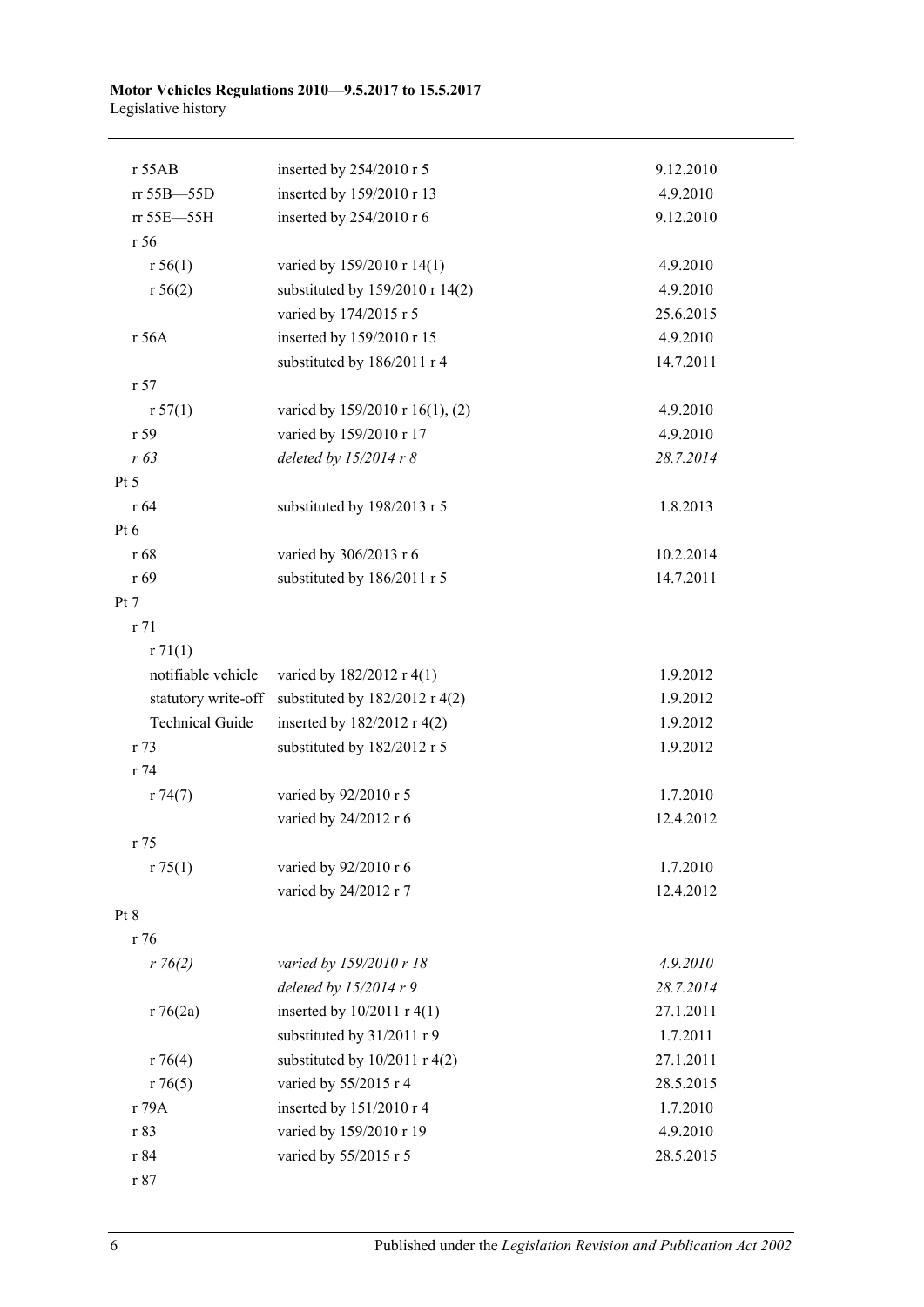| r 87(1)                                   | varied by 263/2013 r 4(1)                                            | 21.11.2013 |
|-------------------------------------------|----------------------------------------------------------------------|------------|
| r 87(2a)                                  | inserted by 263/2013 r 4(2)                                          | 21.11.2013 |
| r 89                                      | varied by 55/2015 r 6                                                | 28.5.2015  |
| r 90                                      |                                                                      |            |
| r90(3)                                    | inserted by 153/2012 r 4                                             | 31.5.2012  |
| $r90(4)$ and (5)                          | inserted by 14/2014 r 5                                              | 16.1.2014  |
| Pt 9                                      |                                                                      |            |
| r 90A                                     | inserted by 31/2011 r 10                                             | 1.7.2011   |
| r 93A                                     | inserted by 230/2010 r 4                                             | 25.11.2010 |
| r 94A                                     | inserted by 31/2011 r 11                                             | 1.7.2011   |
| r 97                                      | varied by 14/2014 r 6                                                | 16.1.2014  |
| r 97A                                     | inserted by 163/2015 r 6                                             | 1.7.2015   |
| r 98                                      |                                                                      |            |
| r98(1)                                    |                                                                      |            |
| interest                                  | registered security deleted by $277/2011$ r $4(1)$                   | 30.1.2012  |
| r98(6)                                    | varied by $10/2011$ r $5(1)$ , (2)                                   | 27.1.2011  |
|                                           | varied by 50/2014 r 6                                                | 1.3.2014   |
| r98(7)                                    | varied by 277/2011 r 4(2)                                            | 30.1.2012  |
| r98(7a)                                   | inserted by 174/2015 r 6(1)                                          | 25.6.2015  |
| $r 98(8)$ and (9)                         | inserted by $10/2011$ r $5(3)$                                       | 27.1.2011  |
| r98(10)                                   | inserted by 174/2015 r 6(2)                                          | 25.6.2015  |
| r 99                                      | varied by 306/2013 r 7(1)                                            | 10.2.2014  |
|                                           | (f) deleted by 306/2013 r 7(2)                                       | 10.2.2014  |
| r 99A                                     | inserted by 31/2011 r 12                                             | 1.7.2011   |
|                                           | varied by 210/2014 r 5                                               | 1.9.2014   |
| r 99B                                     |                                                                      |            |
| r99B(1)                                   | r 99B inserted by 15/2014 r 10                                       | 28.7.2014  |
|                                           | r 99B varied and redesignated as r 99B(1) by<br>$3/2016$ r 4(1), (2) | 14.1.2016  |
| r99B(2)                                   | inserted by $3/2016$ r 4(2)                                          | 14.1.2016  |
| r 100                                     |                                                                      |            |
| r 100(1)                                  | varied by 92/2010 r 7                                                | 1.7.2010   |
| Sch 1 before<br>substitution by 121/2011  | substituted by 94/2010 r 4                                           | 10.6.2010  |
| cl 22A                                    | inserted by 159/2010 r 20                                            | 4.9.2010   |
| $cl$ 42                                   |                                                                      |            |
| cl 42(2)                                  | varied by 202/2010 r 4                                               | 1.9.2010   |
| Sch 1 before<br>substitution by 70/2014   | substituted by $121/2011$ r 4                                        | 9.6.2011   |
| Pt 1 before<br>substitution by<br>78/2012 |                                                                      |            |
| cl 6A                                     | inserted by $31/2011$ r 13                                           | 1.7.2011   |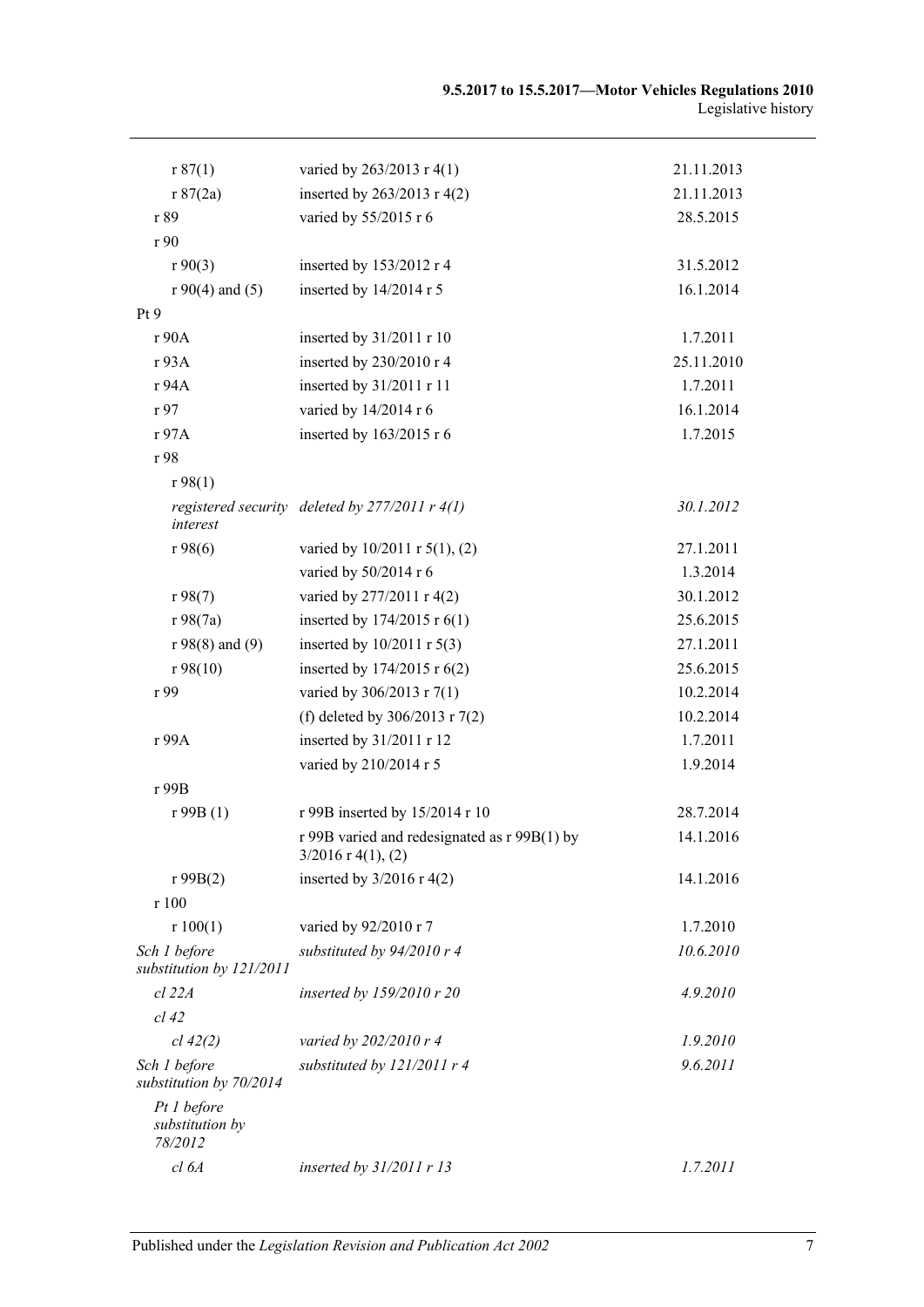#### **Motor Vehicles Regulations 2010—9.5.2017 to 15.5.2017** Legislative history

| PtI                                     | substituted by $78/2012$ r 4       | 31.5.2012  |
|-----------------------------------------|------------------------------------|------------|
|                                         | substituted by 126/2013 r 4        | 6.6.2013   |
| $cl$ 2                                  | substituted by $263/2013$ r $5(1)$ | 21.11.2013 |
| cll 2A and 2B                           | inserted by $263/2013$ r $5(1)$    | 21.11.2013 |
| $cl$ 3                                  |                                    |            |
| cl 3(3)                                 | varied by $263/2013$ r $5(2)$      | 21.11.2013 |
| Sch 1 before                            | substituted by 70/2014 r 4         | 5.6.2014   |
| substitution by 55/2015                 |                                    |            |
| $cl$ 36                                 | deleted by $15/2014$ r 11          | 28.7.2014  |
|                                         | inserted by $272/2014$ r 4         | 20.11.2014 |
| Sch 1 before<br>substitution by 32/2016 | substituted by 55/2015 r 7         | 28.5.2015  |
| cl 29                                   | varied by 163/2015 r 7(1)          | 1.7.2015   |
| $cl$ 32                                 | substituted by $163/2015$ r $7(2)$ | 1.7.2015   |
| $cl$ 35                                 | substituted by $163/2015$ r $7(3)$ | 1.7.2015   |
| $cl$ 36                                 |                                    |            |
| cl 36(3)                                | inserted by $163/2015$ r 7(4)      | 1.7.2015   |
| Sch 1                                   | substituted by 32/2016 r 5         | 26.5.2016  |
| $cl$ 38                                 | varied by 263/2016 r 5             | 15.3.2017  |
| Sch 2                                   |                                    |            |
| cl <sub>1</sub>                         |                                    |            |
| cl $1(4)$                               | varied by 10/2014 r 5              | 16.1.2014  |
| table                                   | varied by $306/2013$ r 8(1)–(3)    | 10.2.2014  |
| Sch 4                                   |                                    |            |
| Pt1                                     |                                    |            |
| cl 1                                    | varied by 18/2012 r 4              | 22.3.2012  |
|                                         | varied by $155/2012$ r 4(1)–(3)    | 1.9.2012   |
|                                         | varied by 306/2013 r 9(1), (2)     | 10.2.2014  |
| cl <sub>2</sub>                         | varied by $5/2011$ r $4(1)$ —(5)   | 27.5.2011  |
|                                         | varied by 155/2012 r 4(4)          | 1.9.2012   |
|                                         | varied by 54/2014 r 4(1), (2)      | 2.3.2014   |
| cl <sub>3</sub>                         | substituted by $306/2013$ r $9(3)$ | 10.2.2014  |
| Pt 2                                    |                                    |            |
| cl <sub>4</sub>                         | varied by 185/2011 r 5(1)          | 1.8.2011   |
|                                         | varied by 155/2012 r 4(5)-(7)      | 1.9.2012   |
|                                         | varied by 306/2013 r 9(4)–(7)      | 10.2.2014  |
|                                         | varied by 210/2014 r $6(1)$ —(4)   | 1.9.2014   |
| cl <sub>5</sub>                         | varied by 159/2010 r 21(1)         | 1.7.2010   |
|                                         | varied by 5/2011 r 4(6), (7)       | 27.5.2011  |
|                                         | varied by 155/2012 r 4(8)          | 1.9.2012   |
|                                         | varied by $54/2014$ r $4(3)$ - (5) | 2.3.2014   |
|                                         | varied by 210/2014 r 6(5)–(7)      | 1.9.2014   |
| cl <sub>6</sub>                         | varied by 5/2011 r 4(8)            | 27.5.2011  |

8 Published under the *Legislation Revision and Publication Act 2002*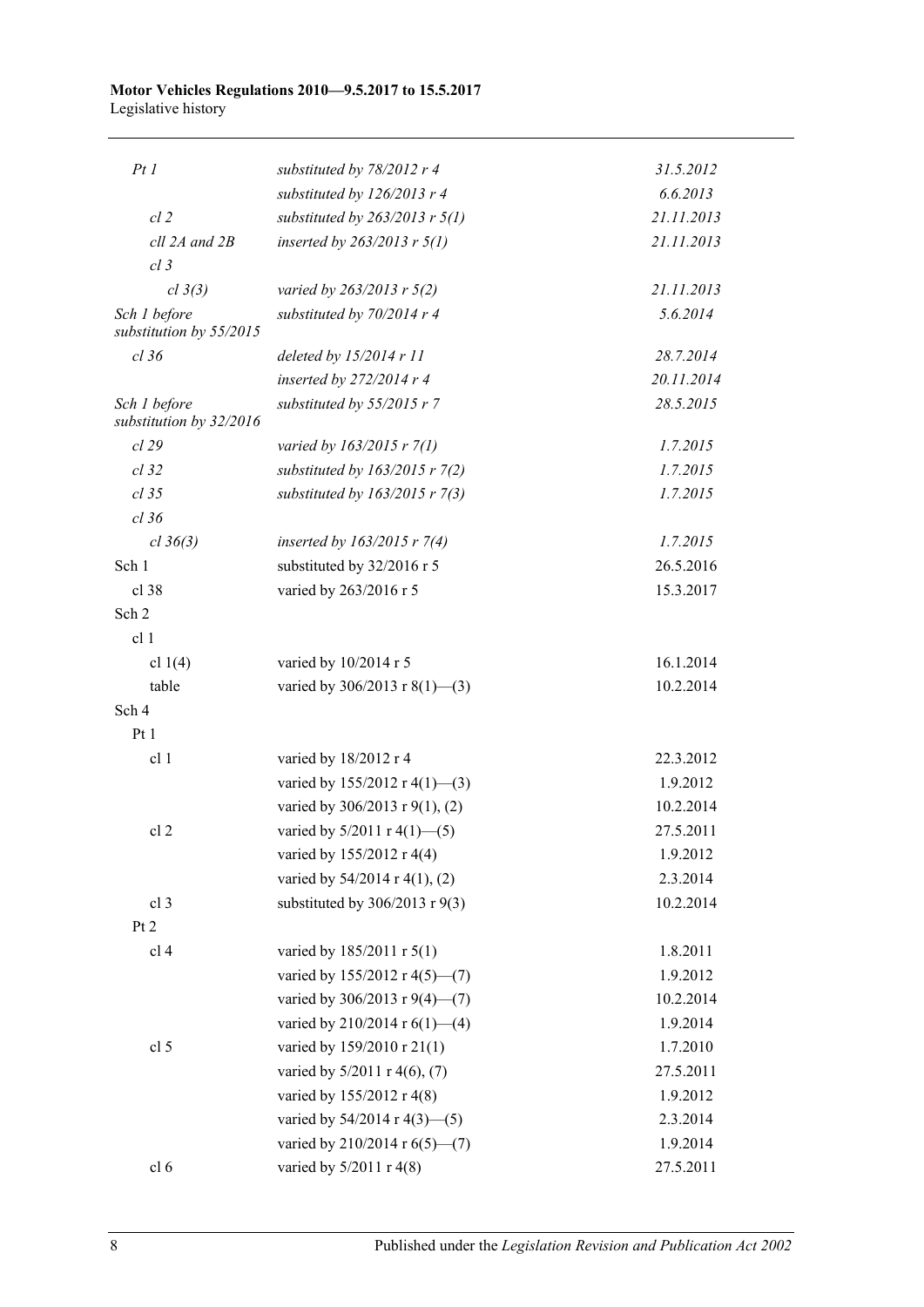|                                          | varied by 185/2011 r 5(2)                                             | 1.8.2011   |
|------------------------------------------|-----------------------------------------------------------------------|------------|
|                                          | varied by 155/2012 r 4(9)                                             | 1.9.2012   |
|                                          | substituted by $210/2014$ r $6(8)$                                    | 1.9.2014   |
|                                          | varied by 212/2015 r 4                                                | 25.10.2015 |
|                                          | varied by 20/2017 r 4                                                 | 15.4.2017  |
| cl 7                                     | inserted by 159/2010 r 21(2)                                          | 4.9.2010   |
|                                          | varied by 15/2014 r 12                                                | 28.7.2014  |
| cl 8                                     | inserted by $306/2013$ r $9(8)$                                       | 10.2.2014  |
| Sch 5 before<br>substitution by 102/2011 | substituted by 92/2010 r 8                                            | 1.7.2010   |
| cl1                                      | varied by 159/2010 r 22(1), (2)                                       | 4.9.2010   |
|                                          | varied by 254/2010 r 7(1)                                             | 9.12.2010  |
|                                          | varied by $31/2011$ r $14(1)$ —(5)                                    | 1.7.2011   |
| $cl$ $2$                                 | varied by 254/2010 r 7(2)                                             | 9.12.2010  |
| Sch 5 before<br>substitution by 162/2015 | substituted by 102/2011 r 4                                           | 1.7.2011   |
|                                          | substituted by 60/2012 r 4                                            | 1.7.2012   |
|                                          | substituted by 148/2013 r 4                                           | 1.7.2013   |
|                                          | substituted by 180/2014 r 4                                           | 1.7.2014   |
| cl1                                      | varied by $15/2014$ r $13(1)$ , (2)                                   | 28.7.2014  |
| Sch <sub>5</sub>                         | substituted by 162/2015 r 4                                           | 1.7.2015   |
|                                          | substituted by 162/2016 r 4                                           | 1.7.2016   |
| Sch 6                                    |                                                                       |            |
| PtI                                      | omitted under Legislation Revision and<br><b>Publication Act 2002</b> | 14.7.2011  |
| Pt 2                                     |                                                                       |            |
| cl <sub>4</sub>                          | inserted by 186/2011 r 6                                              | 14.7.2011  |

### **Transitional etc provisions associated with regulations or variations**

### *Motor Vehicles (Fees) Variation Regulations 2010 (No 94 of 2010)*

### **5—Transitional provision**

- (1) The fees prescribed in respect of the issue or renewal of a driver's licence or registration of a motor vehicle by Schedule 1 of the *[Motor Vehicles Regulations](http://www.legislation.sa.gov.au/index.aspx?action=legref&type=subordleg&legtitle=Motor%20Vehicles%20Regulations%202010) 2010*, as substituted by these regulations, apply where the issue or renewal is to take effect on or after 1 July 2010.
- (2) All other fees prescribed in Schedule 1 of the *[Motor Vehicles Regulations](http://www.legislation.sa.gov.au/index.aspx?action=legref&type=subordleg&legtitle=Motor%20Vehicles%20Regulations%202010) 2010*, as substituted by these regulations, apply from 1 July 2010.
- (3) Despite regulation 4—
	- (a) the fees prescribed in respect of the issue or renewal of a driver's licence or registration of a motor vehicle by Schedule 1 of the *[Motor Vehicles](http://www.legislation.sa.gov.au/index.aspx?action=legref&type=subordleg&legtitle=Motor%20Vehicles%20Regulations%202010)  [Regulations](http://www.legislation.sa.gov.au/index.aspx?action=legref&type=subordleg&legtitle=Motor%20Vehicles%20Regulations%202010) 2010*, as in force immediately before the commencement of these regulations, continue to apply where the issue or renewal is to take effect before 1 July 2010; and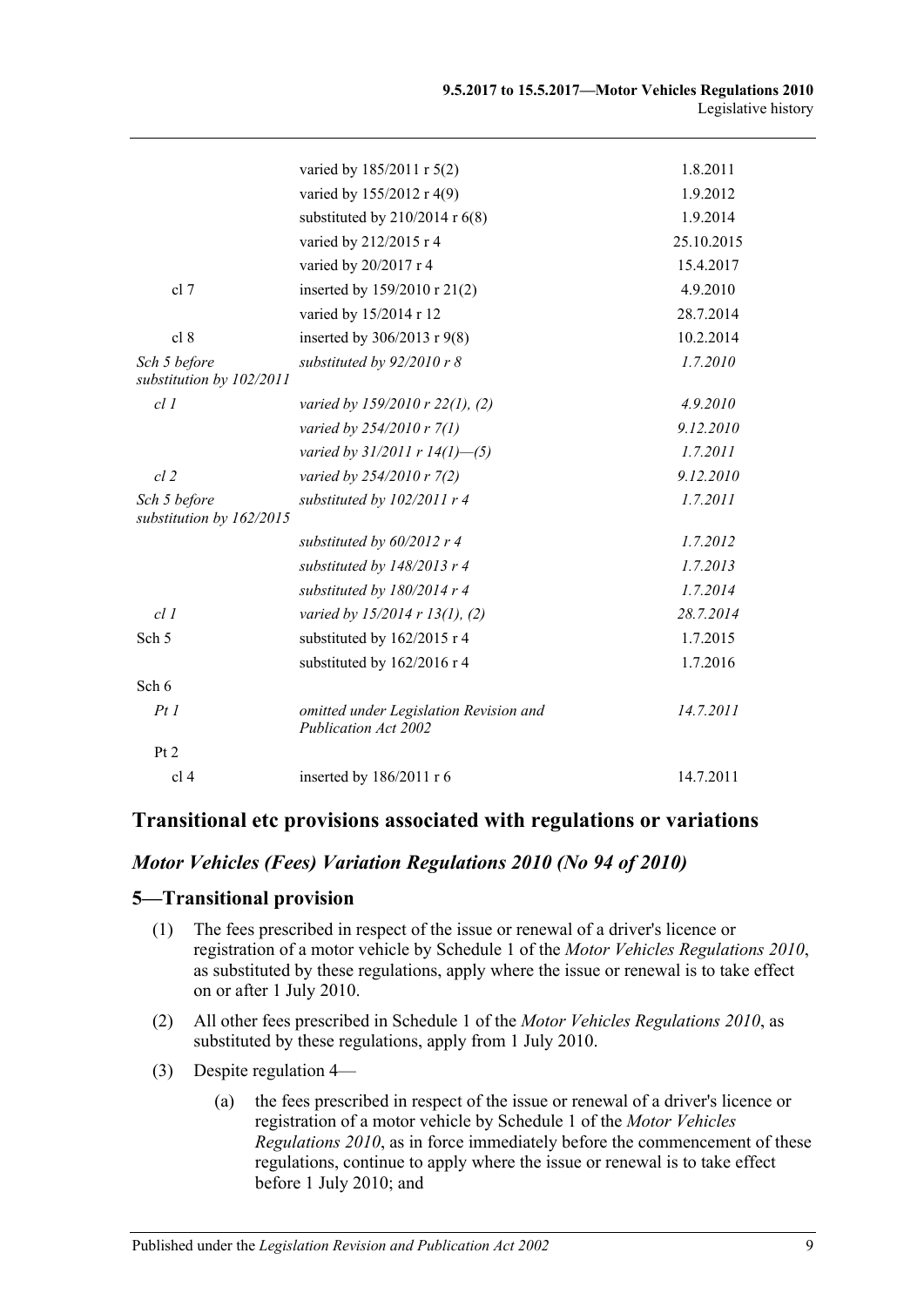(b) all other fees prescribed by Schedule 1 of the *[Motor Vehicles](http://www.legislation.sa.gov.au/index.aspx?action=legref&type=subordleg&legtitle=Motor%20Vehicles%20Regulations%202010)  [Regulations](http://www.legislation.sa.gov.au/index.aspx?action=legref&type=subordleg&legtitle=Motor%20Vehicles%20Regulations%202010) 2010*, as in force immediately before the commencement of these regulations, continue to apply until 1 July 2010.

# *Motor Vehicles (Fees) Variation Regulations 2011 (No 121 of 2011)*

#### **5—Transitional provision**

- (1) The fees prescribed in respect of the issue or renewal of a driver's licence or registration of a motor vehicle by Schedule 1 of the *[Motor Vehicles Regulations](http://www.legislation.sa.gov.au/index.aspx?action=legref&type=subordleg&legtitle=Motor%20Vehicles%20Regulations%202010) 2010*, as substituted by these regulations, apply where the issue or renewal is to take effect on or after 1 July 2011.
- (2) All other fees prescribed in Schedule 1 of the *[Motor Vehicles Regulations](http://www.legislation.sa.gov.au/index.aspx?action=legref&type=subordleg&legtitle=Motor%20Vehicles%20Regulations%202010) 2010*, as substituted by these regulations, apply from 1 July 2011.
- (3) Despite regulation 4—
	- (a) the fees prescribed in respect of the issue or renewal of a driver's licence or registration of a motor vehicle by Schedule 1 of the *[Motor Vehicles](http://www.legislation.sa.gov.au/index.aspx?action=legref&type=subordleg&legtitle=Motor%20Vehicles%20Regulations%202010)  [Regulations](http://www.legislation.sa.gov.au/index.aspx?action=legref&type=subordleg&legtitle=Motor%20Vehicles%20Regulations%202010) 2010*, as in force immediately before the commencement of these regulations, continue to apply where the issue or renewal is to take effect before 1 July 2011; and
	- (b) all other fees prescribed by Schedule 1 of the *[Motor Vehicles](http://www.legislation.sa.gov.au/index.aspx?action=legref&type=subordleg&legtitle=Motor%20Vehicles%20Regulations%202010)  [Regulations](http://www.legislation.sa.gov.au/index.aspx?action=legref&type=subordleg&legtitle=Motor%20Vehicles%20Regulations%202010) 2010*, as in force immediately before the commencement of these regulations, continue to apply until 1 July 2011.

## *Motor Vehicles Variation Regulations 2011 (No 31 of 2011), Sch 1—Transitional provision*

Despite regulation 35B(1)(b) of the *[Motor Vehicles Regulations](http://www.legislation.sa.gov.au/index.aspx?action=legref&type=subordleg&legtitle=Motor%20Vehicles%20Regulations%202010) 2010* as inserted by these regulations, during the period of 12 months immediately following the commencement of these regulations, the prescribed documents for the purposes of sections 56, 57(2) and 58(1) of the Act for a motor vehicle other than a heavy vehicle are:

- (a) a current certificate of registration or current duplicate certificate of registration issued to the transferor; or
- (b) a current registration details certificate issued to the transferor.

### *Motor Vehicles (Fees) Variation Regulations 2012 (No 78 of 2012), Pt 3*

### **5—Transitional provision**

- (1) The fees prescribed in respect of the issue or renewal of a driver's licence or registration of a motor vehicle by Schedule 1 of the *[Motor Vehicles Regulations](http://www.legislation.sa.gov.au/index.aspx?action=legref&type=subordleg&legtitle=Motor%20Vehicles%20Regulations%202010) 2010*, as varied by these regulations, apply where the issue or renewal is to take effect on or after 1 July 2012.
- (2) All other fees prescribed by Schedule 1 of the *[Motor Vehicles Regulations](http://www.legislation.sa.gov.au/index.aspx?action=legref&type=subordleg&legtitle=Motor%20Vehicles%20Regulations%202010) 2010*, as varied by these regulations, apply from 1 July 2012.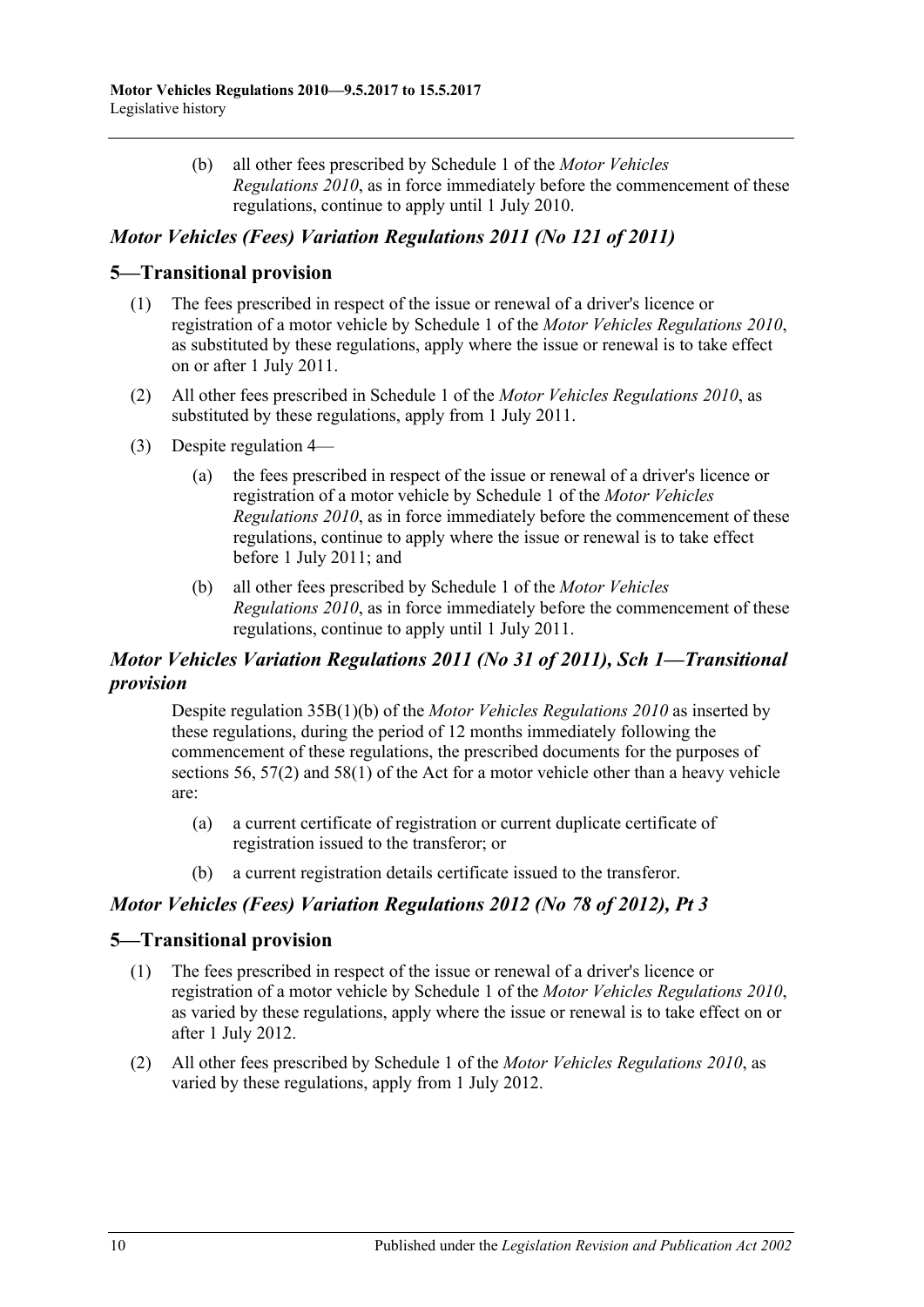- (3) Despite regulation 4—
	- (a) the fees prescribed in respect of the issue or renewal of a driver's licence or registration of a motor vehicle by Schedule 1 of the *[Motor Vehicles](http://www.legislation.sa.gov.au/index.aspx?action=legref&type=subordleg&legtitle=Motor%20Vehicles%20Regulations%202010)  [Regulations](http://www.legislation.sa.gov.au/index.aspx?action=legref&type=subordleg&legtitle=Motor%20Vehicles%20Regulations%202010) 2010*, as in force immediately before the commencement of these regulations, continue to apply where the issue or renewal is to take effect before 1 July 2012; and
	- (b) all other fees prescribed by Schedule 1 of the *[Motor Vehicles](http://www.legislation.sa.gov.au/index.aspx?action=legref&type=subordleg&legtitle=Motor%20Vehicles%20Regulations%202010)  [Regulations](http://www.legislation.sa.gov.au/index.aspx?action=legref&type=subordleg&legtitle=Motor%20Vehicles%20Regulations%202010) 2010*, as in force immediately before the commencement of these regulations, continue to apply until 1 July 2012.

#### *Motor Vehicles Variation Regulations 2012 (No 182 of 2012), Pt 3*

#### **6—Transitional provision**

- (1) A notice given to the Registrar under regulation 74 of the principal regulations on or after the commencement of these regulations will be taken to comply with the principal regulations, as varied by these regulations, if—
	- (a) the motor vehicle to which the notice relates was assessed as a statutory or repairable write-off before the commencement of these regulations in accordance with the principal regulations as in force immediately before that commencement; and
	- (b) the notice was given to the Registrar within 7 days after the assessment was made.
- (2) In this section—

*principal regulations* means the *[Motor Vehicles Regulations](http://www.legislation.sa.gov.au/index.aspx?action=legref&type=act&legtitle=Motor%20Vehicles%20Regulations%202010) 2010*.

#### *Motor Vehicles (Fees) Variation Regulations 2013 (No 126 of 2013), Pt 3*

#### **5—Transitional provision**

- (1) The fees prescribed in respect of the issue or renewal of—
	- (a) the registration of a motor vehicle; or
	- (b) a learner's permit, driver's licence or motor driving instructor's licence,

by Schedule 1 of the *[Motor Vehicles Regulations](http://www.legislation.sa.gov.au/index.aspx?action=legref&type=subordleg&legtitle=Motor%20Vehicles%20Regulations%202010) 2010*, as varied by these regulations, apply where the issue or renewal is to take effect on or after 1 July 2013.

- (2) All other fees prescribed by Schedule 1 of the *[Motor Vehicles Regulations](http://www.legislation.sa.gov.au/index.aspx?action=legref&type=subordleg&legtitle=Motor%20Vehicles%20Regulations%202010) 2010*, as varied by these regulations, apply from 1 July 2013.
- (3) Despite regulation 4—
	- (a) the fees prescribed in respect of the issue of renewal of—
		- (i) the registration of a motor vehicle; or
		- (ii) a learner's permit, driver's licence or motor driving instructor's licence,

by Schedule 1 of the *[Motor Vehicles Regulations](http://www.legislation.sa.gov.au/index.aspx?action=legref&type=subordleg&legtitle=Motor%20Vehicles%20Regulations%202010) 2010*, as in force immediately before the commencement of these regulations, continue to apply where the issue or renewal is to take effect before 1 July 2013; and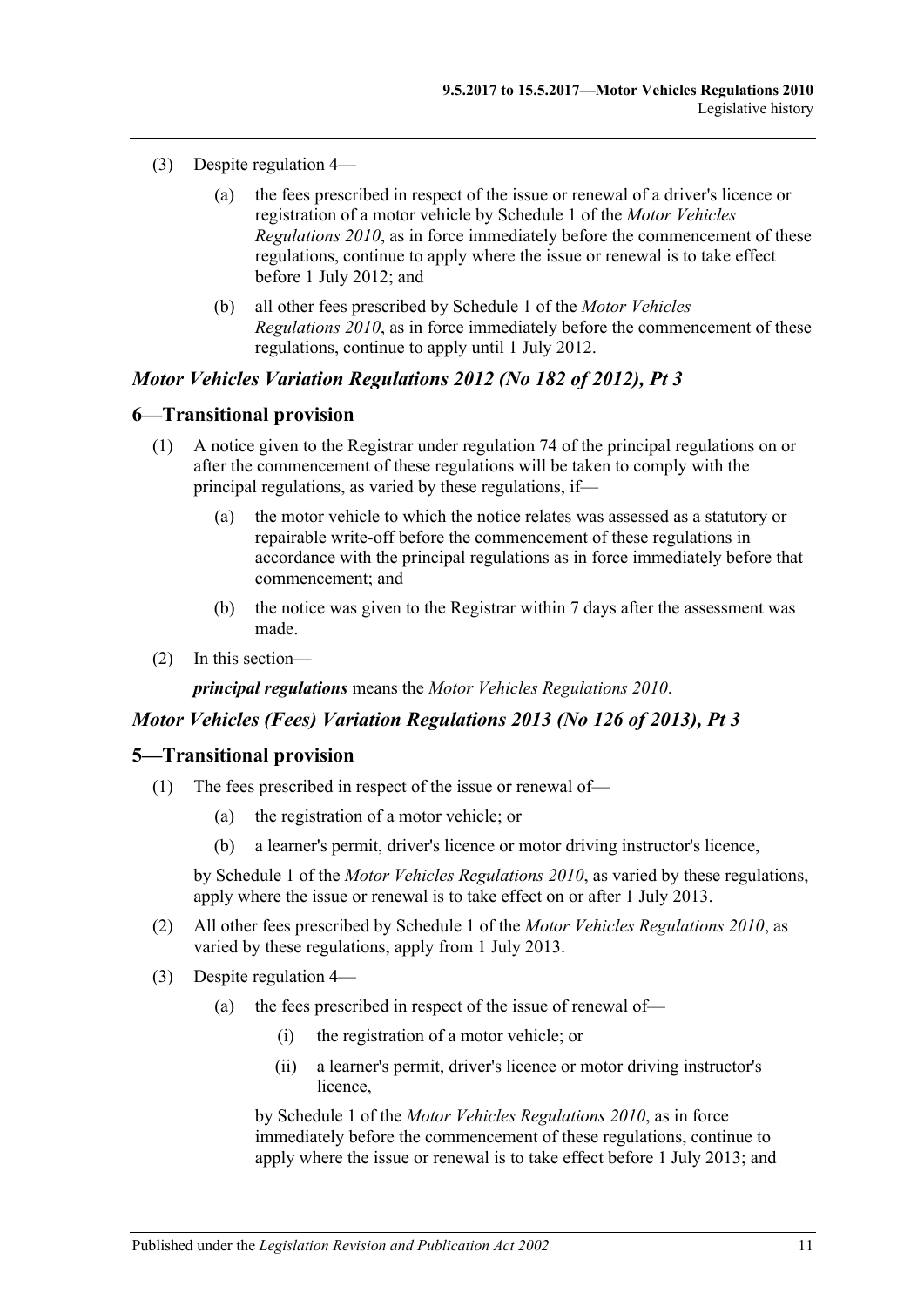(b) all other fees prescribed by Schedule 1 of the *[Motor Vehicles](http://www.legislation.sa.gov.au/index.aspx?action=legref&type=subordleg&legtitle=Motor%20Vehicles%20Regulations%202010)  [Regulations](http://www.legislation.sa.gov.au/index.aspx?action=legref&type=subordleg&legtitle=Motor%20Vehicles%20Regulations%202010) 2010*, as in force immediately before the commencement of these regulations, continue to apply until 1 July 2013.

# *Motor Vehicles (Fees) Variation Regulations 2014 (No 70 of 2014), Pt 3*

### **5—Transitional provision**

- (1) The fees prescribed in respect of the issue or renewal of
	- the registration of a motor vehicle; or
	- (b) a learner's permit, driver's licence or motor driving instructor's licence,

by Schedule 1 of the *[Motor Vehicles Regulations](http://www.legislation.sa.gov.au/index.aspx?action=legref&type=subordleg&legtitle=Motor%20Vehicles%20Regulations%202010) 2010*, as substituted by these regulations, apply where the issue or renewal is to take effect on or after 1 July 2014.

- (2) All other fees prescribed by Schedule 1 of the *[Motor Vehicles Regulations](http://www.legislation.sa.gov.au/index.aspx?action=legref&type=subordleg&legtitle=Motor%20Vehicles%20Regulations%202010) 2010*, as substituted by these regulations, apply from 1 July 2014.
- (3) Despite regulation 4—
	- (a) the fees prescribed in respect of the issue of renewal of—
		- (i) the registration of a motor vehicle; or
		- (ii) a learner's permit, driver's licence or motor driving instructor's licence,

by Schedule 1 of the *[Motor Vehicles Regulations](http://www.legislation.sa.gov.au/index.aspx?action=legref&type=subordleg&legtitle=Motor%20Vehicles%20Regulations%202010) 2010*, as in force immediately before the commencement of these regulations, continue to apply where the issue or renewal is to take effect before 1 July 2014; and

(b) all other fees prescribed by Schedule 1 of the *[Motor Vehicles](http://www.legislation.sa.gov.au/index.aspx?action=legref&type=subordleg&legtitle=Motor%20Vehicles%20Regulations%202010)  [Regulations](http://www.legislation.sa.gov.au/index.aspx?action=legref&type=subordleg&legtitle=Motor%20Vehicles%20Regulations%202010) 2010*, as in force immediately before the commencement of these regulations, continue to apply until 1 July 2014.

# *Motor Vehicles (Fees) Variation Regulations 2015 (No 55 of 2015), Pt 3*

### **8—Transitional provision**

- (1) The fees prescribed in respect of the issue or renewal of—
	- (a) the registration of a motor vehicle; or
	- (b) a learner's permit, driver's licence or motor driving instructor's licence,

by Schedule 1 of the *[Motor Vehicles Regulations](http://www.legislation.sa.gov.au/index.aspx?action=legref&type=subordleg&legtitle=Motor%20Vehicles%20Regulations%202010) 2010*, as substituted by these regulations, apply where the issue or renewal is to take effect on or after 1 July 2015.

- (2) All other fees prescribed by Schedule 1 of the *[Motor Vehicles Regulations](http://www.legislation.sa.gov.au/index.aspx?action=legref&type=subordleg&legtitle=Motor%20Vehicles%20Regulations%202010) 2010*, as substituted by these regulations, apply from 1 July 2015.
- (3) Despite regulation 7—
	- (a) the fees prescribed in respect of the issue of renewal of—
		- (i) the registration of a motor vehicle; or
		- (ii) a learner's permit, driver's licence or motor driving instructor's licence,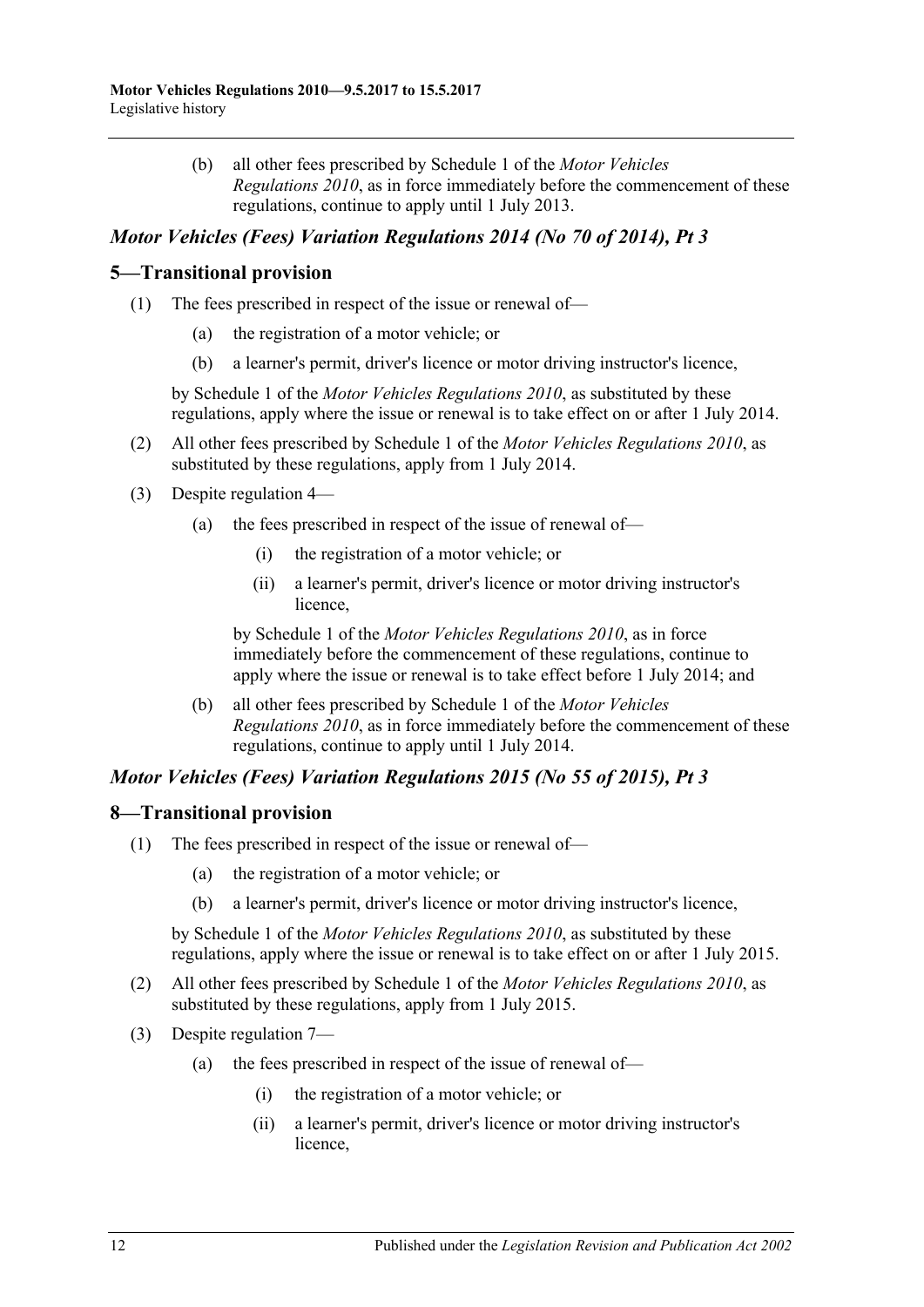by Schedule 1 of the *[Motor Vehicles Regulations](http://www.legislation.sa.gov.au/index.aspx?action=legref&type=subordleg&legtitle=Motor%20Vehicles%20Regulations%202010) 2010*, as in force immediately before the commencement of these regulations, continue to apply where the issue or renewal is to take effect before 1 July 2015; and

(b) all other fees prescribed by Schedule 1 of the *[Motor Vehicles](http://www.legislation.sa.gov.au/index.aspx?action=legref&type=subordleg&legtitle=Motor%20Vehicles%20Regulations%202010)  [Regulations](http://www.legislation.sa.gov.au/index.aspx?action=legref&type=subordleg&legtitle=Motor%20Vehicles%20Regulations%202010) 2010*, as in force immediately before the commencement of these regulations, continue to apply until 1 July 2015.

#### *Motor Vehicles (Fees) Variation Regulations 2016 (No 32 of 2016), Pt 3*

#### **6—Transitional provision**

- (1) The fees prescribed in respect of the issue or renewal of—
	- (a) the registration of a motor vehicle; or
	- (b) a learner's permit, driver's licence or motor driving instructor's licence,

by Schedule 1 of the *[Motor Vehicles Regulations](http://www.legislation.sa.gov.au/index.aspx?action=legref&type=subordleg&legtitle=Motor%20Vehicles%20Regulations%202010) 2010*, as substituted by these regulations, apply where the issue or renewal is to take effect on or after 1 July 2016.

- (2) All other fees prescribed by Schedule 1 of the *[Motor Vehicles Regulations](http://www.legislation.sa.gov.au/index.aspx?action=legref&type=subordleg&legtitle=Motor%20Vehicles%20Regulations%202010) 2010*, as substituted by these regulations, apply from 1 July 2016.
- (3) Despite regulation 5—
	- (a) the fees prescribed in respect of the issue of renewal of—
		- (i) the registration of a motor vehicle; or
		- (ii) a learner's permit, driver's licence or motor driving instructor's licence,

by Schedule 1 of the *[Motor Vehicles Regulations](http://www.legislation.sa.gov.au/index.aspx?action=legref&type=subordleg&legtitle=Motor%20Vehicles%20Regulations%202010) 2010*, as in force immediately before the commencement of these regulations, continue to apply where the issue or renewal is to take effect before 1 July 2016; and

(b) all other fees prescribed by Schedule 1 of the *[Motor Vehicles](http://www.legislation.sa.gov.au/index.aspx?action=legref&type=subordleg&legtitle=Motor%20Vehicles%20Regulations%202010)  [Regulations](http://www.legislation.sa.gov.au/index.aspx?action=legref&type=subordleg&legtitle=Motor%20Vehicles%20Regulations%202010) 2010*, as in force immediately before the commencement of these regulations, continue to apply until 1 July 2016.

# **Historical versions**

10.6.2010 1.7.2010 1.9.2010 (electronic only) 4.9.2010 25.11.2010 9.12.2010 27.1.2011 27.5.2011 9.6.2011 1.7.2011 14.7.2011 1.8.2011 1.12.2011